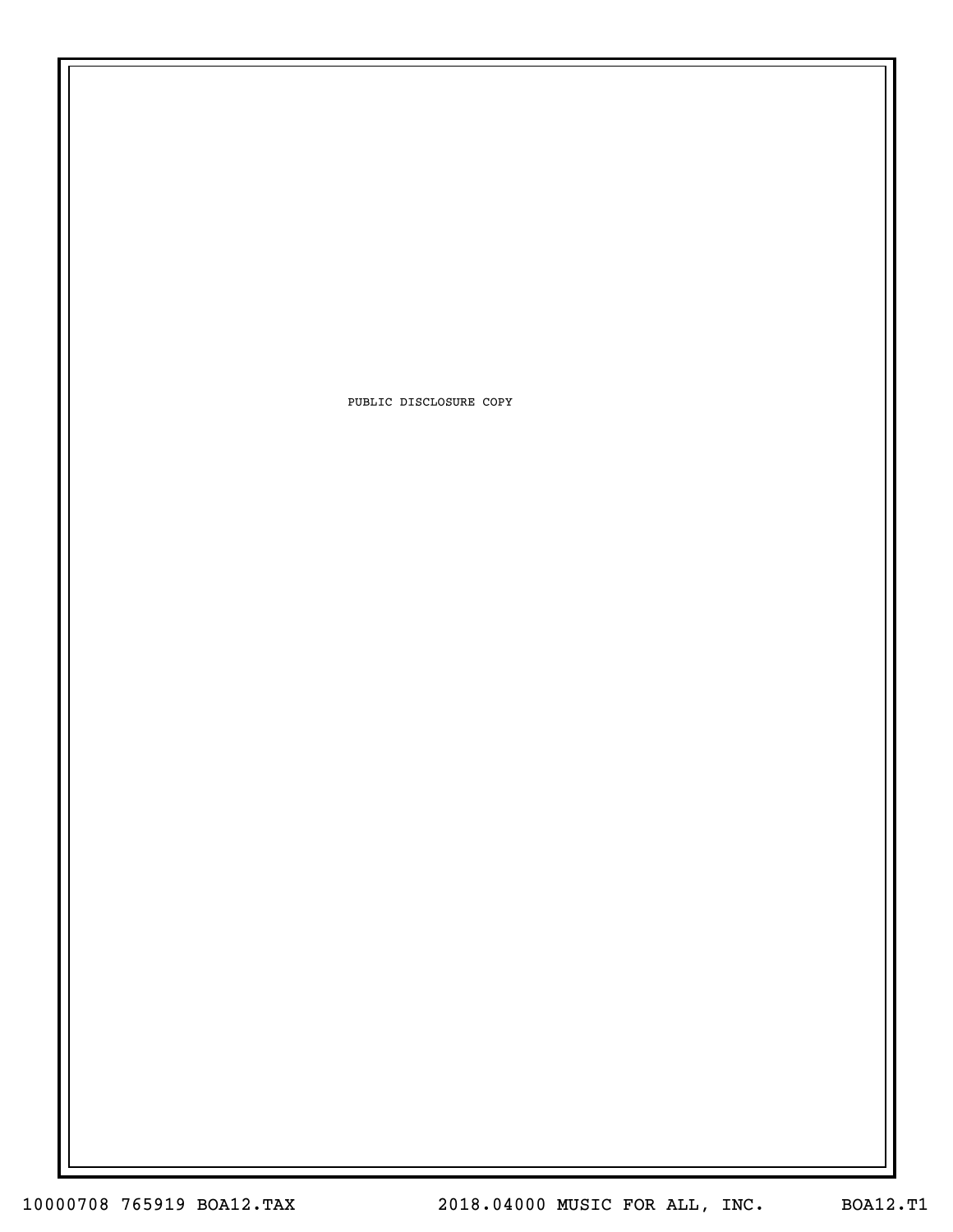## **Return of Organization Exempt From Income Tax** \*\* PUBLIC DISCLOSURE COPY \*\*

**Under section 501(c), 527, or 4947(a)(1) of the Internal Revenue Code (except private foundations) 2018**

**| Do not enter social security numbers on this form as it may be made public.**

Department of the Treasury Internal Revenue Service

**| Go to www.irs.gov/Form990 for instructions and the latest information. Inspection**



| Check if                          | <b>C</b> Name of organization<br>applicable:                                                                           | D Employer identification number                        |                                               |
|-----------------------------------|------------------------------------------------------------------------------------------------------------------------|---------------------------------------------------------|-----------------------------------------------|
|                                   | Address<br>MUSIC FOR ALL, INC.<br>change                                                                               |                                                         |                                               |
|                                   | Name<br>Doing business as<br>change                                                                                    | 36-3413042                                              |                                               |
|                                   | Initial<br>Number and street (or P.O. box if mail is not delivered to street address)<br>Room/suite<br> return         | E Telephone number                                      |                                               |
|                                   | Final<br>39 WEST JACKSON PLACE<br>150<br>return/                                                                       | $317 - 636 - 2263$                                      |                                               |
|                                   | termin-<br>ated<br>City or town, state or province, country, and ZIP or foreign postal code                            | G Gross receipts \$                                     | 10, 113, 843.                                 |
|                                   | Amended<br>INDIANAPOLIS, IN 46225<br>return                                                                            | $H(a)$ is this a group return                           |                                               |
| tion                              | Applica-<br>F Name and address of principal officer: ERIC MARTIN                                                       | for subordinates? $\Box$                                | $\sqrt{\mathsf{Yes}}$ $\boxed{\texttt{X}}$ No |
|                                   | pending<br>SAME AS C ABOVE                                                                                             | $H(b)$ Are all subordinates included? $\Box$ Yes $\Box$ | ∣No                                           |
|                                   | Tax-exempt status: $X$ 501(c)(3)<br>$\mathcal{A}$ (insert no.)<br>$4947(a)(1)$ or<br>$501(c)$ (                        | 527                                                     | If "No," attach a list. (see instructions)    |
|                                   | J Website: WWW.MUSICFORALL.ORG                                                                                         | $H(c)$ Group exemption number $\blacktriangleright$     |                                               |
|                                   | <b>K</b> Form of organization: $\boxed{\textbf{X}}$ Corporation<br>Trust<br>Association<br>Other $\blacktriangleright$ | L Year of formation: 1985                               | M State of legal domicile: IN                 |
| Part II                           | Summary                                                                                                                |                                                         |                                               |
|                                   | Briefly describe the organization's mission or most significant activities: THE MISSION OF MUSIC FOR ALL IS<br>1.      |                                                         |                                               |
|                                   | TO CREATE, PROVIDE AND EXPAND POSITIVELY (CONT'D ON SCH O)                                                             |                                                         |                                               |
| 2                                 |                                                                                                                        |                                                         |                                               |
| Activities & Governance<br>з      | Number of voting members of the governing body (Part VI, line 1a)                                                      | 3                                                       | 16                                            |
| 4                                 |                                                                                                                        | $\overline{\mathbf{4}}$                                 | 15                                            |
| 5                                 | Total number of individuals employed in calendar year 2018 (Part V, line 2a) manufacture controller to intervent       | $\overline{5}$                                          | 41                                            |
| 6                                 |                                                                                                                        | 6                                                       | 2100                                          |
|                                   |                                                                                                                        | 7a                                                      | 33.797.                                       |
|                                   |                                                                                                                        | 7 <sub>b</sub>                                          | 0.                                            |
|                                   |                                                                                                                        | <b>Prior Year</b>                                       | <b>Current Year</b>                           |
| 8                                 | Contributions and grants (Part VIII, line 1h)                                                                          | 422,853.                                                | 384,479.                                      |
| 9                                 | Program service revenue (Part VIII, line 2g)                                                                           | 6,751,718.                                              | 7,777,247.                                    |
| 10                                |                                                                                                                        | 7,857.                                                  | 30,307.                                       |
| 11                                | Other revenue (Part VIII, column (A), lines 5, 6d, 8c, 9c, 10c, and 11e)                                               | 1,484,619.                                              | 1,677,324.                                    |
| 12                                | Total revenue - add lines 8 through 11 (must equal Part VIII, column (A), line 12)                                     | 8,667,047.                                              | 9.869,357.                                    |
| 13                                | Grants and similar amounts paid (Part IX, column (A), lines 1-3)                                                       | 0.                                                      | $\mathbf 0$ .                                 |
| 14                                | Benefits paid to or for members (Part IX, column (A), line 4)                                                          | 0.                                                      | $\mathbf{0}$ .                                |
| 15                                | Salaries, other compensation, employee benefits (Part IX, column (A), lines 5-10)                                      | 1,860,615.                                              | 2,362,087.                                    |
|                                   |                                                                                                                        | $\mathbf{0}$ .                                          | 0.                                            |
|                                   | <b>b</b> Total fundraising expenses (Part IX, column (D), line 25)                                                     |                                                         |                                               |
|                                   |                                                                                                                        | 6,628,139.                                              | 7,468,846.                                    |
|                                   |                                                                                                                        | 8,488,754.                                              | 9,830,933.                                    |
| 18                                |                                                                                                                        |                                                         |                                               |
| 19                                | Total expenses. Add lines 13-17 (must equal Part IX, column (A), line 25) [                                            | 178,293.                                                |                                               |
|                                   |                                                                                                                        | <b>Beginning of Current Year</b>                        | <b>End of Year</b>                            |
|                                   | <b>20</b> Total assets (Part X, line 16)                                                                               | 4,964,461.                                              |                                               |
| Expenses<br>äğ<br>ssets<br>Ralanc | 21 Total liabilities (Part X, line 26)                                                                                 | 4,050,442.                                              | 38,424.<br>4,972,721.<br>4,020,278.           |

Under penalties of perjury, I declare that I have examined this return, including accompanying schedules and statements, and to the best of my knowledge and belief, it is true, correct, and complete. Declaration of preparer (other than officer) is based on all information of which preparer has any knowledge.

|              |                                                                                                                      | Signature of officer                                                              |                      |                  | Date                                              |                          |                           |  |
|--------------|----------------------------------------------------------------------------------------------------------------------|-----------------------------------------------------------------------------------|----------------------|------------------|---------------------------------------------------|--------------------------|---------------------------|--|
| Sign<br>Here |                                                                                                                      | ERIC MARTIN, PRESIDENT AND CEO<br>Type or print name and title                    |                      |                  |                                                   |                          |                           |  |
| Paid         |                                                                                                                      | Print/Type preparer's name<br>AMANDA MEKO, CPA                                    | Preparer's signature | Date<br>07/08/19 | Check                                             | <b>PTIN</b><br>P01062615 |                           |  |
| Preparer     |                                                                                                                      | Firm's name GREENWALT CPAS, INC.                                                  |                      |                  | self-employed<br>Firm's $EIN \blacktriangleright$ | 35-1489521               |                           |  |
| Use Only     | 5342 WEST VERMONT STREET<br>Firm's address $\blacktriangleright$<br>INDIANAPOLIS, IN 46224<br>Phone no. 317-241-2999 |                                                                                   |                      |                  |                                                   |                          |                           |  |
|              |                                                                                                                      | May the IRS discuss this return with the preparer shown above? (see instructions) |                      |                  |                                                   | x<br>Yes                 | No<br>$000 \leq x \leq 1$ |  |

832001\_12-31-18 LHA **For Paperwork Reduction Act Notice, see the separate instructions.** Form 990 (2018) SEE SCHEDULE O FOR ORGANIZATION MISSION STATEMENT CONTINUATION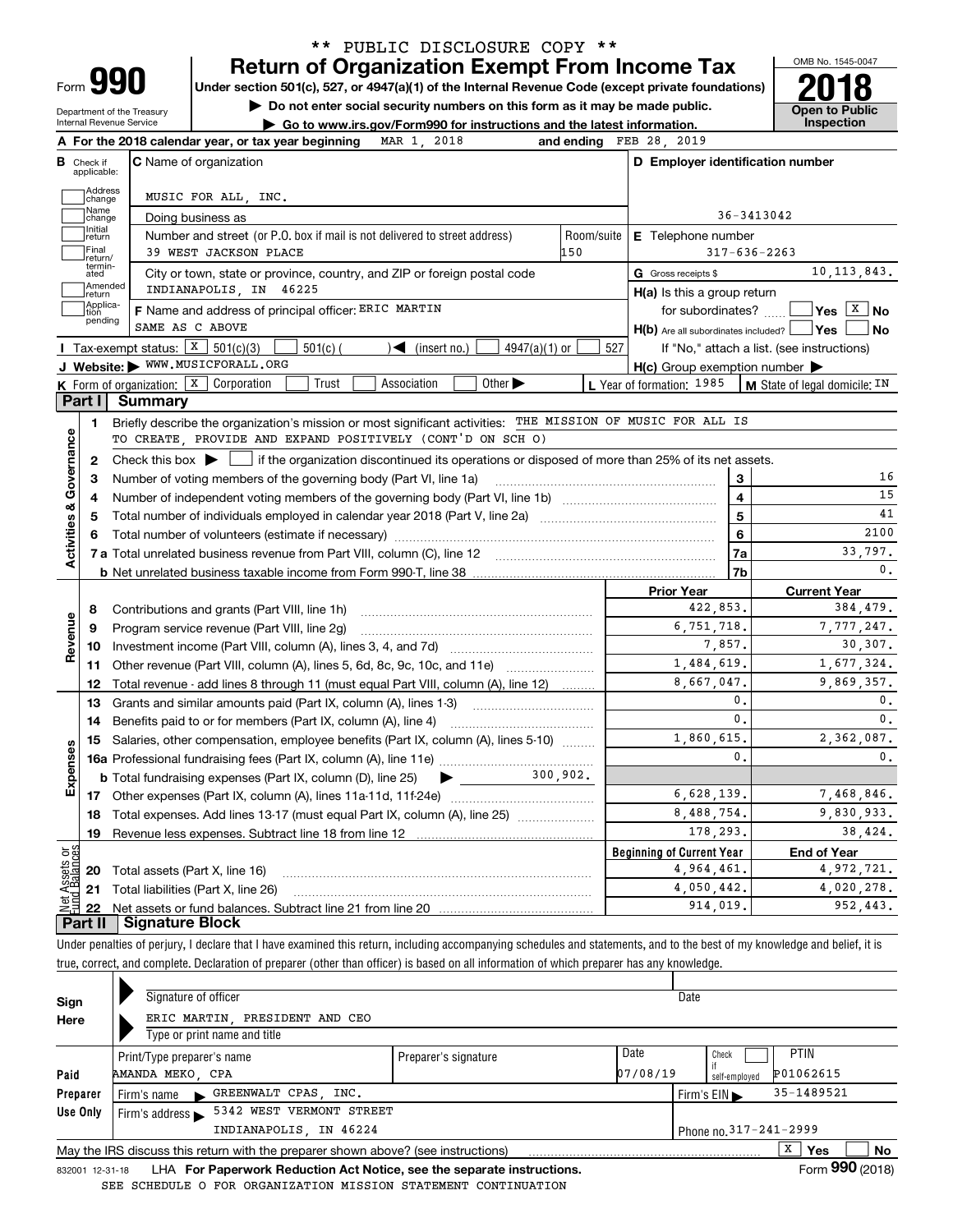|    | <b>Part III Statement of Program Service Accomplishments</b>                                                                                                                                                |                         |                                        |
|----|-------------------------------------------------------------------------------------------------------------------------------------------------------------------------------------------------------------|-------------------------|----------------------------------------|
|    |                                                                                                                                                                                                             |                         | X                                      |
| 1  | Briefly describe the organization's mission:                                                                                                                                                                |                         |                                        |
|    | THE MISSION OF MUSIC FOR ALL IS TO CREATE, PROVIDE AND EXPAND                                                                                                                                               |                         |                                        |
|    | POSITIVELY LIFE-CHANGING EXPERIENCES THROUGH MUSIC FOR ALL.                                                                                                                                                 |                         |                                        |
|    | CONTINUED ONTO SCHEDULE O                                                                                                                                                                                   |                         |                                        |
| 2  | Did the organization undertake any significant program services during the year which were not listed on the                                                                                                |                         |                                        |
|    |                                                                                                                                                                                                             |                         | $\sqrt{}$ Yes $\sqrt{}$ X $\sqrt{}$ No |
|    | If "Yes," describe these new services on Schedule O.                                                                                                                                                        |                         |                                        |
| 3  | Did the organization cease conducting, or make significant changes in how it conducts, any program services?                                                                                                |                         | $\sqrt{}$ Yes $\sqrt{}$ X $\sqrt{}$ No |
|    | If "Yes," describe these changes on Schedule O.                                                                                                                                                             |                         |                                        |
| 4  | Describe the organization's program service accomplishments for each of its three largest program services, as measured by expenses.                                                                        |                         |                                        |
|    | Section 501(c)(3) and 501(c)(4) organizations are required to report the amount of grants and allocations to others, the total expenses, and                                                                |                         |                                        |
|    | revenue, if any, for each program service reported.                                                                                                                                                         |                         |                                        |
| 4a | $(\text{Code:})$ $(\text{Expenses})$ $(4,345,777)$ $\text{including grants of $$ $(\text{Newrule})$ $(\text{Revenue})$                                                                                      |                         |                                        |
|    | BANDS OF AMERICA GRAND NATIONAL CHAMPIONSHIPS, INDIANAPOLIS, INDIANA,                                                                                                                                       |                         |                                        |
|    | LUCAS OIL STADIUM. NATIONAL CHAMPIONSHIP FOR HIGH SCHOOL MARCHING                                                                                                                                           |                         |                                        |
|    | BANDS, INDIANAPOLIS PUBLIC SCHOOLS EXHIBITION PERFORMANCE AND                                                                                                                                               |                         |                                        |
|    | LEADERSHIP WORKSHOP, FUTURE MUSIC EDUCATOR WORKSHOP, MUSIC EDUCATION                                                                                                                                        |                         |                                        |
|    | ADVOCACY MEETINGS, AND STUDENT LEADERSHIP WORKSHOP.                                                                                                                                                         |                         |                                        |
|    | PARTICIPANTS SERVED: 18,144 STUDENTS FROM 105 SCHOOLS. TOTAL PROGRAM                                                                                                                                        |                         |                                        |
|    | ATTENDANCE: 89.592                                                                                                                                                                                          |                         |                                        |
|    |                                                                                                                                                                                                             |                         |                                        |
|    |                                                                                                                                                                                                             |                         |                                        |
|    | CONTINUED ONTO SCHEDULE O                                                                                                                                                                                   |                         |                                        |
|    |                                                                                                                                                                                                             |                         |                                        |
|    |                                                                                                                                                                                                             |                         | 2, 145, 442.                           |
| 4b | $(\text{Code:})$ $(\text{Expenses $})$ $(\text{Expenses $})$ $(\text{Expenses $})$ $(\text{Expenses $})$ $(\text{Expenses $})$<br>MUSIC FOR ALL NATIONAL FESTIVAL, INDIANAPOLIS, INDIANA. FESTIVAL FOR      |                         |                                        |
|    | MIDDLE SCHOOL AND HIGH SCHOOL CHOIRS, CONCERT BANDS, ORCHESTRAS,                                                                                                                                            |                         |                                        |
|    | PERCUSSION ENSEMBLES, CHAMBER ENSEMBLES, AND THREE NATIONAL HONOR                                                                                                                                           |                         |                                        |
|    | ENSEMBLES INDIANAPOLIS INDIANA. PROGRAMS PRESENTED AT THE MUSIC FOR                                                                                                                                         |                         |                                        |
|    | ALL NATIONAL FESTIVAL INCLUDE:                                                                                                                                                                              |                         |                                        |
|    | NATIONAL CONCERT BAND FESTIVAL                                                                                                                                                                              |                         |                                        |
|    | NATIONAL CHOIR FESTIVAL                                                                                                                                                                                     |                         |                                        |
|    | ORCHESTRA AMERICA NATIONAL FESTIVAL                                                                                                                                                                         |                         |                                        |
|    | SANDY FELDSTEIN NATIONAL PERCUSSION FESTIVAL                                                                                                                                                                |                         |                                        |
|    | CHAMBER MUSIC NATIONAL FESTIVAL                                                                                                                                                                             |                         |                                        |
|    | HONOR BAND OF AMERICA                                                                                                                                                                                       |                         |                                        |
|    | CONTINUED ONTO SCHEDULE O                                                                                                                                                                                   |                         |                                        |
|    |                                                                                                                                                                                                             |                         |                                        |
| 4c |                                                                                                                                                                                                             |                         |                                        |
|    | $1$ , $815$ , $865$ . including grants of \$<br>$\left(\text{Code:}\ \_\_\_\_\_\_\\right)\left(\text{Expenses $}\ \text{).}\right)$<br>MUSIC FOR ALL SUMMER SYMPOSIUM MUNCIE INDIANA BALL STATE UNIVERSITY. | (Revenue \$ 1,532,543.) |                                        |
|    | NATIONAL MUSIC CAMP FOR MIDDLE SCHOOL AND HIGH SCHOOL STUDENTS                                                                                                                                              |                         |                                        |
|    | TEACHERS, AND MUSIC PARENTS AND BOOSTERS. CURRICULUM OPTIONS INCLUDE                                                                                                                                        |                         |                                        |
|    | TEACHER ACADEMIES FOR HIGH SCHOOL AND MIDDLE SCHOOL TEACHERS,                                                                                                                                               |                         |                                        |
|    | PERCUSSION INSTRUCTORS, COLOR GUARD INSTRUCTORS, YOUNG TEACHERS, AND                                                                                                                                        |                         |                                        |
|    | COLLEGIATE MUSIC STUDENTS. STUDENT DIVISIONS INCLUDE MARCHING BAND,                                                                                                                                         |                         |                                        |
|    | JAZZ BAND, CONCERT BAND, DRUM MAJOR INSTITUTE, COLOR GUARD, PERCUSSION,                                                                                                                                     |                         |                                        |
|    | ORCHESTRA, PEER TEACHING, MUSIC PRODUCTION, AND LEADERSHIP.                                                                                                                                                 |                         |                                        |
|    |                                                                                                                                                                                                             |                         |                                        |
|    | PARTICIPANTS SERVED: 1,497 STUDENTS, 271 TEACHERS AND PARENTS/MUSIC                                                                                                                                         |                         |                                        |
|    | BOOSTERS.                                                                                                                                                                                                   |                         |                                        |
|    | TOTAL PROGRAM ATTENDANCE: 27,499                                                                                                                                                                            |                         |                                        |
|    | 4d Other program services (Describe in Schedule O.)                                                                                                                                                         |                         |                                        |
|    | 167,442. including grants of \$<br>(Expenses \$<br>Revenue \$<br>8,930,019.<br>4e Total program service expenses                                                                                            | 50,958.                 |                                        |
|    |                                                                                                                                                                                                             |                         | Form 990 (2018)                        |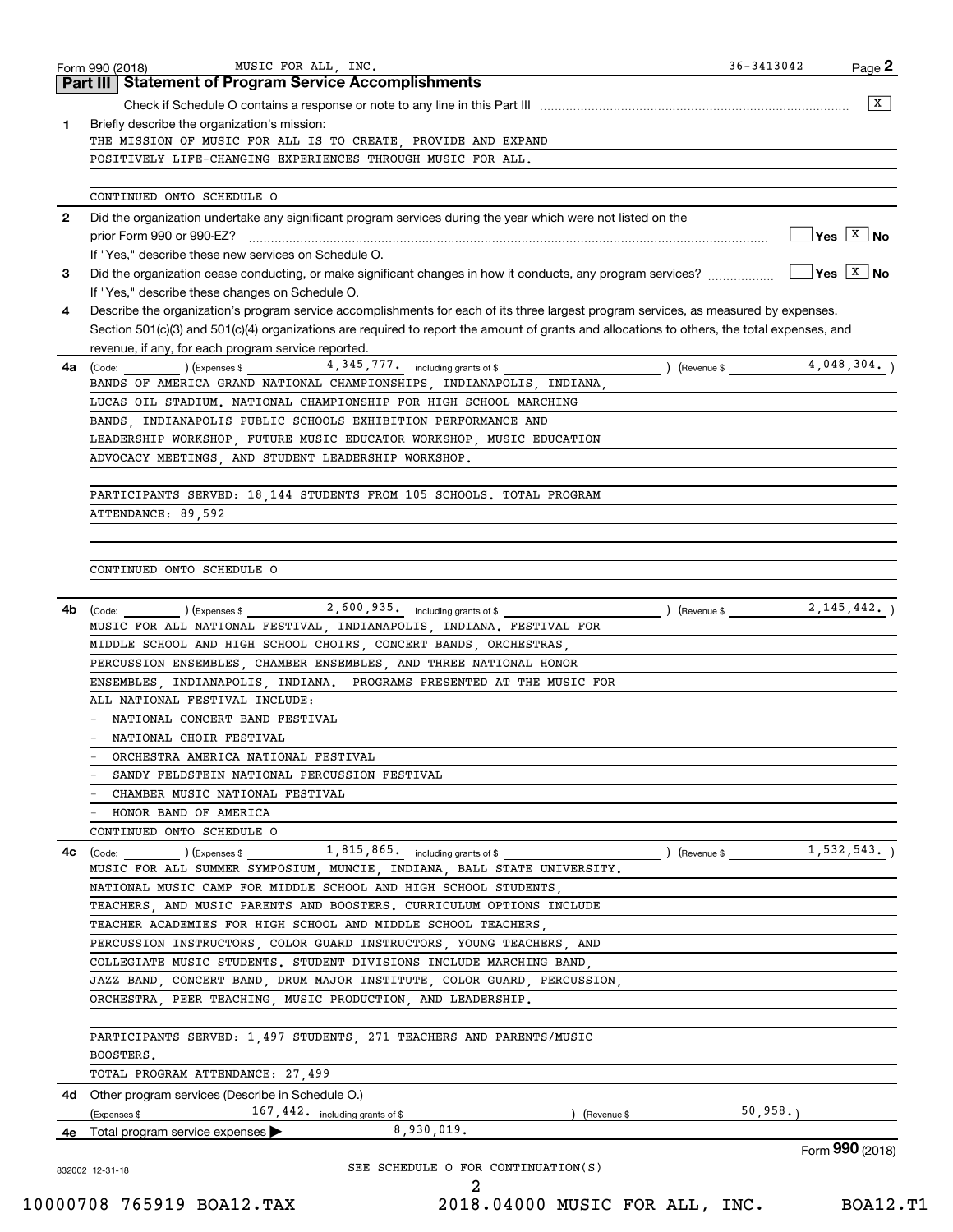| Form 990 (2018) |  |
|-----------------|--|

|     | MUSIC FOR ALL, INC.<br>36-3413042<br>Form 990 (2018)                                                                                                                                                                           |                          |                 | $_{\text{Page}}$ 3 |
|-----|--------------------------------------------------------------------------------------------------------------------------------------------------------------------------------------------------------------------------------|--------------------------|-----------------|--------------------|
|     | Part IV<br><b>Checklist of Required Schedules</b>                                                                                                                                                                              |                          |                 |                    |
|     |                                                                                                                                                                                                                                |                          | Yes             | No                 |
| 1.  | Is the organization described in section $501(c)(3)$ or $4947(a)(1)$ (other than a private foundation)?                                                                                                                        |                          |                 |                    |
|     | If "Yes," complete Schedule A measure and a control of the state of the state of the state of the state of the state of the state of the state of the state of the state of the state of the state of the state of the state o | 1                        | х               |                    |
| 2   |                                                                                                                                                                                                                                | $\mathbf{2}$             | х               |                    |
| 3   | Did the organization engage in direct or indirect political campaign activities on behalf of or in opposition to candidates for                                                                                                |                          |                 |                    |
|     |                                                                                                                                                                                                                                | з                        |                 | х                  |
| 4   | Section 501(c)(3) organizations. Did the organization engage in lobbying activities, or have a section 501(h) election in effect                                                                                               |                          |                 |                    |
|     |                                                                                                                                                                                                                                | 4                        |                 | х                  |
| 5   | Is the organization a section 501(c)(4), 501(c)(5), or 501(c)(6) organization that receives membership dues, assessments, or                                                                                                   |                          |                 | X                  |
|     |                                                                                                                                                                                                                                | 5                        |                 |                    |
| 6   | Did the organization maintain any donor advised funds or any similar funds or accounts for which donors have the right to                                                                                                      |                          |                 | х                  |
|     | provide advice on the distribution or investment of amounts in such funds or accounts? If "Yes," complete Schedule D, Part I                                                                                                   | 6                        |                 |                    |
| 7   | Did the organization receive or hold a conservation easement, including easements to preserve open space,                                                                                                                      | $\overline{\phantom{a}}$ |                 | х                  |
| 8   | Did the organization maintain collections of works of art, historical treasures, or other similar assets? If "Yes," complete                                                                                                   |                          |                 |                    |
|     |                                                                                                                                                                                                                                | 8                        |                 | х                  |
| 9   | Did the organization report an amount in Part X, line 21, for escrow or custodial account liability, serve as a custodian for                                                                                                  |                          |                 |                    |
|     | amounts not listed in Part X; or provide credit counseling, debt management, credit repair, or debt negotiation services?                                                                                                      |                          |                 |                    |
|     |                                                                                                                                                                                                                                | 9                        |                 | х                  |
| 10  | If "Yes," complete Schedule D, Part IV<br>Did the organization, directly or through a related organization, hold assets in temporarily restricted endowments, permanent                                                        |                          |                 |                    |
|     |                                                                                                                                                                                                                                | 10                       | х               |                    |
| 11  | If the organization's answer to any of the following questions is "Yes," then complete Schedule D, Parts VI, VII, VIII, IX, or X                                                                                               |                          |                 |                    |
|     | as applicable.                                                                                                                                                                                                                 |                          |                 |                    |
|     | a Did the organization report an amount for land, buildings, and equipment in Part X, line 10? If "Yes," complete Schedule D.                                                                                                  |                          |                 |                    |
|     |                                                                                                                                                                                                                                | 11a                      | х               |                    |
|     | <b>b</b> Did the organization report an amount for investments - other securities in Part X, line 12 that is 5% or more of its total                                                                                           |                          |                 |                    |
|     |                                                                                                                                                                                                                                | 11b                      |                 | х                  |
|     | c Did the organization report an amount for investments - program related in Part X, line 13 that is 5% or more of its total                                                                                                   |                          |                 |                    |
|     |                                                                                                                                                                                                                                | 11c                      |                 | х                  |
|     | d Did the organization report an amount for other assets in Part X, line 15 that is 5% or more of its total assets reported in                                                                                                 |                          |                 |                    |
|     |                                                                                                                                                                                                                                | 11d                      |                 | х                  |
|     | e Did the organization report an amount for other liabilities in Part X, line 25? If "Yes," complete Schedule D, Part X                                                                                                        | 11e                      | Х               |                    |
| f   | Did the organization's separate or consolidated financial statements for the tax year include a footnote that addresses                                                                                                        |                          |                 |                    |
|     | the organization's liability for uncertain tax positions under FIN 48 (ASC 740)? If "Yes," complete Schedule D, Part X                                                                                                         | 11f                      |                 | х                  |
|     | 12a Did the organization obtain separate, independent audited financial statements for the tax year? If "Yes," complete                                                                                                        |                          |                 |                    |
|     |                                                                                                                                                                                                                                | 12a                      |                 | х                  |
|     | <b>b</b> Was the organization included in consolidated, independent audited financial statements for the tax year?                                                                                                             |                          |                 |                    |
|     | If "Yes," and if the organization answered "No" to line 12a, then completing Schedule D, Parts XI and XII is optional                                                                                                          | 12b                      | x               |                    |
| 13  |                                                                                                                                                                                                                                | 13                       |                 | X                  |
| 14a | Did the organization maintain an office, employees, or agents outside of the United States?                                                                                                                                    | 14a                      |                 | х                  |
| b   | Did the organization have aggregate revenues or expenses of more than \$10,000 from grantmaking, fundraising, business,                                                                                                        |                          |                 |                    |
|     | investment, and program service activities outside the United States, or aggregate foreign investments valued at \$100,000                                                                                                     |                          |                 |                    |
|     |                                                                                                                                                                                                                                | 14b                      |                 | x                  |
| 15  | Did the organization report on Part IX, column (A), line 3, more than \$5,000 of grants or other assistance to or for any                                                                                                      |                          |                 |                    |
|     |                                                                                                                                                                                                                                | 15                       |                 | x                  |
| 16  | Did the organization report on Part IX, column (A), line 3, more than \$5,000 of aggregate grants or other assistance to                                                                                                       |                          |                 |                    |
|     |                                                                                                                                                                                                                                | 16                       |                 | x                  |
| 17  | Did the organization report a total of more than \$15,000 of expenses for professional fundraising services on Part IX,                                                                                                        |                          |                 |                    |
|     |                                                                                                                                                                                                                                | 17                       |                 | x                  |
| 18  | Did the organization report more than \$15,000 total of fundraising event gross income and contributions on Part VIII, lines                                                                                                   |                          |                 |                    |
|     |                                                                                                                                                                                                                                | 18                       |                 | x                  |
| 19  | Did the organization report more than \$15,000 of gross income from gaming activities on Part VIII, line 9a? If "Yes."                                                                                                         |                          |                 |                    |
|     |                                                                                                                                                                                                                                | 19                       |                 | x<br>х             |
| 20a | Did the organization operate one or more hospital facilities? If "Yes," complete Schedule H                                                                                                                                    | 20a                      |                 |                    |
|     | b If "Yes" to line 20a, did the organization attach a copy of its audited financial statements to this return?                                                                                                                 | 20 <sub>b</sub>          |                 |                    |
| 21  | Did the organization report more than \$5,000 of grants or other assistance to any domestic organization or                                                                                                                    | 21                       |                 | x                  |
|     | 832003 12-31-18                                                                                                                                                                                                                |                          | Form 990 (2018) |                    |
|     |                                                                                                                                                                                                                                |                          |                 |                    |

832003 12-31-18

3

10000708 765919 BOA12.TAX 2018.04000 MUSIC FOR ALL, INC. BOA12.T1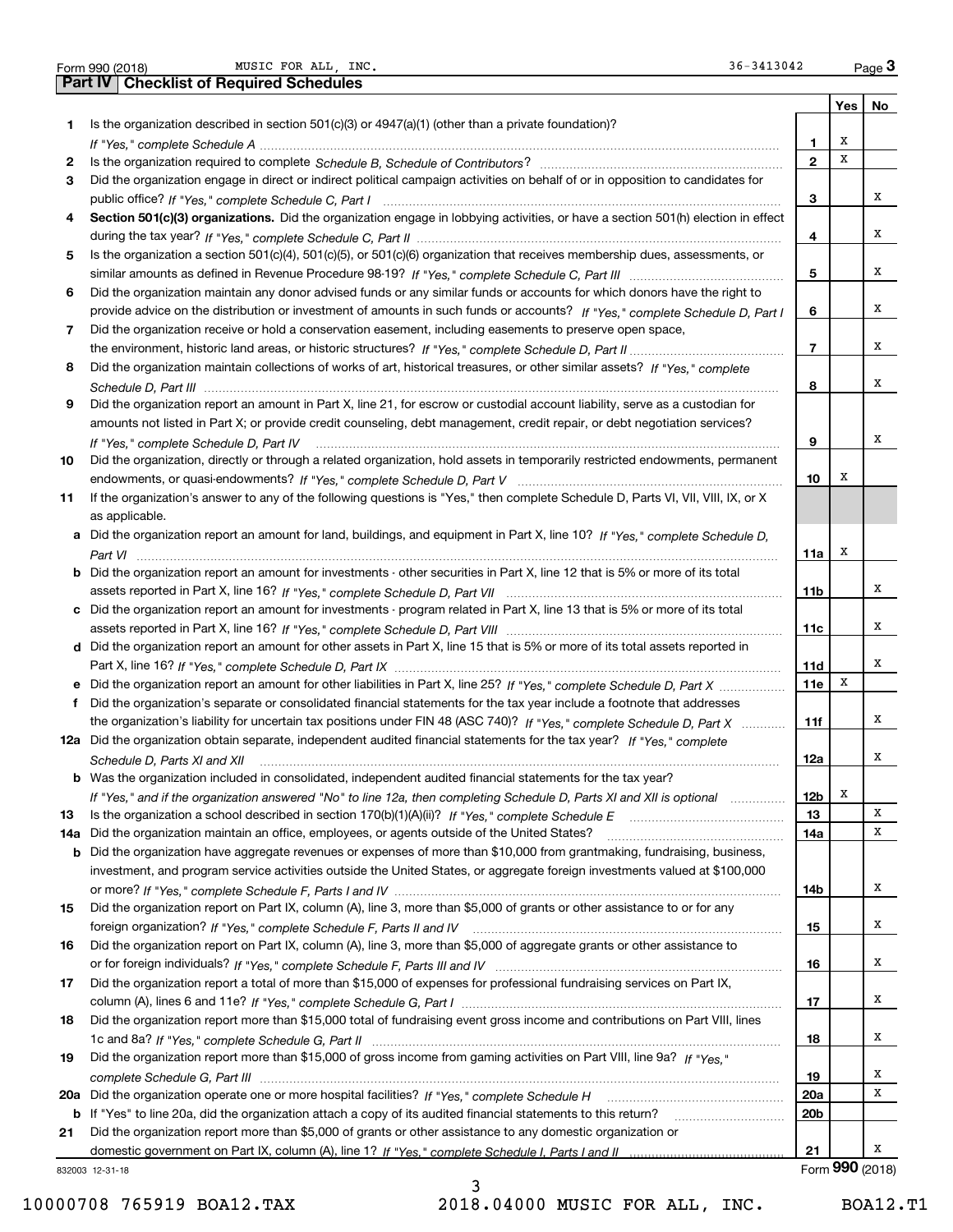| Form 990 (2018 |  |  |
|----------------|--|--|

Form 990 (2018) Page MUSIC FOR ALL, INC. 36-3413042

|               | $36 - 3413042$<br>MUSIC FOR ALL, INC.<br>Form 990 (2018)                                                                                                                                                                              |                   |                 | Page 4 |
|---------------|---------------------------------------------------------------------------------------------------------------------------------------------------------------------------------------------------------------------------------------|-------------------|-----------------|--------|
|               | Part IV   Checklist of Required Schedules (continued)                                                                                                                                                                                 |                   |                 |        |
|               |                                                                                                                                                                                                                                       |                   | Yes             | No     |
| 22            | Did the organization report more than \$5,000 of grants or other assistance to or for domestic individuals on                                                                                                                         |                   |                 |        |
|               |                                                                                                                                                                                                                                       | 22                |                 | х      |
| 23            | Did the organization answer "Yes" to Part VII, Section A, line 3, 4, or 5 about compensation of the organization's current                                                                                                            |                   |                 |        |
|               | and former officers, directors, trustees, key employees, and highest compensated employees? If "Yes," complete                                                                                                                        |                   |                 |        |
|               |                                                                                                                                                                                                                                       | 23                | X               |        |
|               | 24a Did the organization have a tax-exempt bond issue with an outstanding principal amount of more than \$100,000 as of the                                                                                                           |                   |                 |        |
|               | last day of the year, that was issued after December 31, 2002? If "Yes," answer lines 24b through 24d and complete                                                                                                                    |                   |                 |        |
|               |                                                                                                                                                                                                                                       | 24a               |                 | х      |
|               |                                                                                                                                                                                                                                       | 24b               |                 |        |
|               | c Did the organization maintain an escrow account other than a refunding escrow at any time during the year to defease                                                                                                                |                   |                 |        |
|               |                                                                                                                                                                                                                                       | 24c               |                 |        |
|               |                                                                                                                                                                                                                                       | 24d               |                 |        |
|               | 25a Section 501(c)(3), 501(c)(4), and 501(c)(29) organizations. Did the organization engage in an excess benefit                                                                                                                      |                   |                 |        |
|               |                                                                                                                                                                                                                                       | 25a               |                 | х      |
|               | b Is the organization aware that it engaged in an excess benefit transaction with a disqualified person in a prior year, and                                                                                                          |                   |                 |        |
|               | that the transaction has not been reported on any of the organization's prior Forms 990 or 990-EZ? If "Yes," complete                                                                                                                 |                   |                 | х      |
|               | Schedule L, Part I                                                                                                                                                                                                                    | 25 <sub>b</sub>   |                 |        |
| 26            | Did the organization report any amount on Part X, line 5, 6, or 22 for receivables from or payables to any current or                                                                                                                 |                   |                 |        |
|               | former officers, directors, trustees, key employees, highest compensated employees, or disqualified persons? If "Yes."                                                                                                                |                   |                 | х      |
|               |                                                                                                                                                                                                                                       | 26                |                 |        |
| 27            | Did the organization provide a grant or other assistance to an officer, director, trustee, key employee, substantial                                                                                                                  |                   |                 |        |
|               | contributor or employee thereof, a grant selection committee member, or to a 35% controlled entity or family member                                                                                                                   |                   |                 | х      |
|               |                                                                                                                                                                                                                                       | 27                |                 |        |
| 28            | Was the organization a party to a business transaction with one of the following parties (see Schedule L, Part IV                                                                                                                     |                   |                 |        |
|               | instructions for applicable filing thresholds, conditions, and exceptions):                                                                                                                                                           |                   |                 | х      |
| a             | A current or former officer, director, trustee, or key employee? If "Yes," complete Schedule L, Part IV<br>A family member of a current or former officer, director, trustee, or key employee? If "Yes," complete Schedule L, Part IV | <b>28a</b><br>28b |                 | х      |
| b             |                                                                                                                                                                                                                                       |                   |                 |        |
|               | c An entity of which a current or former officer, director, trustee, or key employee (or a family member thereof) was an officer,                                                                                                     | 28c               | х               |        |
| 29            |                                                                                                                                                                                                                                       | 29                |                 | х      |
| 30            | Did the organization receive contributions of art, historical treasures, or other similar assets, or qualified conservation                                                                                                           |                   |                 |        |
|               |                                                                                                                                                                                                                                       | 30                |                 | х      |
| 31            | Did the organization liquidate, terminate, or dissolve and cease operations?                                                                                                                                                          |                   |                 |        |
|               |                                                                                                                                                                                                                                       | 31                |                 | х      |
| 32            | Did the organization sell, exchange, dispose of, or transfer more than 25% of its net assets? If "Yes," complete                                                                                                                      |                   |                 |        |
|               |                                                                                                                                                                                                                                       | 32                |                 | x      |
| 33            | Did the organization own 100% of an entity disregarded as separate from the organization under Regulations                                                                                                                            |                   |                 |        |
|               |                                                                                                                                                                                                                                       | 33                |                 | х      |
| 34            | Was the organization related to any tax-exempt or taxable entity? If "Yes," complete Schedule R, Part II, III, or IV, and                                                                                                             |                   |                 |        |
|               |                                                                                                                                                                                                                                       | 34                | х               |        |
|               | 35a Did the organization have a controlled entity within the meaning of section 512(b)(13)?                                                                                                                                           | <b>35a</b>        | X               |        |
|               | b If "Yes" to line 35a, did the organization receive any payment from or engage in any transaction with a controlled entity                                                                                                           |                   |                 |        |
|               |                                                                                                                                                                                                                                       | 35b               |                 | х      |
| 36            | Section 501(c)(3) organizations. Did the organization make any transfers to an exempt non-charitable related organization?                                                                                                            |                   |                 |        |
|               |                                                                                                                                                                                                                                       | 36                |                 | х      |
| 37            | Did the organization conduct more than 5% of its activities through an entity that is not a related organization                                                                                                                      |                   |                 |        |
|               |                                                                                                                                                                                                                                       | 37                |                 | х      |
| 38            | Did the organization complete Schedule O and provide explanations in Schedule O for Part VI, lines 11b and 19?                                                                                                                        |                   |                 |        |
|               | Note. All Form 990 filers are required to complete Schedule O                                                                                                                                                                         | 38                | x               |        |
| <b>Part V</b> | <b>Statements Regarding Other IRS Filings and Tax Compliance</b>                                                                                                                                                                      |                   |                 |        |
|               | Check if Schedule O contains a response or note to any line in this Part V                                                                                                                                                            |                   |                 |        |
|               |                                                                                                                                                                                                                                       |                   | Yes             | No     |
|               | 370<br>1a                                                                                                                                                                                                                             |                   |                 |        |
|               | 0<br><b>b</b> Enter the number of Forms W-2G included in line 1a. Enter -0- if not applicable<br>1b                                                                                                                                   |                   |                 |        |
|               | c Did the organization comply with backup withholding rules for reportable payments to vendors and reportable gaming                                                                                                                  |                   |                 |        |
|               | (gambling) winnings to prize winners?                                                                                                                                                                                                 | 1c                | x               |        |
|               | 832004 12-31-18                                                                                                                                                                                                                       |                   | Form 990 (2018) |        |
|               | 4                                                                                                                                                                                                                                     |                   |                 |        |

10000708 765919 BOA12.TAX 2018.04000 MUSIC FOR ALL, INC. BOA12.T1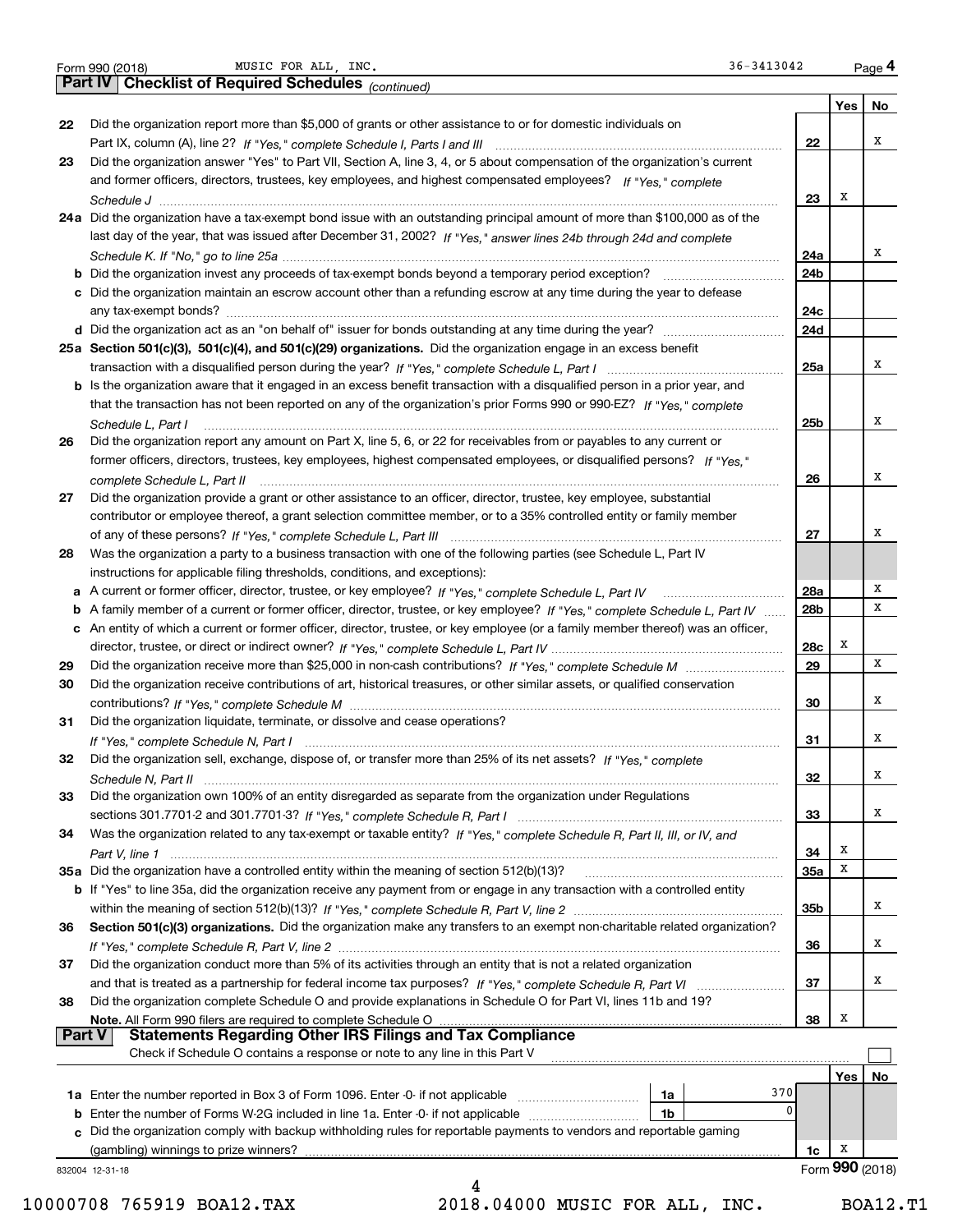|        | 36-3413042<br>MUSIC FOR ALL, INC.<br>Form 990 (2018)                                                                                            |                |            | $_{\text{Page}}$ 5 |  |  |  |
|--------|-------------------------------------------------------------------------------------------------------------------------------------------------|----------------|------------|--------------------|--|--|--|
| Part V | Statements Regarding Other IRS Filings and Tax Compliance (continued)                                                                           |                |            |                    |  |  |  |
|        |                                                                                                                                                 |                | <b>Yes</b> | No                 |  |  |  |
|        | 2a Enter the number of employees reported on Form W-3, Transmittal of Wage and Tax Statements,                                                  |                |            |                    |  |  |  |
|        | 41<br>filed for the calendar year ending with or within the year covered by this return<br>2a                                                   |                |            |                    |  |  |  |
|        | <b>b</b> If at least one is reported on line 2a, did the organization file all required federal employment tax returns?                         | 2 <sub>b</sub> | х          |                    |  |  |  |
|        | <b>Note.</b> If the sum of lines 1a and 2a is greater than 250, you may be required to $e$ -file (see instructions) <i>marrouum</i> manu-       |                |            |                    |  |  |  |
|        | 3a Did the organization have unrelated business gross income of \$1,000 or more during the year?                                                | 3a             | х          |                    |  |  |  |
|        |                                                                                                                                                 | 3 <sub>b</sub> | х          |                    |  |  |  |
|        | 4a At any time during the calendar year, did the organization have an interest in, or a signature or other authority over, a                    |                |            |                    |  |  |  |
|        |                                                                                                                                                 | 4a             |            | х                  |  |  |  |
|        | <b>b</b> If "Yes," enter the name of the foreign country: $\blacktriangleright$                                                                 |                |            |                    |  |  |  |
|        | See instructions for filing requirements for FinCEN Form 114, Report of Foreign Bank and Financial Accounts (FBAR).                             |                |            |                    |  |  |  |
|        | 5a Was the organization a party to a prohibited tax shelter transaction at any time during the tax year?                                        | 5a             |            | х                  |  |  |  |
|        |                                                                                                                                                 | 5 <sub>b</sub> |            | х                  |  |  |  |
|        |                                                                                                                                                 | 5c             |            |                    |  |  |  |
|        | 6a Does the organization have annual gross receipts that are normally greater than \$100,000, and did the organization solicit                  |                |            |                    |  |  |  |
|        | any contributions that were not tax deductible as charitable contributions?                                                                     | 6a             |            | x                  |  |  |  |
|        | <b>b</b> If "Yes," did the organization include with every solicitation an express statement that such contributions or gifts                   |                |            |                    |  |  |  |
|        | were not tax deductible?                                                                                                                        | 6b             |            |                    |  |  |  |
| 7      | Organizations that may receive deductible contributions under section 170(c).                                                                   |                |            |                    |  |  |  |
| а      | Did the organization receive a payment in excess of \$75 made partly as a contribution and partly for goods and services provided to the payor? | 7a             |            | x                  |  |  |  |
|        | <b>b</b> If "Yes," did the organization notify the donor of the value of the goods or services provided?                                        | 7b             |            |                    |  |  |  |
|        | c Did the organization sell, exchange, or otherwise dispose of tangible personal property for which it was required                             |                |            |                    |  |  |  |
|        | to file Form 8282?                                                                                                                              | 7с             |            | x                  |  |  |  |
|        | 7d                                                                                                                                              |                |            |                    |  |  |  |
| е      | Did the organization receive any funds, directly or indirectly, to pay premiums on a personal benefit contract?                                 | 7e             |            | Х                  |  |  |  |
| Ť      | Did the organization, during the year, pay premiums, directly or indirectly, on a personal benefit contract?                                    | 7f             |            | х                  |  |  |  |
| g      | If the organization received a contribution of qualified intellectual property, did the organization file Form 8899 as required?                |                |            |                    |  |  |  |
| h.     | If the organization received a contribution of cars, boats, airplanes, or other vehicles, did the organization file a Form 1098-C?              |                |            |                    |  |  |  |
| 8      | Sponsoring organizations maintaining donor advised funds. Did a donor advised fund maintained by the                                            |                |            |                    |  |  |  |
|        | N/A<br>sponsoring organization have excess business holdings at any time during the year?                                                       | 8              |            |                    |  |  |  |
| 9      | Sponsoring organizations maintaining donor advised funds.                                                                                       |                |            |                    |  |  |  |
| а      | N/A<br>Did the sponsoring organization make any taxable distributions under section 4966?                                                       | 9а             |            |                    |  |  |  |
| b      | N/A<br>Did the sponsoring organization make a distribution to a donor, donor advisor, or related person?                                        | 9b             |            |                    |  |  |  |
| 10     | Section 501(c)(7) organizations. Enter:                                                                                                         |                |            |                    |  |  |  |
|        | N/A<br>10a<br>a Initiation fees and capital contributions included on Part VIII, line 12                                                        |                |            |                    |  |  |  |
|        | <b>b</b> Gross receipts, included on Form 990, Part VIII, line 12, for public use of club facilities <i>manamerous</i><br>10b                   |                |            |                    |  |  |  |
| 11     | Section 501(c)(12) organizations. Enter:                                                                                                        |                |            |                    |  |  |  |
| а      | N/A<br>11a<br>Gross income from members or shareholders [1111] [11] Cross income from members or shareholders [11] [11] [11]                    |                |            |                    |  |  |  |
|        | <b>b</b> Gross income from other sources (Do not net amounts due or paid to other sources against                                               |                |            |                    |  |  |  |
|        | amounts due or received from them.)<br>11b                                                                                                      |                |            |                    |  |  |  |
|        | 12a Section 4947(a)(1) non-exempt charitable trusts. Is the organization filing Form 990 in lieu of Form 1041?                                  | 12a            |            |                    |  |  |  |
|        | <b>b</b> If "Yes," enter the amount of tax-exempt interest received or accrued during the year $\ldots$ $\frac{N}{A}$<br>12b                    |                |            |                    |  |  |  |
| 13     | Section 501(c)(29) qualified nonprofit health insurance issuers.                                                                                |                |            |                    |  |  |  |
|        | N/A                                                                                                                                             | 13а            |            |                    |  |  |  |
|        | Note. See the instructions for additional information the organization must report on Schedule O.                                               |                |            |                    |  |  |  |
|        | <b>b</b> Enter the amount of reserves the organization is required to maintain by the states in which the                                       |                |            |                    |  |  |  |
|        | 13b                                                                                                                                             |                |            |                    |  |  |  |
|        | 13с                                                                                                                                             |                |            |                    |  |  |  |
| 14а    | Did the organization receive any payments for indoor tanning services during the tax year?                                                      | 14a            |            | Χ                  |  |  |  |
|        |                                                                                                                                                 | 14b            |            |                    |  |  |  |
| 15     | Is the organization subject to the section 4960 tax on payment(s) of more than \$1,000,000 in remuneration or                                   |                |            |                    |  |  |  |
|        |                                                                                                                                                 | 15             |            | Х                  |  |  |  |
|        | If "Yes," see instructions and file Form 4720, Schedule N.                                                                                      |                |            |                    |  |  |  |
| 16     | Is the organization an educational institution subject to the section 4968 excise tax on net investment income?<br>.                            | 16             |            | х                  |  |  |  |
|        | If "Yes," complete Form 4720, Schedule O.                                                                                                       |                |            |                    |  |  |  |
|        |                                                                                                                                                 |                |            | $000 \text{ days}$ |  |  |  |

832005 12-31-18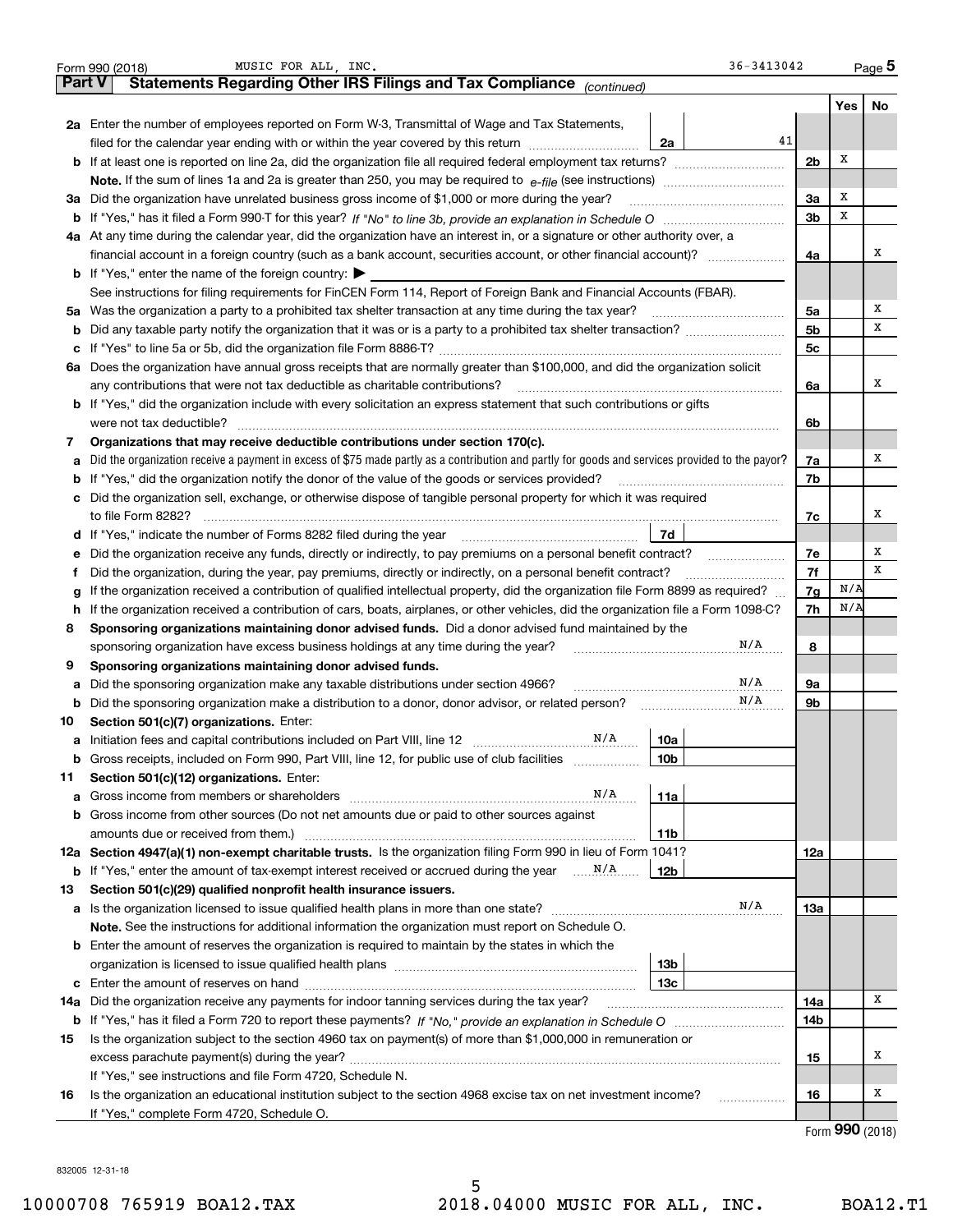|          | Check if Schedule O contains a response or note to any line in this Part VI                                                                                                                                                                                 |                        |                                                                                                                                           | $\overline{X}$                                          |  |  |  |  |  |  |  |  |
|----------|-------------------------------------------------------------------------------------------------------------------------------------------------------------------------------------------------------------------------------------------------------------|------------------------|-------------------------------------------------------------------------------------------------------------------------------------------|---------------------------------------------------------|--|--|--|--|--|--|--|--|
|          | <b>Section A. Governing Body and Management</b>                                                                                                                                                                                                             |                        |                                                                                                                                           |                                                         |  |  |  |  |  |  |  |  |
|          |                                                                                                                                                                                                                                                             |                        | Yes                                                                                                                                       | No                                                      |  |  |  |  |  |  |  |  |
|          | 1a<br><b>1a</b> Enter the number of voting members of the governing body at the end of the tax year <i>manumum</i>                                                                                                                                          | 16                     |                                                                                                                                           |                                                         |  |  |  |  |  |  |  |  |
|          | If there are material differences in voting rights among members of the governing body, or if the governing                                                                                                                                                 |                        |                                                                                                                                           |                                                         |  |  |  |  |  |  |  |  |
|          | body delegated broad authority to an executive committee or similar committee, explain in Schedule O.                                                                                                                                                       |                        |                                                                                                                                           |                                                         |  |  |  |  |  |  |  |  |
| b        | Enter the number of voting members included in line 1a, above, who are independent <i>manumum</i><br>1b                                                                                                                                                     | 15                     |                                                                                                                                           |                                                         |  |  |  |  |  |  |  |  |
| 2        | Did any officer, director, trustee, or key employee have a family relationship or a business relationship with any other                                                                                                                                    |                        |                                                                                                                                           |                                                         |  |  |  |  |  |  |  |  |
|          |                                                                                                                                                                                                                                                             | $\mathbf{2}$           |                                                                                                                                           | x                                                       |  |  |  |  |  |  |  |  |
| 3        | Did the organization delegate control over management duties customarily performed by or under the direct supervision                                                                                                                                       |                        |                                                                                                                                           |                                                         |  |  |  |  |  |  |  |  |
|          |                                                                                                                                                                                                                                                             | 3                      |                                                                                                                                           | x                                                       |  |  |  |  |  |  |  |  |
| 4        | Did the organization make any significant changes to its governing documents since the prior Form 990 was filed?                                                                                                                                            | 4                      |                                                                                                                                           | X                                                       |  |  |  |  |  |  |  |  |
| 5        |                                                                                                                                                                                                                                                             | 5                      |                                                                                                                                           | $\mathbf x$                                             |  |  |  |  |  |  |  |  |
| 6        | Did the organization have members or stockholders?                                                                                                                                                                                                          | 6                      |                                                                                                                                           | X                                                       |  |  |  |  |  |  |  |  |
| 7a       | Did the organization have members, stockholders, or other persons who had the power to elect or appoint one or                                                                                                                                              |                        |                                                                                                                                           |                                                         |  |  |  |  |  |  |  |  |
|          |                                                                                                                                                                                                                                                             | 7a                     |                                                                                                                                           | x                                                       |  |  |  |  |  |  |  |  |
|          | <b>b</b> Are any governance decisions of the organization reserved to (or subject to approval by) members, stockholders, or                                                                                                                                 |                        |                                                                                                                                           |                                                         |  |  |  |  |  |  |  |  |
|          | persons other than the governing body?                                                                                                                                                                                                                      | 7b                     |                                                                                                                                           | х                                                       |  |  |  |  |  |  |  |  |
| 8        | Did the organization contemporaneously document the meetings held or written actions undertaken during the year by the following:                                                                                                                           |                        |                                                                                                                                           |                                                         |  |  |  |  |  |  |  |  |
| а        |                                                                                                                                                                                                                                                             | 8a                     | х                                                                                                                                         |                                                         |  |  |  |  |  |  |  |  |
|          |                                                                                                                                                                                                                                                             | 8b                     | х                                                                                                                                         |                                                         |  |  |  |  |  |  |  |  |
| 9        | Is there any officer, director, trustee, or key employee listed in Part VII, Section A, who cannot be reached at the                                                                                                                                        |                        |                                                                                                                                           |                                                         |  |  |  |  |  |  |  |  |
|          |                                                                                                                                                                                                                                                             | 9                      |                                                                                                                                           | х                                                       |  |  |  |  |  |  |  |  |
|          | Section B. Policies (This Section B requests information about policies not required by the Internal Revenue Code.)                                                                                                                                         |                        |                                                                                                                                           |                                                         |  |  |  |  |  |  |  |  |
|          |                                                                                                                                                                                                                                                             |                        | Yes                                                                                                                                       | No<br>х                                                 |  |  |  |  |  |  |  |  |
|          |                                                                                                                                                                                                                                                             | 10a                    |                                                                                                                                           |                                                         |  |  |  |  |  |  |  |  |
|          | b If "Yes," did the organization have written policies and procedures governing the activities of such chapters, affiliates,                                                                                                                                |                        |                                                                                                                                           |                                                         |  |  |  |  |  |  |  |  |
|          | and branches to ensure their operations are consistent with the organization's exempt purposes?                                                                                                                                                             | 10 <sub>b</sub>        | х                                                                                                                                         |                                                         |  |  |  |  |  |  |  |  |
|          | 11a Has the organization provided a complete copy of this Form 990 to all members of its governing body before filing the form?                                                                                                                             | 11a                    |                                                                                                                                           |                                                         |  |  |  |  |  |  |  |  |
|          | <b>b</b> Describe in Schedule O the process, if any, used by the organization to review this Form 990.                                                                                                                                                      |                        | x                                                                                                                                         |                                                         |  |  |  |  |  |  |  |  |
|          |                                                                                                                                                                                                                                                             | 12a<br>12 <sub>b</sub> | x                                                                                                                                         |                                                         |  |  |  |  |  |  |  |  |
| b        | Were officers, directors, or trustees, and key employees required to disclose annually interests that could give rise to conflicts?<br>c Did the organization regularly and consistently monitor and enforce compliance with the policy? If "Yes," describe |                        |                                                                                                                                           |                                                         |  |  |  |  |  |  |  |  |
|          |                                                                                                                                                                                                                                                             | 12c                    | х                                                                                                                                         |                                                         |  |  |  |  |  |  |  |  |
|          | in Schedule O how this was done manufactured and continuum control of the Schedule O how this was done manufactured and continuum control of the Schedule O how this was done                                                                               |                        | X                                                                                                                                         |                                                         |  |  |  |  |  |  |  |  |
| 13<br>14 | Did the organization have a written document retention and destruction policy? manufactured and the organization have a written document retention and destruction policy?                                                                                  | 13<br>14               | х                                                                                                                                         |                                                         |  |  |  |  |  |  |  |  |
| 15       | Did the process for determining compensation of the following persons include a review and approval by independent                                                                                                                                          |                        |                                                                                                                                           |                                                         |  |  |  |  |  |  |  |  |
|          | persons, comparability data, and contemporaneous substantiation of the deliberation and decision?                                                                                                                                                           |                        |                                                                                                                                           |                                                         |  |  |  |  |  |  |  |  |
| а        | The organization's CEO, Executive Director, or top management official manufactured content content of the organization's CEO, Executive Director, or top management official                                                                               | 15a                    | х                                                                                                                                         |                                                         |  |  |  |  |  |  |  |  |
|          |                                                                                                                                                                                                                                                             | 15b                    | х                                                                                                                                         |                                                         |  |  |  |  |  |  |  |  |
|          | If "Yes" to line 15a or 15b, describe the process in Schedule O (see instructions).                                                                                                                                                                         |                        |                                                                                                                                           |                                                         |  |  |  |  |  |  |  |  |
|          | 16a Did the organization invest in, contribute assets to, or participate in a joint venture or similar arrangement with a                                                                                                                                   |                        |                                                                                                                                           |                                                         |  |  |  |  |  |  |  |  |
|          | taxable entity during the year?                                                                                                                                                                                                                             | 16a                    |                                                                                                                                           | х                                                       |  |  |  |  |  |  |  |  |
|          | <b>b</b> If "Yes," did the organization follow a written policy or procedure requiring the organization to evaluate its participation                                                                                                                       |                        |                                                                                                                                           |                                                         |  |  |  |  |  |  |  |  |
|          | in joint venture arrangements under applicable federal tax law, and take steps to safeguard the organization's                                                                                                                                              |                        |                                                                                                                                           |                                                         |  |  |  |  |  |  |  |  |
|          | exempt status with respect to such arrangements?                                                                                                                                                                                                            | 16b                    |                                                                                                                                           |                                                         |  |  |  |  |  |  |  |  |
|          | <b>Section C. Disclosure</b>                                                                                                                                                                                                                                |                        |                                                                                                                                           |                                                         |  |  |  |  |  |  |  |  |
|          | List the states with which a copy of this Form 990 is required to be filed $\blacktriangleright$ IN, IL                                                                                                                                                     |                        |                                                                                                                                           |                                                         |  |  |  |  |  |  |  |  |
|          | Section 6104 requires an organization to make its Forms 1023 (1024 or 1024-A if applicable), 990, and 990-T (Section 501(c)(3)s only) available                                                                                                             |                        |                                                                                                                                           |                                                         |  |  |  |  |  |  |  |  |
| 17       |                                                                                                                                                                                                                                                             |                        |                                                                                                                                           |                                                         |  |  |  |  |  |  |  |  |
| 18       |                                                                                                                                                                                                                                                             |                        |                                                                                                                                           |                                                         |  |  |  |  |  |  |  |  |
|          | for public inspection. Indicate how you made these available. Check all that apply.                                                                                                                                                                         |                        |                                                                                                                                           |                                                         |  |  |  |  |  |  |  |  |
|          | $X$ Own website<br>$X$ Upon request<br>Another's website<br>Other (explain in Schedule O)                                                                                                                                                                   |                        | Describe in Schedule O whether (and if so, how) the organization made its governing documents, conflict of interest policy, and financial |                                                         |  |  |  |  |  |  |  |  |
| 19       |                                                                                                                                                                                                                                                             |                        |                                                                                                                                           | statements available to the public during the tax year. |  |  |  |  |  |  |  |  |
|          |                                                                                                                                                                                                                                                             |                        |                                                                                                                                           |                                                         |  |  |  |  |  |  |  |  |
| 20       | State the name, address, and telephone number of the person who possesses the organization's books and records<br>NANCY CARLSON - 317-636-2263                                                                                                              |                        |                                                                                                                                           |                                                         |  |  |  |  |  |  |  |  |
|          | 39 WEST JACKSON PLACE ST. #150, INDIANAPOLIS, IN<br>46225                                                                                                                                                                                                   |                        |                                                                                                                                           |                                                         |  |  |  |  |  |  |  |  |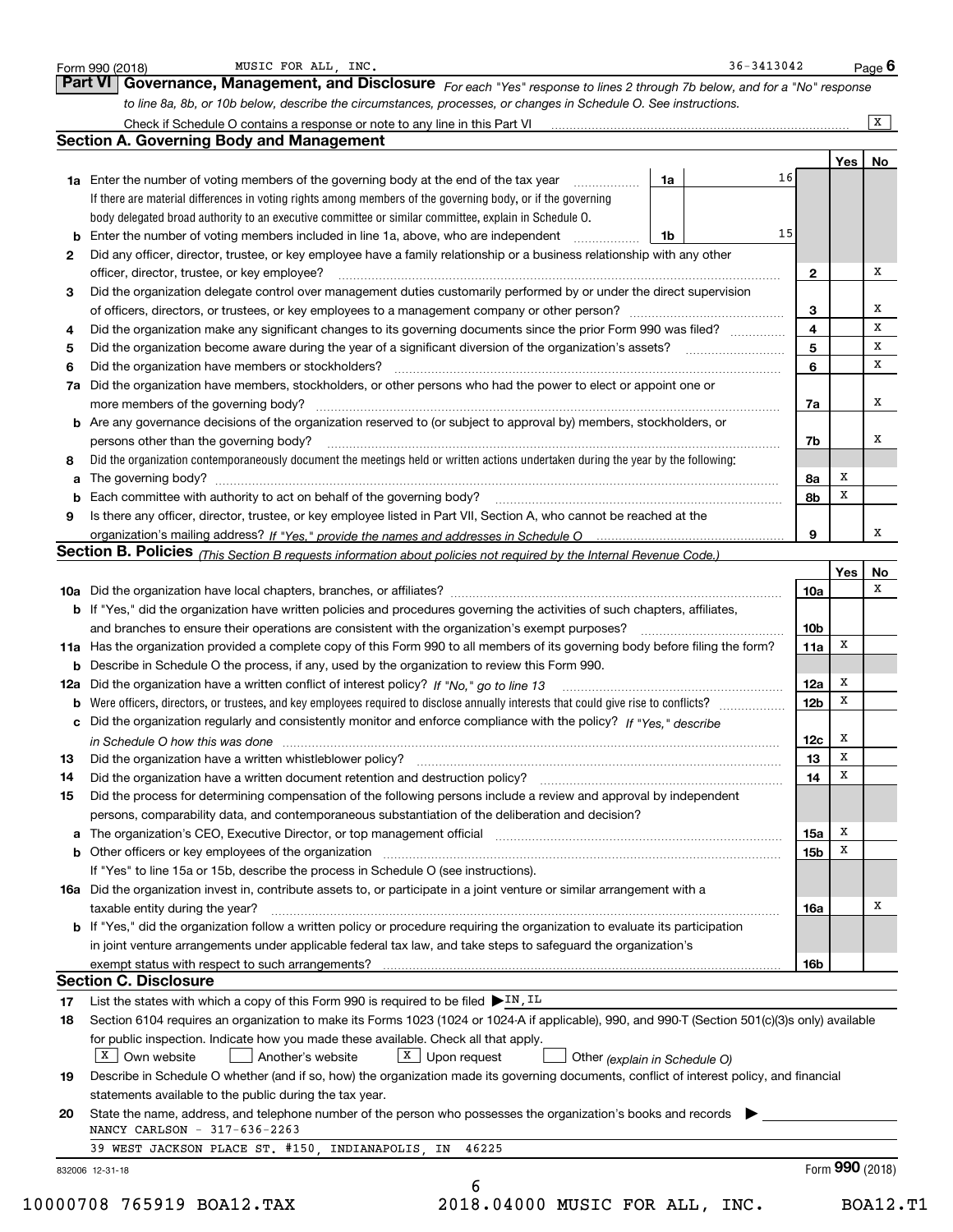$\mathcal{L}^{\text{max}}$ 

| orm 990 (2018) <sup>.</sup> | MUSIC FOR ALL INC.                                                                         | $36 - 3413042$ | Page 4 |
|-----------------------------|--------------------------------------------------------------------------------------------|----------------|--------|
|                             | Part VII Compensation of Officers, Directors, Trustees, Key Employees, Highest Compensated |                |        |
|                             | <b>Employees, and Independent Contractors</b>                                              |                |        |

Check if Schedule O contains a response or note to any line in this Part VII

**Section A. Officers, Directors, Trustees, Key Employees, and Highest Compensated Employees**

**1a**  Complete this table for all persons required to be listed. Report compensation for the calendar year ending with or within the organization's tax year.

**•** List all of the organization's current officers, directors, trustees (whether individuals or organizations), regardless of amount of compensation.

● List all of the organization's **current** key employees, if any. See instructions for definition of "key employee." Enter -0- in columns  $(D)$ ,  $(E)$ , and  $(F)$  if no compensation was paid.

**•** List the organization's five current highest compensated employees (other than an officer, director, trustee, or key employee) who received report-

 $\bullet$  List all of the organization's **former** officers, key employees, and highest compensated employees who received more than \$100,000 of able compensation (Box 5 of Form W-2 and/or Box 7 of Form 1099-MISC) of more than \$100,000 from the organization and any related organizations.

reportable compensation from the organization and any related organizations.

**•** List all of the organization's former directors or trustees that received, in the capacity as a former director or trustee of the organization, more than \$10,000 of reportable compensation from the organization and any related organizations.

List persons in the following order: individual trustees or directors; institutional trustees; officers; key employees; highest compensated employees; and former such persons.

Check this box if neither the organization nor any related organization compensated any current officer, director, or trustee.  $\mathcal{L}^{\text{max}}$ 

| Reportable<br>Name and Title<br>Average<br>Reportable<br>Estimated<br>(do not check more than one<br>hours per<br>compensation<br>compensation<br>amount of<br>box, unless person is both an<br>officer and a director/trustee)<br>week<br>from related<br>other<br>from<br>Individual trustee or director<br>the<br>(list any<br>organizations<br>compensation<br>hours for<br>organization<br>(W-2/1099-MISC)<br>from the<br>  Highest compensated<br>  employee<br>Institutional trustee<br>related<br>(W-2/1099-MISC)<br>organization<br>Key employee<br>organizations<br>and related<br>below<br>organizations<br>Former<br>Officer<br>line)<br>GAYL DOSTER<br>7.00<br>x<br>0.<br>$\mathbf{0}$ .<br>0.<br>(2)<br>DOUG PILERI<br>4.00<br>X<br>0.<br>$\mathbf{0}$ .<br>0.<br>1.00<br>DAVID SIMONS<br>(3)<br>$\mathbf{0}$ .<br>$\mathbf{0}$ .<br>x<br>$\mathbf 0$ .<br>PATRICK BURLEY<br>2.50<br>(4)<br>TREASURER & SECRETARY<br>$\mathbf{0}$ .<br>$\mathbf{0}$ .<br>x<br>0.<br>2.50<br>SAMUEL HODSON<br>(5)<br>x<br>0.<br>$\mathbf{0}$ .<br>$\mathbf 0$ .<br>1.00<br>(6) V SAMUEL LAURIN<br>Χ<br>$\mathbf{0}$ .<br>$\mathbf{0}$<br>$\mathbf 0$ .<br>ANMOL MEHRA<br>1.00<br>$\mathbf{0}$<br>$\mathbf{0}$ .<br>$\mathbf 0$ .<br>x<br>MARLENE MILLER<br>1.00<br>(8)<br>X<br>$\mathbf{0}$ .<br>$\mathbf{0}$ .<br>$\mathbf 0$ .<br>GARRETT SCHARTON<br>1.00<br>(9)<br>X<br>$\mathbf{0}$ .<br>$\mathbf{0}$<br>$\mathbf 0$ .<br>(10) GARTH GILMAN<br>1.00<br>$\mathbf{0}$ .<br>x<br>0<br>0.<br>1.00<br>x<br>$\mathbf{0}$<br>$\mathbf{0}$ .<br>$\mathbf 0$ .<br>(12) KATHY PITTS<br>1.00<br>x<br>$\mathbf{0}$<br>$\mathbf{0}$ .<br>$\mathbf 0$ .<br>(13) HERMAN KNOLL<br>1.00<br>x<br>$\mathbf{0}$ .<br>$\mathbf{0}$ .<br>0.<br>(14) ANTHONY TANG<br>1.00<br>x<br>$\mathbf{0}$ .<br>$\mathbf{0}$ .<br>$\mathbf 0$ .<br>1,00<br>x<br>0.<br>$\mathbf{0}$ .<br>$\mathbf{0}$ .<br>(16) AYATAY SHABAZZ<br>1.00<br>x<br>$\mathbf{0}$ .<br>$\mathbf{0}$ .<br>$\mathbf{0}$ .<br>(17) ERIC L. MARTIN<br>55.00<br>X<br>199,910.<br>0.<br>29,435. | (A)                | (C)<br>(B) |  |  |  |  |  | (D) | (E) | (F) |
|-----------------------------------------------------------------------------------------------------------------------------------------------------------------------------------------------------------------------------------------------------------------------------------------------------------------------------------------------------------------------------------------------------------------------------------------------------------------------------------------------------------------------------------------------------------------------------------------------------------------------------------------------------------------------------------------------------------------------------------------------------------------------------------------------------------------------------------------------------------------------------------------------------------------------------------------------------------------------------------------------------------------------------------------------------------------------------------------------------------------------------------------------------------------------------------------------------------------------------------------------------------------------------------------------------------------------------------------------------------------------------------------------------------------------------------------------------------------------------------------------------------------------------------------------------------------------------------------------------------------------------------------------------------------------------------------------------------------------------------------------------------------------------------------------------------------------------------------------------------------------------------------------------------------------------------------------------------------------------------------------------------------------------------|--------------------|------------|--|--|--|--|--|-----|-----|-----|
|                                                                                                                                                                                                                                                                                                                                                                                                                                                                                                                                                                                                                                                                                                                                                                                                                                                                                                                                                                                                                                                                                                                                                                                                                                                                                                                                                                                                                                                                                                                                                                                                                                                                                                                                                                                                                                                                                                                                                                                                                                   |                    | Position   |  |  |  |  |  |     |     |     |
|                                                                                                                                                                                                                                                                                                                                                                                                                                                                                                                                                                                                                                                                                                                                                                                                                                                                                                                                                                                                                                                                                                                                                                                                                                                                                                                                                                                                                                                                                                                                                                                                                                                                                                                                                                                                                                                                                                                                                                                                                                   |                    |            |  |  |  |  |  |     |     |     |
|                                                                                                                                                                                                                                                                                                                                                                                                                                                                                                                                                                                                                                                                                                                                                                                                                                                                                                                                                                                                                                                                                                                                                                                                                                                                                                                                                                                                                                                                                                                                                                                                                                                                                                                                                                                                                                                                                                                                                                                                                                   |                    |            |  |  |  |  |  |     |     |     |
|                                                                                                                                                                                                                                                                                                                                                                                                                                                                                                                                                                                                                                                                                                                                                                                                                                                                                                                                                                                                                                                                                                                                                                                                                                                                                                                                                                                                                                                                                                                                                                                                                                                                                                                                                                                                                                                                                                                                                                                                                                   |                    |            |  |  |  |  |  |     |     |     |
|                                                                                                                                                                                                                                                                                                                                                                                                                                                                                                                                                                                                                                                                                                                                                                                                                                                                                                                                                                                                                                                                                                                                                                                                                                                                                                                                                                                                                                                                                                                                                                                                                                                                                                                                                                                                                                                                                                                                                                                                                                   |                    |            |  |  |  |  |  |     |     |     |
|                                                                                                                                                                                                                                                                                                                                                                                                                                                                                                                                                                                                                                                                                                                                                                                                                                                                                                                                                                                                                                                                                                                                                                                                                                                                                                                                                                                                                                                                                                                                                                                                                                                                                                                                                                                                                                                                                                                                                                                                                                   |                    |            |  |  |  |  |  |     |     |     |
|                                                                                                                                                                                                                                                                                                                                                                                                                                                                                                                                                                                                                                                                                                                                                                                                                                                                                                                                                                                                                                                                                                                                                                                                                                                                                                                                                                                                                                                                                                                                                                                                                                                                                                                                                                                                                                                                                                                                                                                                                                   |                    |            |  |  |  |  |  |     |     |     |
|                                                                                                                                                                                                                                                                                                                                                                                                                                                                                                                                                                                                                                                                                                                                                                                                                                                                                                                                                                                                                                                                                                                                                                                                                                                                                                                                                                                                                                                                                                                                                                                                                                                                                                                                                                                                                                                                                                                                                                                                                                   |                    |            |  |  |  |  |  |     |     |     |
|                                                                                                                                                                                                                                                                                                                                                                                                                                                                                                                                                                                                                                                                                                                                                                                                                                                                                                                                                                                                                                                                                                                                                                                                                                                                                                                                                                                                                                                                                                                                                                                                                                                                                                                                                                                                                                                                                                                                                                                                                                   | (1)                |            |  |  |  |  |  |     |     |     |
|                                                                                                                                                                                                                                                                                                                                                                                                                                                                                                                                                                                                                                                                                                                                                                                                                                                                                                                                                                                                                                                                                                                                                                                                                                                                                                                                                                                                                                                                                                                                                                                                                                                                                                                                                                                                                                                                                                                                                                                                                                   | CHAIRMAN           |            |  |  |  |  |  |     |     |     |
|                                                                                                                                                                                                                                                                                                                                                                                                                                                                                                                                                                                                                                                                                                                                                                                                                                                                                                                                                                                                                                                                                                                                                                                                                                                                                                                                                                                                                                                                                                                                                                                                                                                                                                                                                                                                                                                                                                                                                                                                                                   |                    |            |  |  |  |  |  |     |     |     |
|                                                                                                                                                                                                                                                                                                                                                                                                                                                                                                                                                                                                                                                                                                                                                                                                                                                                                                                                                                                                                                                                                                                                                                                                                                                                                                                                                                                                                                                                                                                                                                                                                                                                                                                                                                                                                                                                                                                                                                                                                                   | VICE CHAIRMAN      |            |  |  |  |  |  |     |     |     |
|                                                                                                                                                                                                                                                                                                                                                                                                                                                                                                                                                                                                                                                                                                                                                                                                                                                                                                                                                                                                                                                                                                                                                                                                                                                                                                                                                                                                                                                                                                                                                                                                                                                                                                                                                                                                                                                                                                                                                                                                                                   |                    |            |  |  |  |  |  |     |     |     |
|                                                                                                                                                                                                                                                                                                                                                                                                                                                                                                                                                                                                                                                                                                                                                                                                                                                                                                                                                                                                                                                                                                                                                                                                                                                                                                                                                                                                                                                                                                                                                                                                                                                                                                                                                                                                                                                                                                                                                                                                                                   | <b>DIRECTOR</b>    |            |  |  |  |  |  |     |     |     |
|                                                                                                                                                                                                                                                                                                                                                                                                                                                                                                                                                                                                                                                                                                                                                                                                                                                                                                                                                                                                                                                                                                                                                                                                                                                                                                                                                                                                                                                                                                                                                                                                                                                                                                                                                                                                                                                                                                                                                                                                                                   |                    |            |  |  |  |  |  |     |     |     |
|                                                                                                                                                                                                                                                                                                                                                                                                                                                                                                                                                                                                                                                                                                                                                                                                                                                                                                                                                                                                                                                                                                                                                                                                                                                                                                                                                                                                                                                                                                                                                                                                                                                                                                                                                                                                                                                                                                                                                                                                                                   |                    |            |  |  |  |  |  |     |     |     |
|                                                                                                                                                                                                                                                                                                                                                                                                                                                                                                                                                                                                                                                                                                                                                                                                                                                                                                                                                                                                                                                                                                                                                                                                                                                                                                                                                                                                                                                                                                                                                                                                                                                                                                                                                                                                                                                                                                                                                                                                                                   |                    |            |  |  |  |  |  |     |     |     |
|                                                                                                                                                                                                                                                                                                                                                                                                                                                                                                                                                                                                                                                                                                                                                                                                                                                                                                                                                                                                                                                                                                                                                                                                                                                                                                                                                                                                                                                                                                                                                                                                                                                                                                                                                                                                                                                                                                                                                                                                                                   | <b>DIRECTOR</b>    |            |  |  |  |  |  |     |     |     |
|                                                                                                                                                                                                                                                                                                                                                                                                                                                                                                                                                                                                                                                                                                                                                                                                                                                                                                                                                                                                                                                                                                                                                                                                                                                                                                                                                                                                                                                                                                                                                                                                                                                                                                                                                                                                                                                                                                                                                                                                                                   |                    |            |  |  |  |  |  |     |     |     |
|                                                                                                                                                                                                                                                                                                                                                                                                                                                                                                                                                                                                                                                                                                                                                                                                                                                                                                                                                                                                                                                                                                                                                                                                                                                                                                                                                                                                                                                                                                                                                                                                                                                                                                                                                                                                                                                                                                                                                                                                                                   | <b>DIRECTOR</b>    |            |  |  |  |  |  |     |     |     |
|                                                                                                                                                                                                                                                                                                                                                                                                                                                                                                                                                                                                                                                                                                                                                                                                                                                                                                                                                                                                                                                                                                                                                                                                                                                                                                                                                                                                                                                                                                                                                                                                                                                                                                                                                                                                                                                                                                                                                                                                                                   | (7)                |            |  |  |  |  |  |     |     |     |
|                                                                                                                                                                                                                                                                                                                                                                                                                                                                                                                                                                                                                                                                                                                                                                                                                                                                                                                                                                                                                                                                                                                                                                                                                                                                                                                                                                                                                                                                                                                                                                                                                                                                                                                                                                                                                                                                                                                                                                                                                                   | <b>DIRECTOR</b>    |            |  |  |  |  |  |     |     |     |
|                                                                                                                                                                                                                                                                                                                                                                                                                                                                                                                                                                                                                                                                                                                                                                                                                                                                                                                                                                                                                                                                                                                                                                                                                                                                                                                                                                                                                                                                                                                                                                                                                                                                                                                                                                                                                                                                                                                                                                                                                                   |                    |            |  |  |  |  |  |     |     |     |
|                                                                                                                                                                                                                                                                                                                                                                                                                                                                                                                                                                                                                                                                                                                                                                                                                                                                                                                                                                                                                                                                                                                                                                                                                                                                                                                                                                                                                                                                                                                                                                                                                                                                                                                                                                                                                                                                                                                                                                                                                                   | <b>DIRECTOR</b>    |            |  |  |  |  |  |     |     |     |
|                                                                                                                                                                                                                                                                                                                                                                                                                                                                                                                                                                                                                                                                                                                                                                                                                                                                                                                                                                                                                                                                                                                                                                                                                                                                                                                                                                                                                                                                                                                                                                                                                                                                                                                                                                                                                                                                                                                                                                                                                                   |                    |            |  |  |  |  |  |     |     |     |
|                                                                                                                                                                                                                                                                                                                                                                                                                                                                                                                                                                                                                                                                                                                                                                                                                                                                                                                                                                                                                                                                                                                                                                                                                                                                                                                                                                                                                                                                                                                                                                                                                                                                                                                                                                                                                                                                                                                                                                                                                                   | <b>DIRECTOR</b>    |            |  |  |  |  |  |     |     |     |
|                                                                                                                                                                                                                                                                                                                                                                                                                                                                                                                                                                                                                                                                                                                                                                                                                                                                                                                                                                                                                                                                                                                                                                                                                                                                                                                                                                                                                                                                                                                                                                                                                                                                                                                                                                                                                                                                                                                                                                                                                                   |                    |            |  |  |  |  |  |     |     |     |
|                                                                                                                                                                                                                                                                                                                                                                                                                                                                                                                                                                                                                                                                                                                                                                                                                                                                                                                                                                                                                                                                                                                                                                                                                                                                                                                                                                                                                                                                                                                                                                                                                                                                                                                                                                                                                                                                                                                                                                                                                                   | <b>DIRECTOR</b>    |            |  |  |  |  |  |     |     |     |
|                                                                                                                                                                                                                                                                                                                                                                                                                                                                                                                                                                                                                                                                                                                                                                                                                                                                                                                                                                                                                                                                                                                                                                                                                                                                                                                                                                                                                                                                                                                                                                                                                                                                                                                                                                                                                                                                                                                                                                                                                                   | (11) RICHARD FLOYD |            |  |  |  |  |  |     |     |     |
|                                                                                                                                                                                                                                                                                                                                                                                                                                                                                                                                                                                                                                                                                                                                                                                                                                                                                                                                                                                                                                                                                                                                                                                                                                                                                                                                                                                                                                                                                                                                                                                                                                                                                                                                                                                                                                                                                                                                                                                                                                   | <b>DIRECTOR</b>    |            |  |  |  |  |  |     |     |     |
|                                                                                                                                                                                                                                                                                                                                                                                                                                                                                                                                                                                                                                                                                                                                                                                                                                                                                                                                                                                                                                                                                                                                                                                                                                                                                                                                                                                                                                                                                                                                                                                                                                                                                                                                                                                                                                                                                                                                                                                                                                   |                    |            |  |  |  |  |  |     |     |     |
|                                                                                                                                                                                                                                                                                                                                                                                                                                                                                                                                                                                                                                                                                                                                                                                                                                                                                                                                                                                                                                                                                                                                                                                                                                                                                                                                                                                                                                                                                                                                                                                                                                                                                                                                                                                                                                                                                                                                                                                                                                   | <b>DIRECTOR</b>    |            |  |  |  |  |  |     |     |     |
|                                                                                                                                                                                                                                                                                                                                                                                                                                                                                                                                                                                                                                                                                                                                                                                                                                                                                                                                                                                                                                                                                                                                                                                                                                                                                                                                                                                                                                                                                                                                                                                                                                                                                                                                                                                                                                                                                                                                                                                                                                   |                    |            |  |  |  |  |  |     |     |     |
|                                                                                                                                                                                                                                                                                                                                                                                                                                                                                                                                                                                                                                                                                                                                                                                                                                                                                                                                                                                                                                                                                                                                                                                                                                                                                                                                                                                                                                                                                                                                                                                                                                                                                                                                                                                                                                                                                                                                                                                                                                   | <b>DIRECTOR</b>    |            |  |  |  |  |  |     |     |     |
|                                                                                                                                                                                                                                                                                                                                                                                                                                                                                                                                                                                                                                                                                                                                                                                                                                                                                                                                                                                                                                                                                                                                                                                                                                                                                                                                                                                                                                                                                                                                                                                                                                                                                                                                                                                                                                                                                                                                                                                                                                   |                    |            |  |  |  |  |  |     |     |     |
|                                                                                                                                                                                                                                                                                                                                                                                                                                                                                                                                                                                                                                                                                                                                                                                                                                                                                                                                                                                                                                                                                                                                                                                                                                                                                                                                                                                                                                                                                                                                                                                                                                                                                                                                                                                                                                                                                                                                                                                                                                   | <b>DIRECTOR</b>    |            |  |  |  |  |  |     |     |     |
|                                                                                                                                                                                                                                                                                                                                                                                                                                                                                                                                                                                                                                                                                                                                                                                                                                                                                                                                                                                                                                                                                                                                                                                                                                                                                                                                                                                                                                                                                                                                                                                                                                                                                                                                                                                                                                                                                                                                                                                                                                   | (15) BARRY MORGAN  |            |  |  |  |  |  |     |     |     |
|                                                                                                                                                                                                                                                                                                                                                                                                                                                                                                                                                                                                                                                                                                                                                                                                                                                                                                                                                                                                                                                                                                                                                                                                                                                                                                                                                                                                                                                                                                                                                                                                                                                                                                                                                                                                                                                                                                                                                                                                                                   | <b>DIRECTOR</b>    |            |  |  |  |  |  |     |     |     |
|                                                                                                                                                                                                                                                                                                                                                                                                                                                                                                                                                                                                                                                                                                                                                                                                                                                                                                                                                                                                                                                                                                                                                                                                                                                                                                                                                                                                                                                                                                                                                                                                                                                                                                                                                                                                                                                                                                                                                                                                                                   |                    |            |  |  |  |  |  |     |     |     |
|                                                                                                                                                                                                                                                                                                                                                                                                                                                                                                                                                                                                                                                                                                                                                                                                                                                                                                                                                                                                                                                                                                                                                                                                                                                                                                                                                                                                                                                                                                                                                                                                                                                                                                                                                                                                                                                                                                                                                                                                                                   | <b>DIRECTOR</b>    |            |  |  |  |  |  |     |     |     |
|                                                                                                                                                                                                                                                                                                                                                                                                                                                                                                                                                                                                                                                                                                                                                                                                                                                                                                                                                                                                                                                                                                                                                                                                                                                                                                                                                                                                                                                                                                                                                                                                                                                                                                                                                                                                                                                                                                                                                                                                                                   |                    |            |  |  |  |  |  |     |     |     |
|                                                                                                                                                                                                                                                                                                                                                                                                                                                                                                                                                                                                                                                                                                                                                                                                                                                                                                                                                                                                                                                                                                                                                                                                                                                                                                                                                                                                                                                                                                                                                                                                                                                                                                                                                                                                                                                                                                                                                                                                                                   | PRESIDENT/CEO      |            |  |  |  |  |  |     |     |     |

7

832007 12-31-18

Form (2018) **990**

10000708 765919 BOA12.TAX 2018.04000 MUSIC FOR ALL, INC. BOA12.T1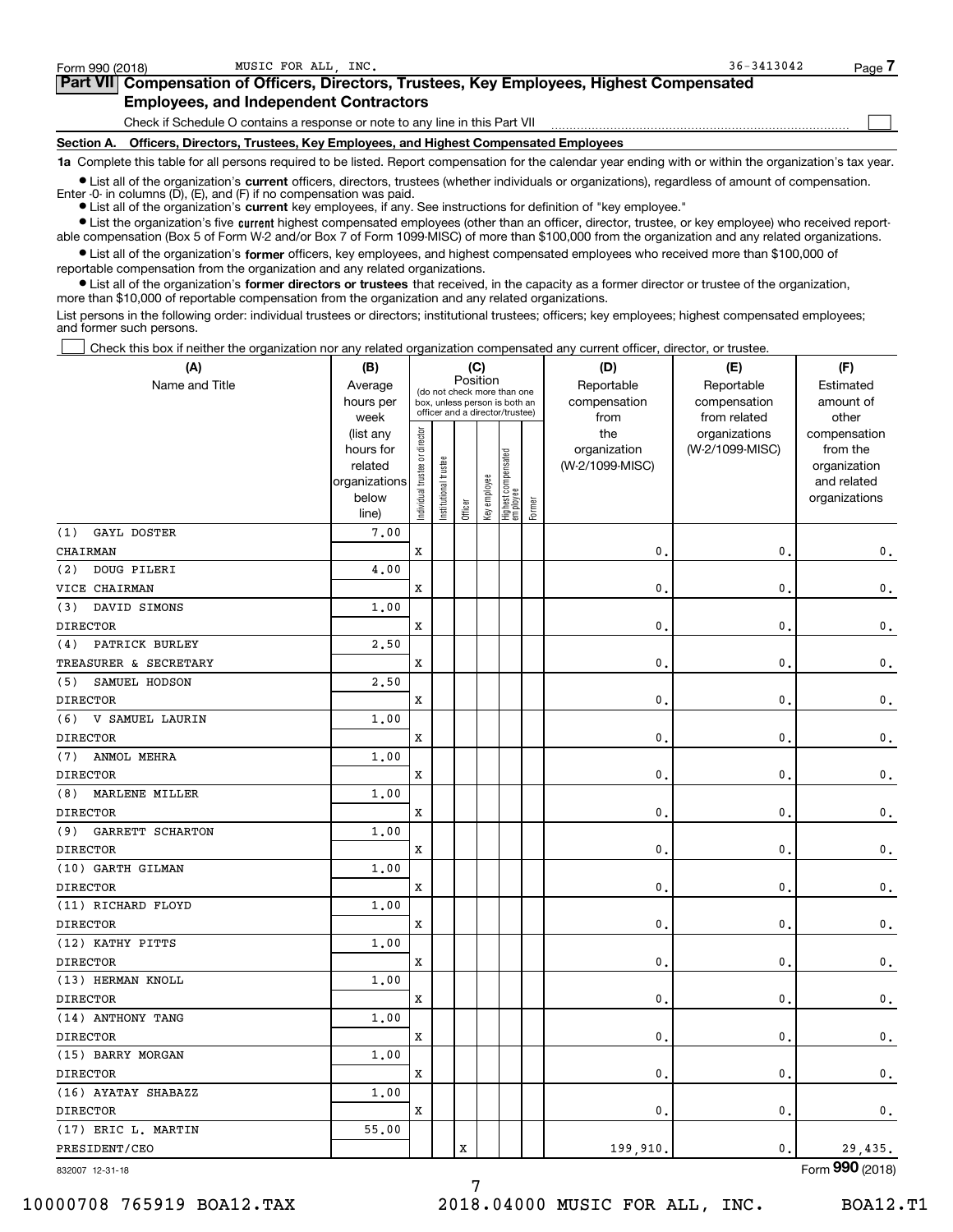|                 | MUSIC FOR ALL, INC.<br>Form 990 (2018)                                                                                                                                                                                                                                      |                                                                      |                               |                            |          |              |                                                                                                 |        |                                           | 36-3413042                                        |          |     |                                                                          | Page 8          |
|-----------------|-----------------------------------------------------------------------------------------------------------------------------------------------------------------------------------------------------------------------------------------------------------------------------|----------------------------------------------------------------------|-------------------------------|----------------------------|----------|--------------|-------------------------------------------------------------------------------------------------|--------|-------------------------------------------|---------------------------------------------------|----------|-----|--------------------------------------------------------------------------|-----------------|
| <b>Part VII</b> | Section A. Officers, Directors, Trustees, Key Employees, and Highest Compensated Employees (continued)                                                                                                                                                                      |                                                                      |                               |                            |          |              |                                                                                                 |        |                                           |                                                   |          |     |                                                                          |                 |
|                 | (A)<br>Name and title                                                                                                                                                                                                                                                       | (B)<br>Average<br>hours per<br>week                                  |                               |                            | Position | (C)          | (do not check more than one<br>box, unless person is both an<br>officer and a director/trustee) |        | (D)<br>Reportable<br>compensation<br>from | (E)<br>Reportable<br>compensation<br>from related |          |     | (F)<br>Estimated<br>amount of<br>other                                   |                 |
|                 |                                                                                                                                                                                                                                                                             | (list any<br>hours for<br>related<br>organizations<br>below<br>line) | ndividual trustee or director | trustee<br>Institutional t | Officer  | key employee | Highest compensated<br>employee                                                                 | Former | the<br>organization<br>(W-2/1099-MISC)    | organizations<br>(W-2/1099-MISC)                  |          |     | compensation<br>from the<br>organization<br>and related<br>organizations |                 |
|                 | (18) NANCY H. CARLSON                                                                                                                                                                                                                                                       | 55.00                                                                |                               |                            |          |              |                                                                                                 |        |                                           |                                                   |          |     |                                                                          |                 |
|                 | EXEC VICE PRESIDENT/CFO<br>(19) JEREMY L. ERNHART                                                                                                                                                                                                                           | 55,00                                                                |                               |                            | x        |              |                                                                                                 |        | 115,775.                                  |                                                   | 0.       |     |                                                                          | 25, 268.        |
|                 | VICE PRESIDENT AND COO                                                                                                                                                                                                                                                      |                                                                      |                               |                            | x        |              |                                                                                                 |        | 154,126.                                  |                                                   | 0.       |     |                                                                          | 24, 217.        |
|                 |                                                                                                                                                                                                                                                                             |                                                                      |                               |                            |          |              |                                                                                                 |        |                                           |                                                   |          |     |                                                                          |                 |
|                 |                                                                                                                                                                                                                                                                             |                                                                      |                               |                            |          |              |                                                                                                 |        |                                           |                                                   |          |     |                                                                          |                 |
|                 |                                                                                                                                                                                                                                                                             |                                                                      |                               |                            |          |              |                                                                                                 |        |                                           |                                                   |          |     |                                                                          |                 |
|                 |                                                                                                                                                                                                                                                                             |                                                                      |                               |                            |          |              |                                                                                                 |        |                                           |                                                   |          |     |                                                                          |                 |
|                 |                                                                                                                                                                                                                                                                             |                                                                      |                               |                            |          |              |                                                                                                 |        | 469,811.                                  |                                                   | 0.       |     |                                                                          | 78,920.         |
|                 | c Total from continuation sheets to Part VII, Section A manufactured in the Total from continuum                                                                                                                                                                            |                                                                      |                               |                            |          |              |                                                                                                 |        | $\mathbf{0}$ .<br>469,811.                |                                                   | 0.<br>0. |     |                                                                          | 0.<br>78,920.   |
| 2               | Total number of individuals (including but not limited to those listed above) who received more than \$100,000 of reportable<br>compensation from the organization $\blacktriangleright$                                                                                    |                                                                      |                               |                            |          |              |                                                                                                 |        |                                           |                                                   |          |     |                                                                          | 3               |
|                 |                                                                                                                                                                                                                                                                             |                                                                      |                               |                            |          |              |                                                                                                 |        |                                           |                                                   |          |     | Yes                                                                      | No              |
| з               | Did the organization list any former officer, director, or trustee, key employee, or highest compensated employee on                                                                                                                                                        |                                                                      |                               |                            |          |              |                                                                                                 |        |                                           |                                                   |          |     |                                                                          |                 |
| 4               | line 1a? If "Yes," complete Schedule J for such individual manufactured contained and the 1a? If "Yes," complete Schedule J for such individual<br>For any individual listed on line 1a, is the sum of reportable compensation and other compensation from the organization |                                                                      |                               |                            |          |              |                                                                                                 |        |                                           |                                                   |          | 3   |                                                                          | x               |
| 5               | Did any person listed on line 1a receive or accrue compensation from any unrelated organization or individual for services                                                                                                                                                  |                                                                      |                               |                            |          |              |                                                                                                 |        |                                           |                                                   |          | 4   | X                                                                        |                 |
|                 | <b>Section B. Independent Contractors</b>                                                                                                                                                                                                                                   |                                                                      |                               |                            |          |              |                                                                                                 |        |                                           |                                                   |          | 5   |                                                                          | X               |
| 1               | Complete this table for your five highest compensated independent contractors that received more than \$100,000 of compensation from                                                                                                                                        |                                                                      |                               |                            |          |              |                                                                                                 |        |                                           |                                                   |          |     |                                                                          |                 |
|                 | the organization. Report compensation for the calendar year ending with or within the organization's tax year.<br>(A)                                                                                                                                                       |                                                                      |                               |                            |          |              |                                                                                                 |        | (B)                                       |                                                   |          | (C) |                                                                          |                 |
|                 | Name and business address                                                                                                                                                                                                                                                   |                                                                      | <b>NONE</b>                   |                            |          |              |                                                                                                 |        | Description of services                   |                                                   |          |     | Compensation                                                             |                 |
|                 |                                                                                                                                                                                                                                                                             |                                                                      |                               |                            |          |              |                                                                                                 |        |                                           |                                                   |          |     |                                                                          |                 |
|                 |                                                                                                                                                                                                                                                                             |                                                                      |                               |                            |          |              |                                                                                                 |        |                                           |                                                   |          |     |                                                                          |                 |
|                 |                                                                                                                                                                                                                                                                             |                                                                      |                               |                            |          |              |                                                                                                 |        |                                           |                                                   |          |     |                                                                          |                 |
| 2               | Total number of independent contractors (including but not limited to those listed above) who received more than<br>\$100,000 of compensation from the organization                                                                                                         |                                                                      |                               |                            |          |              |                                                                                                 |        |                                           |                                                   |          |     |                                                                          |                 |
|                 |                                                                                                                                                                                                                                                                             |                                                                      |                               |                            |          |              |                                                                                                 |        |                                           |                                                   |          |     |                                                                          | Form 990 (2018) |

832008 12-31-18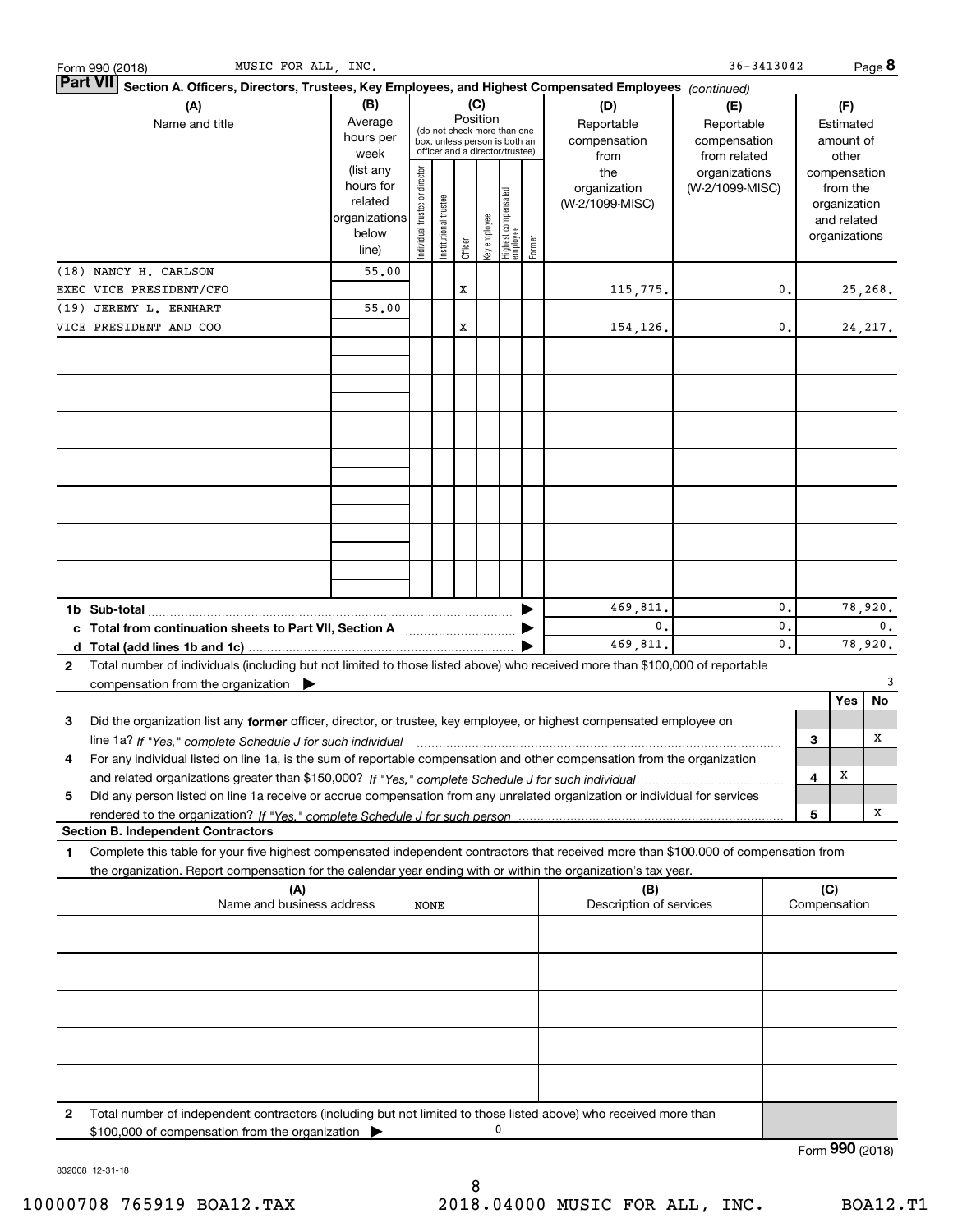| Form 990 (2018)                                           | MUSIC FOR ALL, INC.                                                                                                                 |                      |                      |                                                 | 36-3413042                                           | Page 9                                                               |
|-----------------------------------------------------------|-------------------------------------------------------------------------------------------------------------------------------------|----------------------|----------------------|-------------------------------------------------|------------------------------------------------------|----------------------------------------------------------------------|
| <b>Part VIII</b>                                          | <b>Statement of Revenue</b>                                                                                                         |                      |                      |                                                 |                                                      |                                                                      |
|                                                           | Check if Schedule O contains a response or note to any line in this Part VIII                                                       |                      |                      |                                                 |                                                      |                                                                      |
|                                                           |                                                                                                                                     |                      | (A)<br>Total revenue | (B)<br>Related or<br>exempt function<br>revenue | $\overline{(C)}$<br>Unrelated<br>business<br>revenue | (D)<br>Revenue excluded<br>from tax under<br>sections<br>$512 - 514$ |
|                                                           | 1 a Federated campaigns                                                                                                             | 1a                   |                      |                                                 |                                                      |                                                                      |
| Contributions, Gifts, Grants<br>and Other Similar Amounts | <b>b</b> Membership dues                                                                                                            | 1 <sub>b</sub>       |                      |                                                 |                                                      |                                                                      |
|                                                           | c Fundraising events                                                                                                                | 1 <sub>c</sub>       |                      |                                                 |                                                      |                                                                      |
|                                                           | d Related organizations                                                                                                             | 1 <sub>d</sub>       |                      |                                                 |                                                      |                                                                      |
|                                                           | e Government grants (contributions)                                                                                                 | 1e                   | 229,578.             |                                                 |                                                      |                                                                      |
|                                                           | f All other contributions, gifts, grants, and                                                                                       |                      |                      |                                                 |                                                      |                                                                      |
|                                                           | similar amounts not included above                                                                                                  | 1f                   | 154,901.             |                                                 |                                                      |                                                                      |
|                                                           | Noncash contributions included in lines 1a-1f: \$<br>g                                                                              |                      | 15,841.              |                                                 |                                                      |                                                                      |
|                                                           | h.                                                                                                                                  |                      | 384,479.             |                                                 |                                                      |                                                                      |
|                                                           |                                                                                                                                     | <b>Business Code</b> |                      |                                                 |                                                      |                                                                      |
| 2 a                                                       | TICKET FEES                                                                                                                         | 711190               | 3, 323, 234.         | 3, 323, 234.                                    |                                                      |                                                                      |
| Program Service<br>Revenue                                | HOUSING AND MEAL FEES<br>b                                                                                                          | 711190               | 2,083,610.           |                                                 |                                                      | 2,083,610.                                                           |
|                                                           | <b>EVENT FEES</b><br>C.                                                                                                             | 711190               | 1,380,717.           | 1,380,717.                                      |                                                      |                                                                      |
|                                                           | <b>BAND FEES</b><br>d                                                                                                               | 711190               | 738,904.             | 738,904.                                        |                                                      |                                                                      |
|                                                           | HOTEL COMMISSIONS                                                                                                                   | 711190               | 250,782.             |                                                 |                                                      | 250,782.                                                             |
|                                                           | f All other program service revenue                                                                                                 |                      |                      |                                                 |                                                      |                                                                      |
|                                                           | g                                                                                                                                   |                      | 7,777,247.           |                                                 |                                                      |                                                                      |
| З                                                         | Investment income (including dividends, interest, and                                                                               |                      |                      |                                                 |                                                      |                                                                      |
|                                                           |                                                                                                                                     |                      | 30,307.              |                                                 |                                                      | 30, 307.                                                             |
| 4                                                         | Income from investment of tax-exempt bond proceeds                                                                                  |                      |                      |                                                 |                                                      |                                                                      |
| 5                                                         |                                                                                                                                     |                      |                      |                                                 |                                                      |                                                                      |
|                                                           | (i) Real                                                                                                                            | (ii) Personal        |                      |                                                 |                                                      |                                                                      |
|                                                           | <b>6 a</b> Gross rents                                                                                                              |                      |                      |                                                 |                                                      |                                                                      |
|                                                           | Less: rental expenses<br>b                                                                                                          |                      |                      |                                                 |                                                      |                                                                      |
|                                                           | Rental income or (loss)<br>c                                                                                                        |                      |                      |                                                 |                                                      |                                                                      |
|                                                           |                                                                                                                                     |                      |                      |                                                 |                                                      |                                                                      |
|                                                           | 7 a Gross amount from sales of<br>(i) Securities                                                                                    | (ii) Other           |                      |                                                 |                                                      |                                                                      |
|                                                           | assets other than inventory                                                                                                         |                      |                      |                                                 |                                                      |                                                                      |
|                                                           | <b>b</b> Less: cost or other basis                                                                                                  |                      |                      |                                                 |                                                      |                                                                      |
|                                                           | and sales expenses                                                                                                                  |                      |                      |                                                 |                                                      |                                                                      |
|                                                           |                                                                                                                                     |                      |                      |                                                 |                                                      |                                                                      |
|                                                           |                                                                                                                                     |                      |                      |                                                 |                                                      |                                                                      |
|                                                           | 8 a Gross income from fundraising events (not                                                                                       |                      |                      |                                                 |                                                      |                                                                      |
|                                                           | including \$<br>and the contract of the contract of the contract of the contract of the contract of the contract of the contract of |                      |                      |                                                 |                                                      |                                                                      |
|                                                           | contributions reported on line 1c). See                                                                                             |                      |                      |                                                 |                                                      |                                                                      |
|                                                           |                                                                                                                                     |                      |                      |                                                 |                                                      |                                                                      |
| <b>Other Revenue</b>                                      |                                                                                                                                     | $\mathbf b$          |                      |                                                 |                                                      |                                                                      |
|                                                           | c Net income or (loss) from fundraising events                                                                                      |                      |                      |                                                 |                                                      |                                                                      |
|                                                           | 9 a Gross income from gaming activities. See                                                                                        |                      |                      |                                                 |                                                      |                                                                      |
|                                                           |                                                                                                                                     |                      |                      |                                                 |                                                      |                                                                      |
|                                                           |                                                                                                                                     | $\mathbf b$          |                      |                                                 |                                                      |                                                                      |
|                                                           | c Net income or (loss) from gaming activities                                                                                       | .                    |                      |                                                 |                                                      |                                                                      |
|                                                           | 10 a Gross sales of inventory, less returns                                                                                         |                      |                      |                                                 |                                                      |                                                                      |
|                                                           |                                                                                                                                     | 1,095,652.<br>a      |                      |                                                 |                                                      |                                                                      |
|                                                           |                                                                                                                                     | $\mathbf b$          | 244,486.             |                                                 |                                                      |                                                                      |
|                                                           | c Net income or (loss) from sales of inventory                                                                                      | .                    | 851,166.             | 851,166.                                        |                                                      |                                                                      |
|                                                           | Miscellaneous Revenue                                                                                                               | <b>Business Code</b> |                      |                                                 |                                                      |                                                                      |
| 11 a                                                      | SPONSORSHIP REVENUE                                                                                                                 | 541800               | 750,712.             |                                                 | 33,797.                                              | 716,915.                                                             |
|                                                           | <b>b</b> MISCELLANEOUS REVENUE                                                                                                      | 900099               | 75,446.              | 75,446.                                         |                                                      |                                                                      |
|                                                           | с                                                                                                                                   |                      |                      |                                                 |                                                      |                                                                      |
|                                                           | d                                                                                                                                   |                      |                      |                                                 |                                                      |                                                                      |
|                                                           |                                                                                                                                     |                      | 826,158.             |                                                 |                                                      |                                                                      |
| 12                                                        |                                                                                                                                     |                      | 9,869,357.           | 6,369,467.                                      | 33,797.                                              | 3,081,614.                                                           |
| 832009 12-31-18                                           |                                                                                                                                     |                      |                      |                                                 |                                                      | Form 990 (2018)                                                      |

9

10000708 765919 BOA12.TAX 2018.04000 MUSIC FOR ALL, INC. BOA12.T1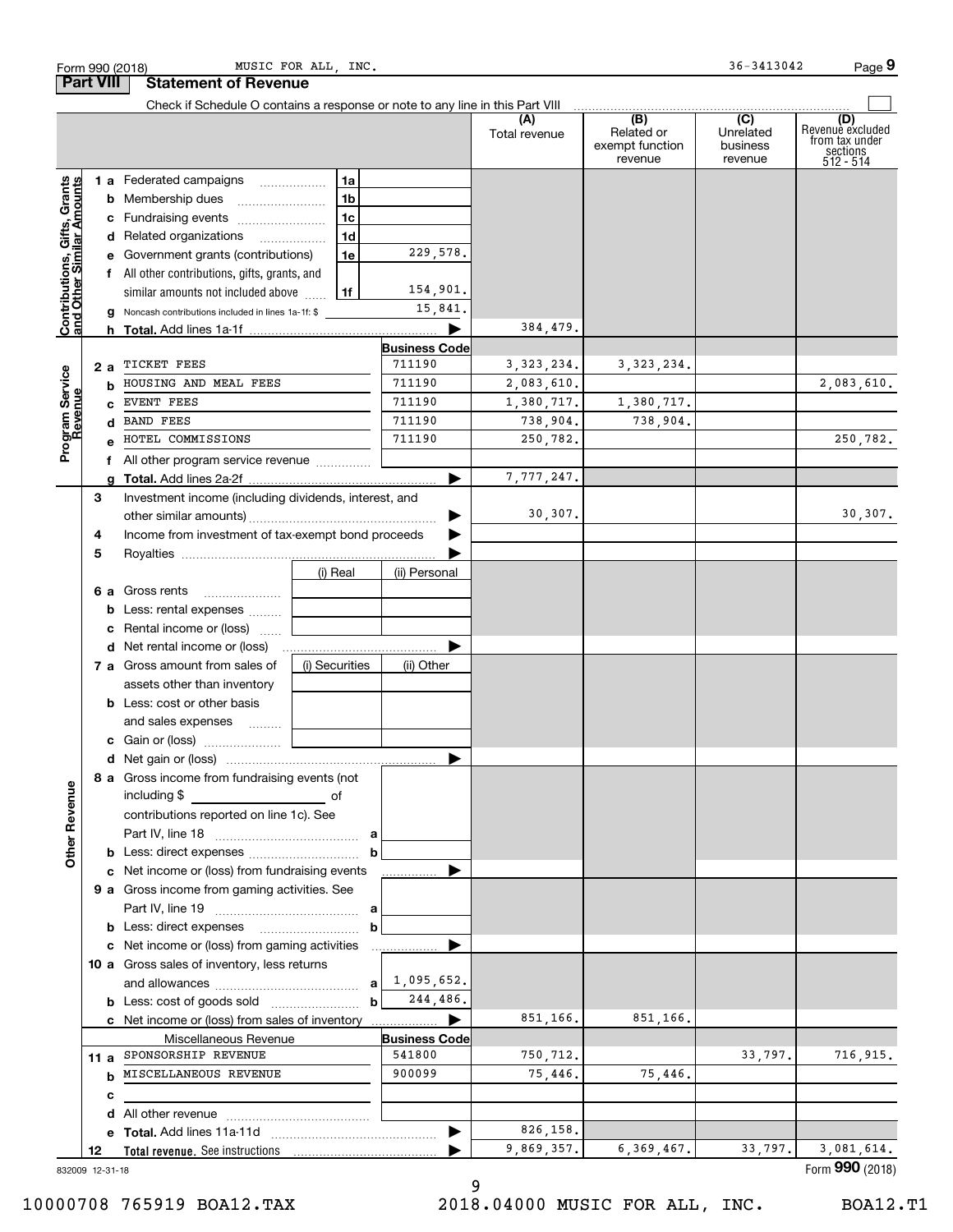Form 990 (2018) Page **Part IX Statement of Functional Expenses** MUSIC FOR ALL, INC.  $36-3413042$ 

**10**

|              | Section 501(c)(3) and 501(c)(4) organizations must complete all columns. All other organizations must complete column (A).<br>Check if Schedule O contains a response or note to any line in this Part IX   |                       |                        |                       |                    |
|--------------|-------------------------------------------------------------------------------------------------------------------------------------------------------------------------------------------------------------|-----------------------|------------------------|-----------------------|--------------------|
|              | Do not include amounts reported on lines 6b,                                                                                                                                                                | (A)<br>Total expenses | (B)<br>Program service | (C)<br>Management and | (D)<br>Fundraising |
|              | 7b, 8b, 9b, and 10b of Part VIII.                                                                                                                                                                           |                       | expenses               | general expenses      | expenses           |
| 1.           | Grants and other assistance to domestic organizations                                                                                                                                                       |                       |                        |                       |                    |
|              | and domestic governments. See Part IV, line 21<br>$\ddotsc$                                                                                                                                                 |                       |                        |                       |                    |
| $\mathbf{2}$ | Grants and other assistance to domestic                                                                                                                                                                     |                       |                        |                       |                    |
|              | individuals. See Part IV, line 22                                                                                                                                                                           |                       |                        |                       |                    |
| 3            | Grants and other assistance to foreign                                                                                                                                                                      |                       |                        |                       |                    |
|              | organizations, foreign governments, and foreign                                                                                                                                                             |                       |                        |                       |                    |
|              | individuals. See Part IV, lines 15 and 16                                                                                                                                                                   |                       |                        |                       |                    |
| 4            | Benefits paid to or for members                                                                                                                                                                             |                       |                        |                       |                    |
| 5            | Compensation of current officers, directors,                                                                                                                                                                | 494,025.              | 361,892.               | 90,473.               | 41,660.            |
|              | trustees, and key employees                                                                                                                                                                                 |                       |                        |                       |                    |
| 6            | Compensation not included above, to disqualified                                                                                                                                                            |                       |                        |                       |                    |
|              | persons (as defined under section 4958(f)(1)) and                                                                                                                                                           |                       |                        |                       |                    |
|              | persons described in section 4958(c)(3)(B)                                                                                                                                                                  | 1,515,651.            | 1, 156, 719.           | 199,864.              | 159,068.           |
| 7            |                                                                                                                                                                                                             |                       |                        |                       |                    |
| 8            | Pension plan accruals and contributions (include                                                                                                                                                            | 36,667.               | 28,070.                | 7,017.                | 1,580.             |
| 9            | section 401(k) and 403(b) employer contributions)                                                                                                                                                           | 175, 355.             | 133,644.               | 33, 411.              | 8,300.             |
|              |                                                                                                                                                                                                             | 140,389.              | 106,972.               | 26,743.               | 6,674.             |
| 10           | Fees for services (non-employees):                                                                                                                                                                          |                       |                        |                       |                    |
| 11           |                                                                                                                                                                                                             |                       |                        |                       |                    |
| a            |                                                                                                                                                                                                             |                       |                        |                       |                    |
| b            |                                                                                                                                                                                                             |                       |                        |                       |                    |
|              |                                                                                                                                                                                                             |                       |                        |                       |                    |
| d            | Professional fundraising services. See Part IV, line 17                                                                                                                                                     |                       |                        |                       |                    |
| f            | Investment management fees                                                                                                                                                                                  |                       |                        |                       |                    |
| g            | Other. (If line 11g amount exceeds 10% of line 25,                                                                                                                                                          |                       |                        |                       |                    |
|              | column (A) amount, list line 11g expenses on Sch O.)                                                                                                                                                        |                       |                        |                       |                    |
| 12           |                                                                                                                                                                                                             | 230,444.              | 163,288.               | 50,568.               | 16,588.            |
| 13           |                                                                                                                                                                                                             | 298,503.              | 260,564.               | 37,219.               | 720.               |
| 14           |                                                                                                                                                                                                             | 168.212.              | 132,463.               | 27,556.               | 8,193.             |
| 15           |                                                                                                                                                                                                             | 17,577.               | 17,577.                |                       |                    |
| 16           |                                                                                                                                                                                                             | 251,077.              | 198,657.               | 50,672.               | 1.748.             |
| 17           | Travel                                                                                                                                                                                                      | 42,619.               | 25,922.                | 6,480.                | 10,217.            |
| 18           | Payments of travel or entertainment expenses                                                                                                                                                                |                       |                        |                       |                    |
|              | for any federal, state, or local public officials                                                                                                                                                           |                       |                        |                       |                    |
| 19           | Conferences, conventions, and meetings                                                                                                                                                                      |                       |                        |                       |                    |
| 20           | Interest                                                                                                                                                                                                    | 3,064.                | 2,451.                 | 613.                  |                    |
| 21           |                                                                                                                                                                                                             |                       |                        |                       |                    |
| 22           | Depreciation, depletion, and amortization                                                                                                                                                                   | 27,016.               | 21,613.                | 4,593.                | 810.               |
| 23           | Insurance                                                                                                                                                                                                   | 90,160.               | 72,128.                | 15,327.               | 2,705.             |
| 24           | Other expenses. Itemize expenses not covered<br>above. (List miscellaneous expenses in line 24e. If line<br>24e amount exceeds 10% of line 25, column (A)<br>amount, list line 24e expenses on Schedule O.) |                       |                        |                       |                    |
| a            | PARTICIPANT HOUSING AND                                                                                                                                                                                     | 2,126,818.            | 2,126,818.             |                       |                    |
| b            | CLINICIAN AND JUDGE FEE                                                                                                                                                                                     | 1, 355, 445.          | 1,355,445.             |                       |                    |
|              | CONTRACTED SERVICES                                                                                                                                                                                         | 1,177,652.            | 1,155,688.             | 18,451.               | 3,513.             |
| d            | FACILITY RENTAL - EVENT                                                                                                                                                                                     | 831,183.              | 831,183.               |                       |                    |
| е            | All other expenses                                                                                                                                                                                          | 849,076.              | 778,925.               | 31,025.               | 39,126.            |
| 25           | Total functional expenses. Add lines 1 through 24e                                                                                                                                                          | 9,830,933.            | 8,930,019.             | 600,012.              | 300,902.           |
| 26           | Joint costs. Complete this line only if the organization                                                                                                                                                    |                       |                        |                       |                    |
|              | reported in column (B) joint costs from a combined                                                                                                                                                          |                       |                        |                       |                    |
|              | educational campaign and fundraising solicitation.                                                                                                                                                          |                       |                        |                       |                    |
|              | Check here $\blacktriangleright$<br>if following SOP 98-2 (ASC 958-720)                                                                                                                                     |                       |                        |                       |                    |

832010 12-31-18

10 10000708 765919 BOA12.TAX 2018.04000 MUSIC FOR ALL, INC. BOA12.T1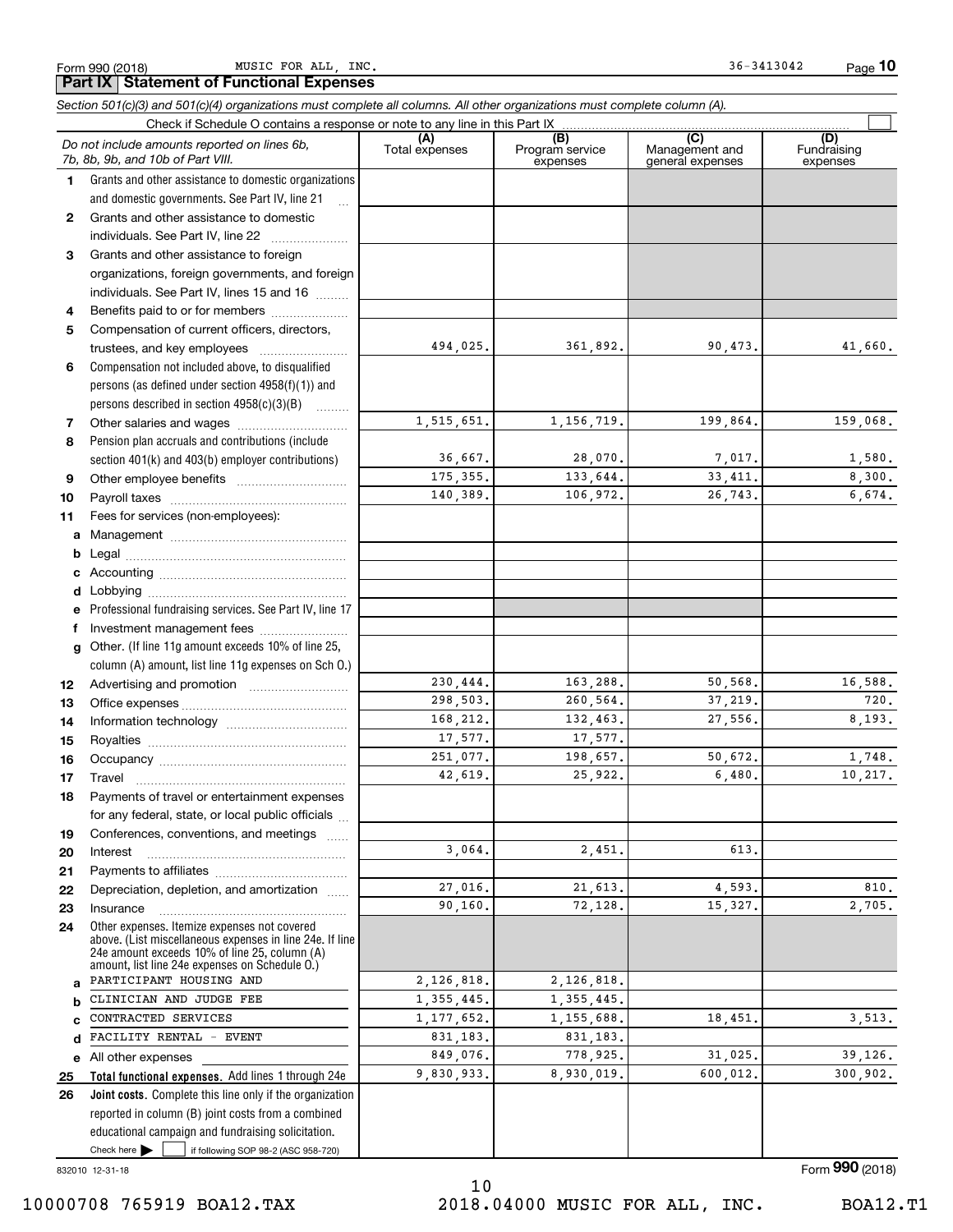|                             | 2  |                                                                                                                              |  |              | 2,852,258. | $\mathbf{2}$   | 2,748,828.      |
|-----------------------------|----|------------------------------------------------------------------------------------------------------------------------------|--|--------------|------------|----------------|-----------------|
|                             | З  |                                                                                                                              |  |              |            | 3              |                 |
|                             | 4  |                                                                                                                              |  |              | 832,589.   | 4              | 951,651.        |
|                             | 5  | Loans and other receivables from current and former officers, directors,                                                     |  |              |            |                |                 |
|                             |    | trustees, key employees, and highest compensated employees. Complete                                                         |  |              |            |                |                 |
|                             |    | Part II of Schedule L                                                                                                        |  |              | 5          |                |                 |
|                             | 6  | Loans and other receivables from other disqualified persons (as defined under                                                |  |              |            |                |                 |
|                             |    | section $4958(f)(1)$ , persons described in section $4958(c)(3)(B)$ , and contributing                                       |  |              |            |                |                 |
|                             |    | employers and sponsoring organizations of section 501(c)(9) voluntary                                                        |  |              |            |                |                 |
|                             |    | employees' beneficiary organizations (see instr). Complete Part II of Sch L                                                  |  |              |            | 6              |                 |
| Assets                      | 7  |                                                                                                                              |  |              |            | $\overline{7}$ |                 |
|                             | 8  |                                                                                                                              |  |              |            | 8              |                 |
|                             | 9  | Prepaid expenses and deferred charges                                                                                        |  |              | 497,738.   | 9              | 500, 109.       |
|                             |    | <b>10a</b> Land, buildings, and equipment: cost or other                                                                     |  |              |            |                |                 |
|                             |    | basis. Complete Part VI of Schedule D  [10a]                                                                                 |  | 1,650,579.   |            |                |                 |
|                             | b  | <u>  10b</u><br>Less: accumulated depreciation                                                                               |  | 1,507,626.   | 180,657.   | 10c            | 142,953.        |
|                             | 11 |                                                                                                                              |  |              |            | 11             |                 |
|                             | 12 |                                                                                                                              |  |              | 12         |                |                 |
|                             | 13 |                                                                                                                              |  |              | 13         |                |                 |
|                             | 14 |                                                                                                                              |  | 20,000.      | 14         | 20,000.        |                 |
|                             | 15 |                                                                                                                              |  | 126,069.     | 15         | 126,429.       |                 |
|                             | 16 |                                                                                                                              |  |              | 4,964,461. | 16             | 4,972,721.      |
|                             | 17 |                                                                                                                              |  |              | 496,798.   | 17             | 652,060.        |
|                             | 18 |                                                                                                                              |  |              | 18         |                |                 |
|                             | 19 | Deferred revenue manual contracts and contracts are all the manual contracts and contracts are contracted and c              |  | 3, 342, 619. | 19         | 3, 158, 964.   |                 |
|                             | 20 |                                                                                                                              |  |              | 20         |                |                 |
|                             | 21 | Escrow or custodial account liability. Complete Part IV of Schedule D                                                        |  |              | 21         |                |                 |
|                             | 22 | Loans and other payables to current and former officers, directors, trustees,                                                |  |              |            |                |                 |
| Liabilities                 |    | key employees, highest compensated employees, and disqualified persons.                                                      |  |              |            |                |                 |
|                             |    |                                                                                                                              |  |              |            | 22             |                 |
|                             | 23 | Secured mortgages and notes payable to unrelated third parties                                                               |  |              |            | 23             |                 |
|                             | 24 | Unsecured notes and loans payable to unrelated third parties                                                                 |  |              |            | 24             |                 |
|                             | 25 | Other liabilities (including federal income tax, payables to related third                                                   |  |              |            |                |                 |
|                             |    | parties, and other liabilities not included on lines 17-24). Complete Part X of                                              |  |              |            |                |                 |
|                             |    | Schedule D                                                                                                                   |  |              | 211,025.   | 25             | 209,254.        |
|                             | 26 | <b>Total liabilities.</b> Add lines 17 through 25                                                                            |  |              | 4,050,442. | 26             | 4,020,278.      |
|                             |    | Organizations that follow SFAS 117 (ASC 958), check here $\blacktriangleright \begin{array}{c} \boxed{X} \\ \end{array}$ and |  |              |            |                |                 |
|                             |    | complete lines 27 through 29, and lines 33 and 34.                                                                           |  |              |            |                |                 |
|                             | 27 | Unrestricted net assets                                                                                                      |  |              | 700,293.   | 27             | 830, 111.       |
|                             | 28 | Temporarily restricted net assets                                                                                            |  |              | 213,726.   | 28             | 122,332.        |
|                             | 29 | Permanently restricted net assets                                                                                            |  |              |            | 29             |                 |
|                             |    | Organizations that do not follow SFAS 117 (ASC 958), check here ▶ □                                                          |  |              |            |                |                 |
|                             |    | and complete lines 30 through 34.                                                                                            |  |              |            |                |                 |
| Net Assets or Fund Balances | 30 |                                                                                                                              |  |              |            | 30             |                 |
|                             | 31 | Paid-in or capital surplus, or land, building, or equipment fund                                                             |  |              | 31         |                |                 |
|                             | 32 | Retained earnings, endowment, accumulated income, or other funds                                                             |  |              |            | 32             |                 |
|                             | 33 | Total net assets or fund balances                                                                                            |  |              | 914,019.   | 33             | 952,443.        |
|                             | 34 | Total liabilities and net assets/fund balances                                                                               |  |              | 4,964,461. | 34             | 4,972,721.      |
|                             |    |                                                                                                                              |  |              |            |                | Form 990 (2018) |

Check if Schedule O contains a response or note to any line in this Part X

Cash - non-interest-bearing ~~~~~~~~~~~~~~~~~~~~~~~~~

**1**

**Part X** | Balance Sheet



(B)<br>End of year

 $\mathcal{L}^{\text{max}}$ 

**(A) (B)**

Beginning of year | | End of year

**1**

455,150. 1 482,751.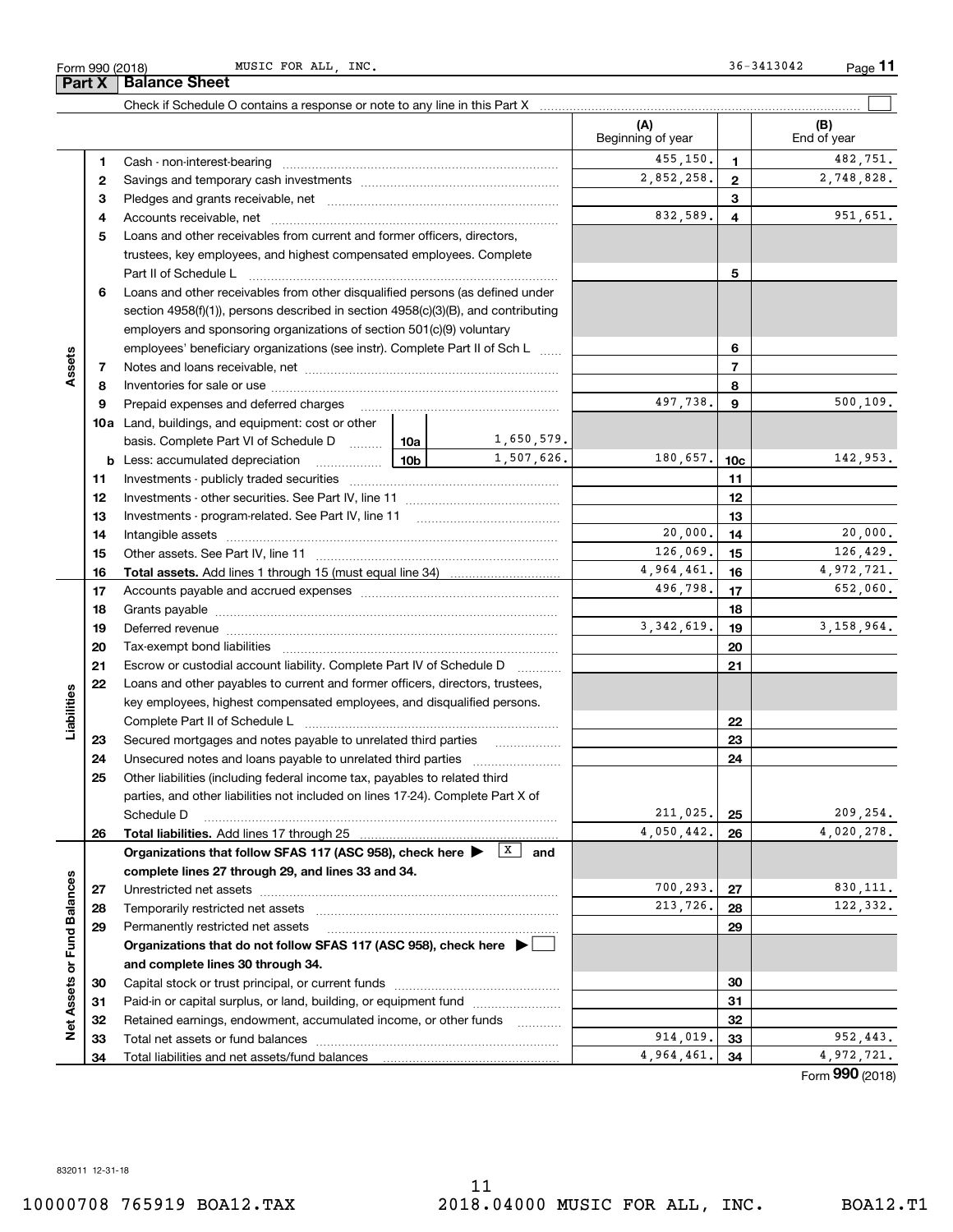|    | MUSIC FOR ALL, INC.<br>Form 990 (2018)                                                                                                                              | $36 - 3413042$ |                |                   | Page $12$      |
|----|---------------------------------------------------------------------------------------------------------------------------------------------------------------------|----------------|----------------|-------------------|----------------|
|    | <b>Reconciliation of Net Assets</b><br>Part XI                                                                                                                      |                |                |                   |                |
|    | Check if Schedule O contains a response or note to any line in this Part XI                                                                                         |                |                |                   |                |
|    |                                                                                                                                                                     |                |                |                   |                |
| 1  | Total revenue (must equal Part VIII, column (A), line 12)                                                                                                           | $\mathbf{1}$   |                | 9,869,357.        |                |
| 2  | Total expenses (must equal Part IX, column (A), line 25)                                                                                                            | $\mathbf{2}$   |                |                   | 9,830,933.     |
| З  | Revenue less expenses. Subtract line 2 from line 1                                                                                                                  | 3              |                |                   | 38,424.        |
| 4  |                                                                                                                                                                     | $\overline{4}$ |                |                   | 914,019.       |
| 5  | Net unrealized gains (losses) on investments                                                                                                                        | 5              |                |                   |                |
| 6  | Donated services and use of facilities                                                                                                                              | 6              |                |                   |                |
| 7  | Investment expenses                                                                                                                                                 | $\overline{7}$ |                |                   |                |
| 8  | Prior period adjustments                                                                                                                                            | 8              |                |                   |                |
| 9  |                                                                                                                                                                     | $\mathbf{Q}$   |                |                   | $\mathbf{0}$ . |
| 10 | Net assets or fund balances at end of year. Combine lines 3 through 9 (must equal Part X, line 33,                                                                  |                |                |                   |                |
|    | column (B))                                                                                                                                                         | 10             |                |                   | 952,443.       |
|    | Part XII Financial Statements and Reporting                                                                                                                         |                |                |                   |                |
|    | Check if Schedule O contains a response or note to any line in this Part XII [11] [12] Check if Schedule O contains a response or note to any line in this Part XII |                |                |                   | x              |
|    |                                                                                                                                                                     |                |                | Yes               | No             |
| 1  | $\sqrt{\frac{x}{x}}$ Accrual<br>Accounting method used to prepare the Form 990: <u>II</u> Cash<br>Other                                                             |                |                |                   |                |
|    | If the organization changed its method of accounting from a prior year or checked "Other," explain in Schedule O.                                                   |                |                |                   |                |
|    | 2a Were the organization's financial statements compiled or reviewed by an independent accountant?                                                                  |                | 2a             |                   | х              |
|    | If "Yes," check a box below to indicate whether the financial statements for the year were compiled or reviewed on a                                                |                |                |                   |                |
|    | separate basis, consolidated basis, or both:                                                                                                                        |                |                |                   |                |
|    | Separate basis<br>Consolidated basis<br>Both consolidated and separate basis                                                                                        |                |                |                   |                |
|    | <b>b</b> Were the organization's financial statements audited by an independent accountant?                                                                         |                | 2 <sub>b</sub> | х                 |                |
|    | If "Yes," check a box below to indicate whether the financial statements for the year were audited on a separate basis,                                             |                |                |                   |                |
|    | consolidated basis, or both:                                                                                                                                        |                |                |                   |                |
|    | $\overline{X}$ Consolidated basis<br>Separate basis<br>Both consolidated and separate basis                                                                         |                |                |                   |                |
|    | c If "Yes" to line 2a or 2b, does the organization have a committee that assumes responsibility for oversight of the audit,                                         |                |                |                   |                |
|    |                                                                                                                                                                     |                | 2c             | х                 |                |
|    | If the organization changed either its oversight process or selection process during the tax year, explain in Schedule O.                                           |                |                |                   |                |
|    | 3a As a result of a federal award, was the organization required to undergo an audit or audits as set forth in the Single Audit                                     |                |                |                   |                |
|    | Act and OMB Circular A-133?                                                                                                                                         |                | За             |                   | х              |
|    | <b>b</b> If "Yes," did the organization undergo the required audit or audits? If the organization did not undergo the required audit                                |                |                |                   |                |
|    |                                                                                                                                                                     |                | 3b             | $000 \text{ mas}$ |                |

Form (2018) **990**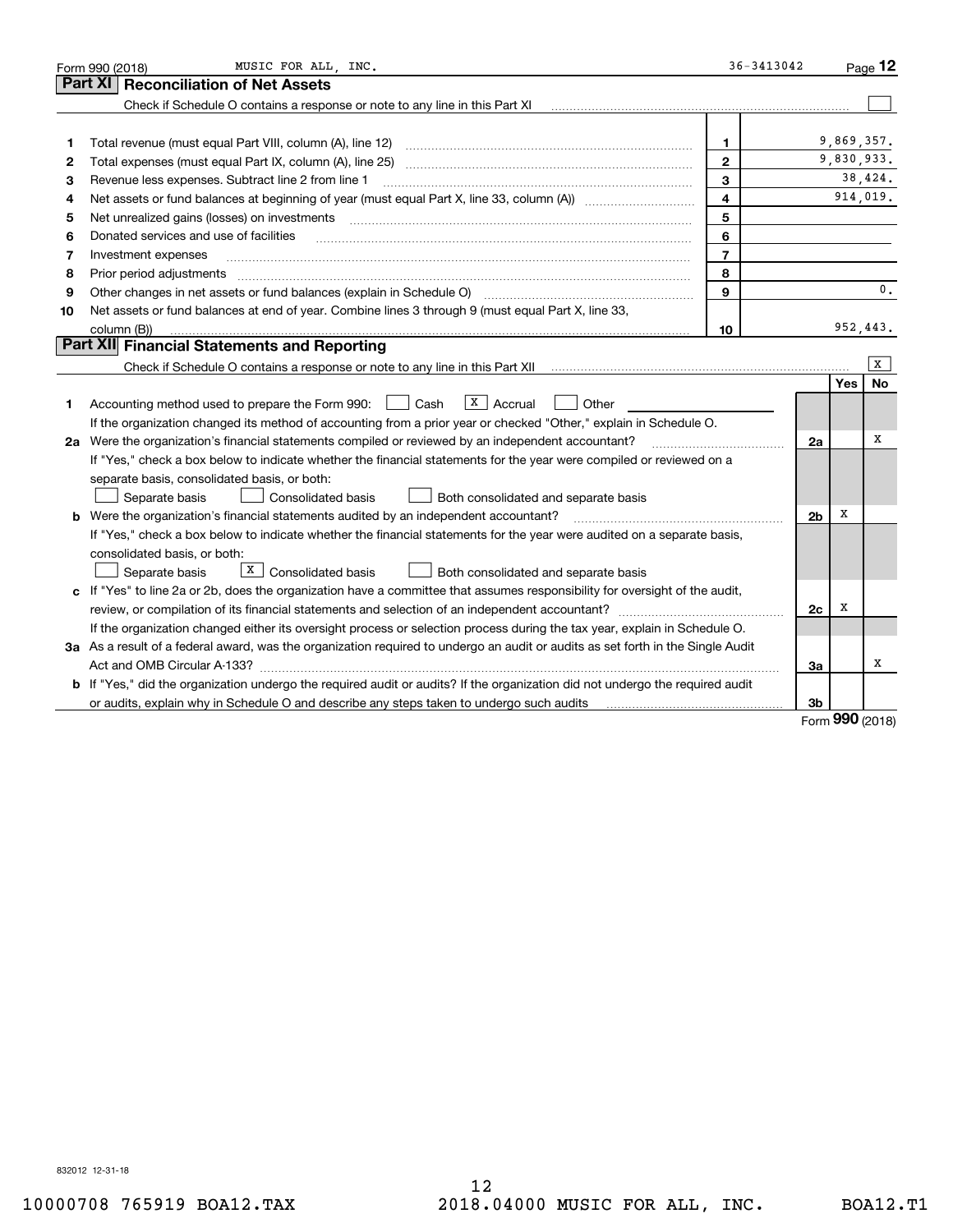Department of the Treasury Internal Revenue Service

|  |  |  | (Form 990 or 990-EZ) |
|--|--|--|----------------------|
|--|--|--|----------------------|

# **Public Charity Status and Public Support**

**Complete if the organization is a section 501(c)(3) organization or a section 4947(a)(1) nonexempt charitable trust. | Attach to Form 990 or Form 990-EZ.** 

| $\cdot$ Go to www.irs.gov/Form990 for instructions and the latest information. |  |  |
|--------------------------------------------------------------------------------|--|--|
|--------------------------------------------------------------------------------|--|--|

| OMB No. 1545-0047            |
|------------------------------|
| 2018                         |
| Open to Public<br>Inspection |

|        |   |                                                                                                                                               |                     | $\,\blacktriangleright\,$ Go to www.irs.gov/Form990 for instructions and the latest information. |                                    |                                 |                            |                                       |  |
|--------|---|-----------------------------------------------------------------------------------------------------------------------------------------------|---------------------|--------------------------------------------------------------------------------------------------|------------------------------------|---------------------------------|----------------------------|---------------------------------------|--|
|        |   | Name of the organization                                                                                                                      |                     |                                                                                                  |                                    |                                 |                            | <b>Employer identification number</b> |  |
| Part I |   | Reason for Public Charity Status (All organizations must complete this part.) See instructions.                                               | MUSIC FOR ALL, INC. |                                                                                                  |                                    |                                 |                            | 36-3413042                            |  |
|        |   | The organization is not a private foundation because it is: (For lines 1 through 12, check only one box.)                                     |                     |                                                                                                  |                                    |                                 |                            |                                       |  |
| 1      |   | A church, convention of churches, or association of churches described in section 170(b)(1)(A)(i).                                            |                     |                                                                                                  |                                    |                                 |                            |                                       |  |
| 2      |   | A school described in section 170(b)(1)(A)(ii). (Attach Schedule E (Form 990 or 990-EZ).)                                                     |                     |                                                                                                  |                                    |                                 |                            |                                       |  |
| 3      |   | A hospital or a cooperative hospital service organization described in section $170(b)(1)(A)(iii)$ .                                          |                     |                                                                                                  |                                    |                                 |                            |                                       |  |
|        |   | A medical research organization operated in conjunction with a hospital described in section 170(b)(1)(A)(iii). Enter the hospital's name,    |                     |                                                                                                  |                                    |                                 |                            |                                       |  |
|        |   | city, and state:                                                                                                                              |                     |                                                                                                  |                                    |                                 |                            |                                       |  |
| 5      |   | An organization operated for the benefit of a college or university owned or operated by a governmental unit described in                     |                     |                                                                                                  |                                    |                                 |                            |                                       |  |
|        |   | section 170(b)(1)(A)(iv). (Complete Part II.)                                                                                                 |                     |                                                                                                  |                                    |                                 |                            |                                       |  |
| 6      |   | A federal, state, or local government or governmental unit described in section 170(b)(1)(A)(v).                                              |                     |                                                                                                  |                                    |                                 |                            |                                       |  |
| 7      |   | An organization that normally receives a substantial part of its support from a governmental unit or from the general public described in     |                     |                                                                                                  |                                    |                                 |                            |                                       |  |
|        |   | section 170(b)(1)(A)(vi). (Complete Part II.)                                                                                                 |                     |                                                                                                  |                                    |                                 |                            |                                       |  |
| 8      |   | A community trust described in section 170(b)(1)(A)(vi). (Complete Part II.)                                                                  |                     |                                                                                                  |                                    |                                 |                            |                                       |  |
| 9      |   | An agricultural research organization described in section 170(b)(1)(A)(ix) operated in conjunction with a land-grant college                 |                     |                                                                                                  |                                    |                                 |                            |                                       |  |
|        |   | or university or a non-land-grant college of agriculture (see instructions). Enter the name, city, and state of the college or                |                     |                                                                                                  |                                    |                                 |                            |                                       |  |
|        |   | university:                                                                                                                                   |                     |                                                                                                  |                                    |                                 |                            |                                       |  |
| 10     | X | An organization that normally receives: (1) more than 33 1/3% of its support from contributions, membership fees, and gross receipts from     |                     |                                                                                                  |                                    |                                 |                            |                                       |  |
|        |   | activities related to its exempt functions - subject to certain exceptions, and (2) no more than 33 1/3% of its support from gross investment |                     |                                                                                                  |                                    |                                 |                            |                                       |  |
|        |   | income and unrelated business taxable income (less section 511 tax) from businesses acquired by the organization after June 30, 1975.         |                     |                                                                                                  |                                    |                                 |                            |                                       |  |
|        |   | See section 509(a)(2). (Complete Part III.)                                                                                                   |                     |                                                                                                  |                                    |                                 |                            |                                       |  |
| 11     |   | An organization organized and operated exclusively to test for public safety. See section 509(a)(4).                                          |                     |                                                                                                  |                                    |                                 |                            |                                       |  |
| 12     |   | An organization organized and operated exclusively for the benefit of, to perform the functions of, or to carry out the purposes of one or    |                     |                                                                                                  |                                    |                                 |                            |                                       |  |
|        |   | more publicly supported organizations described in section 509(a)(1) or section 509(a)(2). See section 509(a)(3). Check the box in            |                     |                                                                                                  |                                    |                                 |                            |                                       |  |
|        |   | lines 12a through 12d that describes the type of supporting organization and complete lines 12e, 12f, and 12g.                                |                     |                                                                                                  |                                    |                                 |                            |                                       |  |
| a      |   | Type I. A supporting organization operated, supervised, or controlled by its supported organization(s), typically by giving                   |                     |                                                                                                  |                                    |                                 |                            |                                       |  |
|        |   | the supported organization(s) the power to regularly appoint or elect a majority of the directors or trustees of the supporting               |                     |                                                                                                  |                                    |                                 |                            |                                       |  |
|        |   | organization. You must complete Part IV, Sections A and B.                                                                                    |                     |                                                                                                  |                                    |                                 |                            |                                       |  |
| b      |   | Type II. A supporting organization supervised or controlled in connection with its supported organization(s), by having                       |                     |                                                                                                  |                                    |                                 |                            |                                       |  |
|        |   | control or management of the supporting organization vested in the same persons that control or manage the supported                          |                     |                                                                                                  |                                    |                                 |                            |                                       |  |
|        |   | organization(s). You must complete Part IV, Sections A and C.                                                                                 |                     |                                                                                                  |                                    |                                 |                            |                                       |  |
| с      |   | Type III functionally integrated. A supporting organization operated in connection with, and functionally integrated with,                    |                     |                                                                                                  |                                    |                                 |                            |                                       |  |
|        |   | its supported organization(s) (see instructions). You must complete Part IV, Sections A, D, and E.                                            |                     |                                                                                                  |                                    |                                 |                            |                                       |  |
| d      |   | Type III non-functionally integrated. A supporting organization operated in connection with its supported organization(s)                     |                     |                                                                                                  |                                    |                                 |                            |                                       |  |
|        |   | that is not functionally integrated. The organization generally must satisfy a distribution requirement and an attentiveness                  |                     |                                                                                                  |                                    |                                 |                            |                                       |  |
|        |   | requirement (see instructions). You must complete Part IV, Sections A and D, and Part V.                                                      |                     |                                                                                                  |                                    |                                 |                            |                                       |  |
| е      |   | Check this box if the organization received a written determination from the IRS that it is a Type I, Type II, Type III                       |                     |                                                                                                  |                                    |                                 |                            |                                       |  |
|        |   | functionally integrated, or Type III non-functionally integrated supporting organization.                                                     |                     |                                                                                                  |                                    |                                 |                            |                                       |  |
| f      |   | Enter the number of supported organizations                                                                                                   |                     |                                                                                                  |                                    |                                 |                            |                                       |  |
|        |   | Provide the following information about the supported organization(s).<br>(i) Name of supported                                               | (ii) EIN            | (iii) Type of organization                                                                       |                                    | (iv) Is the organization listed | (v) Amount of monetary     | (vi) Amount of other                  |  |
|        |   | organization                                                                                                                                  |                     | (described on lines 1-10                                                                         | in your governing document?<br>Yes | No                              | support (see instructions) | support (see instructions)            |  |
|        |   |                                                                                                                                               |                     | above (see instructions))                                                                        |                                    |                                 |                            |                                       |  |
|        |   |                                                                                                                                               |                     |                                                                                                  |                                    |                                 |                            |                                       |  |
|        |   |                                                                                                                                               |                     |                                                                                                  |                                    |                                 |                            |                                       |  |
|        |   |                                                                                                                                               |                     |                                                                                                  |                                    |                                 |                            |                                       |  |
|        |   |                                                                                                                                               |                     |                                                                                                  |                                    |                                 |                            |                                       |  |
|        |   |                                                                                                                                               |                     |                                                                                                  |                                    |                                 |                            |                                       |  |
|        |   |                                                                                                                                               |                     |                                                                                                  |                                    |                                 |                            |                                       |  |
|        |   |                                                                                                                                               |                     |                                                                                                  |                                    |                                 |                            |                                       |  |
|        |   |                                                                                                                                               |                     |                                                                                                  |                                    |                                 |                            |                                       |  |
|        |   |                                                                                                                                               |                     |                                                                                                  |                                    |                                 |                            |                                       |  |
| Total  |   |                                                                                                                                               |                     |                                                                                                  |                                    |                                 |                            |                                       |  |

LHA For Paperwork Reduction Act Notice, see the Instructions for Form 990 or 990-EZ. 832021 10-11-18 Schedule A (Form 990 or 990-EZ) 2018 13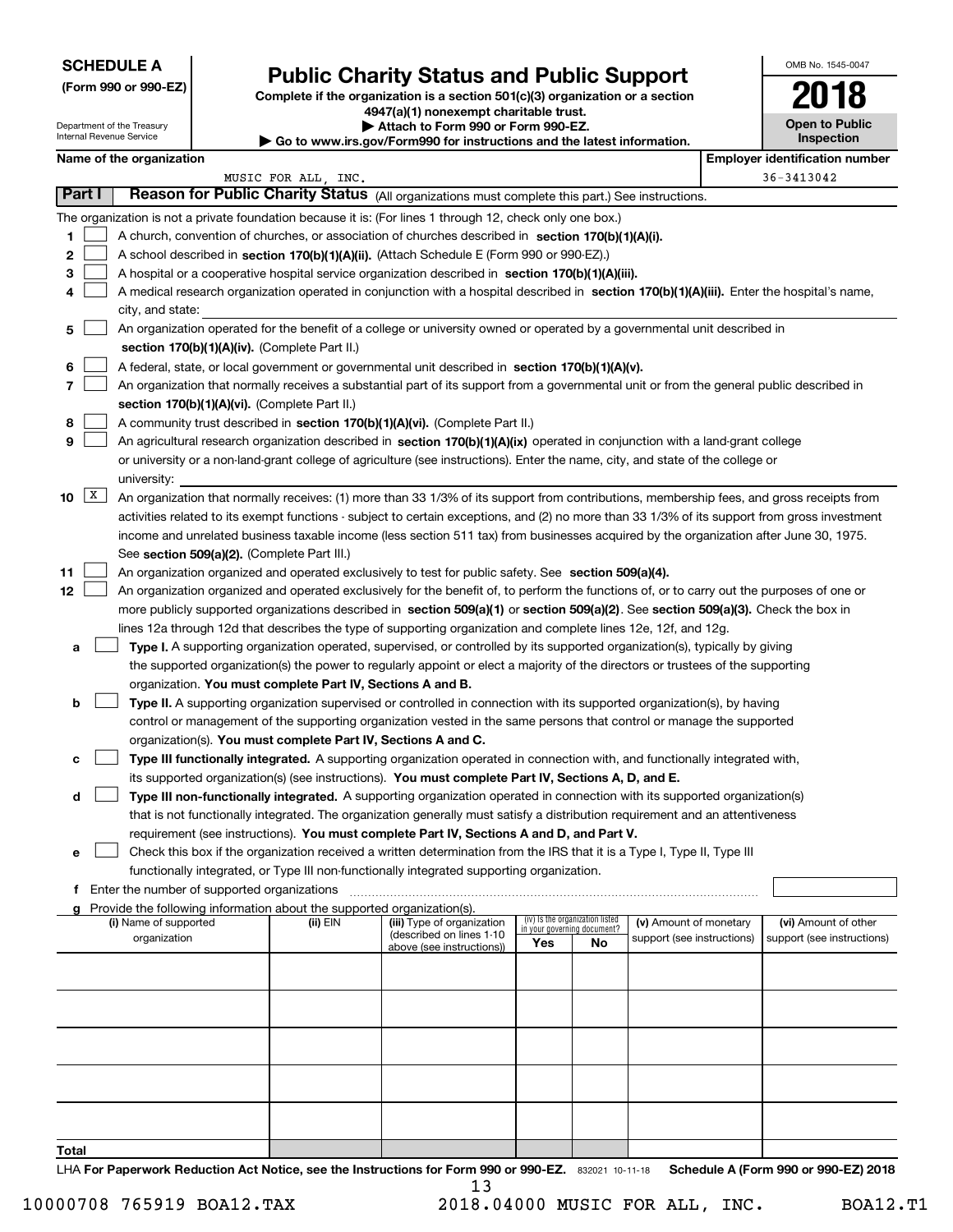|  | Schedule A (Form 990 or 990-EZ) 2018 MUSIC | FOR ALL | INC. | 3413042<br>36. | Page |  |
|--|--------------------------------------------|---------|------|----------------|------|--|
|--|--------------------------------------------|---------|------|----------------|------|--|

36-3413042

**2**

(Complete only if you checked the box on line 5, 7, or 8 of Part I or if the organization failed to qualify under Part III. If the organization fails to qualify under the tests listed below, please complete Part III.) **Part II Support Schedule for Organizations Described in Sections 170(b)(1)(A)(iv) and 170(b)(1)(A)(vi)**

|    | <b>Section A. Public Support</b>                                                                                                               |          |            |            |            |          |           |
|----|------------------------------------------------------------------------------------------------------------------------------------------------|----------|------------|------------|------------|----------|-----------|
|    | Calendar year (or fiscal year beginning in) $\blacktriangleright$                                                                              | (a) 2014 | $(b)$ 2015 | $(c)$ 2016 | $(d)$ 2017 | (e) 2018 | (f) Total |
|    | 1 Gifts, grants, contributions, and                                                                                                            |          |            |            |            |          |           |
|    | membership fees received. (Do not                                                                                                              |          |            |            |            |          |           |
|    | include any "unusual grants.")                                                                                                                 |          |            |            |            |          |           |
|    | 2 Tax revenues levied for the organ-                                                                                                           |          |            |            |            |          |           |
|    | ization's benefit and either paid to                                                                                                           |          |            |            |            |          |           |
|    | or expended on its behalf                                                                                                                      |          |            |            |            |          |           |
|    | 3 The value of services or facilities                                                                                                          |          |            |            |            |          |           |
|    | furnished by a governmental unit to                                                                                                            |          |            |            |            |          |           |
|    | the organization without charge                                                                                                                |          |            |            |            |          |           |
|    | 4 Total. Add lines 1 through 3<br>$\sim$                                                                                                       |          |            |            |            |          |           |
| 5. | The portion of total contributions                                                                                                             |          |            |            |            |          |           |
|    | by each person (other than a                                                                                                                   |          |            |            |            |          |           |
|    | governmental unit or publicly                                                                                                                  |          |            |            |            |          |           |
|    | supported organization) included                                                                                                               |          |            |            |            |          |           |
|    | on line 1 that exceeds 2% of the                                                                                                               |          |            |            |            |          |           |
|    | amount shown on line 11,                                                                                                                       |          |            |            |            |          |           |
|    | column (f)                                                                                                                                     |          |            |            |            |          |           |
|    | 6 Public support. Subtract line 5 from line 4.                                                                                                 |          |            |            |            |          |           |
|    | <b>Section B. Total Support</b>                                                                                                                |          |            |            |            |          |           |
|    | Calendar year (or fiscal year beginning in) $\blacktriangleright$                                                                              | (a) 2014 | $(b)$ 2015 | $(c)$ 2016 | $(d)$ 2017 | (e) 2018 | (f) Total |
|    | 7 Amounts from line 4                                                                                                                          |          |            |            |            |          |           |
| 8  | Gross income from interest,                                                                                                                    |          |            |            |            |          |           |
|    | dividends, payments received on                                                                                                                |          |            |            |            |          |           |
|    | securities loans, rents, royalties,                                                                                                            |          |            |            |            |          |           |
|    | and income from similar sources                                                                                                                |          |            |            |            |          |           |
| 9. | Net income from unrelated business                                                                                                             |          |            |            |            |          |           |
|    | activities, whether or not the                                                                                                                 |          |            |            |            |          |           |
|    | business is regularly carried on                                                                                                               |          |            |            |            |          |           |
|    | <b>10</b> Other income. Do not include gain                                                                                                    |          |            |            |            |          |           |
|    | or loss from the sale of capital                                                                                                               |          |            |            |            |          |           |
|    | assets (Explain in Part VI.)                                                                                                                   |          |            |            |            |          |           |
|    | <b>11 Total support.</b> Add lines 7 through 10                                                                                                |          |            |            |            |          |           |
|    | <b>12</b> Gross receipts from related activities, etc. (see instructions)                                                                      |          |            |            |            | 12       |           |
|    | 13 First five years. If the Form 990 is for the organization's first, second, third, fourth, or fifth tax year as a section 501(c)(3)          |          |            |            |            |          |           |
|    | organization, check this box and stop here                                                                                                     |          |            |            |            |          |           |
|    | Section C. Computation of Public Support Percentage                                                                                            |          |            |            |            |          |           |
|    | 14 Public support percentage for 2018 (line 6, column (f) divided by line 11, column (f) <i>mummeronom</i>                                     |          |            |            |            | 14       | %         |
|    |                                                                                                                                                |          |            |            |            | 15       | %         |
|    | 16a 33 1/3% support test - 2018. If the organization did not check the box on line 13, and line 14 is 33 1/3% or more, check this box and      |          |            |            |            |          |           |
|    | stop here. The organization qualifies as a publicly supported organization                                                                     |          |            |            |            |          |           |
|    | b 33 1/3% support test - 2017. If the organization did not check a box on line 13 or 16a, and line 15 is 33 1/3% or more, check this box       |          |            |            |            |          |           |
|    | and stop here. The organization qualifies as a publicly supported organization                                                                 |          |            |            |            |          |           |
|    | 17a 10% -facts-and-circumstances test - 2018. If the organization did not check a box on line 13, 16a, or 16b, and line 14 is 10% or more,     |          |            |            |            |          |           |
|    | and if the organization meets the "facts-and-circumstances" test, check this box and stop here. Explain in Part VI how the organization        |          |            |            |            |          |           |
|    |                                                                                                                                                |          |            |            |            |          |           |
|    | <b>b 10% -facts-and-circumstances test - 2017.</b> If the organization did not check a box on line 13, 16a, 16b, or 17a, and line 15 is 10% or |          |            |            |            |          |           |
|    | more, and if the organization meets the "facts-and-circumstances" test, check this box and stop here. Explain in Part VI how the               |          |            |            |            |          |           |
|    | organization meets the "facts-and-circumstances" test. The organization qualifies as a publicly supported organization                         |          |            |            |            |          |           |
| 18 | Private foundation. If the organization did not check a box on line 13, 16a, 16b, 17a, or 17b, check this box and see instructions             |          |            |            |            |          |           |
|    |                                                                                                                                                |          |            |            |            |          |           |

**Schedule A (Form 990 or 990-EZ) 2018**

832022 10-11-18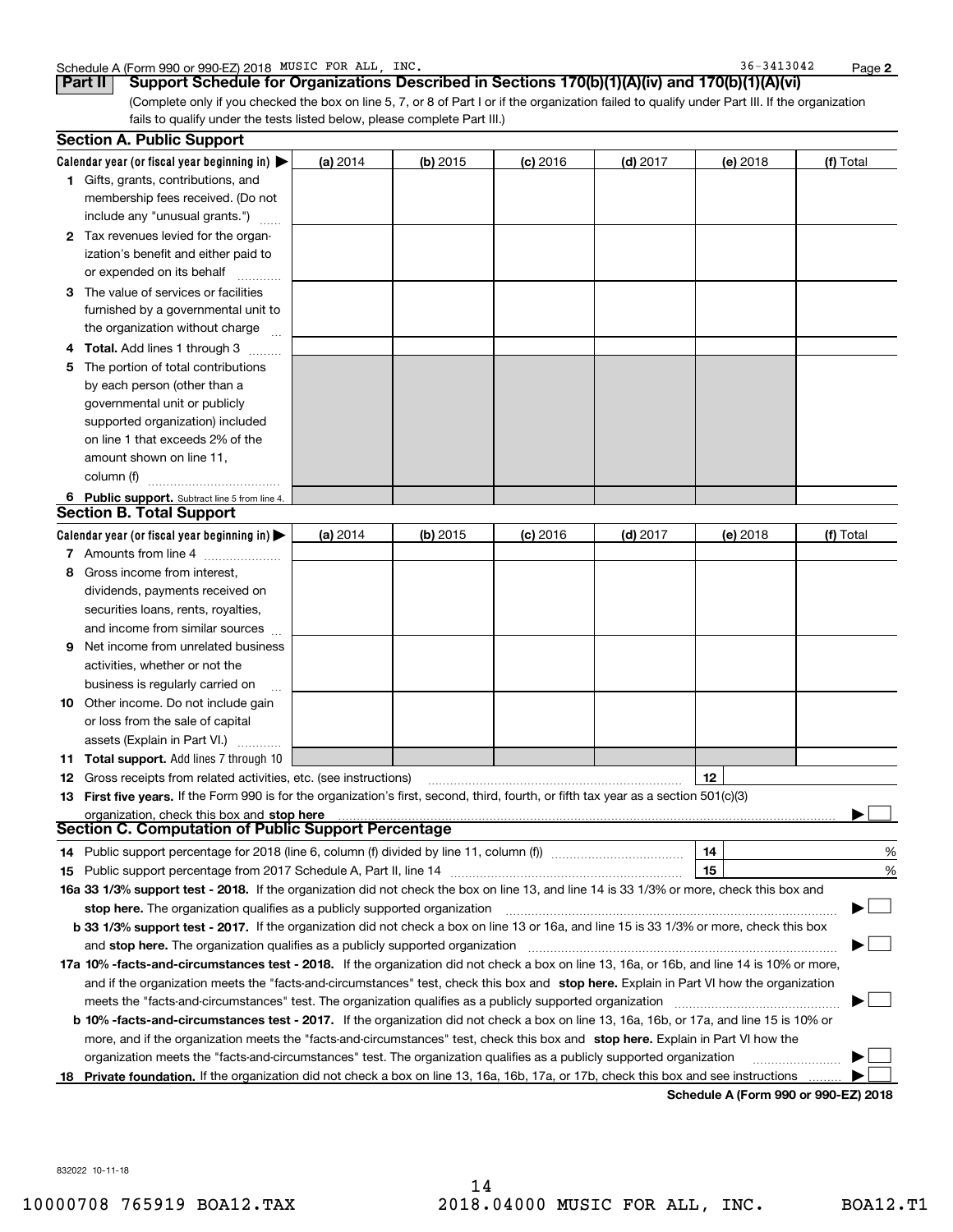#### **Part III Support Schedule for Organizations Described in Section 509(a)(2)**

(Complete only if you checked the box on line 10 of Part I or if the organization failed to qualify under Part II. If the organization fails to

qualify under the tests listed below, please complete Part II.)

|    | <b>Section A. Public Support</b>                                                                                                                                                         |              |              |              |            |                                      |                                |
|----|------------------------------------------------------------------------------------------------------------------------------------------------------------------------------------------|--------------|--------------|--------------|------------|--------------------------------------|--------------------------------|
|    | Calendar year (or fiscal year beginning in)                                                                                                                                              | (a) 2014     | (b) 2015     | $(c)$ 2016   | $(d)$ 2017 | (e) 2018                             | (f) Total                      |
|    | 1 Gifts, grants, contributions, and                                                                                                                                                      |              |              |              |            |                                      |                                |
|    | membership fees received. (Do not                                                                                                                                                        |              |              |              |            |                                      |                                |
|    | include any "unusual grants.")                                                                                                                                                           | 230,445.     | 278,888.     | 284,610.     | 422,853.   | 384,479.                             | 1,601,275.                     |
|    | 2 Gross receipts from admissions,<br>merchandise sold or services per-<br>formed, or facilities furnished in<br>any activity that is related to the<br>organization's tax-exempt purpose | 4,649,007.   | 5,019,981.   | 6, 247, 401. | 6,457,352. | 7, 255, 422.                         | 29,629,163.                    |
|    | 3 Gross receipts from activities that                                                                                                                                                    |              |              |              |            |                                      |                                |
|    | are not an unrelated trade or bus-<br>iness under section 513                                                                                                                            | 2, 217, 964. | 2, 314, 772. | 2,821,828.   | 2,734,716. | 2,409,838.                           | 12,499,118.                    |
|    | 4 Tax revenues levied for the organ-                                                                                                                                                     |              |              |              |            |                                      |                                |
|    | ization's benefit and either paid to<br>or expended on its behalf                                                                                                                        |              |              |              |            |                                      |                                |
|    | 5 The value of services or facilities<br>furnished by a governmental unit to                                                                                                             |              |              |              |            |                                      |                                |
|    | the organization without charge                                                                                                                                                          |              |              |              |            |                                      |                                |
|    | 6 Total. Add lines 1 through 5                                                                                                                                                           | 7,097,416.   | 7,613,641.   | 9, 353, 839. | 9,614,921. | 10,049,739.                          | 43,729,556.                    |
|    | 7a Amounts included on lines 1, 2, and<br>3 received from disqualified persons                                                                                                           |              |              |              |            |                                      | 0.                             |
|    | <b>b</b> Amounts included on lines 2 and 3 received<br>from other than disqualified persons that<br>exceed the greater of \$5,000 or 1% of the<br>amount on line 13 for the year         |              |              |              |            |                                      | 0.                             |
|    | c Add lines 7a and 7b                                                                                                                                                                    |              |              |              |            |                                      | $\mathbf{0}$ .                 |
|    | 8 Public support. (Subtract line 7c from line 6.)                                                                                                                                        |              |              |              |            |                                      | 43,729,556.                    |
|    | <b>Section B. Total Support</b>                                                                                                                                                          |              |              |              |            |                                      |                                |
|    | Calendar year (or fiscal year beginning in)                                                                                                                                              | (a) 2014     | $(b)$ 2015   | $(c)$ 2016   | $(d)$ 2017 | (e) 2018                             | (f) Total                      |
|    | <b>9</b> Amounts from line 6                                                                                                                                                             | 7,097,416.   | 7,613,641.   | 9, 353, 839. | 9,614,921. | 10,049,739.                          | 43,729,556.                    |
|    | 10a Gross income from interest,<br>dividends, payments received on<br>securities loans, rents, royalties,<br>and income from similar sources                                             | 437.         | 308.         | 756.         | 7,857.     | 30,307.                              | 39,665.                        |
|    | <b>b</b> Unrelated business taxable income                                                                                                                                               |              |              |              |            |                                      |                                |
|    | (less section 511 taxes) from businesses                                                                                                                                                 |              |              |              |            |                                      |                                |
|    | acquired after June 30, 1975                                                                                                                                                             | 35, 116.     | 35,216.      | 39,275.      | 35,719.    | 33,797.                              | 179, 123.                      |
|    | c Add lines 10a and 10b                                                                                                                                                                  | 35,553.      | 35,524.      | 40,031.      | 43,576.    | 64,104.                              | 218,788.                       |
|    | <b>11</b> Net income from unrelated business<br>activities not included in line 10b.<br>whether or not the business is<br>regularly carried on                                           |              |              |              |            |                                      |                                |
|    | <b>12</b> Other income. Do not include gain<br>or loss from the sale of capital<br>assets (Explain in Part VI.)                                                                          |              |              |              |            |                                      |                                |
|    | <b>13</b> Total support. (Add lines 9, 10c, 11, and 12.)                                                                                                                                 | 7,132,969.   | 7,649,165.   | 9,393,870.   | 9,658,497. | 10, 113, 843.                        | 43,948,344.                    |
|    | 14 First five years. If the Form 990 is for the organization's first, second, third, fourth, or fifth tax year as a section 501(c)(3) organization,                                      |              |              |              |            |                                      |                                |
|    | check this box and <b>stop here</b> www.communication.communication.communication.com/                                                                                                   |              |              |              |            |                                      |                                |
|    | <b>Section C. Computation of Public Support Percentage</b>                                                                                                                               |              |              |              |            |                                      |                                |
|    | 15 Public support percentage for 2018 (line 8, column (f), divided by line 13, column (f))                                                                                               |              |              |              |            | 15                                   | 99.50<br>%                     |
|    | 16 Public support percentage from 2017 Schedule A, Part III, line 15<br><b>Section D. Computation of Investment Income Percentage</b>                                                    |              |              |              |            | 16                                   | 99.54<br>%                     |
|    | 17 Investment income percentage for 2018 (line 10c, column (f), divided by line 13, column (f))                                                                                          |              |              |              |            | 17                                   | .50<br>%                       |
|    | 18 Investment income percentage from 2017 Schedule A, Part III, line 17                                                                                                                  |              |              |              |            | 18                                   | .46<br>%                       |
|    | 19a 33 1/3% support tests - 2018. If the organization did not check the box on line 14, and line 15 is more than 33 1/3%, and line 17 is not                                             |              |              |              |            |                                      |                                |
|    | more than 33 1/3%, check this box and stop here. The organization qualifies as a publicly supported organization                                                                         |              |              |              |            |                                      | $\blacktriangleright$ $\mid$ X |
|    | <b>b 33 1/3% support tests - 2017.</b> If the organization did not check a box on line 14 or line 19a, and line 16 is more than 33 1/3%, and                                             |              |              |              |            |                                      |                                |
|    | line 18 is not more than 33 1/3%, check this box and stop here. The organization qualifies as a publicly supported organization                                                          |              |              |              |            |                                      |                                |
| 20 | Private foundation. If the organization did not check a box on line 14, 19a, or 19b, check this box and see instructions                                                                 |              |              |              |            |                                      |                                |
|    | 832023 10-11-18                                                                                                                                                                          |              |              |              |            | Schedule A (Form 990 or 990-EZ) 2018 |                                |
|    |                                                                                                                                                                                          |              | 1 F          |              |            |                                      |                                |

10000708 765919 BOA12.TAX 2018.04000 MUSIC FOR ALL, INC. BOA12.T1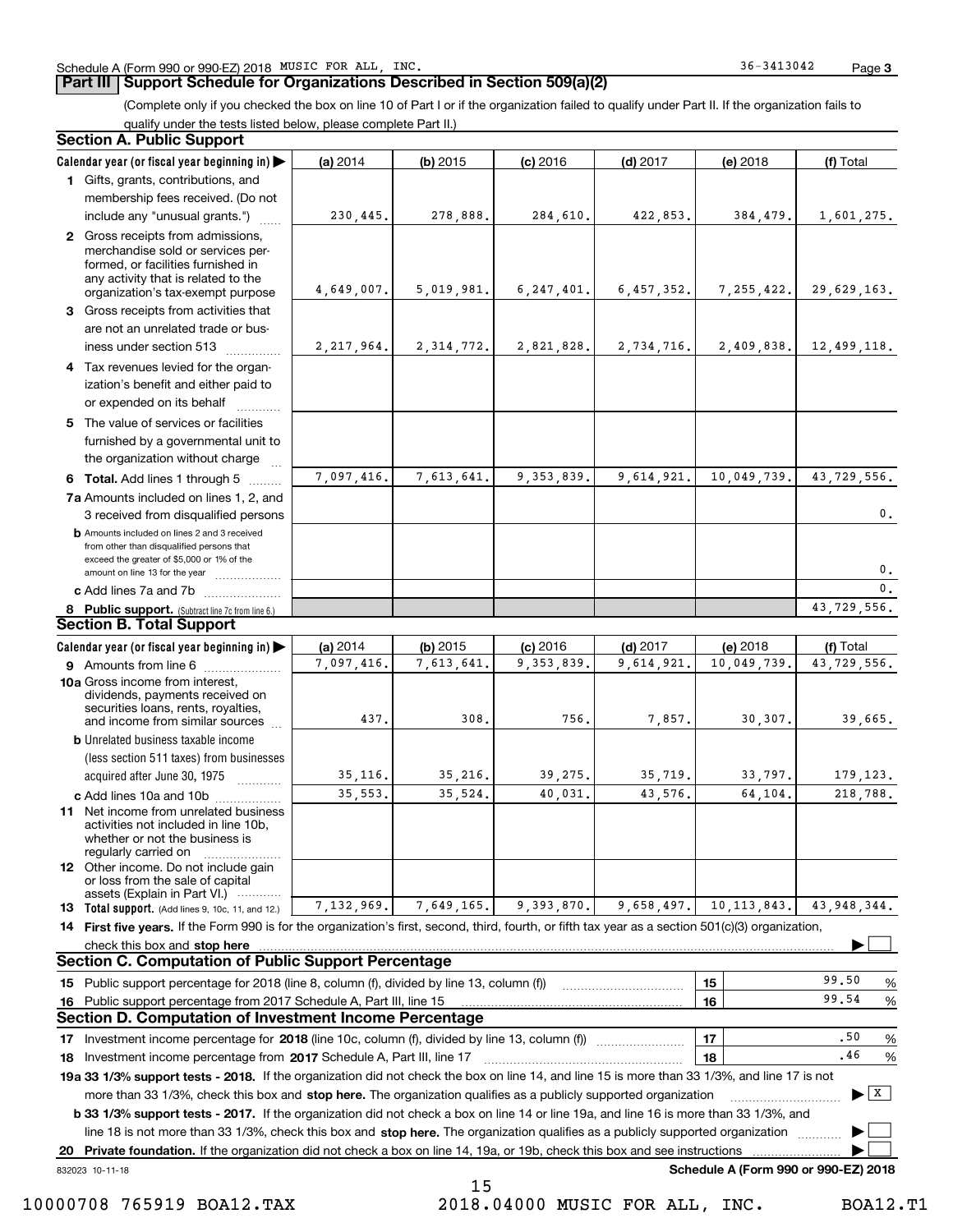## **Part IV Supporting Organizations**

(Complete only if you checked a box in line 12 on Part I. If you checked 12a of Part I, complete Sections A and B. If you checked 12b of Part I, complete Sections A and C. If you checked 12c of Part I, complete Sections A, D, and E. If you checked 12d of Part I, complete Sections A and D, and complete Part V.)

#### **Section A. All Supporting Organizations**

- **1** Are all of the organization's supported organizations listed by name in the organization's governing documents? If "No," describe in **Part VI** how the supported organizations are designated. If designated by *class or purpose, describe the designation. If historic and continuing relationship, explain.*
- **2** Did the organization have any supported organization that does not have an IRS determination of status under section 509(a)(1) or (2)? If "Yes," explain in Part VI how the organization determined that the supported *organization was described in section 509(a)(1) or (2).*
- **3a** Did the organization have a supported organization described in section 501(c)(4), (5), or (6)? If "Yes," answer *(b) and (c) below.*
- **b** Did the organization confirm that each supported organization qualified under section 501(c)(4), (5), or (6) and satisfied the public support tests under section 509(a)(2)? If "Yes," describe in **Part VI** when and how the *organization made the determination.*
- **c**Did the organization ensure that all support to such organizations was used exclusively for section 170(c)(2)(B) purposes? If "Yes," explain in **Part VI** what controls the organization put in place to ensure such use.
- **4a***If* Was any supported organization not organized in the United States ("foreign supported organization")? *"Yes," and if you checked 12a or 12b in Part I, answer (b) and (c) below.*
- **b** Did the organization have ultimate control and discretion in deciding whether to make grants to the foreign supported organization? If "Yes," describe in **Part VI** how the organization had such control and discretion *despite being controlled or supervised by or in connection with its supported organizations.*
- **c** Did the organization support any foreign supported organization that does not have an IRS determination under sections 501(c)(3) and 509(a)(1) or (2)? If "Yes," explain in **Part VI** what controls the organization used *to ensure that all support to the foreign supported organization was used exclusively for section 170(c)(2)(B) purposes.*
- **5a** Did the organization add, substitute, or remove any supported organizations during the tax year? If "Yes," answer (b) and (c) below (if applicable). Also, provide detail in **Part VI,** including (i) the names and EIN *numbers of the supported organizations added, substituted, or removed; (ii) the reasons for each such action; (iii) the authority under the organization's organizing document authorizing such action; and (iv) how the action was accomplished (such as by amendment to the organizing document).*
- **b** Type I or Type II only. Was any added or substituted supported organization part of a class already designated in the organization's organizing document?
- **cSubstitutions only.**  Was the substitution the result of an event beyond the organization's control?
- **6** Did the organization provide support (whether in the form of grants or the provision of services or facilities) to **Part VI.** *If "Yes," provide detail in* support or benefit one or more of the filing organization's supported organizations? anyone other than (i) its supported organizations, (ii) individuals that are part of the charitable class benefited by one or more of its supported organizations, or (iii) other supporting organizations that also
- **7**Did the organization provide a grant, loan, compensation, or other similar payment to a substantial contributor *If "Yes," complete Part I of Schedule L (Form 990 or 990-EZ).* regard to a substantial contributor? (as defined in section 4958(c)(3)(C)), a family member of a substantial contributor, or a 35% controlled entity with
- **8** Did the organization make a loan to a disqualified person (as defined in section 4958) not described in line 7? *If "Yes," complete Part I of Schedule L (Form 990 or 990-EZ).*
- **9a** Was the organization controlled directly or indirectly at any time during the tax year by one or more in section 509(a)(1) or (2))? If "Yes," *provide detail in* <code>Part VI.</code> disqualified persons as defined in section 4946 (other than foundation managers and organizations described
- **b** Did one or more disqualified persons (as defined in line 9a) hold a controlling interest in any entity in which the supporting organization had an interest? If "Yes," provide detail in P**art VI**.
- **c**Did a disqualified person (as defined in line 9a) have an ownership interest in, or derive any personal benefit from, assets in which the supporting organization also had an interest? If "Yes," provide detail in P**art VI.**
- **10a** Was the organization subject to the excess business holdings rules of section 4943 because of section supporting organizations)? If "Yes," answer 10b below. 4943(f) (regarding certain Type II supporting organizations, and all Type III non-functionally integrated
- **b** Did the organization have any excess business holdings in the tax year? (Use Schedule C, Form 4720, to *determine whether the organization had excess business holdings.)*

832024 10-11-18

**23a3b3c4a4b4c5a 5b5c6789a 9b9c**

**1**

**YesNo**

**Schedule A (Form 990 or 990-EZ) 2018**

**10a**

**10b**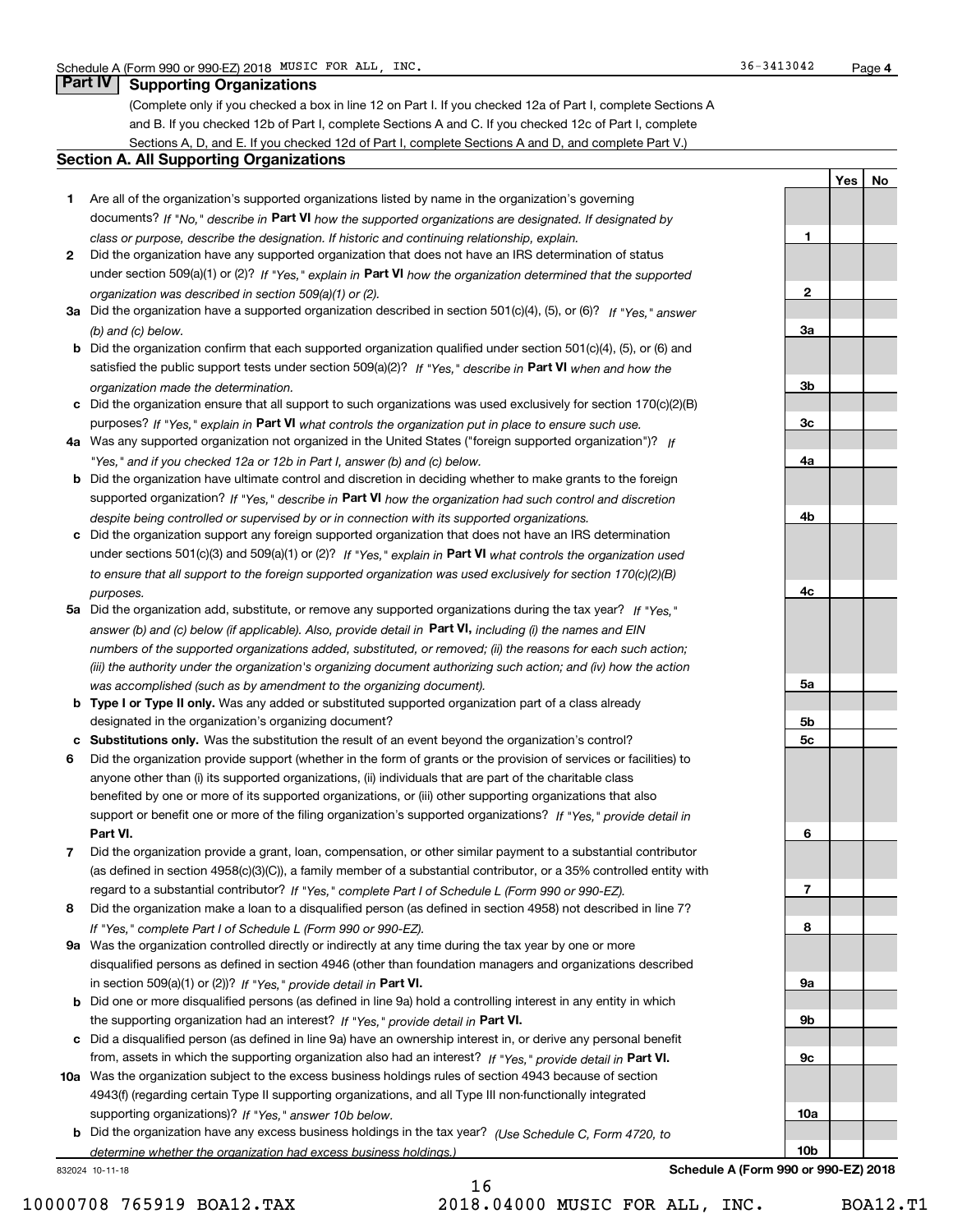|    | <b>Part IV</b><br>Supporting Organizations (continued)                                                                                                                       |                 |     |    |
|----|------------------------------------------------------------------------------------------------------------------------------------------------------------------------------|-----------------|-----|----|
|    |                                                                                                                                                                              |                 | Yes | No |
| 11 | Has the organization accepted a gift or contribution from any of the following persons?                                                                                      |                 |     |    |
|    | a A person who directly or indirectly controls, either alone or together with persons described in (b) and (c)                                                               |                 |     |    |
|    | below, the governing body of a supported organization?                                                                                                                       | 11a             |     |    |
|    | <b>b</b> A family member of a person described in (a) above?                                                                                                                 | 11 <sub>b</sub> |     |    |
|    |                                                                                                                                                                              | 11c             |     |    |
|    | c A 35% controlled entity of a person described in (a) or (b) above? If "Yes" to a, b, or c, provide detail in Part VI.<br><b>Section B. Type I Supporting Organizations</b> |                 |     |    |
|    |                                                                                                                                                                              |                 |     |    |
|    |                                                                                                                                                                              |                 | Yes | No |
| 1  | Did the directors, trustees, or membership of one or more supported organizations have the power to                                                                          |                 |     |    |
|    | regularly appoint or elect at least a majority of the organization's directors or trustees at all times during the                                                           |                 |     |    |
|    | tax year? If "No," describe in Part VI how the supported organization(s) effectively operated, supervised, or                                                                |                 |     |    |
|    | controlled the organization's activities. If the organization had more than one supported organization,                                                                      |                 |     |    |
|    | describe how the powers to appoint and/or remove directors or trustees were allocated among the supported                                                                    |                 |     |    |
|    | organizations and what conditions or restrictions, if any, applied to such powers during the tax year.                                                                       | 1               |     |    |
| 2  | Did the organization operate for the benefit of any supported organization other than the supported                                                                          |                 |     |    |
|    | organization(s) that operated, supervised, or controlled the supporting organization? If "Yes," explain in                                                                   |                 |     |    |
|    | Part VI how providing such benefit carried out the purposes of the supported organization(s) that operated,                                                                  |                 |     |    |
|    | supervised, or controlled the supporting organization.                                                                                                                       | 2               |     |    |
|    | <b>Section C. Type II Supporting Organizations</b>                                                                                                                           |                 |     |    |
|    |                                                                                                                                                                              |                 | Yes | No |
| 1  | Were a majority of the organization's directors or trustees during the tax year also a majority of the directors                                                             |                 |     |    |
|    | or trustees of each of the organization's supported organization(s)? If "No." describe in Part VI how control                                                                |                 |     |    |
|    | or management of the supporting organization was vested in the same persons that controlled or managed                                                                       |                 |     |    |
|    | the supported organization(s).                                                                                                                                               | 1               |     |    |
|    | <b>Section D. All Type III Supporting Organizations</b>                                                                                                                      |                 |     |    |
|    |                                                                                                                                                                              |                 | Yes | No |
| 1  | Did the organization provide to each of its supported organizations, by the last day of the fifth month of the                                                               |                 |     |    |
|    | organization's tax year, (i) a written notice describing the type and amount of support provided during the prior tax                                                        |                 |     |    |
|    | year, (ii) a copy of the Form 990 that was most recently filed as of the date of notification, and (iii) copies of the                                                       |                 |     |    |
|    | organization's governing documents in effect on the date of notification, to the extent not previously provided?                                                             | 1               |     |    |
| 2  | Were any of the organization's officers, directors, or trustees either (i) appointed or elected by the supported                                                             |                 |     |    |
|    | organization(s) or (ii) serving on the governing body of a supported organization? If "No," explain in Part VI how                                                           |                 |     |    |
|    | the organization maintained a close and continuous working relationship with the supported organization(s).                                                                  | $\mathbf{2}$    |     |    |
| 3  | By reason of the relationship described in (2), did the organization's supported organizations have a                                                                        |                 |     |    |
|    | significant voice in the organization's investment policies and in directing the use of the organization's                                                                   |                 |     |    |
|    |                                                                                                                                                                              |                 |     |    |
|    | income or assets at all times during the tax year? If "Yes," describe in Part VI the role the organization's                                                                 |                 |     |    |
|    | supported organizations played in this regard.<br>Section E. Type III Functionally Integrated Supporting Organizations                                                       | 3               |     |    |
|    |                                                                                                                                                                              |                 |     |    |
| 1  | Check the box next to the method that the organization used to satisfy the Integral Part Test during the year (see instructions).                                            |                 |     |    |
| a  | The organization satisfied the Activities Test. Complete line 2 below.                                                                                                       |                 |     |    |
| b  | The organization is the parent of each of its supported organizations. Complete line 3 below.                                                                                |                 |     |    |
| c  | The organization supported a governmental entity. Describe in Part VI how you supported a government entity (see instructions).                                              |                 |     |    |
| 2  | Activities Test. Answer (a) and (b) below.                                                                                                                                   |                 | Yes | No |
| а  | Did substantially all of the organization's activities during the tax year directly further the exempt purposes of                                                           |                 |     |    |
|    | the supported organization(s) to which the organization was responsive? If "Yes," then in Part VI identify                                                                   |                 |     |    |
|    | those supported organizations and explain how these activities directly furthered their exempt purposes,                                                                     |                 |     |    |
|    | how the organization was responsive to those supported organizations, and how the organization determined                                                                    |                 |     |    |
|    | that these activities constituted substantially all of its activities.                                                                                                       | 2a              |     |    |
| b  | Did the activities described in (a) constitute activities that, but for the organization's involvement, one or more                                                          |                 |     |    |
|    | of the organization's supported organization(s) would have been engaged in? If "Yes," explain in Part VI the                                                                 |                 |     |    |
|    | reasons for the organization's position that its supported organization(s) would have engaged in these                                                                       |                 |     |    |
|    | activities but for the organization's involvement.                                                                                                                           | 2b              |     |    |
| з  | Parent of Supported Organizations. Answer (a) and (b) below.                                                                                                                 |                 |     |    |
| а  | Did the organization have the power to regularly appoint or elect a majority of the officers, directors, or                                                                  |                 |     |    |
|    | trustees of each of the supported organizations? Provide details in Part VI.                                                                                                 | За              |     |    |
|    | <b>b</b> Did the organization exercise a substantial degree of direction over the policies, programs, and activities of each                                                 |                 |     |    |
|    | of its supported organizations? If "Yes," describe in Part VI the role played by the organization in this regard                                                             | 3b              |     |    |
|    | Schedule A (Form 990 or 990-EZ) 2018<br>832025 10-11-18                                                                                                                      |                 |     |    |
|    | 17                                                                                                                                                                           |                 |     |    |

 <sup>10000708 765919</sup> BOA12.TAX 2018.04000 MUSIC FOR ALL, INC. BOA12.T1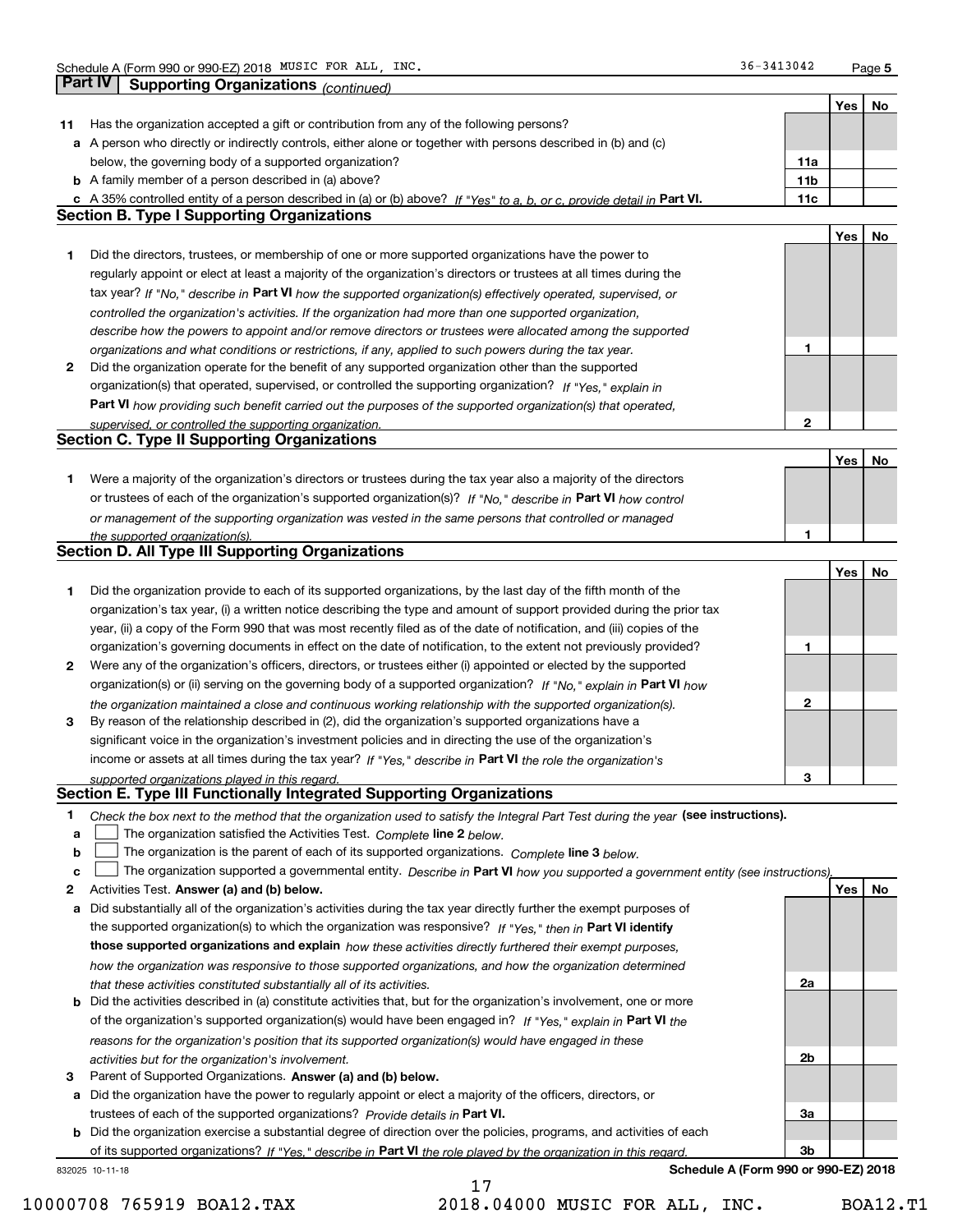| Schedule A (Form 990 or 990-EZ) 2018 MUSIC FOR ALL, INC |  |  |  |  |
|---------------------------------------------------------|--|--|--|--|
|---------------------------------------------------------|--|--|--|--|

**1SEP 10. See instructions.** All antegral Part Test as a qualifying trust on Nov. 20, 1970 (explain in Part VI.) See instructions. All **Section A - Adjusted Net Income 123** Other gross income (see instructions) **456** Portion of operating expenses paid or incurred for production or **7** Other expenses (see instructions) **8** Adjusted Net Income (subtract lines 5, 6, and 7 from line 4) **8 8 1234567Section B - Minimum Asset Amount 1**Aggregate fair market value of all non-exempt-use assets (see **2**Acquisition indebtedness applicable to non-exempt-use assets **3** Subtract line 2 from line 1d **4**Cash deemed held for exempt use. Enter 1-1/2% of line 3 (for greater amount, **5** Net value of non-exempt-use assets (subtract line 4 from line 3) **678a** Average monthly value of securities **b** Average monthly cash balances **c**Fair market value of other non-exempt-use assets **dTotal**  (add lines 1a, 1b, and 1c) **eDiscount** claimed for blockage or other **1a1b1c1d2345678**factors (explain in detail in **Part VI**): **Minimum Asset Amount**  (add line 7 to line 6) **Section C - Distributable Amount 123412345**Schedule A (Form 990 or 990-EZ) 2018 MUSIC FOR ALL,INC. 36-3413042 Page other Type III non-functionally integrated supporting organizations must complete Sections A through E. (B) Current Year (optional)(A) Prior Year Net short-term capital gain Recoveries of prior-year distributions Add lines 1 through 3 Depreciation and depletion collection of gross income or for management, conservation, or maintenance of property held for production of income (see instructions) (B) Current Year (optional)(A) Prior Year instructions for short tax year or assets held for part of year): see instructions) Multiply line 5 by .035 Recoveries of prior-year distributions Current Year Adjusted net income for prior year (from Section A, line 8, Column A) Enter 85% of line 1 Minimum asset amount for prior year (from Section B, line 8, Column A) Enter greater of line 2 or line 3 **Part V** Type III Non-Functionally Integrated 509(a)(3) Supporting Organizations  $\mathcal{L}^{\text{max}}$ 

**7**emergency temporary reduction (see instructions) Check here if the current year is the organization's first as a non-functionally integrated Type III supporting organization (see instructions). $\mathcal{L}^{\text{max}}$ 

**Distributable Amount.** Subtract line 5 from line 4, unless subject to

**Schedule A (Form 990 or 990-EZ) 2018**

832026 10-11-18

**56**

**6**

Income tax imposed in prior year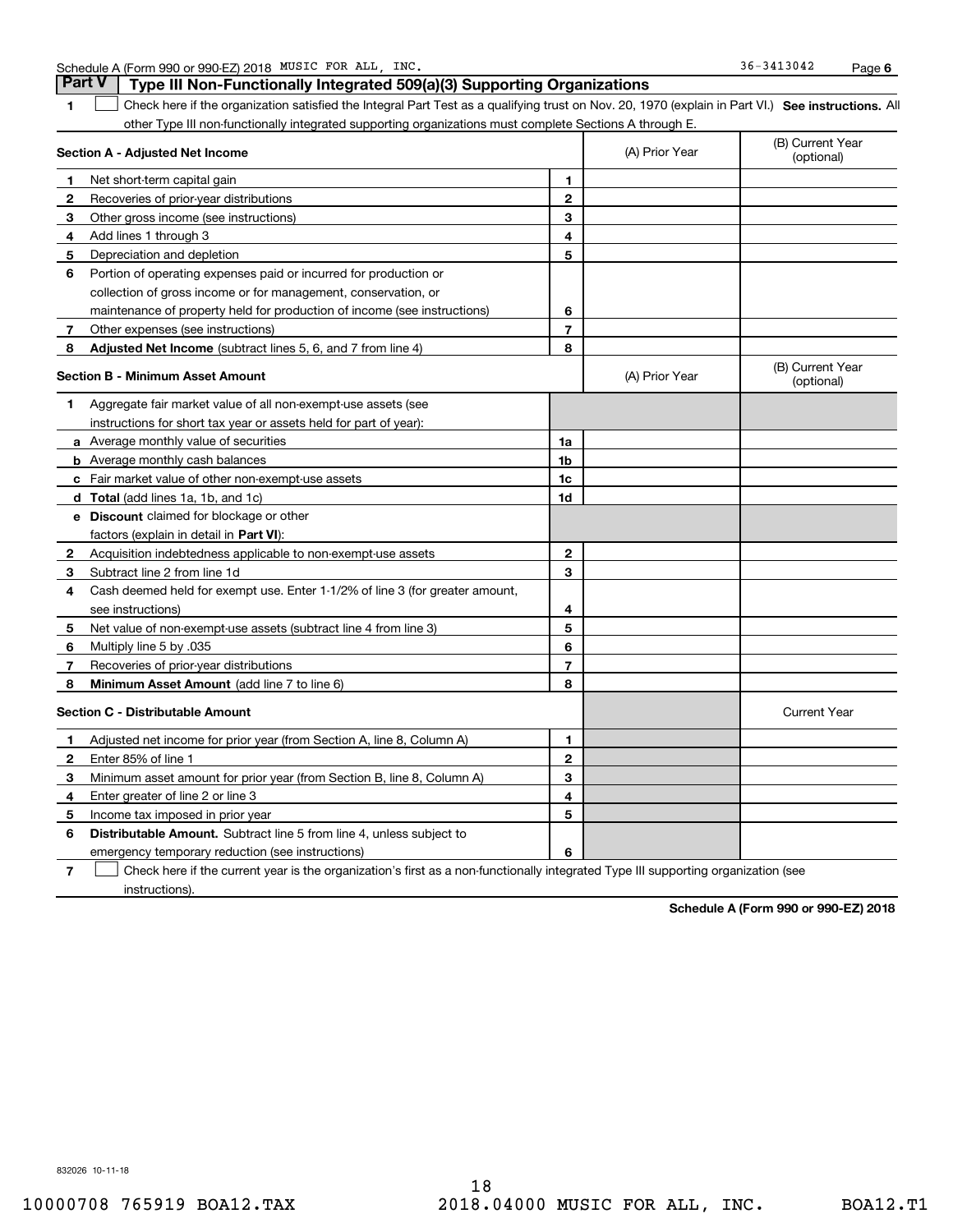|    | Part V<br>Type III Non-Functionally Integrated 509(a)(3) Supporting Organizations          |                             | (continued)                           |                                         |
|----|--------------------------------------------------------------------------------------------|-----------------------------|---------------------------------------|-----------------------------------------|
|    | <b>Section D - Distributions</b>                                                           |                             |                                       | <b>Current Year</b>                     |
| 1  | Amounts paid to supported organizations to accomplish exempt purposes                      |                             |                                       |                                         |
| 2  | Amounts paid to perform activity that directly furthers exempt purposes of supported       |                             |                                       |                                         |
|    | organizations, in excess of income from activity                                           |                             |                                       |                                         |
| з  | Administrative expenses paid to accomplish exempt purposes of supported organizations      |                             |                                       |                                         |
| 4  | Amounts paid to acquire exempt-use assets                                                  |                             |                                       |                                         |
| 5  | Qualified set-aside amounts (prior IRS approval required)                                  |                             |                                       |                                         |
| 6  | Other distributions (describe in Part VI). See instructions.                               |                             |                                       |                                         |
| 7  | <b>Total annual distributions.</b> Add lines 1 through 6.                                  |                             |                                       |                                         |
| 8  | Distributions to attentive supported organizations to which the organization is responsive |                             |                                       |                                         |
|    | (provide details in Part VI). See instructions.                                            |                             |                                       |                                         |
| 9  | Distributable amount for 2018 from Section C, line 6                                       |                             |                                       |                                         |
| 10 | Line 8 amount divided by line 9 amount                                                     |                             |                                       |                                         |
|    |                                                                                            | (i)                         | (iii)                                 | (iii)                                   |
|    | <b>Section E - Distribution Allocations</b> (see instructions)                             | <b>Excess Distributions</b> | <b>Underdistributions</b><br>Pre-2018 | <b>Distributable</b><br>Amount for 2018 |
| 1  | Distributable amount for 2018 from Section C, line 6                                       |                             |                                       |                                         |
| 2  | Underdistributions, if any, for years prior to 2018 (reason-                               |                             |                                       |                                         |
|    | able cause required- explain in <b>Part VI</b> ). See instructions.                        |                             |                                       |                                         |
| з  | Excess distributions carryover, if any, to 2018                                            |                             |                                       |                                         |
|    | <b>a</b> From 2013                                                                         |                             |                                       |                                         |
|    | $b$ From 2014                                                                              |                             |                                       |                                         |
|    | $c$ From 2015                                                                              |                             |                                       |                                         |
|    | d From 2016                                                                                |                             |                                       |                                         |
|    | e From 2017                                                                                |                             |                                       |                                         |
|    | Total of lines 3a through e                                                                |                             |                                       |                                         |
|    | <b>g</b> Applied to underdistributions of prior years                                      |                             |                                       |                                         |
|    | <b>h</b> Applied to 2018 distributable amount                                              |                             |                                       |                                         |
|    | Carryover from 2013 not applied (see instructions)                                         |                             |                                       |                                         |
|    | Remainder. Subtract lines 3g, 3h, and 3i from 3f.                                          |                             |                                       |                                         |
| 4  | Distributions for 2018 from Section D,                                                     |                             |                                       |                                         |
|    | line $7:$                                                                                  |                             |                                       |                                         |
|    | <b>a</b> Applied to underdistributions of prior years                                      |                             |                                       |                                         |
|    | <b>b</b> Applied to 2018 distributable amount                                              |                             |                                       |                                         |
| c  | Remainder. Subtract lines 4a and 4b from 4.                                                |                             |                                       |                                         |
| 5  | Remaining underdistributions for years prior to 2018, if                                   |                             |                                       |                                         |
|    | any. Subtract lines 3g and 4a from line 2. For result greater                              |                             |                                       |                                         |
|    | than zero, explain in Part VI. See instructions.                                           |                             |                                       |                                         |
| 6  | Remaining underdistributions for 2018. Subtract lines 3h                                   |                             |                                       |                                         |
|    | and 4b from line 1. For result greater than zero, explain in                               |                             |                                       |                                         |
|    | Part VI. See instructions.                                                                 |                             |                                       |                                         |
| 7  | Excess distributions carryover to 2019. Add lines 3j                                       |                             |                                       |                                         |
|    | and 4c.                                                                                    |                             |                                       |                                         |
| 8  | Breakdown of line 7:                                                                       |                             |                                       |                                         |
|    | a Excess from 2014                                                                         |                             |                                       |                                         |
|    | <b>b</b> Excess from 2015                                                                  |                             |                                       |                                         |
|    | c Excess from 2016                                                                         |                             |                                       |                                         |
|    | d Excess from 2017                                                                         |                             |                                       |                                         |
|    | e Excess from 2018                                                                         |                             |                                       |                                         |

**Schedule A (Form 990 or 990-EZ) 2018**

832027 10-11-18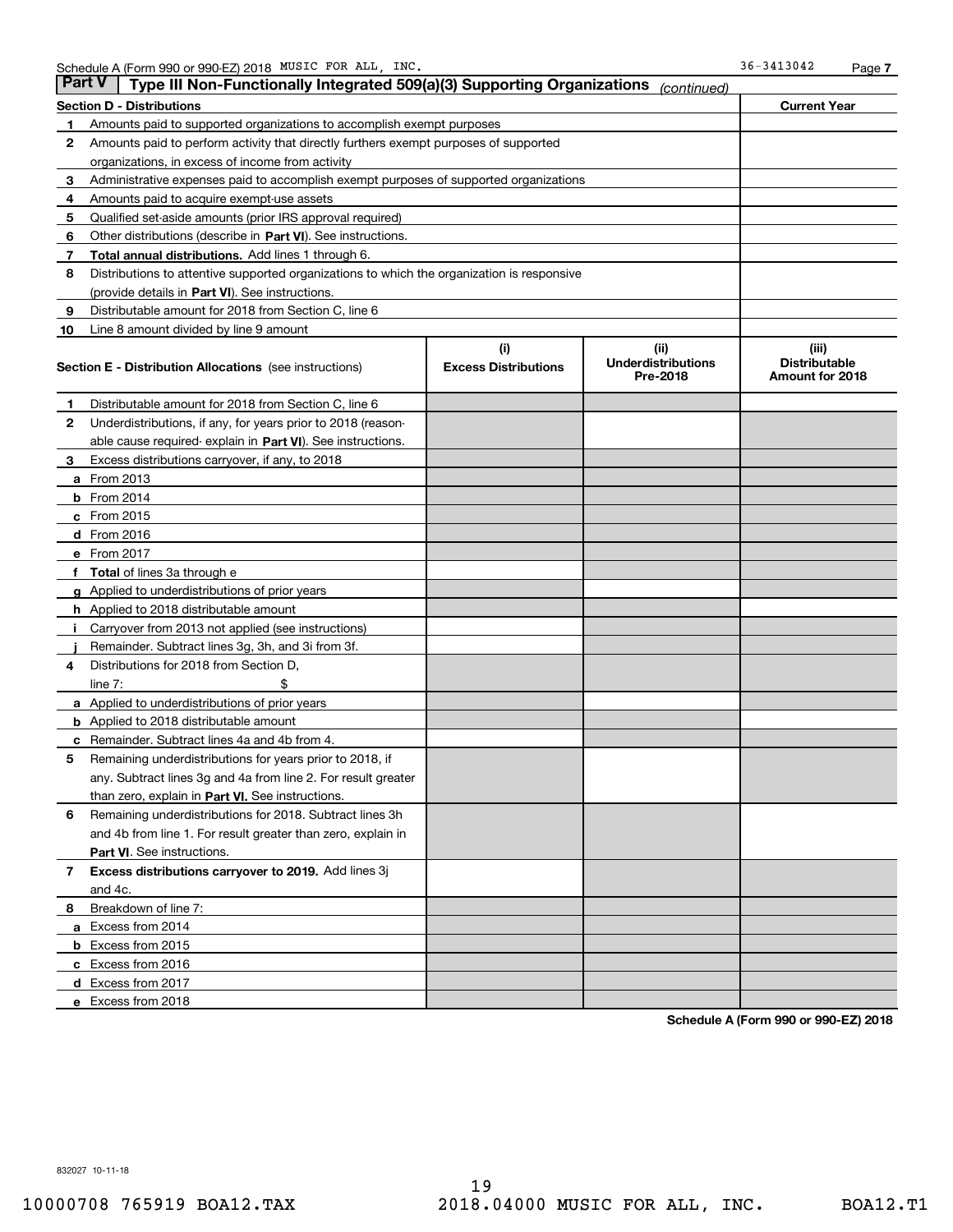| $36 - 3413042$ | Page 8 |
|----------------|--------|
|                |        |

| Part VI   Supplemental Information. Provide the explanations required by Part II, line 10; Part II, line 17a or 17b; Part III, line 12;          |
|--------------------------------------------------------------------------------------------------------------------------------------------------|
| Part IV, Section A, lines 1, 2, 3b, 3c, 4b, 4c, 5a, 6, 9a, 9b, 9c, 11a, 11b, and 11c; Part IV, Section B, lines 1 and 2; Part IV, Section C,     |
| line 1; Part IV, Section D, lines 2 and 3; Part IV, Section E, lines 1c, 2a, 2b, 3a, and 3b; Part V, line 1; Part V, Section B, line 1e; Part V, |
| Section D, lines 5, 6, and 8; and Part V, Section E, lines 2, 5, and 6. Also complete this part for any additional information.                  |
| (See instructions.)                                                                                                                              |

| 832028 10-11-18 | Schedule A (Form 990 or 990-EZ) 2018 |  |
|-----------------|--------------------------------------|--|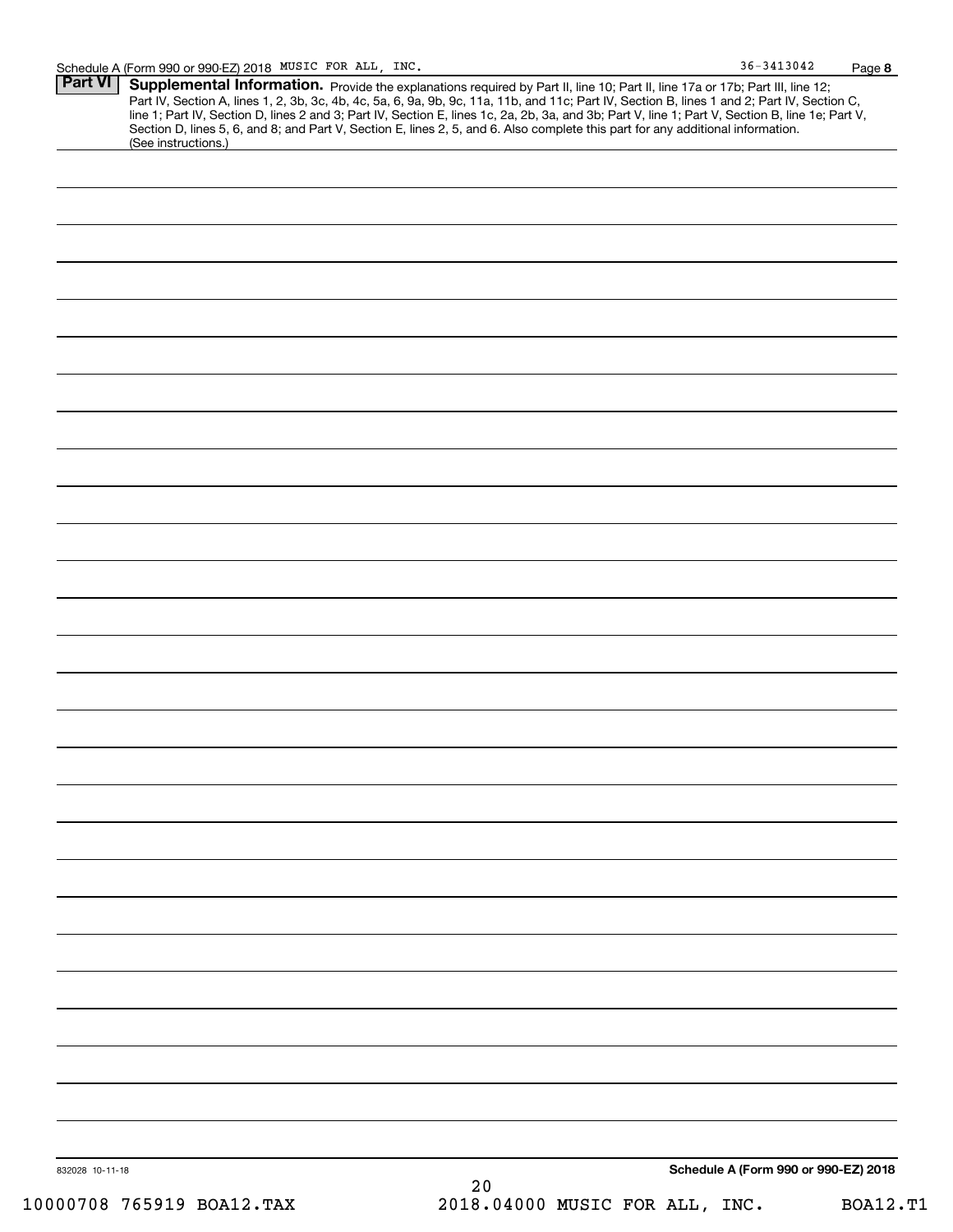Department of the Treasury Internal Revenue Service **(Form 990, 990-EZ, or 990-PF)**

Name of the organization

**Organization type** (check one):

# **Schedule B Schedule of Contributors**

**| Attach to Form 990, Form 990-EZ, or Form 990-PF. | Go to www.irs.gov/Form990 for the latest information.** OMB No. 1545-0047

**2018**

**Employer identification number**

| ъ<br>6<br>э. |
|--------------|
| . .          |

MUSIC FOR ALL, INC.  $36-3413042$ 

| Filers of:         | Section:                                                                    |
|--------------------|-----------------------------------------------------------------------------|
| Form 990 or 990-FZ | X<br>$501(c)$ ( $3$ ) (enter number) organization                           |
|                    | $4947(a)(1)$ nonexempt charitable trust not treated as a private foundation |
|                    | 527 political organization                                                  |
| Form 990-PF        | 501(c)(3) exempt private foundation                                         |
|                    | 4947(a)(1) nonexempt charitable trust treated as a private foundation       |
|                    | 501(c)(3) taxable private foundation                                        |

Check if your organization is covered by the **General Rule** or a **Special Rule. Note:**  Only a section 501(c)(7), (8), or (10) organization can check boxes for both the General Rule and a Special Rule. See instructions.

#### **General Rule**

 $\overline{X}$  For an organization filing Form 990, 990-EZ, or 990-PF that received, during the year, contributions totaling \$5,000 or more (in money or property) from any one contributor. Complete Parts I and II. See instructions for determining a contributor's total contributions.

#### **Special Rules**

any one contributor, during the year, total contributions of the greater of  $\,$  (1) \$5,000; or **(2)** 2% of the amount on (i) Form 990, Part VIII, line 1h; For an organization described in section 501(c)(3) filing Form 990 or 990-EZ that met the 33 1/3% support test of the regulations under sections 509(a)(1) and 170(b)(1)(A)(vi), that checked Schedule A (Form 990 or 990-EZ), Part II, line 13, 16a, or 16b, and that received from or (ii) Form 990-EZ, line 1. Complete Parts I and II.  $\mathcal{L}^{\text{max}}$ 

year, total contributions of more than \$1,000 *exclusively* for religious, charitable, scientific, literary, or educational purposes, or for the For an organization described in section 501(c)(7), (8), or (10) filing Form 990 or 990-EZ that received from any one contributor, during the prevention of cruelty to children or animals. Complete Parts I (entering "N/A" in column (b) instead of the contributor name and address), II, and III.  $\mathcal{L}^{\text{max}}$ 

purpose. Don't complete any of the parts unless the **General Rule** applies to this organization because it received *nonexclusively* year, contributions <sub>exclusively</sub> for religious, charitable, etc., purposes, but no such contributions totaled more than \$1,000. If this box is checked, enter here the total contributions that were received during the year for an  $\;$ exclusively religious, charitable, etc., For an organization described in section 501(c)(7), (8), or (10) filing Form 990 or 990-EZ that received from any one contributor, during the religious, charitable, etc., contributions totaling \$5,000 or more during the year  $\Box$ — $\Box$   $\Box$  $\mathcal{L}^{\text{max}}$ 

**Caution:**  An organization that isn't covered by the General Rule and/or the Special Rules doesn't file Schedule B (Form 990, 990-EZ, or 990-PF),  **must** but it answer "No" on Part IV, line 2, of its Form 990; or check the box on line H of its Form 990-EZ or on its Form 990-PF, Part I, line 2, to certify that it doesn't meet the filing requirements of Schedule B (Form 990, 990-EZ, or 990-PF).

**For Paperwork Reduction Act Notice, see the instructions for Form 990, 990-EZ, or 990-PF. Schedule B (Form 990, 990-EZ, or 990-PF) (2018)** LHA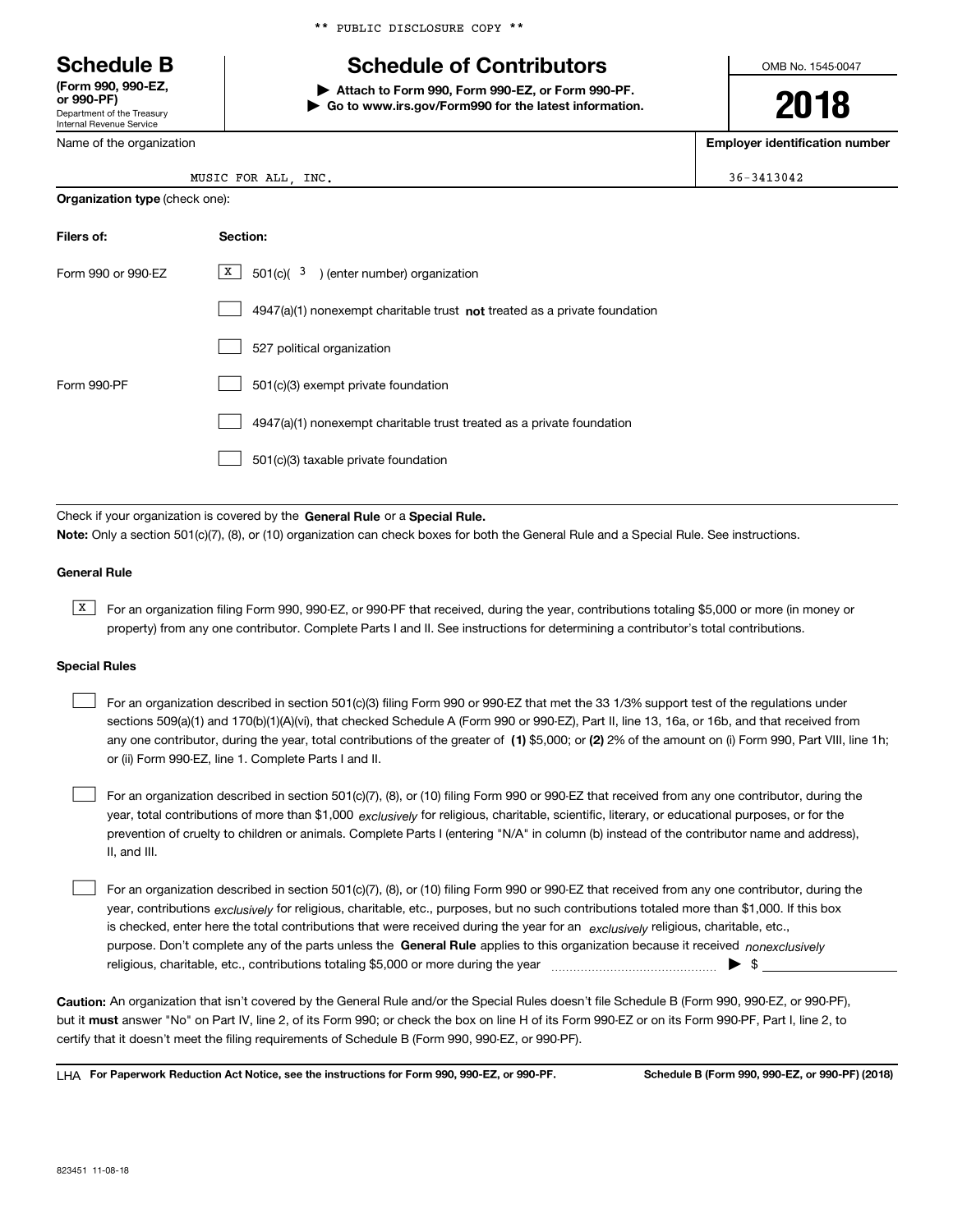| ) (2018)<br>Schedule<br>or 990-PF)<br>___<br>990-E<br>.-orm 990.<br>B (Form | 12000<br>aue |
|-----------------------------------------------------------------------------|--------------|
|                                                                             |              |

|                      |                                                                                                |                                   | Page 2                                                                                |
|----------------------|------------------------------------------------------------------------------------------------|-----------------------------------|---------------------------------------------------------------------------------------|
| Name of organization |                                                                                                |                                   | <b>Employer identification number</b>                                                 |
| MUSIC FOR ALL, INC.  |                                                                                                |                                   | 36-3413042                                                                            |
| Part I               | Contributors (see instructions). Use duplicate copies of Part I if additional space is needed. |                                   |                                                                                       |
| (a)<br>No.           | (b)<br>Name, address, and ZIP + 4                                                              | (c)<br><b>Total contributions</b> | (d)<br>Type of contribution                                                           |
| 1                    |                                                                                                | \$<br>15,000.                     | х<br>Person<br>Payroll<br>Noncash<br>(Complete Part II for<br>noncash contributions.) |
| (a)<br>No.           | (b)<br>Name, address, and ZIP + 4                                                              | (c)<br><b>Total contributions</b> | (d)<br>Type of contribution                                                           |
| 2                    |                                                                                                | \$<br>9,000.                      | X<br>Person<br>Payroll<br>Noncash<br>(Complete Part II for<br>noncash contributions.) |
| (a)<br>No.           | (b)<br>Name, address, and ZIP + 4                                                              | (c)<br><b>Total contributions</b> | (d)<br>Type of contribution                                                           |
| 3                    |                                                                                                | \$<br>30,000.                     | х<br>Person<br>Payroll<br>Noncash<br>(Complete Part II for<br>noncash contributions.) |
| (a)<br>No.           | (b)<br>Name, address, and ZIP + 4                                                              | (c)<br><b>Total contributions</b> | (d)<br>Type of contribution                                                           |
| 4                    |                                                                                                | \$<br>45,000.                     | х<br>Person<br>Payroll<br>Noncash<br>(Complete Part II for<br>noncash contributions.) |
| (a)<br>No.           | (b)<br>Name, address, and ZIP + 4                                                              | (c)<br><b>Total contributions</b> | (d)<br>Type of contribution                                                           |
| 5                    |                                                                                                | \$<br>5,000.                      | Х<br>Person<br>Payroll<br>Noncash<br>(Complete Part II for<br>noncash contributions.) |
| (a)<br>No.           | (b)<br>Name, address, and ZIP + 4                                                              | (c)<br><b>Total contributions</b> | (d)<br>Type of contribution                                                           |
| 6                    |                                                                                                | \$<br>40,000.                     | Х<br>Person<br>Payroll<br>Noncash<br>(Complete Part II for<br>noncash contributions.) |

22 10000708 765919 BOA12.TAX 2018.04000 MUSIC FOR ALL, INC. BOA12.T1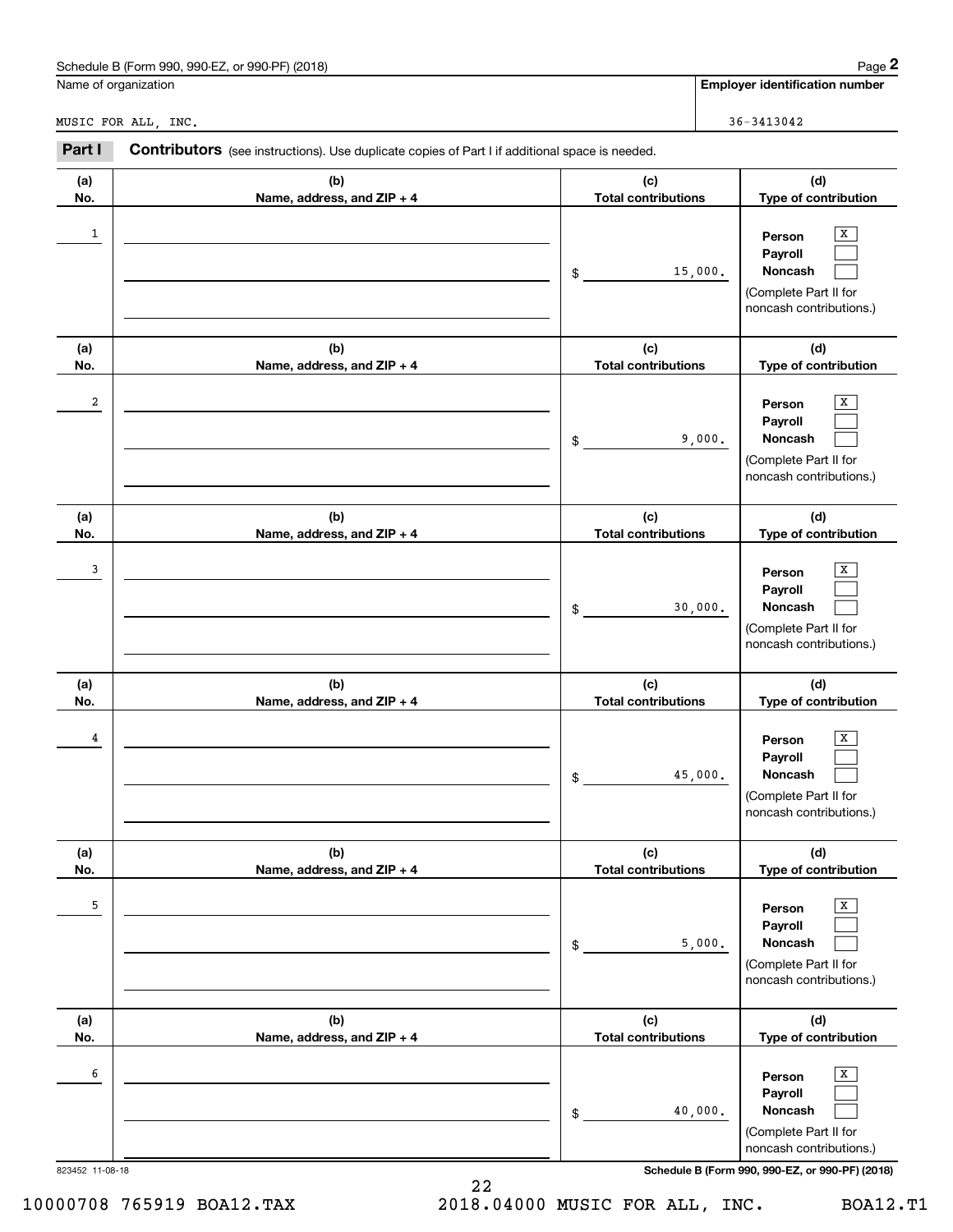| Schedule B (Form 990, 990-EZ, or 990-PF) (2018)                                                                 | Page 2                                |  |  |  |
|-----------------------------------------------------------------------------------------------------------------|---------------------------------------|--|--|--|
| Name of organization                                                                                            | <b>Employer identification number</b> |  |  |  |
| MUSIC FOR ALL.<br>INC.                                                                                          | $36 - 3413042$                        |  |  |  |
| Part I<br><b>Contributors</b> (see instructions). Use duplicate copies of Part I if additional space is needed. |                                       |  |  |  |

**(b) Name, address, and ZIP + 4**

and the contract of the contract of the contract of the contract of the contract of the contract of the contract of the contract of the contract of the contract of the contract of the contract of the contract of the contra

**(d)Type of contribution**

> $\sqrt{x}$  $\mathcal{L}^{\text{max}}$  $\mathcal{L}^{\text{max}}$

**Person PayrollNoncash**

**(c) Total contributions**

36,504.

\$

**(a) No.**

|                 |                                   |                                   | (Complete Part II for<br>noncash contributions.)                                      |
|-----------------|-----------------------------------|-----------------------------------|---------------------------------------------------------------------------------------|
| (a)<br>No.      | (b)<br>Name, address, and ZIP + 4 | (c)<br><b>Total contributions</b> | (d)<br>Type of contribution                                                           |
| 8               |                                   | 5,000.<br>\$                      | X<br>Person<br>Payroll<br>Noncash<br>(Complete Part II for<br>noncash contributions.) |
| (a)<br>No.      | (b)<br>Name, address, and ZIP + 4 | (c)<br><b>Total contributions</b> | (d)<br>Type of contribution                                                           |
| 9               |                                   | 55,000.<br>$\$$                   | x<br>Person<br>Payroll<br>Noncash<br>(Complete Part II for<br>noncash contributions.) |
| (a)<br>No.      | (b)<br>Name, address, and ZIP + 4 | (c)<br><b>Total contributions</b> | (d)<br>Type of contribution                                                           |
| 10              |                                   | 7,400.<br>$\$$                    | X<br>Person<br>Payroll<br>Noncash<br>(Complete Part II for<br>noncash contributions.) |
| (a)<br>No.      | (b)<br>Name, address, and ZIP + 4 | (c)<br><b>Total contributions</b> | (d)<br>Type of contribution                                                           |
| 11              |                                   | 5,455.<br>\$                      | x<br>Person<br>Payroll<br>Noncash<br>(Complete Part II for<br>noncash contributions.) |
| (a)<br>No.      | (b)<br>Name, address, and ZIP + 4 | (c)<br><b>Total contributions</b> | (d)<br>Type of contribution                                                           |
| 12              |                                   | 8,000.<br>\$                      | x<br>Person<br>Payroll<br>Noncash<br>(Complete Part II for<br>noncash contributions.) |
| 823452 11-08-18 |                                   |                                   | Schedule B (Form 990, 990-EZ, or 990-PF) (2018)                                       |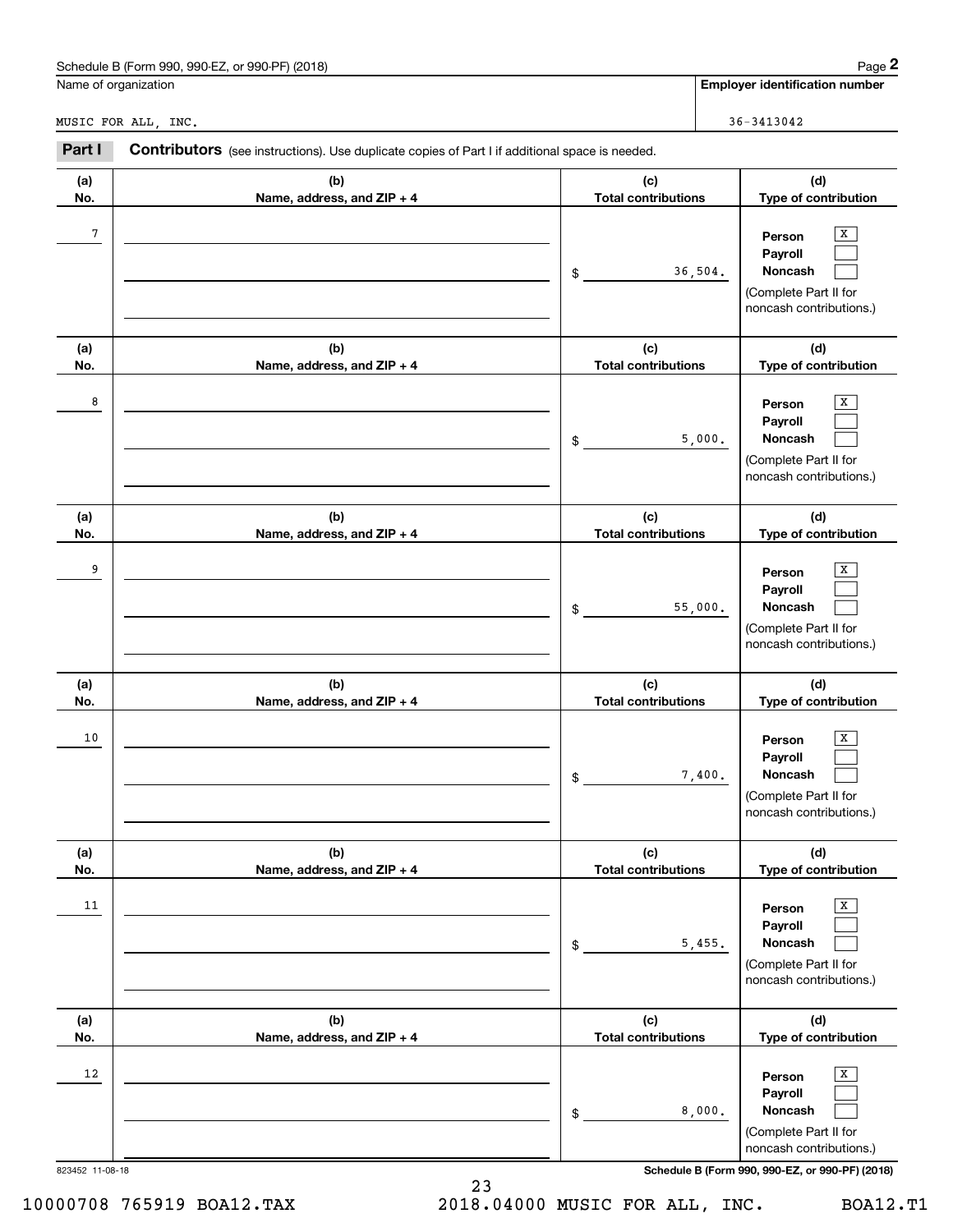| Schedule<br>990-EZ<br>(2018)<br>990. ا<br>DE.<br>form)<br>or<br>ิ 990-1 |  |  | $\cdot$ .<br>auc |
|-------------------------------------------------------------------------|--|--|------------------|
|                                                                         |  |  |                  |

|            | Schedule B (Form 990, 990-EZ, or 990-PF) (2018)                                                |                                   | Page 2                                                                                |
|------------|------------------------------------------------------------------------------------------------|-----------------------------------|---------------------------------------------------------------------------------------|
|            | Name of organization                                                                           |                                   | <b>Employer identification number</b>                                                 |
|            | MUSIC FOR ALL, INC.                                                                            |                                   | $36 - 3413042$                                                                        |
| Part I     | Contributors (see instructions). Use duplicate copies of Part I if additional space is needed. |                                   |                                                                                       |
| (a)<br>No. | (b)<br>Name, address, and ZIP + 4                                                              | (c)<br><b>Total contributions</b> | (d)<br>Type of contribution                                                           |
| 13         |                                                                                                | 15,841.<br>\$                     | Person<br>Payroll<br>Noncash<br>X<br>(Complete Part II for<br>noncash contributions.) |
| (a)<br>No. | (b)<br>Name, address, and ZIP + 4                                                              | (c)<br><b>Total contributions</b> | (d)<br>Type of contribution                                                           |
| 14         |                                                                                                | 25,000.<br>\$                     | х<br>Person<br>Payroll<br>Noncash<br>(Complete Part II for<br>noncash contributions.) |
| (a)<br>No. | (b)<br>Name, address, and ZIP + 4                                                              | (c)<br><b>Total contributions</b> | (d)<br>Type of contribution                                                           |
| 15         |                                                                                                | 10,000.<br>\$                     | х<br>Person<br>Payroll<br>Noncash<br>(Complete Part II for<br>noncash contributions.) |
| (a)<br>No. | (b)<br>Name, address, and ZIP + 4                                                              | (c)<br><b>Total contributions</b> | (d)<br>Type of contribution                                                           |
|            |                                                                                                | \$                                | Person<br>Payroll<br>Noncash<br>(Complete Part II for<br>noncash contributions.)      |
| (a)<br>No. | (b)<br>Name, address, and ZIP + 4                                                              | (c)<br><b>Total contributions</b> | (d)<br>Type of contribution                                                           |
|            |                                                                                                | \$                                | Person<br>Payroll<br>Noncash<br>(Complete Part II for<br>noncash contributions.)      |
| (a)<br>No. | (b)<br>Name, address, and ZIP + 4                                                              | (c)<br><b>Total contributions</b> | (d)<br>Type of contribution                                                           |
|            |                                                                                                | \$                                | Person<br>Payroll<br>Noncash<br>(Complete Part II for<br>noncash contributions.)      |

823452 11-08-18 **Schedule B (Form 990, 990-EZ, or 990-PF) (2018)**

24 10000708 765919 BOA12.TAX 2018.04000 MUSIC FOR ALL, INC. BOA12.T1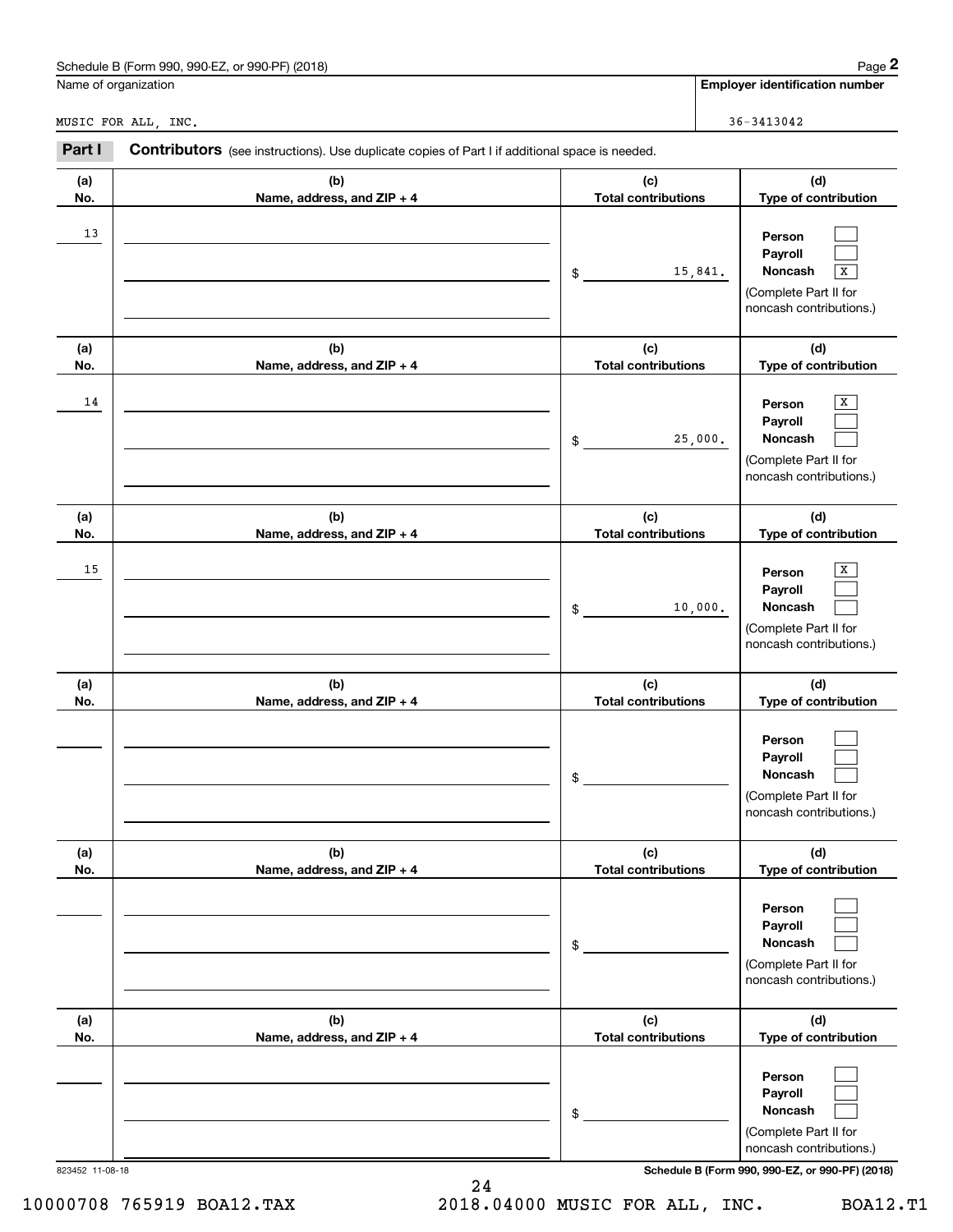|                              | Schedule B (Form 990, 990-EZ, or 990-PF) (2018)                                                     |                                                 | Page 3                                          |
|------------------------------|-----------------------------------------------------------------------------------------------------|-------------------------------------------------|-------------------------------------------------|
|                              | Name of organization                                                                                |                                                 | <b>Employer identification number</b>           |
|                              | MUSIC FOR ALL, INC.                                                                                 |                                                 | $36 - 3413042$                                  |
| Part II                      | Noncash Property (see instructions). Use duplicate copies of Part II if additional space is needed. |                                                 |                                                 |
| (a)<br>No.<br>from<br>Part I | (b)<br>Description of noncash property given                                                        | (c)<br>FMV (or estimate)<br>(See instructions.) | (d)<br>Date received                            |
| 13                           | UNIFORMS                                                                                            |                                                 |                                                 |
|                              |                                                                                                     | $\frac{1}{2}$                                   | 15,841.<br>02/28/19                             |
| (a)<br>No.<br>from<br>Part I | (b)<br>Description of noncash property given                                                        | (c)<br>FMV (or estimate)<br>(See instructions.) | (d)<br>Date received                            |
|                              |                                                                                                     | $\frac{1}{2}$                                   |                                                 |
| (a)<br>No.<br>from<br>Part I | (b)<br>Description of noncash property given                                                        | (c)<br>FMV (or estimate)<br>(See instructions.) | (d)<br>Date received                            |
|                              |                                                                                                     | $\frac{1}{2}$                                   |                                                 |
| (a)<br>No.<br>from<br>Part I | (b)<br>Description of noncash property given                                                        | (c)<br>FMV (or estimate)<br>(See instructions.) | (d)<br>Date received                            |
|                              |                                                                                                     | \$                                              |                                                 |
| (a)<br>No.<br>from<br>Part I | (b)<br>Description of noncash property given                                                        | (c)<br>FMV (or estimate)<br>(See instructions.) | (d)<br>Date received                            |
|                              |                                                                                                     | \$                                              |                                                 |
| (a)<br>No.<br>from<br>Part I | (b)<br>Description of noncash property given                                                        | (c)<br>FMV (or estimate)<br>(See instructions.) | (d)<br>Date received                            |
|                              |                                                                                                     | \$                                              |                                                 |
| 823453 11-08-18              |                                                                                                     |                                                 | Schedule B (Form 990, 990-EZ, or 990-PF) (2018) |

10000708 765919 BOA12.TAX 2018.04000 MUSIC FOR ALL, INC. BOA12.T1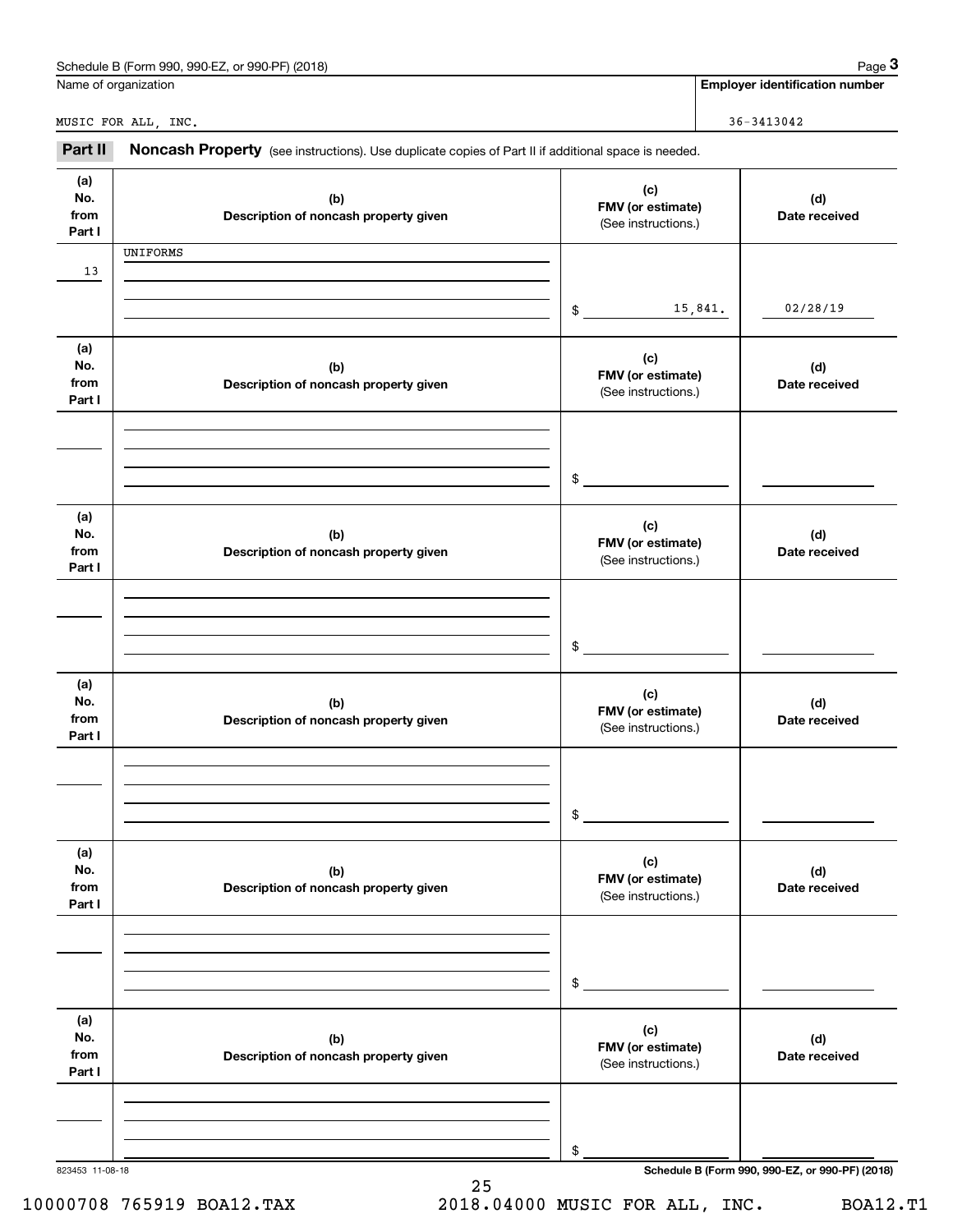|                           | Schedule B (Form 990, 990-EZ, or 990-PF) (2018)                                                                                                                                                                                                                                                 |                      | Page 4                                          |
|---------------------------|-------------------------------------------------------------------------------------------------------------------------------------------------------------------------------------------------------------------------------------------------------------------------------------------------|----------------------|-------------------------------------------------|
| Name of organization      |                                                                                                                                                                                                                                                                                                 |                      | <b>Employer identification number</b>           |
|                           | MUSIC FOR ALL, INC.                                                                                                                                                                                                                                                                             |                      | 36-3413042                                      |
| Part III                  | Exclusively religious, charitable, etc., contributions to organizations described in section 501(c)(7), (8), or (10) that total more than \$1,000 for the year                                                                                                                                  |                      |                                                 |
|                           | from any one contributor. Complete columns (a) through (e) and the following line entry. For organizations<br>completing Part III, enter the total of exclusively religious, charitable, etc., contributions of \$1,000 or less for the year. (Enter this info. once.) $\blacktriangleright$ \$ |                      |                                                 |
|                           | Use duplicate copies of Part III if additional space is needed.                                                                                                                                                                                                                                 |                      |                                                 |
| (a) No.<br>from<br>Part I | (b) Purpose of gift                                                                                                                                                                                                                                                                             | (c) Use of gift      | (d) Description of how gift is held             |
|                           |                                                                                                                                                                                                                                                                                                 |                      |                                                 |
|                           |                                                                                                                                                                                                                                                                                                 | (e) Transfer of gift |                                                 |
|                           | Transferee's name, address, and ZIP + 4                                                                                                                                                                                                                                                         |                      | Relationship of transferor to transferee        |
|                           |                                                                                                                                                                                                                                                                                                 |                      |                                                 |
|                           |                                                                                                                                                                                                                                                                                                 |                      |                                                 |
| (a) No.<br>from<br>Part I | (b) Purpose of gift                                                                                                                                                                                                                                                                             | (c) Use of gift      | (d) Description of how gift is held             |
|                           |                                                                                                                                                                                                                                                                                                 |                      |                                                 |
|                           |                                                                                                                                                                                                                                                                                                 | (e) Transfer of gift |                                                 |
|                           | Transferee's name, address, and ZIP + 4                                                                                                                                                                                                                                                         |                      | Relationship of transferor to transferee        |
|                           |                                                                                                                                                                                                                                                                                                 |                      |                                                 |
|                           |                                                                                                                                                                                                                                                                                                 |                      |                                                 |
| (a) No.<br>from<br>Part I | (b) Purpose of gift                                                                                                                                                                                                                                                                             | (c) Use of gift      | (d) Description of how gift is held             |
|                           |                                                                                                                                                                                                                                                                                                 |                      |                                                 |
|                           |                                                                                                                                                                                                                                                                                                 | (e) Transfer of gift |                                                 |
|                           | Transferee's name, address, and $ZIP + 4$                                                                                                                                                                                                                                                       |                      | Relationship of transferor to transferee        |
|                           |                                                                                                                                                                                                                                                                                                 |                      |                                                 |
| (a) No.<br>from           |                                                                                                                                                                                                                                                                                                 |                      |                                                 |
| Part I                    | (b) Purpose of gift                                                                                                                                                                                                                                                                             | (c) Use of gift      | (d) Description of how gift is held             |
|                           |                                                                                                                                                                                                                                                                                                 |                      |                                                 |
|                           |                                                                                                                                                                                                                                                                                                 | (e) Transfer of gift |                                                 |
|                           | Transferee's name, address, and $ZIP + 4$                                                                                                                                                                                                                                                       |                      | Relationship of transferor to transferee        |
|                           |                                                                                                                                                                                                                                                                                                 |                      |                                                 |
|                           |                                                                                                                                                                                                                                                                                                 |                      |                                                 |
| 823454 11-08-18           |                                                                                                                                                                                                                                                                                                 |                      | Schedule B (Form 990, 990-EZ, or 990-PF) (2018) |

10000708 765919 BOA12.TAX 2018.04000 MUSIC FOR ALL, INC. BOA12.T1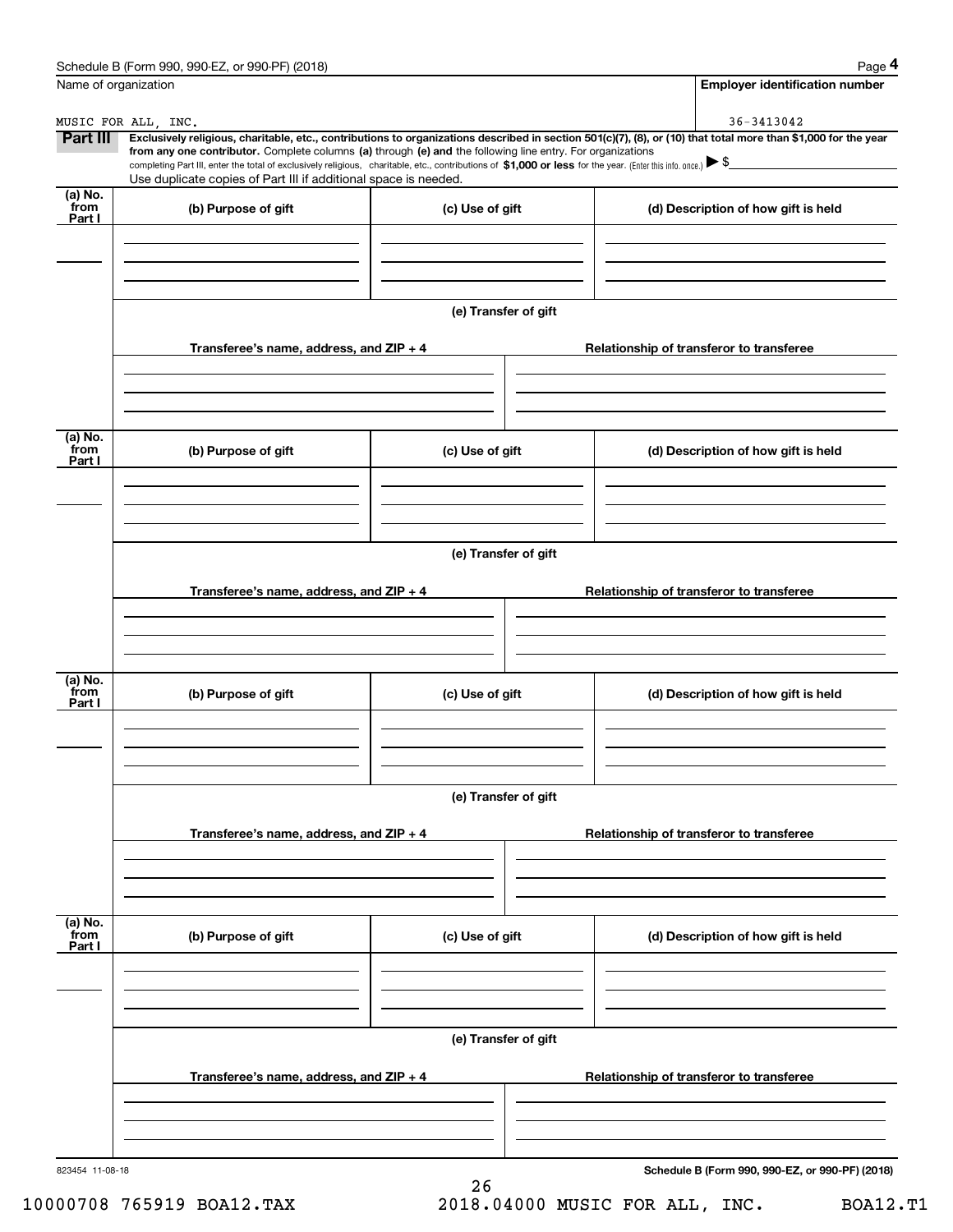| <b>SCHEDULE D</b> |  |
|-------------------|--|
|-------------------|--|

Department of the Treasury

| (Form 990) |  |
|------------|--|
|------------|--|

# **SCHEDULE D Supplemental Financial Statements**

(Form 990)<br>
Pepartment of the Treasury<br>
Department of the Treasury<br>
Department of the Treasury<br>
Department of the Treasury<br> **Co to www.irs.gov/Form990 for instructions and the latest information.**<br> **Co to www.irs.gov/Form9** 



|         | Internal Revenue Service                                                                                                                                                                                                                                                                                                                                           | $\blacktriangleright$ Go to www.irs.gov/Form990 for instructions and the latest information. |    |                          | <b>Inspection</b>                     |           |
|---------|--------------------------------------------------------------------------------------------------------------------------------------------------------------------------------------------------------------------------------------------------------------------------------------------------------------------------------------------------------------------|----------------------------------------------------------------------------------------------|----|--------------------------|---------------------------------------|-----------|
|         | Name of the organization                                                                                                                                                                                                                                                                                                                                           |                                                                                              |    |                          | <b>Employer identification number</b> |           |
| Part I  | MUSIC FOR ALL, INC.<br>Organizations Maintaining Donor Advised Funds or Other Similar Funds or Accounts. Complete if the                                                                                                                                                                                                                                           |                                                                                              |    |                          | 36-3413042                            |           |
|         | organization answered "Yes" on Form 990, Part IV, line 6.                                                                                                                                                                                                                                                                                                          |                                                                                              |    |                          |                                       |           |
|         |                                                                                                                                                                                                                                                                                                                                                                    | (a) Donor advised funds                                                                      |    |                          | (b) Funds and other accounts          |           |
| 1.      |                                                                                                                                                                                                                                                                                                                                                                    |                                                                                              |    |                          |                                       |           |
| 2       | Aggregate value of contributions to (during year)                                                                                                                                                                                                                                                                                                                  |                                                                                              |    |                          |                                       |           |
| з       | Aggregate value of grants from (during year)                                                                                                                                                                                                                                                                                                                       |                                                                                              |    |                          |                                       |           |
| 4       |                                                                                                                                                                                                                                                                                                                                                                    |                                                                                              |    |                          |                                       |           |
| 5       | Did the organization inform all donors and donor advisors in writing that the assets held in donor advised funds                                                                                                                                                                                                                                                   |                                                                                              |    |                          |                                       |           |
|         |                                                                                                                                                                                                                                                                                                                                                                    |                                                                                              |    |                          | Yes                                   | No        |
| 6       | Did the organization inform all grantees, donors, and donor advisors in writing that grant funds can be used only                                                                                                                                                                                                                                                  |                                                                                              |    |                          |                                       |           |
|         | for charitable purposes and not for the benefit of the donor or donor advisor, or for any other purpose conferring                                                                                                                                                                                                                                                 |                                                                                              |    |                          |                                       |           |
|         |                                                                                                                                                                                                                                                                                                                                                                    |                                                                                              |    |                          | Yes                                   | No        |
| Part II | Conservation Easements. Complete if the organization answered "Yes" on Form 990, Part IV, line 7.                                                                                                                                                                                                                                                                  |                                                                                              |    |                          |                                       |           |
| 1       | Purpose(s) of conservation easements held by the organization (check all that apply).                                                                                                                                                                                                                                                                              |                                                                                              |    |                          |                                       |           |
|         | Preservation of land for public use (e.g., recreation or education)                                                                                                                                                                                                                                                                                                | Preservation of a historically important land area                                           |    |                          |                                       |           |
|         | Protection of natural habitat                                                                                                                                                                                                                                                                                                                                      | Preservation of a certified historic structure                                               |    |                          |                                       |           |
|         | Preservation of open space                                                                                                                                                                                                                                                                                                                                         |                                                                                              |    |                          |                                       |           |
| 2       | Complete lines 2a through 2d if the organization held a qualified conservation contribution in the form of a conservation easement on the last                                                                                                                                                                                                                     |                                                                                              |    |                          |                                       |           |
|         | day of the tax year.                                                                                                                                                                                                                                                                                                                                               |                                                                                              |    |                          | Held at the End of the Tax Year       |           |
| а       | Total number of conservation easements                                                                                                                                                                                                                                                                                                                             |                                                                                              | 2a |                          |                                       |           |
| b       | Total acreage restricted by conservation easements                                                                                                                                                                                                                                                                                                                 |                                                                                              | 2b |                          |                                       |           |
| с       |                                                                                                                                                                                                                                                                                                                                                                    |                                                                                              | 2c |                          |                                       |           |
| d       | Number of conservation easements included in (c) acquired after 7/25/06, and not on a historic structure                                                                                                                                                                                                                                                           |                                                                                              | 2d |                          |                                       |           |
| 3       | listed in the National Register [[11] matter contract the state of the state of the National Register [11] matter state is a state of the National Register [11] matter state is a state of the state of the state of the stat<br>Number of conservation easements modified, transferred, released, extinguished, or terminated by the organization during the tax |                                                                                              |    |                          |                                       |           |
|         | $\gamma$ ear $\blacktriangleright$                                                                                                                                                                                                                                                                                                                                 |                                                                                              |    |                          |                                       |           |
| 4       | Number of states where property subject to conservation easement is located $\blacktriangleright$                                                                                                                                                                                                                                                                  |                                                                                              |    |                          |                                       |           |
| 5       | Does the organization have a written policy regarding the periodic monitoring, inspection, handling of                                                                                                                                                                                                                                                             |                                                                                              |    |                          |                                       |           |
|         | violations, and enforcement of the conservation easements it holds?                                                                                                                                                                                                                                                                                                |                                                                                              |    |                          | Yes                                   | <b>No</b> |
| 6       | Staff and volunteer hours devoted to monitoring, inspecting, handling of violations, and enforcing conservation easements during the year                                                                                                                                                                                                                          |                                                                                              |    |                          |                                       |           |
|         |                                                                                                                                                                                                                                                                                                                                                                    |                                                                                              |    |                          |                                       |           |
| 7       | Amount of expenses incurred in monitoring, inspecting, handling of violations, and enforcing conservation easements during the year                                                                                                                                                                                                                                |                                                                                              |    |                          |                                       |           |
|         | $\blacktriangleright$ \$                                                                                                                                                                                                                                                                                                                                           |                                                                                              |    |                          |                                       |           |
| 8       | Does each conservation easement reported on line 2(d) above satisfy the requirements of section 170(h)(4)(B)(i)                                                                                                                                                                                                                                                    |                                                                                              |    |                          |                                       |           |
|         | and section 170(h)(4)(B)(ii)?                                                                                                                                                                                                                                                                                                                                      |                                                                                              |    |                          | Yes                                   | No        |
| 9       | In Part XIII, describe how the organization reports conservation easements in its revenue and expense statement, and balance sheet, and                                                                                                                                                                                                                            |                                                                                              |    |                          |                                       |           |
|         | include, if applicable, the text of the footnote to the organization's financial statements that describes the organization's accounting for                                                                                                                                                                                                                       |                                                                                              |    |                          |                                       |           |
|         | conservation easements.                                                                                                                                                                                                                                                                                                                                            |                                                                                              |    |                          |                                       |           |
|         | Organizations Maintaining Collections of Art, Historical Treasures, or Other Similar Assets.<br>Part III                                                                                                                                                                                                                                                           |                                                                                              |    |                          |                                       |           |
|         | Complete if the organization answered "Yes" on Form 990, Part IV, line 8.                                                                                                                                                                                                                                                                                          |                                                                                              |    |                          |                                       |           |
|         | 1a If the organization elected, as permitted under SFAS 116 (ASC 958), not to report in its revenue statement and balance sheet works of art,                                                                                                                                                                                                                      |                                                                                              |    |                          |                                       |           |
|         | historical treasures, or other similar assets held for public exhibition, education, or research in furtherance of public service, provide, in Part XIII,<br>the text of the footnote to its financial statements that describes these items.                                                                                                                      |                                                                                              |    |                          |                                       |           |
|         | <b>b</b> If the organization elected, as permitted under SFAS 116 (ASC 958), to report in its revenue statement and balance sheet works of art, historical                                                                                                                                                                                                         |                                                                                              |    |                          |                                       |           |
|         | treasures, or other similar assets held for public exhibition, education, or research in furtherance of public service, provide the following amounts                                                                                                                                                                                                              |                                                                                              |    |                          |                                       |           |
|         | relating to these items:                                                                                                                                                                                                                                                                                                                                           |                                                                                              |    |                          |                                       |           |
|         |                                                                                                                                                                                                                                                                                                                                                                    |                                                                                              |    |                          | $\triangleright$ \$                   |           |
|         | (ii) Assets included in Form 990, Part X                                                                                                                                                                                                                                                                                                                           |                                                                                              |    | $\blacktriangleright$ \$ |                                       |           |
| 2       | If the organization received or held works of art, historical treasures, or other similar assets for financial gain, provide                                                                                                                                                                                                                                       |                                                                                              |    |                          |                                       |           |
|         | the following amounts required to be reported under SFAS 116 (ASC 958) relating to these items:                                                                                                                                                                                                                                                                    |                                                                                              |    |                          |                                       |           |
|         | a Revenue included on Form 990, Part VIII, line 1 [2000] [2000] [2000] [2000] [2000] [2000] [2000] [2000] [2000                                                                                                                                                                                                                                                    |                                                                                              |    | - \$                     |                                       |           |
|         |                                                                                                                                                                                                                                                                                                                                                                    |                                                                                              |    | $\blacktriangleright$ \$ |                                       |           |
|         | LHA For Paperwork Reduction Act Notice, see the Instructions for Form 990.                                                                                                                                                                                                                                                                                         |                                                                                              |    |                          | Schedule D (Form 990) 2018            |           |

832051 10-29-18

| ┍<br>7<br>2 |  |  |
|-------------|--|--|
|             |  |  |

10000708 765919 BOA12.TAX 2018.04000 MUSIC FOR ALL, INC. BOA12.T1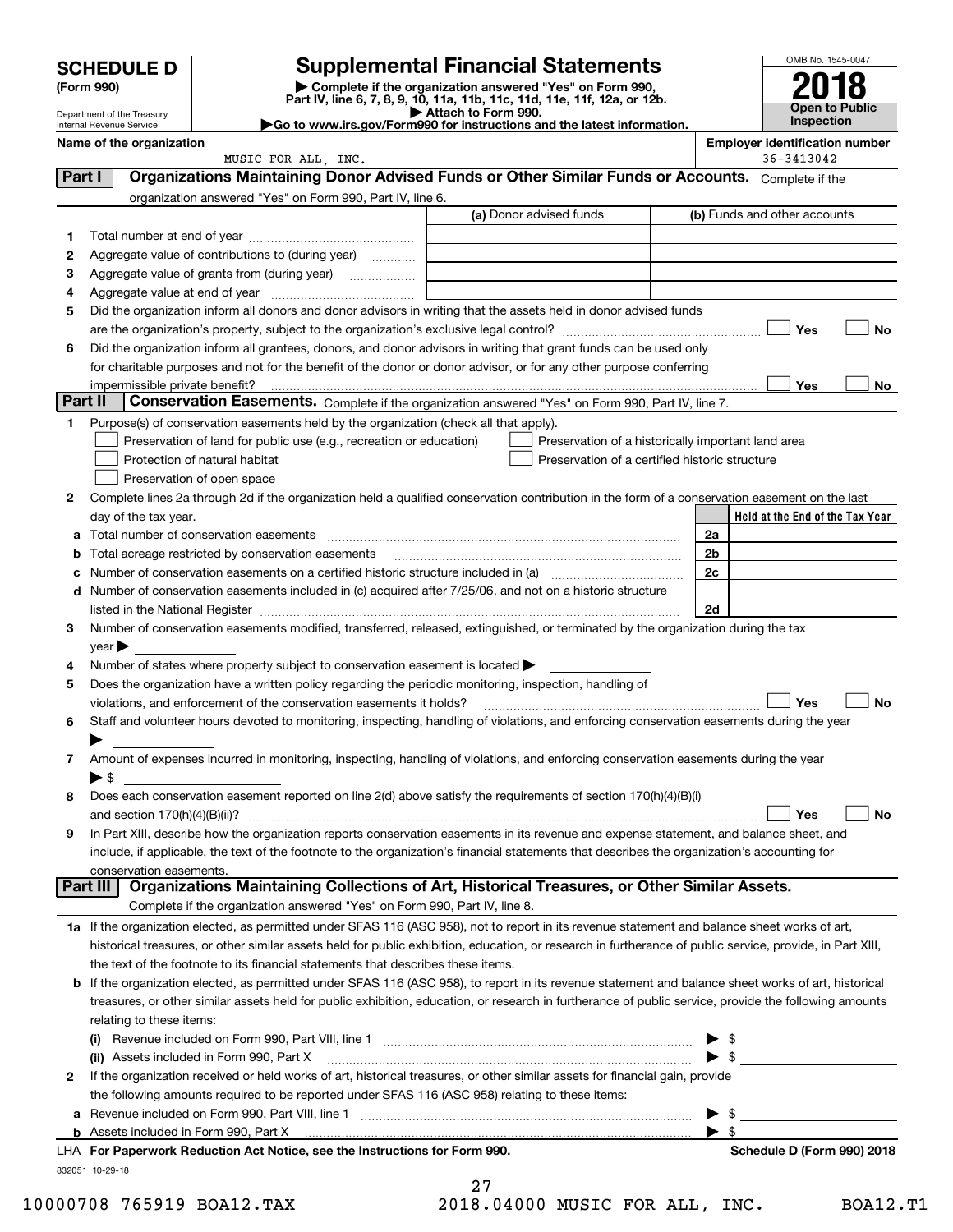|        | MUSIC FOR ALL, INC.<br>Schedule D (Form 990) 2018                                                                                                                                                                              |                                         |                |                                                                                                                                                                                                                               |                                 | 36-3413042                                       |                |     | $Page$ 2 |
|--------|--------------------------------------------------------------------------------------------------------------------------------------------------------------------------------------------------------------------------------|-----------------------------------------|----------------|-------------------------------------------------------------------------------------------------------------------------------------------------------------------------------------------------------------------------------|---------------------------------|--------------------------------------------------|----------------|-----|----------|
|        | Organizations Maintaining Collections of Art, Historical Treasures, or Other Similar Assets (continued)<br>Part III                                                                                                            |                                         |                |                                                                                                                                                                                                                               |                                 |                                                  |                |     |          |
| 3      | Using the organization's acquisition, accession, and other records, check any of the following that are a significant use of its collection items                                                                              |                                         |                |                                                                                                                                                                                                                               |                                 |                                                  |                |     |          |
|        | (check all that apply):                                                                                                                                                                                                        |                                         |                |                                                                                                                                                                                                                               |                                 |                                                  |                |     |          |
| a      | Public exhibition                                                                                                                                                                                                              |                                         |                | Loan or exchange programs                                                                                                                                                                                                     |                                 |                                                  |                |     |          |
| b      | Scholarly research                                                                                                                                                                                                             |                                         |                | Other and the contract of the contract of the contract of the contract of the contract of the contract of the contract of the contract of the contract of the contract of the contract of the contract of the contract of the |                                 |                                                  |                |     |          |
| c      | Preservation for future generations                                                                                                                                                                                            |                                         |                |                                                                                                                                                                                                                               |                                 |                                                  |                |     |          |
| 4      | Provide a description of the organization's collections and explain how they further the organization's exempt purpose in Part XIII.                                                                                           |                                         |                |                                                                                                                                                                                                                               |                                 |                                                  |                |     |          |
| 5      | During the year, did the organization solicit or receive donations of art, historical treasures, or other similar assets                                                                                                       |                                         |                |                                                                                                                                                                                                                               |                                 |                                                  |                |     |          |
|        | to be sold to raise funds rather than to be maintained as part of the organization's collection?<br>Yes<br>No                                                                                                                  |                                         |                |                                                                                                                                                                                                                               |                                 |                                                  |                |     |          |
|        | Escrow and Custodial Arrangements. Complete if the organization answered "Yes" on Form 990, Part IV, line 9, or<br><b>Part IV</b><br>reported an amount on Form 990, Part X, line 21.                                          |                                         |                |                                                                                                                                                                                                                               |                                 |                                                  |                |     |          |
|        | 1a Is the organization an agent, trustee, custodian or other intermediary for contributions or other assets not included                                                                                                       |                                         |                |                                                                                                                                                                                                                               |                                 |                                                  |                |     |          |
|        | on Form 990, Part X? [11] matter contracts and contracts and contracts are contracted as a form 990, Part X?                                                                                                                   |                                         |                |                                                                                                                                                                                                                               |                                 |                                                  | Yes            |     | No       |
|        | b If "Yes," explain the arrangement in Part XIII and complete the following table:                                                                                                                                             |                                         |                |                                                                                                                                                                                                                               |                                 |                                                  |                |     |          |
|        |                                                                                                                                                                                                                                |                                         |                |                                                                                                                                                                                                                               |                                 |                                                  | Amount         |     |          |
| c      |                                                                                                                                                                                                                                |                                         |                |                                                                                                                                                                                                                               | 1c                              |                                                  |                |     |          |
|        | d Additions during the year measurements are all an according to the year.                                                                                                                                                     |                                         |                |                                                                                                                                                                                                                               | 1d                              |                                                  |                |     |          |
| е      | Distributions during the year manufactured and an according to the state of the state of the state of the state of the state of the state of the state of the state of the state of the state of the state of the state of the |                                         |                |                                                                                                                                                                                                                               | 1e                              |                                                  |                |     |          |
| f.     |                                                                                                                                                                                                                                |                                         |                |                                                                                                                                                                                                                               |                                 | 1f                                               |                |     |          |
|        | 2a Did the organization include an amount on Form 990, Part X, line 21, for escrow or custodial account liability?                                                                                                             |                                         |                |                                                                                                                                                                                                                               |                                 |                                                  | Yes            |     | No       |
|        | <b>b</b> If "Yes," explain the arrangement in Part XIII. Check here if the explanation has been provided on Part XIII                                                                                                          |                                         |                |                                                                                                                                                                                                                               |                                 |                                                  |                |     |          |
| Part V | Endowment Funds. Complete if the organization answered "Yes" on Form 990, Part IV, line 10.                                                                                                                                    |                                         |                |                                                                                                                                                                                                                               |                                 |                                                  |                |     |          |
|        |                                                                                                                                                                                                                                | (a) Current year                        | (b) Prior year | (c) Two years back                                                                                                                                                                                                            |                                 | (d) Three years back $\vert$ (e) Four years back |                |     |          |
| 1a     | Beginning of year balance <i>manumens</i>                                                                                                                                                                                      | 193,329.                                | 176,927.       | 146,923.                                                                                                                                                                                                                      |                                 | 145,591.                                         |                |     | 144,379. |
| b      |                                                                                                                                                                                                                                | 21,244.                                 | 16,090.        | 29,785.                                                                                                                                                                                                                       |                                 | 1,203.                                           |                |     | 1,102.   |
|        | Net investment earnings, gains, and losses                                                                                                                                                                                     | 967.                                    | 7,651.         | 7,333.                                                                                                                                                                                                                        |                                 | 7,273.                                           |                |     | 7,219.   |
|        |                                                                                                                                                                                                                                |                                         |                |                                                                                                                                                                                                                               |                                 |                                                  |                |     |          |
|        | e Other expenditures for facilities                                                                                                                                                                                            |                                         |                |                                                                                                                                                                                                                               |                                 |                                                  |                |     |          |
|        | and programs                                                                                                                                                                                                                   |                                         | 7,339.         | 7,114.                                                                                                                                                                                                                        |                                 | 7,144.                                           |                |     | 7,109.   |
|        | f Administrative expenses <i></i>                                                                                                                                                                                              |                                         |                |                                                                                                                                                                                                                               |                                 |                                                  |                |     |          |
| g      | End of year balance                                                                                                                                                                                                            | 215,540.                                | 193,329.       | 176, 927.                                                                                                                                                                                                                     |                                 | 146,923.                                         |                |     | 145,591. |
| 2      | Provide the estimated percentage of the current year end balance (line 1g, column (a)) held as:                                                                                                                                |                                         |                |                                                                                                                                                                                                                               |                                 |                                                  |                |     |          |
| а      | Board designated or quasi-endowment                                                                                                                                                                                            |                                         | %              |                                                                                                                                                                                                                               |                                 |                                                  |                |     |          |
|        | <b>b</b> Permanent endowment $\blacktriangleright$<br>99.19                                                                                                                                                                    | %                                       |                |                                                                                                                                                                                                                               |                                 |                                                  |                |     |          |
|        | <b>c</b> Temporarily restricted endowment $\blacktriangleright$ $\_\_$                                                                                                                                                         | .81<br>%                                |                |                                                                                                                                                                                                                               |                                 |                                                  |                |     |          |
|        | The percentages on lines 2a, 2b, and 2c should equal 100%.                                                                                                                                                                     |                                         |                |                                                                                                                                                                                                                               |                                 |                                                  |                |     |          |
|        | 3a Are there endowment funds not in the possession of the organization that are held and administered for the organization                                                                                                     |                                         |                |                                                                                                                                                                                                                               |                                 |                                                  |                |     |          |
|        | by:                                                                                                                                                                                                                            |                                         |                |                                                                                                                                                                                                                               |                                 |                                                  |                | Yes | No       |
|        | (i)                                                                                                                                                                                                                            |                                         |                |                                                                                                                                                                                                                               |                                 |                                                  | 3a(i)          |     | х        |
|        |                                                                                                                                                                                                                                |                                         |                |                                                                                                                                                                                                                               |                                 |                                                  | 3a(ii)         | x   |          |
|        |                                                                                                                                                                                                                                |                                         |                |                                                                                                                                                                                                                               |                                 |                                                  | 3b             | х   |          |
| 4      | Describe in Part XIII the intended uses of the organization's endowment funds.<br><b>Part VI</b><br>Land, Buildings, and Equipment.                                                                                            |                                         |                |                                                                                                                                                                                                                               |                                 |                                                  |                |     |          |
|        |                                                                                                                                                                                                                                |                                         |                |                                                                                                                                                                                                                               |                                 |                                                  |                |     |          |
|        | Complete if the organization answered "Yes" on Form 990, Part IV, line 11a. See Form 990, Part X, line 10.                                                                                                                     |                                         |                |                                                                                                                                                                                                                               |                                 |                                                  |                |     |          |
|        | Description of property                                                                                                                                                                                                        | (a) Cost or other<br>basis (investment) |                | (b) Cost or other<br>basis (other)                                                                                                                                                                                            | (c) Accumulated<br>depreciation |                                                  | (d) Book value |     |          |
|        |                                                                                                                                                                                                                                |                                         |                |                                                                                                                                                                                                                               |                                 |                                                  |                |     |          |
| b      |                                                                                                                                                                                                                                |                                         |                |                                                                                                                                                                                                                               |                                 |                                                  |                |     |          |
| c      |                                                                                                                                                                                                                                |                                         |                | 771,758.                                                                                                                                                                                                                      |                                 | 761,157.                                         |                |     | 10,601.  |
| d      |                                                                                                                                                                                                                                |                                         |                | 878,821.                                                                                                                                                                                                                      |                                 | 746,469.                                         |                |     | 132,352. |
|        |                                                                                                                                                                                                                                |                                         |                |                                                                                                                                                                                                                               |                                 |                                                  |                |     |          |
|        |                                                                                                                                                                                                                                |                                         |                |                                                                                                                                                                                                                               |                                 |                                                  |                |     | 142,953. |
|        |                                                                                                                                                                                                                                |                                         |                |                                                                                                                                                                                                                               |                                 | Schedule D (Form 990) 2018                       |                |     |          |

832052 10-29-18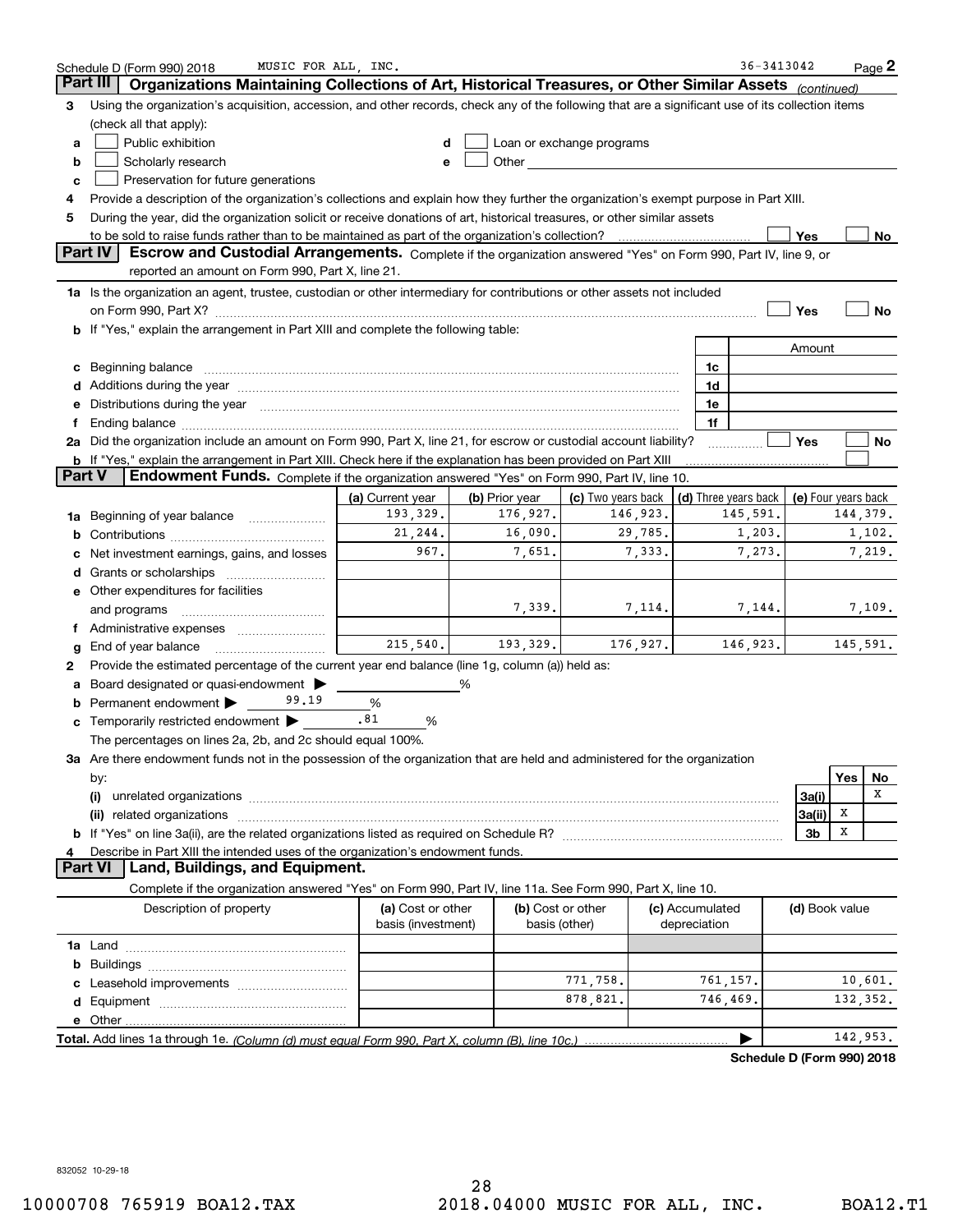| Part VII Investments - Other Securities.                                                                          |                 |                |                                                           |
|-------------------------------------------------------------------------------------------------------------------|-----------------|----------------|-----------------------------------------------------------|
| Complete if the organization answered "Yes" on Form 990, Part IV, line 11b. See Form 990, Part X, line 12.        |                 |                |                                                           |
| (a) Description of security or category (including name of security)                                              | (b) Book value  |                | (c) Method of valuation: Cost or end-of-year market value |
| (1) Financial derivatives                                                                                         |                 |                |                                                           |
|                                                                                                                   |                 |                |                                                           |
| $(3)$ Other                                                                                                       |                 |                |                                                           |
| (A)                                                                                                               |                 |                |                                                           |
| (B)                                                                                                               |                 |                |                                                           |
| (C)                                                                                                               |                 |                |                                                           |
| (D)                                                                                                               |                 |                |                                                           |
| (E)<br>(F)                                                                                                        |                 |                |                                                           |
| (G)                                                                                                               |                 |                |                                                           |
| (H)                                                                                                               |                 |                |                                                           |
| Total. (Col. (b) must equal Form 990, Part X, col. (B) line 12.)                                                  |                 |                |                                                           |
| Part VIII Investments - Program Related.                                                                          |                 |                |                                                           |
| Complete if the organization answered "Yes" on Form 990, Part IV, line 11c. See Form 990, Part X, line 13.        |                 |                |                                                           |
| (a) Description of investment                                                                                     | (b) Book value  |                | (c) Method of valuation: Cost or end-of-year market value |
| (1)                                                                                                               |                 |                |                                                           |
| (2)                                                                                                               |                 |                |                                                           |
| (3)                                                                                                               |                 |                |                                                           |
| (4)                                                                                                               |                 |                |                                                           |
| (5)                                                                                                               |                 |                |                                                           |
| (6)                                                                                                               |                 |                |                                                           |
| (7)                                                                                                               |                 |                |                                                           |
| (8)                                                                                                               |                 |                |                                                           |
| (9)                                                                                                               |                 |                |                                                           |
| Total. (Col. (b) must equal Form 990, Part X, col. (B) line 13.)                                                  |                 |                |                                                           |
| Part IX<br><b>Other Assets.</b>                                                                                   |                 |                |                                                           |
| Complete if the organization answered "Yes" on Form 990, Part IV, line 11d. See Form 990, Part X, line 15.        |                 |                |                                                           |
|                                                                                                                   | (a) Description |                | (b) Book value                                            |
| (1)                                                                                                               |                 |                |                                                           |
| (2)                                                                                                               |                 |                |                                                           |
| (3)<br>(4)                                                                                                        |                 |                |                                                           |
| (5)                                                                                                               |                 |                |                                                           |
| (6)                                                                                                               |                 |                |                                                           |
| (7)                                                                                                               |                 |                |                                                           |
| (8)                                                                                                               |                 |                |                                                           |
| (9)                                                                                                               |                 |                |                                                           |
| <b>Other Liabilities.</b><br>Part X                                                                               |                 |                |                                                           |
| Complete if the organization answered "Yes" on Form 990, Part IV, line 11e or 11f. See Form 990, Part X, line 25. |                 |                |                                                           |
| (a) Description of liability<br>1.                                                                                |                 | (b) Book value |                                                           |
| (1) Federal income taxes                                                                                          |                 |                |                                                           |
| RESERVE FOR LICENSE FEES<br>(2)                                                                                   |                 | 178,779.       |                                                           |
| DEFERRED TRUST LIABILITY<br>(3)                                                                                   |                 | 30,475.        |                                                           |
| (4)                                                                                                               |                 |                |                                                           |
| (5)                                                                                                               |                 |                |                                                           |
| (6)                                                                                                               |                 |                |                                                           |
| (7)                                                                                                               |                 |                |                                                           |
| (8)                                                                                                               |                 |                |                                                           |
| (9)                                                                                                               |                 |                |                                                           |
| <b>Total.</b> (Column (b) must equal Form 990, Part X, col. (B) line 25.)                                         |                 | 209,254.       |                                                           |
|                                                                                                                   |                 |                |                                                           |

**2.** Liability for uncertain tax positions. In Part XIII, provide the text of the footnote to the organization's financial statements that reports the organization's liability for uncertain tax positions under FIN 48 (ASC 740). Check here if the text of the footnote has been provided in Part XIII

**Schedule D (Form 990) 2018**

832053 10-29-18

 $\mathcal{L}^{\text{max}}$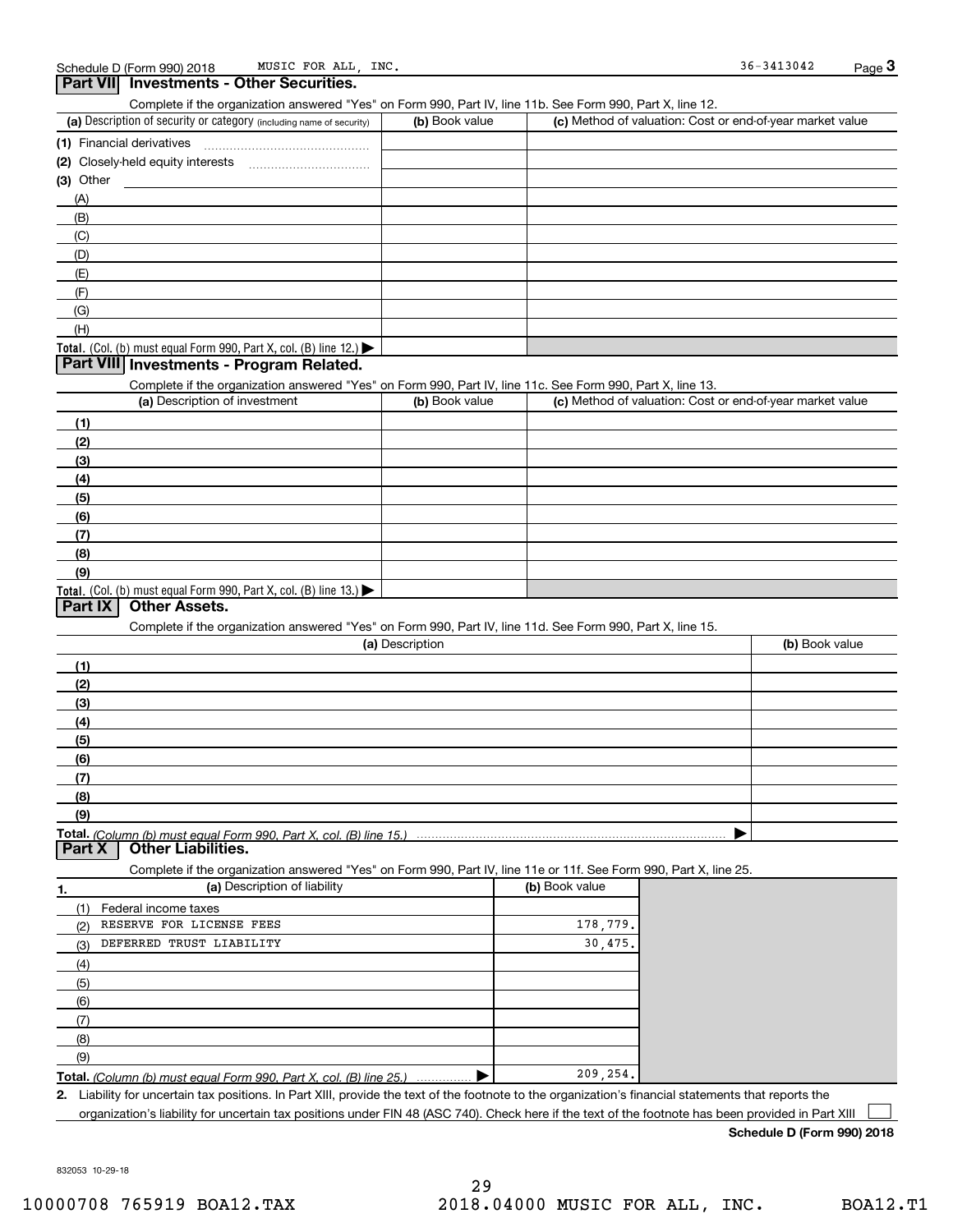| Reconciliation of Revenue per Audited Financial Statements With Revenue per Return.<br>Part XI |                                                                                                                                                                                                                                                                                                                                                                                                                                                                                                                                                                                                                                                                                                                                                                                                                                                              |                                                                                                                                                                                                                                                                                                                                                                                                                                        |                                                                                                                                                                                                                                                                                                                                                                                                                              |                                                                                                                                                                                                                                                                                                                               |
|------------------------------------------------------------------------------------------------|--------------------------------------------------------------------------------------------------------------------------------------------------------------------------------------------------------------------------------------------------------------------------------------------------------------------------------------------------------------------------------------------------------------------------------------------------------------------------------------------------------------------------------------------------------------------------------------------------------------------------------------------------------------------------------------------------------------------------------------------------------------------------------------------------------------------------------------------------------------|----------------------------------------------------------------------------------------------------------------------------------------------------------------------------------------------------------------------------------------------------------------------------------------------------------------------------------------------------------------------------------------------------------------------------------------|------------------------------------------------------------------------------------------------------------------------------------------------------------------------------------------------------------------------------------------------------------------------------------------------------------------------------------------------------------------------------------------------------------------------------|-------------------------------------------------------------------------------------------------------------------------------------------------------------------------------------------------------------------------------------------------------------------------------------------------------------------------------|
|                                                                                                |                                                                                                                                                                                                                                                                                                                                                                                                                                                                                                                                                                                                                                                                                                                                                                                                                                                              |                                                                                                                                                                                                                                                                                                                                                                                                                                        |                                                                                                                                                                                                                                                                                                                                                                                                                              |                                                                                                                                                                                                                                                                                                                               |
| Complete if the organization answered "Yes" on Form 990, Part IV, line 12a.                    |                                                                                                                                                                                                                                                                                                                                                                                                                                                                                                                                                                                                                                                                                                                                                                                                                                                              |                                                                                                                                                                                                                                                                                                                                                                                                                                        |                                                                                                                                                                                                                                                                                                                                                                                                                              |                                                                                                                                                                                                                                                                                                                               |
|                                                                                                |                                                                                                                                                                                                                                                                                                                                                                                                                                                                                                                                                                                                                                                                                                                                                                                                                                                              |                                                                                                                                                                                                                                                                                                                                                                                                                                        |                                                                                                                                                                                                                                                                                                                                                                                                                              | 10,294,895.                                                                                                                                                                                                                                                                                                                   |
|                                                                                                |                                                                                                                                                                                                                                                                                                                                                                                                                                                                                                                                                                                                                                                                                                                                                                                                                                                              |                                                                                                                                                                                                                                                                                                                                                                                                                                        |                                                                                                                                                                                                                                                                                                                                                                                                                              |                                                                                                                                                                                                                                                                                                                               |
|                                                                                                |                                                                                                                                                                                                                                                                                                                                                                                                                                                                                                                                                                                                                                                                                                                                                                                                                                                              |                                                                                                                                                                                                                                                                                                                                                                                                                                        |                                                                                                                                                                                                                                                                                                                                                                                                                              |                                                                                                                                                                                                                                                                                                                               |
|                                                                                                |                                                                                                                                                                                                                                                                                                                                                                                                                                                                                                                                                                                                                                                                                                                                                                                                                                                              |                                                                                                                                                                                                                                                                                                                                                                                                                                        |                                                                                                                                                                                                                                                                                                                                                                                                                              |                                                                                                                                                                                                                                                                                                                               |
|                                                                                                |                                                                                                                                                                                                                                                                                                                                                                                                                                                                                                                                                                                                                                                                                                                                                                                                                                                              |                                                                                                                                                                                                                                                                                                                                                                                                                                        |                                                                                                                                                                                                                                                                                                                                                                                                                              |                                                                                                                                                                                                                                                                                                                               |
|                                                                                                |                                                                                                                                                                                                                                                                                                                                                                                                                                                                                                                                                                                                                                                                                                                                                                                                                                                              |                                                                                                                                                                                                                                                                                                                                                                                                                                        |                                                                                                                                                                                                                                                                                                                                                                                                                              | 181.052.                                                                                                                                                                                                                                                                                                                      |
|                                                                                                |                                                                                                                                                                                                                                                                                                                                                                                                                                                                                                                                                                                                                                                                                                                                                                                                                                                              |                                                                                                                                                                                                                                                                                                                                                                                                                                        |                                                                                                                                                                                                                                                                                                                                                                                                                              | 10, 113, 843.                                                                                                                                                                                                                                                                                                                 |
|                                                                                                |                                                                                                                                                                                                                                                                                                                                                                                                                                                                                                                                                                                                                                                                                                                                                                                                                                                              |                                                                                                                                                                                                                                                                                                                                                                                                                                        |                                                                                                                                                                                                                                                                                                                                                                                                                              |                                                                                                                                                                                                                                                                                                                               |
|                                                                                                |                                                                                                                                                                                                                                                                                                                                                                                                                                                                                                                                                                                                                                                                                                                                                                                                                                                              |                                                                                                                                                                                                                                                                                                                                                                                                                                        |                                                                                                                                                                                                                                                                                                                                                                                                                              |                                                                                                                                                                                                                                                                                                                               |
|                                                                                                |                                                                                                                                                                                                                                                                                                                                                                                                                                                                                                                                                                                                                                                                                                                                                                                                                                                              |                                                                                                                                                                                                                                                                                                                                                                                                                                        |                                                                                                                                                                                                                                                                                                                                                                                                                              |                                                                                                                                                                                                                                                                                                                               |
|                                                                                                |                                                                                                                                                                                                                                                                                                                                                                                                                                                                                                                                                                                                                                                                                                                                                                                                                                                              |                                                                                                                                                                                                                                                                                                                                                                                                                                        |                                                                                                                                                                                                                                                                                                                                                                                                                              |                                                                                                                                                                                                                                                                                                                               |
|                                                                                                |                                                                                                                                                                                                                                                                                                                                                                                                                                                                                                                                                                                                                                                                                                                                                                                                                                                              |                                                                                                                                                                                                                                                                                                                                                                                                                                        |                                                                                                                                                                                                                                                                                                                                                                                                                              | $-244,486.$                                                                                                                                                                                                                                                                                                                   |
|                                                                                                |                                                                                                                                                                                                                                                                                                                                                                                                                                                                                                                                                                                                                                                                                                                                                                                                                                                              |                                                                                                                                                                                                                                                                                                                                                                                                                                        |                                                                                                                                                                                                                                                                                                                                                                                                                              | 9,869,357.                                                                                                                                                                                                                                                                                                                    |
|                                                                                                |                                                                                                                                                                                                                                                                                                                                                                                                                                                                                                                                                                                                                                                                                                                                                                                                                                                              |                                                                                                                                                                                                                                                                                                                                                                                                                                        |                                                                                                                                                                                                                                                                                                                                                                                                                              |                                                                                                                                                                                                                                                                                                                               |
|                                                                                                |                                                                                                                                                                                                                                                                                                                                                                                                                                                                                                                                                                                                                                                                                                                                                                                                                                                              |                                                                                                                                                                                                                                                                                                                                                                                                                                        |                                                                                                                                                                                                                                                                                                                                                                                                                              | 10,236,355.                                                                                                                                                                                                                                                                                                                   |
|                                                                                                |                                                                                                                                                                                                                                                                                                                                                                                                                                                                                                                                                                                                                                                                                                                                                                                                                                                              |                                                                                                                                                                                                                                                                                                                                                                                                                                        |                                                                                                                                                                                                                                                                                                                                                                                                                              |                                                                                                                                                                                                                                                                                                                               |
|                                                                                                |                                                                                                                                                                                                                                                                                                                                                                                                                                                                                                                                                                                                                                                                                                                                                                                                                                                              |                                                                                                                                                                                                                                                                                                                                                                                                                                        |                                                                                                                                                                                                                                                                                                                                                                                                                              |                                                                                                                                                                                                                                                                                                                               |
|                                                                                                |                                                                                                                                                                                                                                                                                                                                                                                                                                                                                                                                                                                                                                                                                                                                                                                                                                                              |                                                                                                                                                                                                                                                                                                                                                                                                                                        |                                                                                                                                                                                                                                                                                                                                                                                                                              |                                                                                                                                                                                                                                                                                                                               |
|                                                                                                |                                                                                                                                                                                                                                                                                                                                                                                                                                                                                                                                                                                                                                                                                                                                                                                                                                                              |                                                                                                                                                                                                                                                                                                                                                                                                                                        |                                                                                                                                                                                                                                                                                                                                                                                                                              |                                                                                                                                                                                                                                                                                                                               |
|                                                                                                |                                                                                                                                                                                                                                                                                                                                                                                                                                                                                                                                                                                                                                                                                                                                                                                                                                                              |                                                                                                                                                                                                                                                                                                                                                                                                                                        |                                                                                                                                                                                                                                                                                                                                                                                                                              |                                                                                                                                                                                                                                                                                                                               |
|                                                                                                |                                                                                                                                                                                                                                                                                                                                                                                                                                                                                                                                                                                                                                                                                                                                                                                                                                                              |                                                                                                                                                                                                                                                                                                                                                                                                                                        |                                                                                                                                                                                                                                                                                                                                                                                                                              |                                                                                                                                                                                                                                                                                                                               |
|                                                                                                |                                                                                                                                                                                                                                                                                                                                                                                                                                                                                                                                                                                                                                                                                                                                                                                                                                                              |                                                                                                                                                                                                                                                                                                                                                                                                                                        |                                                                                                                                                                                                                                                                                                                                                                                                                              | 160,936.                                                                                                                                                                                                                                                                                                                      |
|                                                                                                |                                                                                                                                                                                                                                                                                                                                                                                                                                                                                                                                                                                                                                                                                                                                                                                                                                                              |                                                                                                                                                                                                                                                                                                                                                                                                                                        |                                                                                                                                                                                                                                                                                                                                                                                                                              | 10,075,419.                                                                                                                                                                                                                                                                                                                   |
|                                                                                                |                                                                                                                                                                                                                                                                                                                                                                                                                                                                                                                                                                                                                                                                                                                                                                                                                                                              |                                                                                                                                                                                                                                                                                                                                                                                                                                        |                                                                                                                                                                                                                                                                                                                                                                                                                              |                                                                                                                                                                                                                                                                                                                               |
|                                                                                                |                                                                                                                                                                                                                                                                                                                                                                                                                                                                                                                                                                                                                                                                                                                                                                                                                                                              |                                                                                                                                                                                                                                                                                                                                                                                                                                        |                                                                                                                                                                                                                                                                                                                                                                                                                              |                                                                                                                                                                                                                                                                                                                               |
|                                                                                                |                                                                                                                                                                                                                                                                                                                                                                                                                                                                                                                                                                                                                                                                                                                                                                                                                                                              |                                                                                                                                                                                                                                                                                                                                                                                                                                        |                                                                                                                                                                                                                                                                                                                                                                                                                              |                                                                                                                                                                                                                                                                                                                               |
|                                                                                                |                                                                                                                                                                                                                                                                                                                                                                                                                                                                                                                                                                                                                                                                                                                                                                                                                                                              |                                                                                                                                                                                                                                                                                                                                                                                                                                        | 4c                                                                                                                                                                                                                                                                                                                                                                                                                           | $-244, 486.$                                                                                                                                                                                                                                                                                                                  |
|                                                                                                |                                                                                                                                                                                                                                                                                                                                                                                                                                                                                                                                                                                                                                                                                                                                                                                                                                                              |                                                                                                                                                                                                                                                                                                                                                                                                                                        |                                                                                                                                                                                                                                                                                                                                                                                                                              | 9,830,933.                                                                                                                                                                                                                                                                                                                    |
|                                                                                                |                                                                                                                                                                                                                                                                                                                                                                                                                                                                                                                                                                                                                                                                                                                                                                                                                                                              |                                                                                                                                                                                                                                                                                                                                                                                                                                        |                                                                                                                                                                                                                                                                                                                                                                                                                              |                                                                                                                                                                                                                                                                                                                               |
|                                                                                                |                                                                                                                                                                                                                                                                                                                                                                                                                                                                                                                                                                                                                                                                                                                                                                                                                                                              |                                                                                                                                                                                                                                                                                                                                                                                                                                        |                                                                                                                                                                                                                                                                                                                                                                                                                              |                                                                                                                                                                                                                                                                                                                               |
|                                                                                                |                                                                                                                                                                                                                                                                                                                                                                                                                                                                                                                                                                                                                                                                                                                                                                                                                                                              |                                                                                                                                                                                                                                                                                                                                                                                                                                        |                                                                                                                                                                                                                                                                                                                                                                                                                              |                                                                                                                                                                                                                                                                                                                               |
|                                                                                                |                                                                                                                                                                                                                                                                                                                                                                                                                                                                                                                                                                                                                                                                                                                                                                                                                                                              |                                                                                                                                                                                                                                                                                                                                                                                                                                        |                                                                                                                                                                                                                                                                                                                                                                                                                              |                                                                                                                                                                                                                                                                                                                               |
|                                                                                                |                                                                                                                                                                                                                                                                                                                                                                                                                                                                                                                                                                                                                                                                                                                                                                                                                                                              |                                                                                                                                                                                                                                                                                                                                                                                                                                        |                                                                                                                                                                                                                                                                                                                                                                                                                              |                                                                                                                                                                                                                                                                                                                               |
|                                                                                                |                                                                                                                                                                                                                                                                                                                                                                                                                                                                                                                                                                                                                                                                                                                                                                                                                                                              |                                                                                                                                                                                                                                                                                                                                                                                                                                        |                                                                                                                                                                                                                                                                                                                                                                                                                              |                                                                                                                                                                                                                                                                                                                               |
|                                                                                                |                                                                                                                                                                                                                                                                                                                                                                                                                                                                                                                                                                                                                                                                                                                                                                                                                                                              |                                                                                                                                                                                                                                                                                                                                                                                                                                        |                                                                                                                                                                                                                                                                                                                                                                                                                              |                                                                                                                                                                                                                                                                                                                               |
|                                                                                                |                                                                                                                                                                                                                                                                                                                                                                                                                                                                                                                                                                                                                                                                                                                                                                                                                                                              |                                                                                                                                                                                                                                                                                                                                                                                                                                        |                                                                                                                                                                                                                                                                                                                                                                                                                              |                                                                                                                                                                                                                                                                                                                               |
|                                                                                                |                                                                                                                                                                                                                                                                                                                                                                                                                                                                                                                                                                                                                                                                                                                                                                                                                                                              |                                                                                                                                                                                                                                                                                                                                                                                                                                        |                                                                                                                                                                                                                                                                                                                                                                                                                              |                                                                                                                                                                                                                                                                                                                               |
|                                                                                                |                                                                                                                                                                                                                                                                                                                                                                                                                                                                                                                                                                                                                                                                                                                                                                                                                                                              |                                                                                                                                                                                                                                                                                                                                                                                                                                        |                                                                                                                                                                                                                                                                                                                                                                                                                              |                                                                                                                                                                                                                                                                                                                               |
|                                                                                                |                                                                                                                                                                                                                                                                                                                                                                                                                                                                                                                                                                                                                                                                                                                                                                                                                                                              |                                                                                                                                                                                                                                                                                                                                                                                                                                        |                                                                                                                                                                                                                                                                                                                                                                                                                              |                                                                                                                                                                                                                                                                                                                               |
|                                                                                                |                                                                                                                                                                                                                                                                                                                                                                                                                                                                                                                                                                                                                                                                                                                                                                                                                                                              |                                                                                                                                                                                                                                                                                                                                                                                                                                        |                                                                                                                                                                                                                                                                                                                                                                                                                              |                                                                                                                                                                                                                                                                                                                               |
|                                                                                                |                                                                                                                                                                                                                                                                                                                                                                                                                                                                                                                                                                                                                                                                                                                                                                                                                                                              |                                                                                                                                                                                                                                                                                                                                                                                                                                        |                                                                                                                                                                                                                                                                                                                                                                                                                              |                                                                                                                                                                                                                                                                                                                               |
| TOTAL TO SCHEDULE D, PART XI, LINE 2D                                                          | 29,711.                                                                                                                                                                                                                                                                                                                                                                                                                                                                                                                                                                                                                                                                                                                                                                                                                                                      |                                                                                                                                                                                                                                                                                                                                                                                                                                        |                                                                                                                                                                                                                                                                                                                                                                                                                              |                                                                                                                                                                                                                                                                                                                               |
|                                                                                                |                                                                                                                                                                                                                                                                                                                                                                                                                                                                                                                                                                                                                                                                                                                                                                                                                                                              |                                                                                                                                                                                                                                                                                                                                                                                                                                        |                                                                                                                                                                                                                                                                                                                                                                                                                              |                                                                                                                                                                                                                                                                                                                               |
|                                                                                                |                                                                                                                                                                                                                                                                                                                                                                                                                                                                                                                                                                                                                                                                                                                                                                                                                                                              |                                                                                                                                                                                                                                                                                                                                                                                                                                        |                                                                                                                                                                                                                                                                                                                                                                                                                              |                                                                                                                                                                                                                                                                                                                               |
|                                                                                                | Total revenue, gains, and other support per audited financial statements<br>Amounts included on line 1 but not on Form 990, Part VIII, line 12:<br>Other (Describe in Part XIII.)<br>Add lines 2a through 2d<br>Amounts included on Form 990, Part VIII, line 12, but not on line 1:<br>Investment expenses not included on Form 990, Part VIII, line 7b<br>Other (Describe in Part XIII.)<br>Add lines 4a and 4b<br>Amounts included on line 1 but not on Form 990, Part IX, line 25:<br>Add lines 2a through 2d<br>Amounts included on Form 990, Part IX, line 25, but not on line 1:<br>Investment expenses not included on Form 990, Part VIII, line 7b<br>Other (Describe in Part XIII.)<br>c Add lines 4a and 4b<br>Part XIII Supplemental Information.<br>PART XI, LINE 2D - OTHER ADJUSTMENTS:<br>REVENUE REPORTED AS EIN 36-3991517<br>ELIMINATIONS | 2a<br>Net unrealized gains (losses) on investments [11] matter contracts and all of the unrealized gains (losses) on investments [11] matter contracts and all of the unrealized gains (losses) on investments and all of the unreal<br>2 <sub>b</sub><br>2c<br>2d<br>4a<br>4b<br>Complete if the organization answered "Yes" on Form 990, Part IV, line 12a.<br>2a<br>2 <sub>b</sub><br>2c<br>2d<br>4a<br>4b<br>38,161.<br>$-8,450$ . | 151,341.<br>29,711.<br>$-244.486$ .<br>Total expenses and losses per audited financial statements [111] [12] contain an interview and losses per audited financial statements [11] [12] contain an interview and the state of the state of the state of the state of<br>151,341.<br>9,595.<br>$-244.486$ .<br>lines 2d and 4b; and Part XII, lines 2d and 4b. Also complete this part to provide any additional information. | $\mathbf 1$<br>2e<br>3<br>4c<br>5<br>Part XII   Reconciliation of Expenses per Audited Financial Statements With Expenses per Return.<br>1.<br>2e<br>3<br>5<br>Provide the descriptions required for Part II, lines 3, 5, and 9; Part III, lines 1a and 4; Part IV, lines 1b and 2b; Part V, line 4; Part X, line 2; Part XI, |

| PART XI, LINE 4B - OTHER ADJUSTMENTS: |  |  |
|---------------------------------------|--|--|
|---------------------------------------|--|--|

|  |  |  |  |  |  |  |  |  | COST OF GOODS SOLD NETTED WITH GROSS SALES REVENUE | $-244$ 486. |  |
|--|--|--|--|--|--|--|--|--|----------------------------------------------------|-------------|--|
|--|--|--|--|--|--|--|--|--|----------------------------------------------------|-------------|--|

| PART XII, LINE 2D - OTHER ADJUSTMENTS: |                                |                            |
|----------------------------------------|--------------------------------|----------------------------|
| EXPENSES REPORTED AS EIN 36-3991517    | 18,045.                        |                            |
| ELIMINATIONS                           | $-8,450.$                      |                            |
| 832054 10-29-18                        | 30                             | Schedule D (Form 990) 2018 |
| 10000708 765919 BOA12.TAX              | 2018.04000 MUSIC FOR ALL, INC. | <b>BOA12.T1</b>            |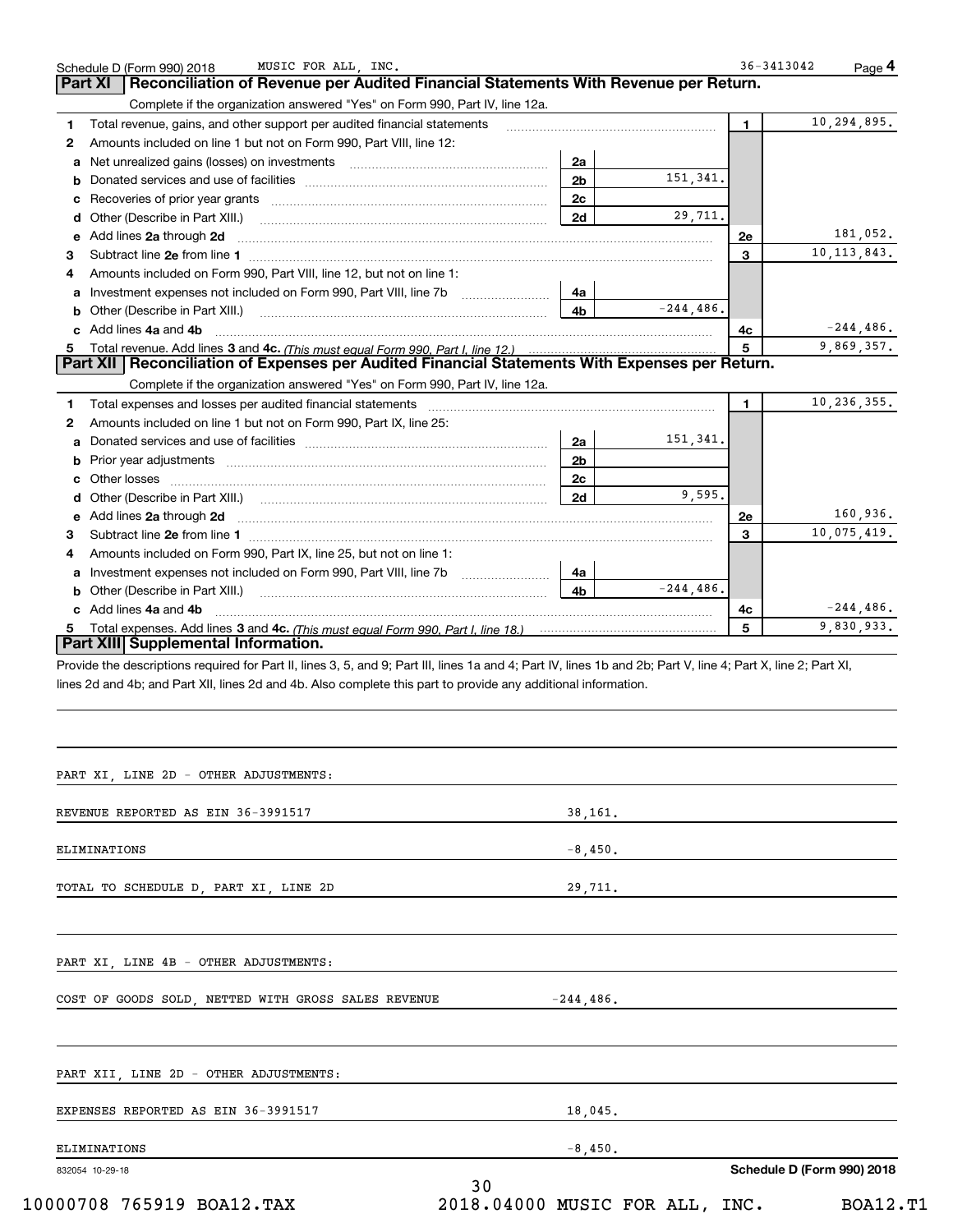### *(continued)* **Part XIII Supplemental Information**

TOTAL TO SCHEDULE D, PART XII, LINE 2D 9,595.

PART XII, LINE 4B - OTHER ADJUSTMENTS:

COST OF GOODS SOLD, NETTED WITH GROSS SALES REVENUE  $-244,486$ .

FORM 990, SCHDULE D, PART XI AND PART XII

THE AUDITED FINANCIAL STATEMENTS OF MUSIC FOR ALL, INC. INCLUDE THE

COMBINED ACTIVITY OF ITS AFFILIATE, MUSIC FOR ALL FOUNDATION (FOUNDATION),

EIN 36-3991517, AN ORGANIZATION AFFILIATED THROUGH COMMON CONTROL, WHICH

AWARDS GRANTS AND SCHOLARSHIPS TO FURTHER MUSIC EDUCATION. ALL SIGNIFICANT

TRANSACTIONS AND BALANCES BETWEEN THE ORGANIZATIONS HAVE BEEN ELIMINATED.

**Schedule D (Form 990) 2018**

832055 10-29-18

31 10000708 765919 BOA12.TAX 2018.04000 MUSIC FOR ALL, INC. BOA12.T1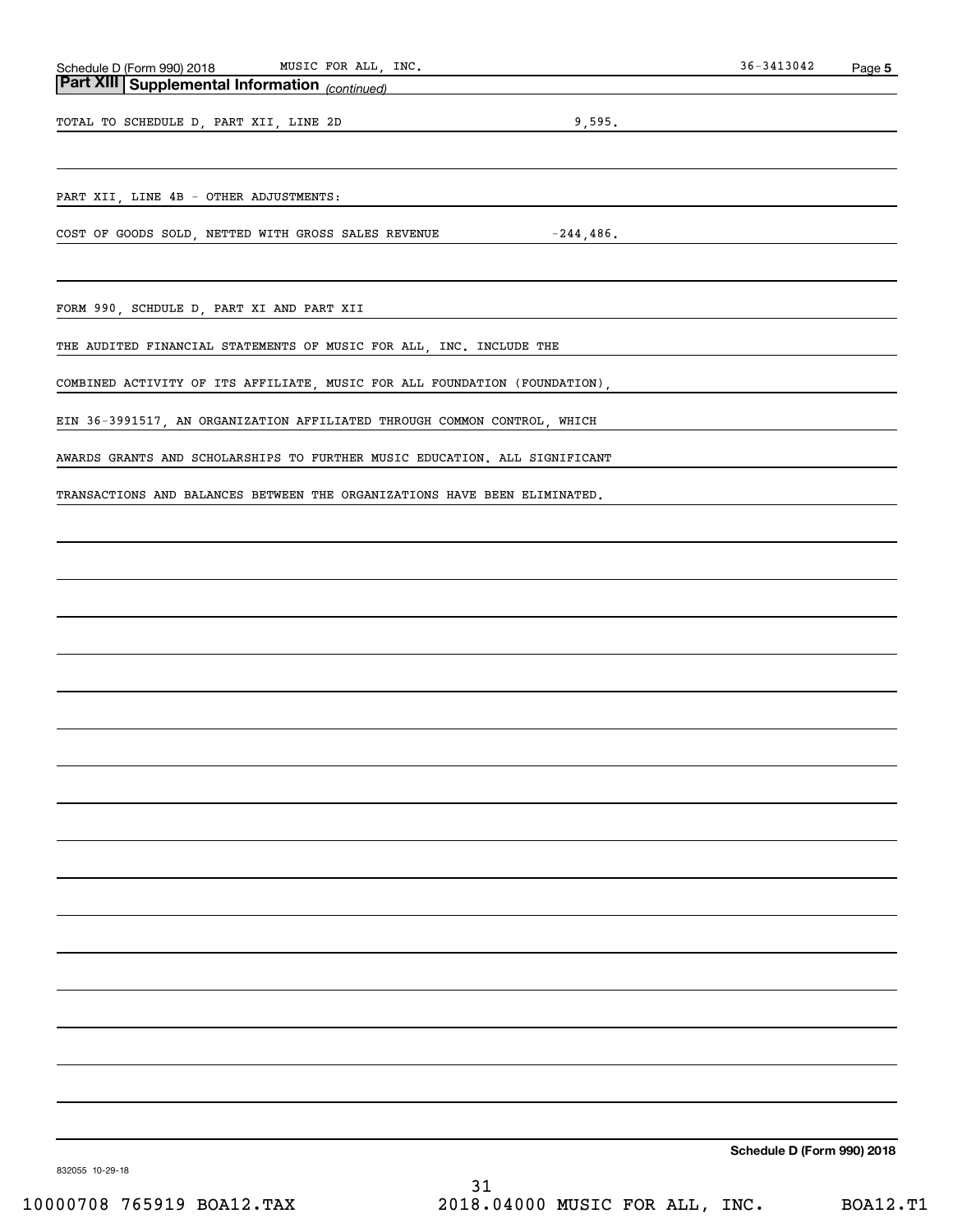|                                                                                                                                | <b>Compensation Information</b><br><b>SCHEDULE J</b>                                                                                                                                                                                 |                                                                                                                        |                                                                                                                                                                                                                                      |                                       |                            |     | OMB No. 1545-0047 |
|--------------------------------------------------------------------------------------------------------------------------------|--------------------------------------------------------------------------------------------------------------------------------------------------------------------------------------------------------------------------------------|------------------------------------------------------------------------------------------------------------------------|--------------------------------------------------------------------------------------------------------------------------------------------------------------------------------------------------------------------------------------|---------------------------------------|----------------------------|-----|-------------------|
|                                                                                                                                | (Form 990)                                                                                                                                                                                                                           |                                                                                                                        | For certain Officers, Directors, Trustees, Key Employees, and Highest                                                                                                                                                                |                                       |                            |     |                   |
|                                                                                                                                |                                                                                                                                                                                                                                      |                                                                                                                        | <b>Compensated Employees</b><br>Complete if the organization answered "Yes" on Form 990, Part IV, line 23.                                                                                                                           |                                       | 2018                       |     |                   |
|                                                                                                                                |                                                                                                                                                                                                                                      |                                                                                                                        | <b>Open to Public</b>                                                                                                                                                                                                                |                                       |                            |     |                   |
|                                                                                                                                | Department of the Treasury<br>Internal Revenue Service                                                                                                                                                                               |                                                                                                                        | Inspection                                                                                                                                                                                                                           |                                       |                            |     |                   |
|                                                                                                                                | Name of the organization                                                                                                                                                                                                             |                                                                                                                        |                                                                                                                                                                                                                                      | <b>Employer identification number</b> |                            |     |                   |
|                                                                                                                                |                                                                                                                                                                                                                                      | MUSIC FOR ALL, INC.                                                                                                    |                                                                                                                                                                                                                                      |                                       | 36-3413042                 |     |                   |
|                                                                                                                                | Part I                                                                                                                                                                                                                               | <b>Questions Regarding Compensation</b>                                                                                |                                                                                                                                                                                                                                      |                                       |                            |     |                   |
|                                                                                                                                |                                                                                                                                                                                                                                      |                                                                                                                        |                                                                                                                                                                                                                                      |                                       |                            | Yes | No                |
| 1a                                                                                                                             |                                                                                                                                                                                                                                      |                                                                                                                        | Check the appropriate box(es) if the organization provided any of the following to or for a person listed on Form 990,                                                                                                               |                                       |                            |     |                   |
|                                                                                                                                |                                                                                                                                                                                                                                      | Part VII, Section A, line 1a. Complete Part III to provide any relevant information regarding these items.             |                                                                                                                                                                                                                                      |                                       |                            |     |                   |
|                                                                                                                                | First-class or charter travel                                                                                                                                                                                                        |                                                                                                                        | Housing allowance or residence for personal use                                                                                                                                                                                      |                                       |                            |     |                   |
|                                                                                                                                | Travel for companions                                                                                                                                                                                                                |                                                                                                                        | Payments for business use of personal residence                                                                                                                                                                                      |                                       |                            |     |                   |
|                                                                                                                                |                                                                                                                                                                                                                                      | Tax indemnification and gross-up payments                                                                              | Health or social club dues or initiation fees                                                                                                                                                                                        |                                       |                            |     |                   |
|                                                                                                                                |                                                                                                                                                                                                                                      | Discretionary spending account                                                                                         | Personal services (such as maid, chauffeur, chef)                                                                                                                                                                                    |                                       |                            |     |                   |
|                                                                                                                                |                                                                                                                                                                                                                                      |                                                                                                                        |                                                                                                                                                                                                                                      |                                       |                            |     |                   |
|                                                                                                                                |                                                                                                                                                                                                                                      | <b>b</b> If any of the boxes on line 1a are checked, did the organization follow a written policy regarding payment or |                                                                                                                                                                                                                                      |                                       |                            |     |                   |
|                                                                                                                                |                                                                                                                                                                                                                                      |                                                                                                                        |                                                                                                                                                                                                                                      |                                       | 1b                         |     |                   |
| 2                                                                                                                              |                                                                                                                                                                                                                                      | Did the organization require substantiation prior to reimbursing or allowing expenses incurred by all directors,       |                                                                                                                                                                                                                                      |                                       |                            |     |                   |
|                                                                                                                                |                                                                                                                                                                                                                                      |                                                                                                                        | trustees, and officers, including the CEO/Executive Director, regarding the items checked on line 1a?                                                                                                                                |                                       | $\mathbf{2}$               |     |                   |
|                                                                                                                                |                                                                                                                                                                                                                                      |                                                                                                                        |                                                                                                                                                                                                                                      |                                       |                            |     |                   |
| Indicate which, if any, of the following the filing organization used to establish the compensation of the organization's<br>З |                                                                                                                                                                                                                                      |                                                                                                                        |                                                                                                                                                                                                                                      |                                       |                            |     |                   |
| CEO/Executive Director. Check all that apply. Do not check any boxes for methods used by a related organization to             |                                                                                                                                                                                                                                      |                                                                                                                        |                                                                                                                                                                                                                                      |                                       |                            |     |                   |
|                                                                                                                                | establish compensation of the CEO/Executive Director, but explain in Part III.                                                                                                                                                       |                                                                                                                        |                                                                                                                                                                                                                                      |                                       |                            |     |                   |
|                                                                                                                                | X Compensation committee<br>Written employment contract                                                                                                                                                                              |                                                                                                                        |                                                                                                                                                                                                                                      |                                       |                            |     |                   |
|                                                                                                                                | X.<br>Independent compensation consultant<br>Compensation survey or study<br>$X$ Form 990 of other organizations<br>X                                                                                                                |                                                                                                                        |                                                                                                                                                                                                                                      |                                       |                            |     |                   |
|                                                                                                                                |                                                                                                                                                                                                                                      |                                                                                                                        | Approval by the board or compensation committee                                                                                                                                                                                      |                                       |                            |     |                   |
| 4                                                                                                                              |                                                                                                                                                                                                                                      | During the year, did any person listed on Form 990, Part VII, Section A, line 1a, with respect to the filing           |                                                                                                                                                                                                                                      |                                       |                            |     |                   |
|                                                                                                                                | organization or a related organization:                                                                                                                                                                                              |                                                                                                                        |                                                                                                                                                                                                                                      |                                       |                            |     |                   |
| а                                                                                                                              |                                                                                                                                                                                                                                      | Receive a severance payment or change-of-control payment?                                                              |                                                                                                                                                                                                                                      |                                       | 4a                         |     | х                 |
| b                                                                                                                              |                                                                                                                                                                                                                                      |                                                                                                                        |                                                                                                                                                                                                                                      |                                       | 4b                         |     | х                 |
| с                                                                                                                              |                                                                                                                                                                                                                                      |                                                                                                                        |                                                                                                                                                                                                                                      |                                       | 4с                         |     | х                 |
|                                                                                                                                |                                                                                                                                                                                                                                      | If "Yes" to any of lines 4a-c, list the persons and provide the applicable amounts for each item in Part III.          |                                                                                                                                                                                                                                      |                                       |                            |     |                   |
|                                                                                                                                |                                                                                                                                                                                                                                      |                                                                                                                        |                                                                                                                                                                                                                                      |                                       |                            |     |                   |
|                                                                                                                                |                                                                                                                                                                                                                                      | Only section 501(c)(3), 501(c)(4), and 501(c)(29) organizations must complete lines 5-9.                               |                                                                                                                                                                                                                                      |                                       |                            |     |                   |
|                                                                                                                                |                                                                                                                                                                                                                                      |                                                                                                                        | For persons listed on Form 990, Part VII, Section A, line 1a, did the organization pay or accrue any compensation                                                                                                                    |                                       |                            |     |                   |
|                                                                                                                                | contingent on the revenues of:                                                                                                                                                                                                       |                                                                                                                        |                                                                                                                                                                                                                                      |                                       |                            |     |                   |
|                                                                                                                                |                                                                                                                                                                                                                                      |                                                                                                                        | a The organization? <b>Entitled Strategies and Strategies and Strategies and Strategies and Strategies and Strategies and Strategies and Strategies and Strategies and Strategies and Strategies and Strategies and Strategies a</b> |                                       | 5a                         |     | х                 |
|                                                                                                                                |                                                                                                                                                                                                                                      |                                                                                                                        |                                                                                                                                                                                                                                      |                                       | 5b                         |     | х                 |
|                                                                                                                                |                                                                                                                                                                                                                                      | If "Yes" on line 5a or 5b, describe in Part III.                                                                       |                                                                                                                                                                                                                                      |                                       |                            |     |                   |
|                                                                                                                                |                                                                                                                                                                                                                                      |                                                                                                                        | 6 For persons listed on Form 990, Part VII, Section A, line 1a, did the organization pay or accrue any compensation                                                                                                                  |                                       |                            |     |                   |
|                                                                                                                                | contingent on the net earnings of:                                                                                                                                                                                                   |                                                                                                                        |                                                                                                                                                                                                                                      |                                       |                            |     |                   |
|                                                                                                                                | a The organization? <b>Entitled Strategies and Strategies and Strategies and Strategies and Strategies and Strategies and Strategies and Strategies and Strategies and Strategies and Strategies and Strategies and Strategies a</b> |                                                                                                                        |                                                                                                                                                                                                                                      |                                       | 6a                         |     | х                 |
|                                                                                                                                |                                                                                                                                                                                                                                      |                                                                                                                        |                                                                                                                                                                                                                                      |                                       | 6b                         |     | х                 |
|                                                                                                                                |                                                                                                                                                                                                                                      | If "Yes" on line 6a or 6b, describe in Part III.                                                                       |                                                                                                                                                                                                                                      |                                       |                            |     |                   |
|                                                                                                                                |                                                                                                                                                                                                                                      |                                                                                                                        | 7 For persons listed on Form 990, Part VII, Section A, line 1a, did the organization provide any nonfixed payments                                                                                                                   |                                       |                            |     |                   |
|                                                                                                                                |                                                                                                                                                                                                                                      |                                                                                                                        |                                                                                                                                                                                                                                      |                                       | 7                          |     | х                 |
| 8                                                                                                                              |                                                                                                                                                                                                                                      |                                                                                                                        | Were any amounts reported on Form 990, Part VII, paid or accrued pursuant to a contract that was subject to the                                                                                                                      |                                       |                            |     |                   |
|                                                                                                                                |                                                                                                                                                                                                                                      | initial contract exception described in Regulations section 53.4958-4(a)(3)? If "Yes," describe in Part III            |                                                                                                                                                                                                                                      |                                       | 8                          |     | x                 |
| 9.                                                                                                                             |                                                                                                                                                                                                                                      | If "Yes" on line 8, did the organization also follow the rebuttable presumption procedure described in                 |                                                                                                                                                                                                                                      |                                       |                            |     |                   |
|                                                                                                                                |                                                                                                                                                                                                                                      |                                                                                                                        |                                                                                                                                                                                                                                      |                                       | 9                          |     |                   |
|                                                                                                                                |                                                                                                                                                                                                                                      | LHA For Paperwork Reduction Act Notice, see the Instructions for Form 990.                                             |                                                                                                                                                                                                                                      |                                       | Schedule J (Form 990) 2018 |     |                   |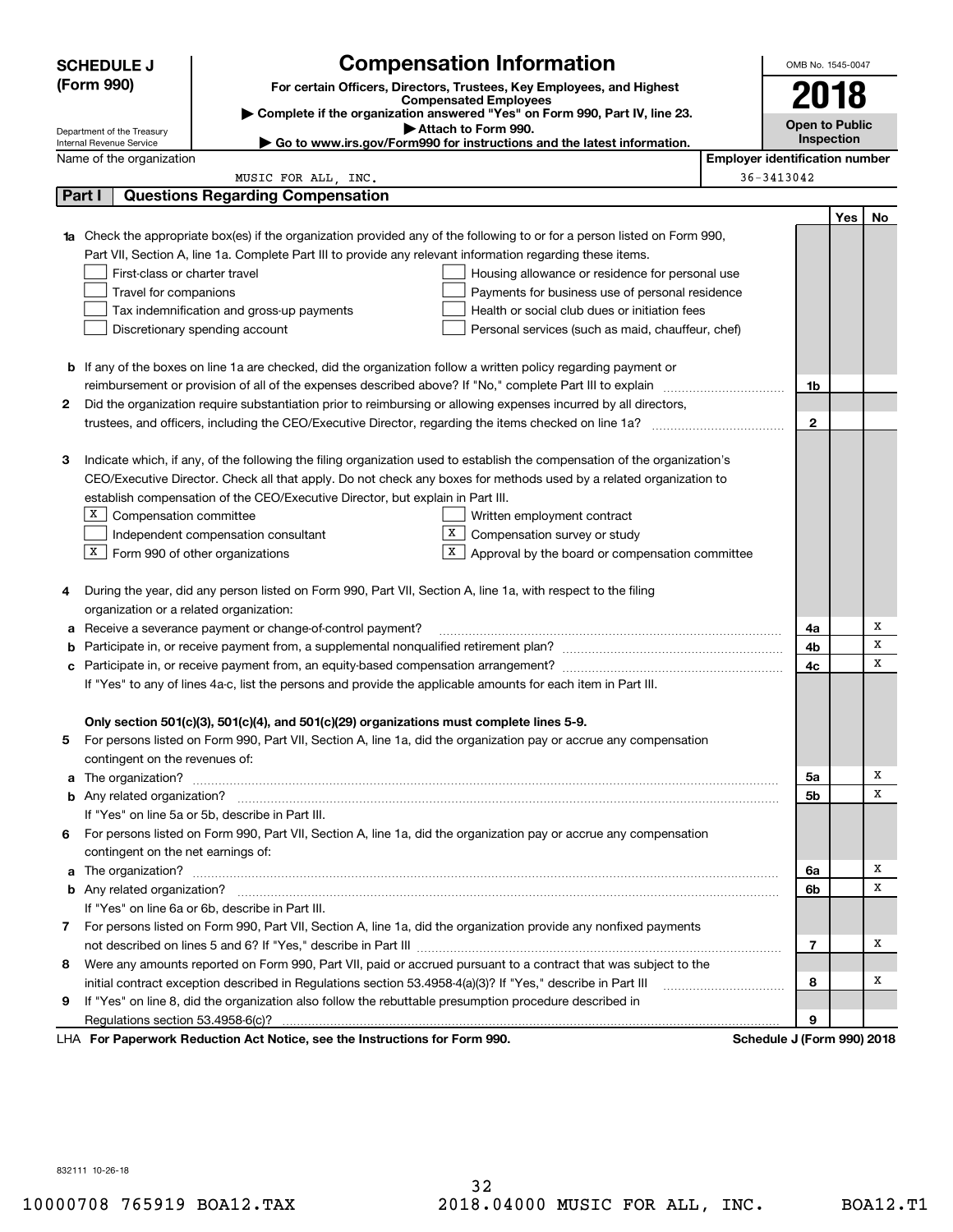36-3413042

# Schedule J (Form 990) 2018 MUSIC FOR ALL,INC**.**<br>Part II │Officers, Directors, Trustees, Key Employees, and Highest Compensated Employees. Use duplicate copies if additional space is needed.

For each individual whose compensation must be reported on Schedule J, report compensation from the organization on row (i) and from related organizations, described in the instructions, on row (ii). Do not list any individuals that aren't listed on Form 990, Part VII.

**Note:**  The sum of columns (B)(i)-(iii) for each listed individual must equal the total amount of Form 990, Part VII, Section A, line 1a, applicable column (D) and (E) amounts for that individual.

|                          |             |                          | (B) Breakdown of W-2 and/or 1099-MISC compensation |                                           | (C) Retirement and             | (D) Nontaxable | (E) Total of columns | (F) Compensation                                           |  |
|--------------------------|-------------|--------------------------|----------------------------------------------------|-------------------------------------------|--------------------------------|----------------|----------------------|------------------------------------------------------------|--|
| (A) Name and Title       |             | (i) Base<br>compensation | (ii) Bonus &<br>incentive<br>compensation          | (iii) Other<br>reportable<br>compensation | other deferred<br>compensation | benefits       | $(B)(i)-(D)$         | in column (B)<br>reported as deferred<br>on prior Form 990 |  |
| ERIC L. MARTIN<br>(1)    | (i)         | 191,210.                 | 8,700.                                             | $\mathbf 0$ .                             | 7,931.                         | 21,504.        | 229, 345.            | $\mathbf 0$ .                                              |  |
| PRESIDENT/CEO            | (ii)        | $\mathbf{0}$ .           | $\mathfrak o$ .                                    | $\mathsf{0}$ .                            | $\mathbf{0}$ .                 | $\mathbf{0}$ . | $\mathbf{0}$ .       | $\mathbf 0$ .                                              |  |
| JEREMY L. ERNHART<br>(2) | (i)         | 154,126.                 | $\mathfrak o$ .                                    | $\mathsf{0}$ .                            | 569.                           | 23,648.        | 178, 343.            | $\mathbf 0$ .                                              |  |
| VICE PRESIDENT AND COO   | (ii)        | $\mathsf{0}$ .           | $\mathbf{0}$ .                                     | $\mathbf 0$ .                             | $\mathfrak o$ .                | $\mathbf{0}$ . | $\mathbf{0}$ .       | $\mathbf 0$ .                                              |  |
|                          | (i)         |                          |                                                    |                                           |                                |                |                      |                                                            |  |
|                          | (ii)        |                          |                                                    |                                           |                                |                |                      |                                                            |  |
|                          | (i)         |                          |                                                    |                                           |                                |                |                      |                                                            |  |
|                          | (ii)        |                          |                                                    |                                           |                                |                |                      |                                                            |  |
|                          | (i)         |                          |                                                    |                                           |                                |                |                      |                                                            |  |
|                          | (ii)        |                          |                                                    |                                           |                                |                |                      |                                                            |  |
|                          | (i)         |                          |                                                    |                                           |                                |                |                      |                                                            |  |
|                          | (ii)        |                          |                                                    |                                           |                                |                |                      |                                                            |  |
|                          | (i)         |                          |                                                    |                                           |                                |                |                      |                                                            |  |
|                          | (ii)        |                          |                                                    |                                           |                                |                |                      |                                                            |  |
|                          | (i)         |                          |                                                    |                                           |                                |                |                      |                                                            |  |
|                          | (ii)        |                          |                                                    |                                           |                                |                |                      |                                                            |  |
|                          | (i)         |                          |                                                    |                                           |                                |                |                      |                                                            |  |
|                          | (ii)        |                          |                                                    |                                           |                                |                |                      |                                                            |  |
|                          | (i)         |                          |                                                    |                                           |                                |                |                      |                                                            |  |
|                          | (ii)        |                          |                                                    |                                           |                                |                |                      |                                                            |  |
|                          | (i)         |                          |                                                    |                                           |                                |                |                      |                                                            |  |
|                          | (ii)        |                          |                                                    |                                           |                                |                |                      |                                                            |  |
|                          | (i)         |                          |                                                    |                                           |                                |                |                      |                                                            |  |
|                          | (ii)        |                          |                                                    |                                           |                                |                |                      |                                                            |  |
|                          | (i)<br>(ii) |                          |                                                    |                                           |                                |                |                      |                                                            |  |
|                          | (i)         |                          |                                                    |                                           |                                |                |                      |                                                            |  |
|                          | (ii)        |                          |                                                    |                                           |                                |                |                      |                                                            |  |
|                          | (i)         |                          |                                                    |                                           |                                |                |                      |                                                            |  |
|                          | (ii)        |                          |                                                    |                                           |                                |                |                      |                                                            |  |
|                          | (i)         |                          |                                                    |                                           |                                |                |                      |                                                            |  |
|                          | (ii)        |                          |                                                    |                                           |                                |                |                      |                                                            |  |
|                          |             |                          |                                                    |                                           |                                |                |                      |                                                            |  |

**Schedule J (Form 990) 2018**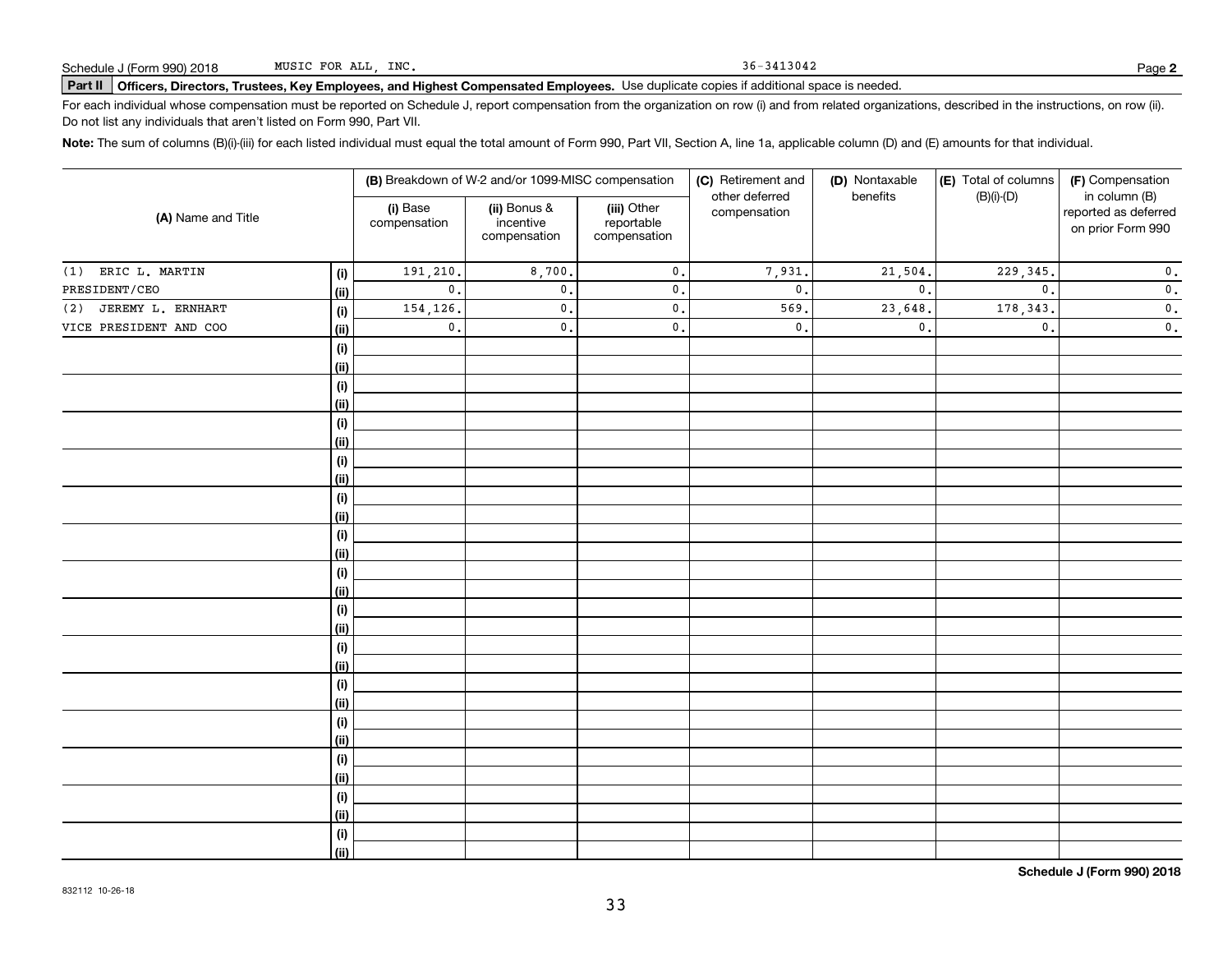#### **Part III Supplemental Information**

Schedule J (Form 990) 2018 MUSIC FOR ALL, INC.<br>
Part III Supplemental Information<br>
Provide the information, explanation, or descriptions required for Part I, lines 1a, 1b, 3, 4a, 4b, 4c, 5a, 5b, 6a, 6b, 7, and 8, and for P

**Schedule J (Form 990) 2018**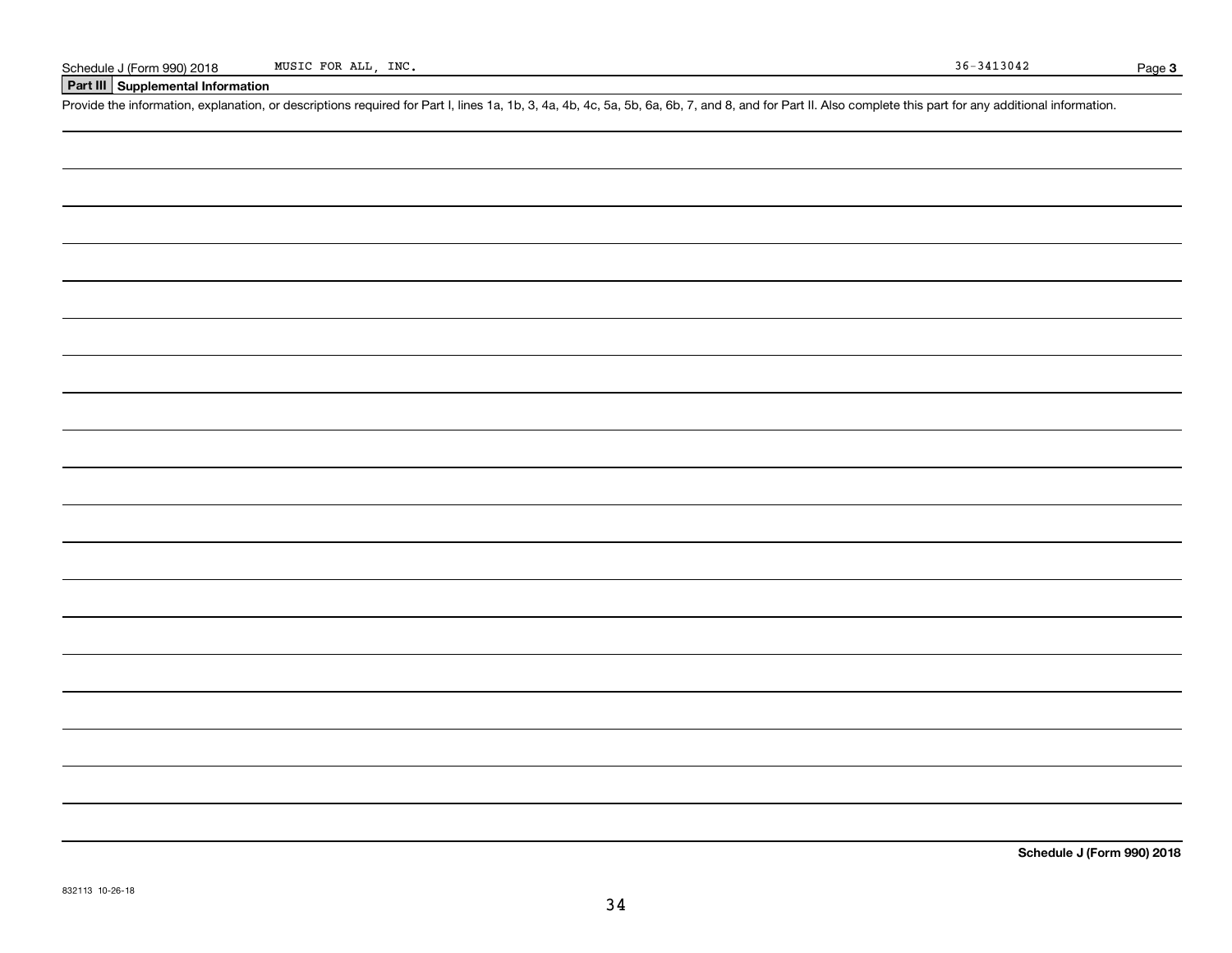| <b>SCHEDULE L</b>                                                                                             |                     |                                                                            |    |                           | <b>Transactions With Interested Persons</b>                                                                                                            |                                |     |            |                                       | OMB No. 1545-0047                   |       |                |
|---------------------------------------------------------------------------------------------------------------|---------------------|----------------------------------------------------------------------------|----|---------------------------|--------------------------------------------------------------------------------------------------------------------------------------------------------|--------------------------------|-----|------------|---------------------------------------|-------------------------------------|-------|----------------|
| (Form 990 or 990-EZ)                                                                                          |                     |                                                                            |    |                           | Complete if the organization answered "Yes" on Form 990, Part IV, line 25a, 25b, 26, 27, 28a,<br>28b, or 28c, or Form 990-EZ, Part V, line 38a or 40b. |                                |     |            |                                       | 2018                                |       |                |
| Department of the Treasury<br>Internal Revenue Service                                                        |                     |                                                                            |    |                           | Attach to Form 990 or Form 990-EZ.<br>$\triangleright$ Go to www.irs.gov/Form990 for instructions and the latest information.                          |                                |     |            |                                       | <b>Open To Public</b><br>Inspection |       |                |
| Name of the organization                                                                                      |                     |                                                                            |    |                           |                                                                                                                                                        |                                |     |            | <b>Employer identification number</b> |                                     |       |                |
| Part I                                                                                                        | MUSIC FOR ALL, INC. |                                                                            |    |                           |                                                                                                                                                        |                                |     | 36-3413042 |                                       |                                     |       |                |
|                                                                                                               |                     |                                                                            |    |                           | Excess Benefit Transactions (section 501(c)(3), section 501(c)(4), and 501(c)(29) organizations only).                                                 |                                |     |            |                                       |                                     |       |                |
| 1.                                                                                                            |                     | (b) Relationship between disqualified                                      |    |                           | Complete if the organization answered "Yes" on Form 990, Part IV, line 25a or 25b, or Form 990-EZ, Part V, line 40b.                                   |                                |     |            |                                       |                                     |       | (d) Corrected? |
| (a) Name of disqualified person                                                                               |                     | person and organization                                                    |    |                           |                                                                                                                                                        | (c) Description of transaction |     |            |                                       |                                     | Yes   | No             |
|                                                                                                               |                     |                                                                            |    |                           |                                                                                                                                                        |                                |     |            |                                       |                                     |       |                |
|                                                                                                               |                     |                                                                            |    |                           |                                                                                                                                                        |                                |     |            |                                       |                                     |       |                |
|                                                                                                               |                     |                                                                            |    |                           |                                                                                                                                                        |                                |     |            |                                       |                                     |       |                |
|                                                                                                               |                     |                                                                            |    |                           |                                                                                                                                                        |                                |     |            |                                       |                                     |       |                |
|                                                                                                               |                     |                                                                            |    |                           |                                                                                                                                                        |                                |     |            |                                       |                                     |       |                |
| 2 Enter the amount of tax incurred by the organization managers or disqualified persons during the year under |                     |                                                                            |    |                           |                                                                                                                                                        |                                |     |            |                                       |                                     |       |                |
| section 4958                                                                                                  |                     |                                                                            |    |                           |                                                                                                                                                        |                                |     |            |                                       |                                     |       |                |
|                                                                                                               |                     |                                                                            |    |                           |                                                                                                                                                        |                                |     |            |                                       |                                     |       |                |
| Part II                                                                                                       |                     | Loans to and/or From Interested Persons.                                   |    |                           |                                                                                                                                                        |                                |     |            |                                       |                                     |       |                |
|                                                                                                               |                     |                                                                            |    |                           | Complete if the organization answered "Yes" on Form 990-EZ, Part V, line 38a or Form 990, Part IV, line 26; or if the organization                     |                                |     |            |                                       |                                     |       |                |
| (a) Name of                                                                                                   | (b) Relationship    | reported an amount on Form 990, Part X, line 5, 6, or 22.<br>(c) Purpose   |    | (d) Loan to or            | (e) Original                                                                                                                                           | (f) Balance due                |     | (g) In     | (h) Approved                          |                                     |       | (i) Written    |
| interested person                                                                                             | with organization   | of loan                                                                    |    | from the<br>organization? | principal amount                                                                                                                                       |                                |     | default?   | `by board or<br>committee?            |                                     |       | agreement?     |
|                                                                                                               |                     |                                                                            | To | From                      |                                                                                                                                                        |                                | Yes | No         | Yes                                   | No                                  | Yes l | No             |
|                                                                                                               |                     |                                                                            |    |                           |                                                                                                                                                        |                                |     |            |                                       |                                     |       |                |
|                                                                                                               |                     |                                                                            |    |                           |                                                                                                                                                        |                                |     |            |                                       |                                     |       |                |
|                                                                                                               |                     |                                                                            |    |                           |                                                                                                                                                        |                                |     |            |                                       |                                     |       |                |
|                                                                                                               |                     |                                                                            |    |                           |                                                                                                                                                        |                                |     |            |                                       |                                     |       |                |
|                                                                                                               |                     |                                                                            |    |                           |                                                                                                                                                        |                                |     |            |                                       |                                     |       |                |
|                                                                                                               |                     |                                                                            |    |                           |                                                                                                                                                        |                                |     |            |                                       |                                     |       |                |
|                                                                                                               |                     |                                                                            |    |                           |                                                                                                                                                        |                                |     |            |                                       |                                     |       |                |
|                                                                                                               |                     |                                                                            |    |                           |                                                                                                                                                        |                                |     |            |                                       |                                     |       |                |
| Total                                                                                                         |                     |                                                                            |    |                           | $\blacktriangleright$ \$                                                                                                                               |                                |     |            |                                       |                                     |       |                |
| Part III                                                                                                      |                     | <b>Grants or Assistance Benefiting Interested Persons.</b>                 |    |                           |                                                                                                                                                        |                                |     |            |                                       |                                     |       |                |
|                                                                                                               |                     | Complete if the organization answered "Yes" on Form 990, Part IV, line 27. |    |                           |                                                                                                                                                        | (d) Type of                    |     |            |                                       |                                     |       |                |
| (a) Name of interested person                                                                                 |                     | (b) Relationship between<br>interested person and<br>the organization      |    |                           | (c) Amount of<br>assistance                                                                                                                            | assistance                     |     |            | (e) Purpose of<br>assistance          |                                     |       |                |
|                                                                                                               |                     |                                                                            |    |                           |                                                                                                                                                        |                                |     |            |                                       |                                     |       |                |
|                                                                                                               |                     |                                                                            |    |                           |                                                                                                                                                        |                                |     |            |                                       |                                     |       |                |
|                                                                                                               |                     |                                                                            |    |                           |                                                                                                                                                        |                                |     |            |                                       |                                     |       |                |
|                                                                                                               |                     |                                                                            |    |                           |                                                                                                                                                        |                                |     |            |                                       |                                     |       |                |
|                                                                                                               |                     |                                                                            |    |                           |                                                                                                                                                        |                                |     |            |                                       |                                     |       |                |
|                                                                                                               |                     |                                                                            |    |                           |                                                                                                                                                        |                                |     |            |                                       |                                     |       |                |
|                                                                                                               |                     |                                                                            |    |                           |                                                                                                                                                        |                                |     |            |                                       |                                     |       |                |
|                                                                                                               |                     |                                                                            |    |                           |                                                                                                                                                        |                                |     |            |                                       |                                     |       |                |
|                                                                                                               |                     |                                                                            |    |                           |                                                                                                                                                        |                                |     |            |                                       |                                     |       |                |

LHA For Paperwork Reduction Act Notice, see the Instructions for Form 990 or 990-EZ. Schedule L (Form 990 or 990-EZ) 2018

832131 10-25-18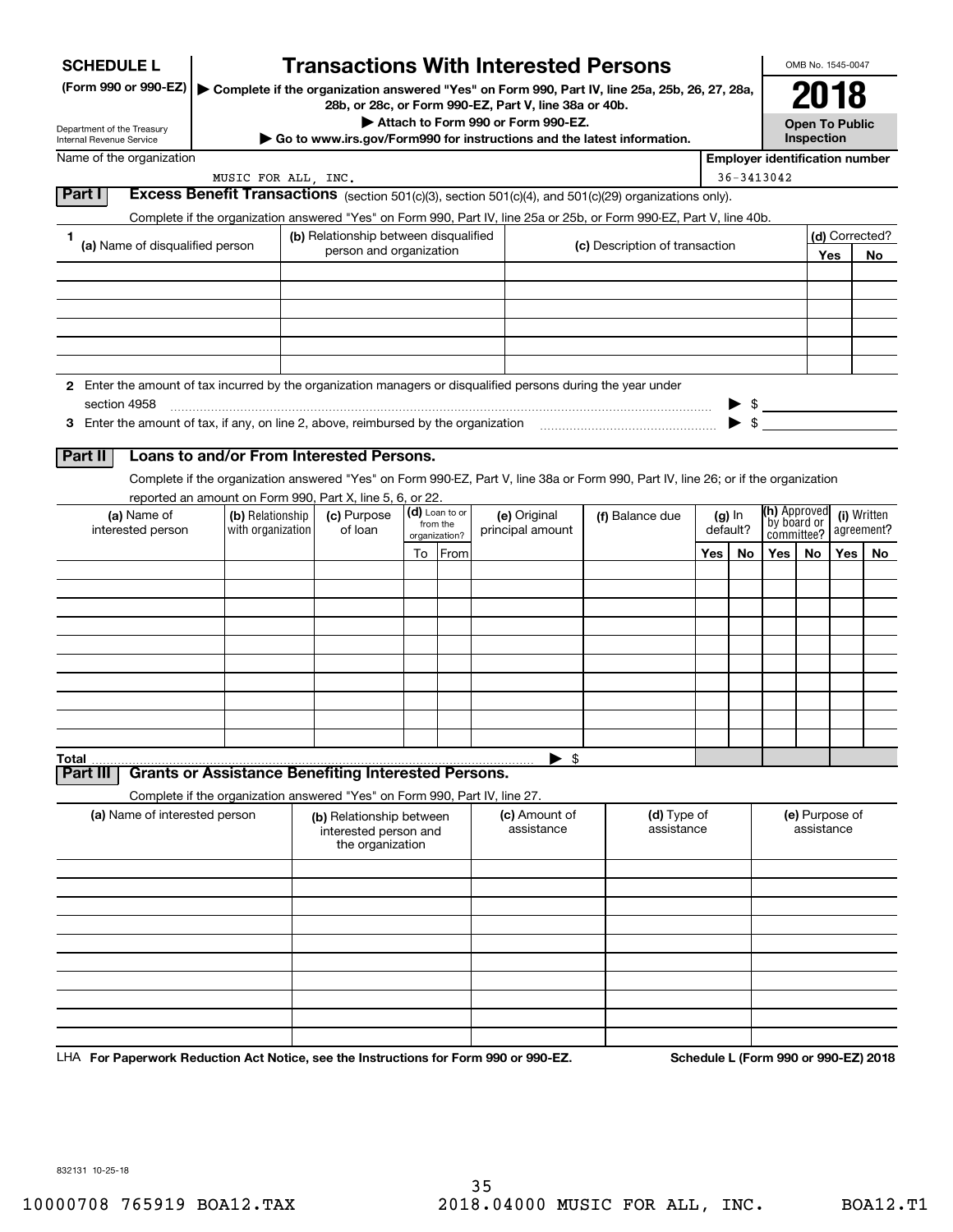#### **Part IV Business Transactions Involving Interested Persons.**

Complete if the organization answered "Yes" on Form 990, Part IV, line 28a, 28b, or 28c.

| (a) Name of interested person | (b) Relationship between interested<br>person and the organization | (c) Amount of<br>transaction | (d) Description of<br>transaction | <b>(e)</b> Sharing of<br>organization's<br>revenues? |    |
|-------------------------------|--------------------------------------------------------------------|------------------------------|-----------------------------------|------------------------------------------------------|----|
|                               |                                                                    |                              |                                   | Yes                                                  | No |
| MARLENE MILLER                | BOARD MEMBER OF MUS                                                |                              | 66,000. FRED J. MIL               |                                                      | х  |
|                               |                                                                    |                              |                                   |                                                      |    |
|                               |                                                                    |                              |                                   |                                                      |    |
|                               |                                                                    |                              |                                   |                                                      |    |
|                               |                                                                    |                              |                                   |                                                      |    |
|                               |                                                                    |                              |                                   |                                                      |    |
|                               |                                                                    |                              |                                   |                                                      |    |
|                               |                                                                    |                              |                                   |                                                      |    |
|                               |                                                                    |                              |                                   |                                                      |    |
|                               |                                                                    |                              |                                   |                                                      |    |

#### **Part V** Supplemental Information.

Provide additional information for responses to questions on Schedule L (see instructions).

SCH L, PART IV, BUSINESS TRANSACTIONS INVOLVING INTERESTED PERSONS:

(A) NAME OF PERSON: MARLENE MILLER

(B) RELATIONSHIP BETWEEN INTERESTED PERSON AND ORGANIZATION:

BOARD MEMBER OF MUSIC FOR ALL, INC. & PRESIDENT/CEO OF FRED J. MILLER, INC.

(D) DESCRIPTION OF TRANSACTION: FRED J. MILLER, INC. IS AN OFFICIAL

SPONSOR OF MUSIC FOR ALL, INC.

**Schedule L (Form 990 or 990-EZ) 2018**

36-3413042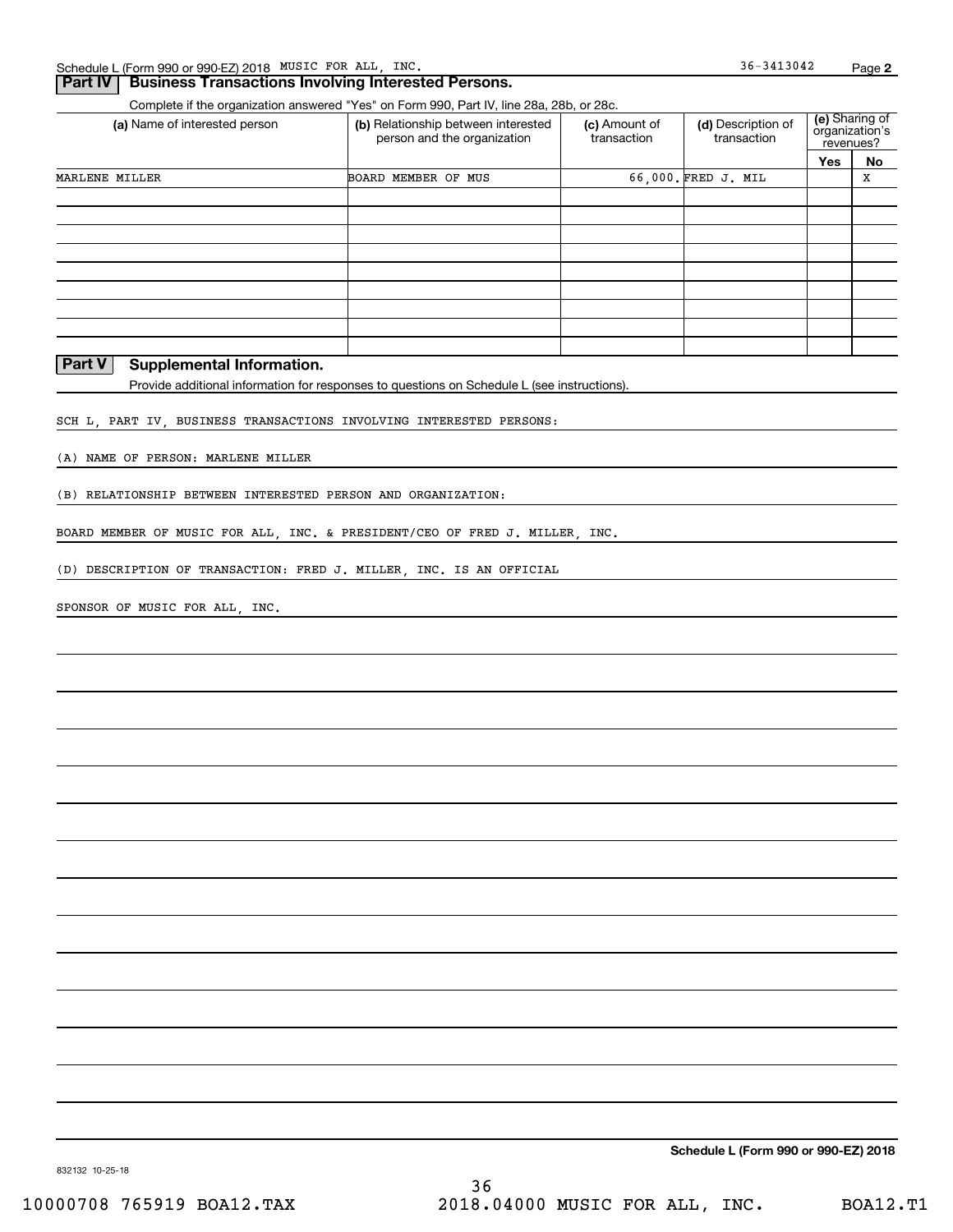**(Form 990 or 990-EZ)**

Department of the Treasury Internal Revenue Service Name of the organization

# **SCHEDULE O Supplemental Information to Form 990 or 990-EZ**

**Complete to provide information for responses to specific questions on Form 990 or 990-EZ or to provide any additional information. | Attach to Form 990 or 990-EZ. | Go to www.irs.gov/Form990 for the latest information.**



**Employer identification number**

MUSIC FOR ALL INC.  $36-3413042$ 

FORM 990, PART I, LINE 1, DESCRIPTION OF ORGANIZATION MISSION:

LIFE-CHANGING EXPERIENCES THROUGH MUSIC FOR ALL.

THE VISION OF MUSIC FOR ALL IS TO BE A CATALYST TO ENSURE THAT EVERY

CHILD ACROSS AMERICA HAS ACCESS AND OPPORTUNITY TO PARTICIPATE IN

ACTIVE MUSIC MAKING IN HIS OR HER SCHOLASTIC ENVIRONMENT. WE USE OUR

RESOURCES TO PROVIDE NATIONAL PROGRAMS THAT RECOGNIZE AND SUPPORT MUSIC

STUDENTS' PERFORMANCE AND SUCCESS OFFER MUSIC EDUCATOR TRAINING AND

PROFESSIONAL DEVELOPMENT AND DELIVER TOOLS AND RESOURCES TO

PARTICIPANTS AND THEIR COMMUNITIES THAT WILL ASSIST THEM IN SUPPORTING

MUSIC EDUCATION BY PROMOTING AWARENESS OF MUSIC'S IMPACT ON STUDENT

GROWTH AND ACHIEVEMENT.

FORM 990, PART III, LINE 1, DESCRIPTION OF ORGANIZATION MISSION:

THE VISION OF MUSIC FOR ALL IS TO BE A CATALYST TO ENSURE THAT EVERY

CHILD ACROSS AMERICA HAS ACCESS AND OPPORTUNITY TO PARTICIPATE IN

ACTIVE MUSIC MAKING IN HIS OR HER SCHOLASTIC ENVIRONMENT. WE USE OUR

RESOURCES TO PROVIDE NATIONAL PROGRAMS THAT RECOGNIZE AND SUPPORT MUSIC

STUDENTS' PERFORMANCE AND SUCCESS OFFER MUSIC EDUCATOR TRAINING AND

PROFESSIONAL DEVELOPMENT, AND DELIVER TOOLS AND RESOURCES TO

PARTICIPANTS AND THEIR COMMUNITIES THAT WILL ASSIST THEM IN SUPPORTING

MUSIC EDUCATION BY PROMOTING AWARENESS OF MUSIC'S IMPACT ON STUDENT

GROWTH AND ACHIEVEMENT.

FORM 990, PART III, LINE 4A, PROGRAM SERVICE ACCOMPLISHMENTS:

832211 10-10-18 LHA For Paperwork Reduction Act Notice, see the Instructions for Form 990 or 990-EZ. Schedule O (Form 990 or 990-EZ) (2018) 37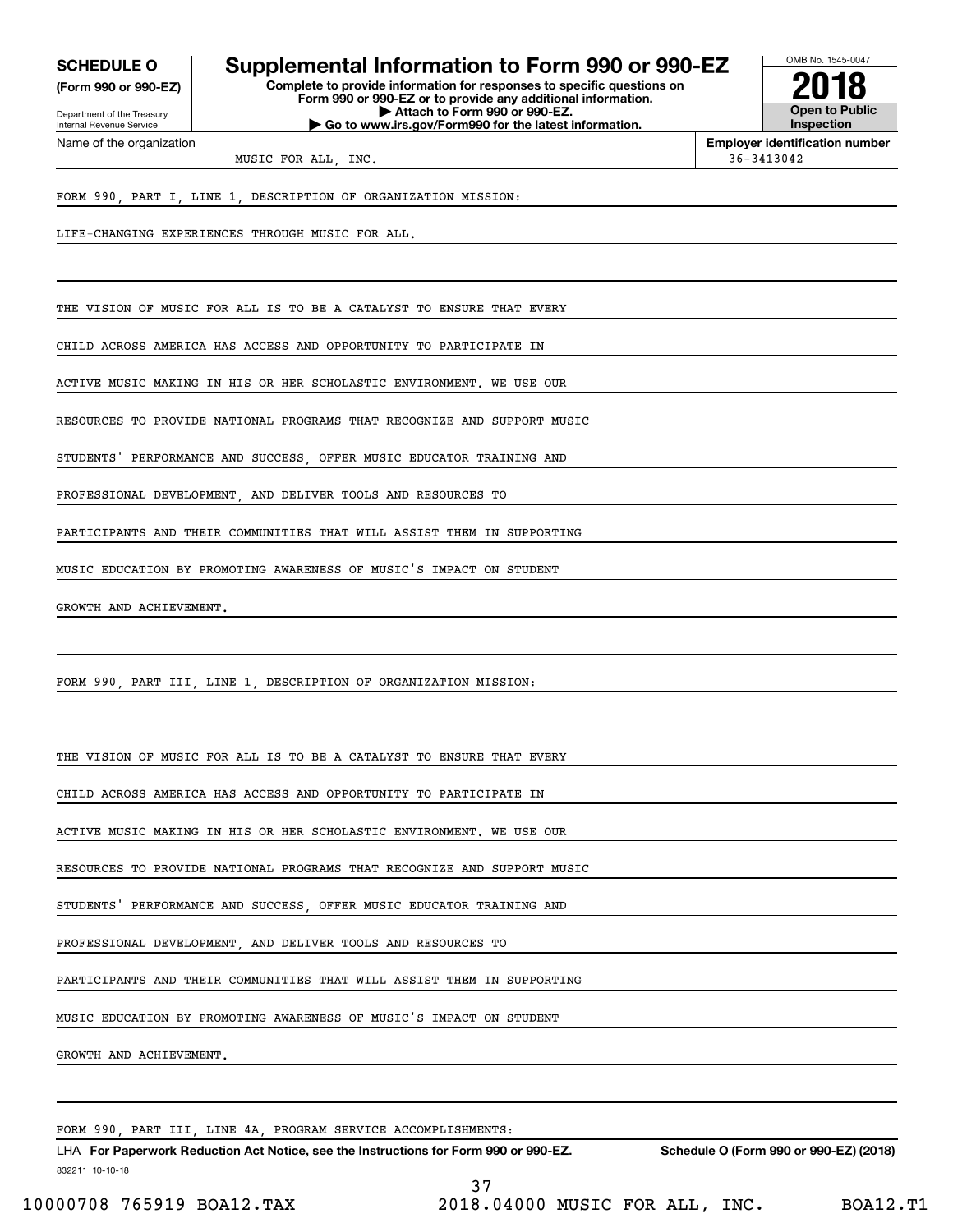| Schedule O (Form 990 or 990-EZ) (2018)                                                                        | Page 2                                                  |
|---------------------------------------------------------------------------------------------------------------|---------------------------------------------------------|
| Name of the organization<br>MUSIC FOR ALL, INC.                                                               | <b>Employer identification number</b><br>$36 - 3413042$ |
| SERIES OF 21 BANDS OF AMERICA SUPER REGIONAL AND REGIONAL AND ONE                                             |                                                         |
| AFFILIATE MARCHING BAND REGIONAL. CHAMPIONSHIPS HELD IN: OXFORD, OH;                                          |                                                         |
|                                                                                                               |                                                         |
| MIDLAND, TX; MCALLEN, TX; AUSTIN, TX; BOWLING GREEN, OH; CLARKSVILLE,                                         |                                                         |
| TN; HOUSTON, TX; JACKSONVILLE, AL; BEDFORD, TX; ORLANDO, FL; CANTON,                                          |                                                         |
| OH; GAFFNEY, SC; WACO, TX; INDIANAPOLIS, IN; NEWARK, DE; PLEASANT HILL, AND AND AND ANNOLLOCALLY AND A CHARGE |                                                         |
| CA; SAINT LOUIS, MO; PEARCY, AR; POWDER SPRINGS, GA; SAINT GEORGE, UT;                                        |                                                         |
| SAN ANTONIO, TX; VALLEY GLEN, CA.                                                                             |                                                         |
| PARTICIPANTS SERVED: 122,399 STUDENTS FROM 676 SCHOOLS. TOTAL PROGRAM                                         |                                                         |
| ATTENDANCE: 406,811                                                                                           |                                                         |
|                                                                                                               |                                                         |
| FORM 990, PART III, LINE 4B, PROGRAM SERVICE ACCOMPLISHMENTS:                                                 |                                                         |
| HONOR ORCHESTRA OF AMERICA                                                                                    |                                                         |
| JAZZ BAND OF AMERICA                                                                                          |                                                         |
| DIRECTORS' ACADEMY                                                                                            |                                                         |
| INDIANAPOLIS SCHOOL MUSIC FESTIVAL                                                                            |                                                         |
|                                                                                                               |                                                         |
| PARTICIPANTS SERVED: 3,374 STUDENTS AND 102 TEACHERS.                                                         |                                                         |
| TOTAL PROGRAM ATTENDANCE: 40,910                                                                              |                                                         |
|                                                                                                               |                                                         |
| FORM 990, PART III, LINE 4D, OTHER PROGRAM SERVICES:                                                          |                                                         |
| ADVOCACY PROGRAMS  A SERIES OF PROGRAMS PROVIDING EDUCATIONAL AND                                             |                                                         |
| ADVOCACY RESOURCES, INCLUDING A SERIES OF AFFILIATED REGIONAL MUSIC                                           |                                                         |
| FESTIVALS.                                                                                                    |                                                         |
|                                                                                                               |                                                         |
| A SERIES OF 15 AFFILIATE REGIONAL MUSIC FESTIVALS, PRESENTED BY LOCAL                                         |                                                         |
| SCHOOLS & UNIVERSITIES<br>WITH SUPPORT FROM MUSIC FOR ALL. FESTIVALS                                          |                                                         |
| INCLUDE:                                                                                                      |                                                         |

832212 10-10-18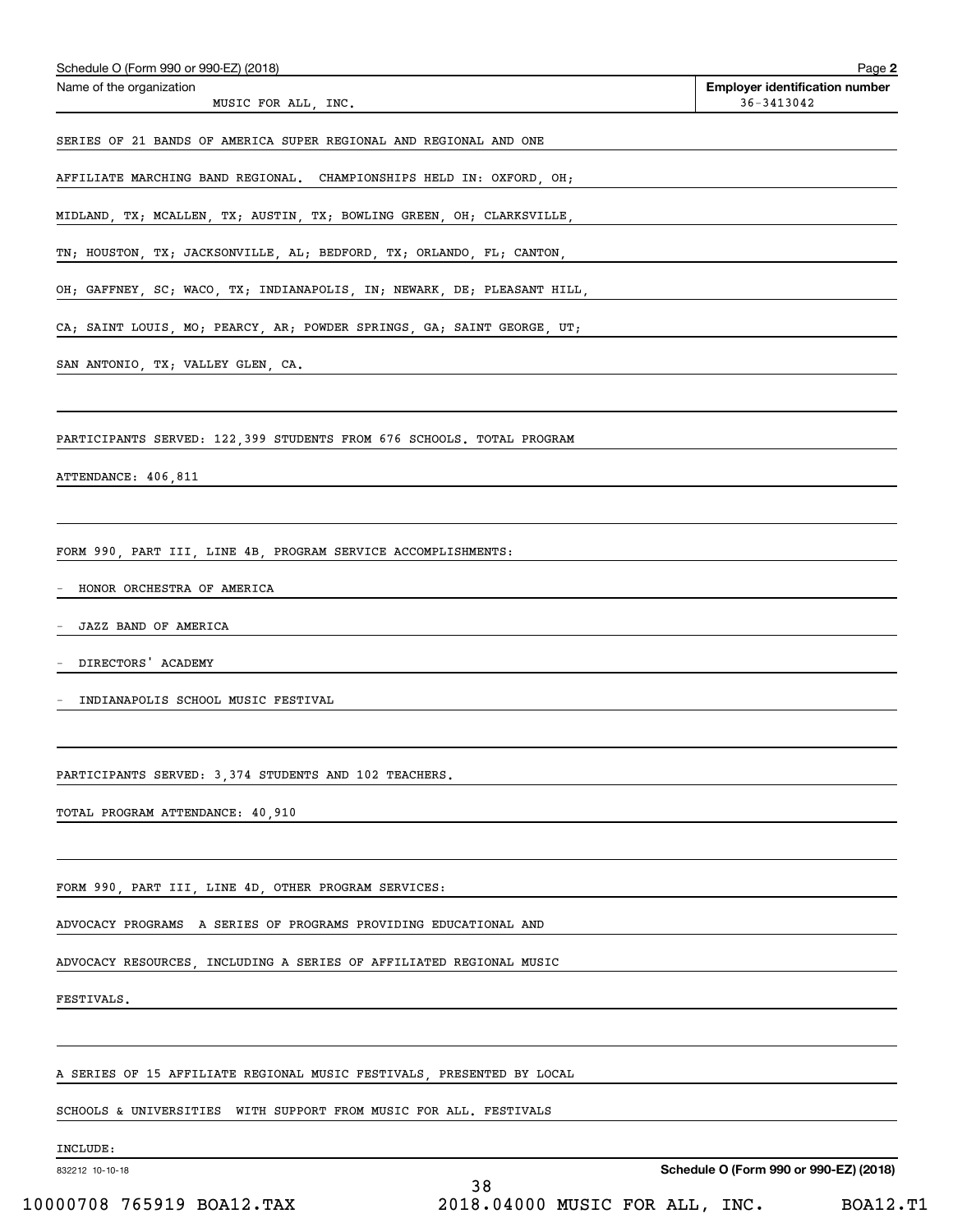| Schedule O (Form 990 or 990-EZ) (2018)                                                 | Page 2                                              |
|----------------------------------------------------------------------------------------|-----------------------------------------------------|
| Name of the organization                                                               | <b>Employer identification number</b><br>36-3413042 |
| MUSIC FOR ALL, INC.                                                                    |                                                     |
|                                                                                        |                                                     |
| WESTERN REGIONAL CONCERT BAND FESTIVAL, UNIVERSITY OF UTAH, SALT                       |                                                     |
| LAKE CITY, UT                                                                          |                                                     |
|                                                                                        |                                                     |
| METRO EAST CONCERT BAND FESTIVAL, O'FALLON TOWNSHIP HIGH SCHOOL                        |                                                     |
| (MILBURN CAMPUS), O'FALLON, IL<br><u> 1989 - Andrea Andrew Maria (h. 1989).</u>        |                                                     |
| CINCINNATI REGIONAL CONCERT BAND FESTIVAL, WILLIAM MASON HIGH                          |                                                     |
| SCHOOL, MASON, OH                                                                      |                                                     |
| NORTHWEST REGIONAL CONCERT BAND FESTIVAL, MOUNTAIN VIEW HIGH SCHOOL,                   |                                                     |
|                                                                                        | <u> 1989 - Andrea Andrew Maria (h. 1989).</u>       |
| VANCOUVER, WA                                                                          |                                                     |
| SOUTHEASTERN REGIONAL CONCERT FESTIVAL AT GEORGIA STATE UNIVERSITY,                    |                                                     |
| GEORGIA STATE UNIVERSITY, ATLANTA, GA                                                  |                                                     |
| LOUISIANA CONCERT BAND INVITATIONAL, EAST BAYOU BAPTIST CHURCH,                        |                                                     |
| LAFAYETTE, LA                                                                          |                                                     |
|                                                                                        |                                                     |
| SOUTHERN REGIONAL CONCERT FESTIVAL AT RUSSELLVILLE CENTER FOR THE                      |                                                     |
| ARTS, ARKANSAS TECH UNIVERSITY, RUSSELLVILLE, AR                                       |                                                     |
| METROPOLITAN WIND BAND INVITATIONAL, ROXBURY HIGH SCHOOL, ROXBURY,                     |                                                     |
| NJ                                                                                     |                                                     |
| CHICAGOLAND INVITATIONAL CONCERT BAND FESTIVAL, JOHN HERSEY HIGH                       |                                                     |
| SCHOOL, ARLINGTON HEIGHTS, IL                                                          |                                                     |
|                                                                                        |                                                     |
| SAN JOAQUIN VALLEY CONCERT BAND INVITATIONAL, CLOVIS NORTH HIGH                        |                                                     |
| SCHOOL, FRESNO, CA                                                                     |                                                     |
| SOUTHERN INVITATIONAL HIGH SCHOOL CHORAL COMPETITION & FESTIVAL,                       |                                                     |
| GEORGIA SOUTHERN UNIVERSITY, STATESBORO, GA                                            |                                                     |
| KETTERING NATIONAL A CAPPELLA FESTIVAL, KETTERING FAIRMONT HIGH                        |                                                     |
| SCHOOL, KETTERING, OH                                                                  |                                                     |
| SAN JOAQUIN VALLEY CONCERT BAND INVITATIONAL, CLOVIS NORTH HIGH                        |                                                     |
| SCHOOL, FRESNO, CA                                                                     |                                                     |
|                                                                                        |                                                     |
| PACIFIC COAST WIND BAND FESTIVAL, CALIFORNIA STATE UNIVERSITY, LONG<br>832212 10-10-18 | Schedule O (Form 990 or 990-EZ) (2018)              |
| 39                                                                                     |                                                     |

10000708 765919 BOA12.TAX 2018.04000 MUSIC FOR ALL, INC. BOA12.T1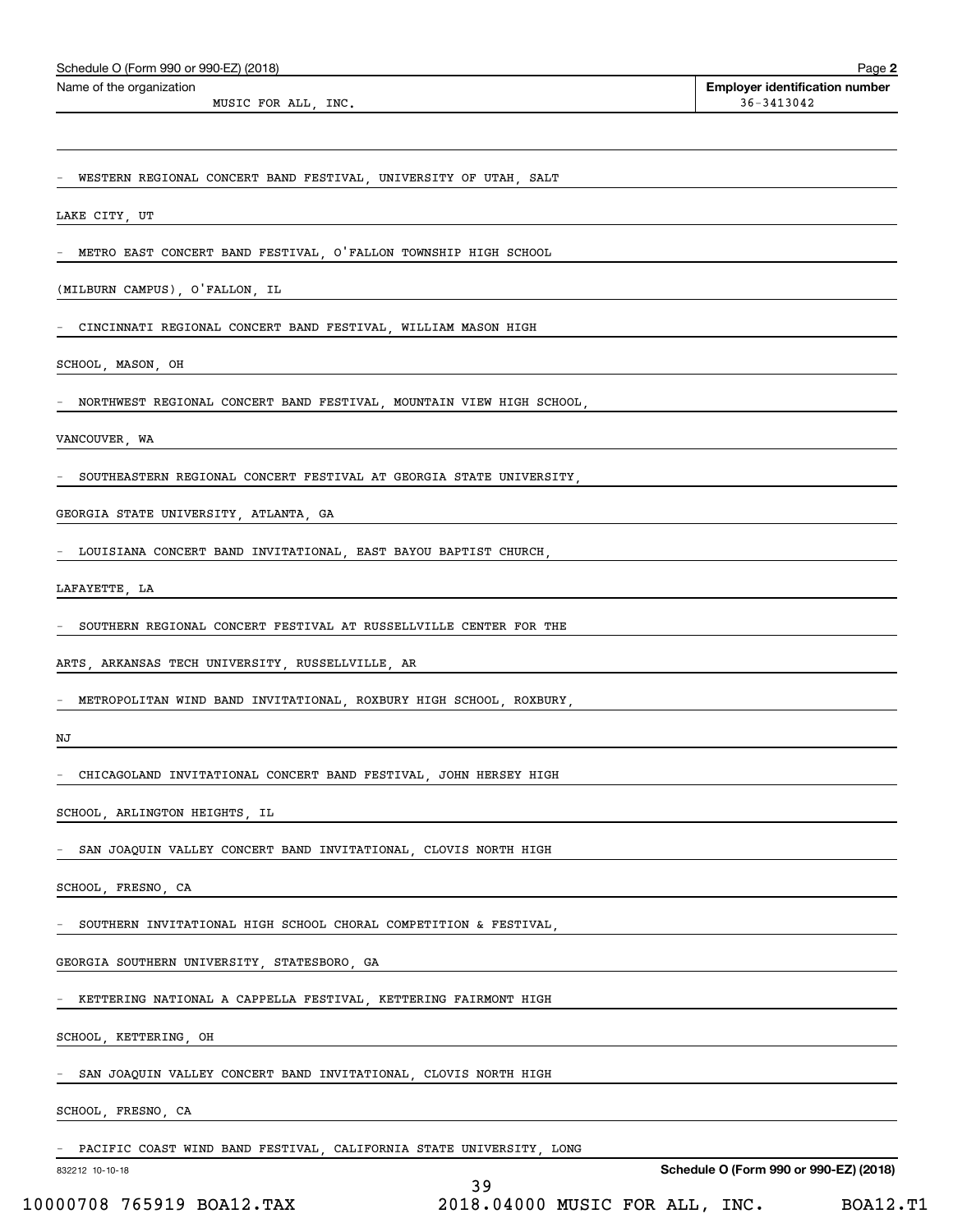| Schedule O (Form 990 or 990-EZ) (2018)                                     |                                |                                                     | Page 2          |
|----------------------------------------------------------------------------|--------------------------------|-----------------------------------------------------|-----------------|
| Name of the organization<br>MUSIC FOR ALL, INC.                            |                                | <b>Employer identification number</b><br>36-3413042 |                 |
| BEACH, CA                                                                  |                                |                                                     |                 |
| - UNIVERSITY OF KENTUCKY "WINDFEST" CONCERT BAND FESTIVAL, UNIVERSITY      |                                |                                                     |                 |
| OF KENTUCKY, LEXINGTON, KY                                                 |                                |                                                     |                 |
|                                                                            |                                |                                                     |                 |
| STUDENTS SERVED: 13,265                                                    |                                |                                                     |                 |
| TOTAL ATTENDANCE: 22,953                                                   |                                |                                                     |                 |
| OTHER ADVOCACY PROGRAMS INCLUDE: PROFESSIONAL DEVELOPMENT PROGRAMS,        |                                |                                                     |                 |
|                                                                            |                                |                                                     |                 |
| ADVOCACY IN ACTION AWARDS PROGRAM PROVIDING RECOGNITION TO SUPPORT         |                                |                                                     |                 |
| MUSIC IN OUR SCHOOLS, WORKING TO ENSURE MUSIC EDUCATION IS AVAILABLE TO    |                                |                                                     |                 |
| EVERY CHILD, WITH EMPHASIS ON INCREASING ACCESS TO MUSIC EDUCATION FOR     |                                |                                                     |                 |
| STUDENTS AND TEACHERS FROM UNDERAPPRECIATED COMMUNITIES, INCLUDING         |                                |                                                     |                 |
| SMALL, RURAL, AND URBAN SCHOOLS. MUSIC FOR ALL OFFERS THESE PROGRAMS       |                                |                                                     |                 |
| INDEPENDENTLY AND ALSO COLLABORATES WITH A NUMBER OF OTHER PROGRAMS TO     |                                |                                                     |                 |
| EXTEND THE REACH OF ITS ADVOCACY PROGRAMMING.                              |                                |                                                     |                 |
| EXPENSES \$ 142,579. INCLUDING GRANTS OF \$ 0. REVENUE \$ 45,000.          |                                |                                                     |                 |
|                                                                            |                                |                                                     |                 |
| MUSIC FOR ALL NEWSLETTER A SERIES OF NEWSLETTERS CONTAINING                |                                |                                                     |                 |
| EDUCATIONAL ARTICLES, NEWS, AND INFORMATION ABOUT MUSIC FOR ALL            |                                |                                                     |                 |
| PROGRAMS.                                                                  |                                |                                                     |                 |
| TOTAL CIRCULATION: 80,000.                                                 |                                |                                                     |                 |
| EXPENSES $$24,863$ . INCLUDING GRANTS OF $$0$ . REVENUE $$5,958$ .         |                                |                                                     |                 |
|                                                                            |                                |                                                     |                 |
| FORM 990, PART VI, SECTION B, LINE 11B:                                    |                                |                                                     |                 |
| THE FORM 990 IS PREPARED BY THE INDEPENDENT ACCOUNTING FIRM, THEN REVIEWED |                                |                                                     |                 |
| BY THE CFO, CEO, AND FINANCE COMMITTEE. AFTER THIS FIRST REVIEW, THE DRAFT |                                |                                                     |                 |
| FORM 990 IS FORWARDED TO THE ENTIRE BOARD OF DIRECTORS FOR REVIEW AND      |                                |                                                     |                 |
| COMMENT. THE BOARD IS GIVEN THE OPPORTUNITY TO DISCUSS THE RETURN.         | THE                            |                                                     |                 |
| 832212 10-10-18                                                            | 40                             | Schedule O (Form 990 or 990-EZ) (2018)              |                 |
| 10000708 765919 BOA12.TAX                                                  | 2018.04000 MUSIC FOR ALL, INC. |                                                     | <b>BOA12.T1</b> |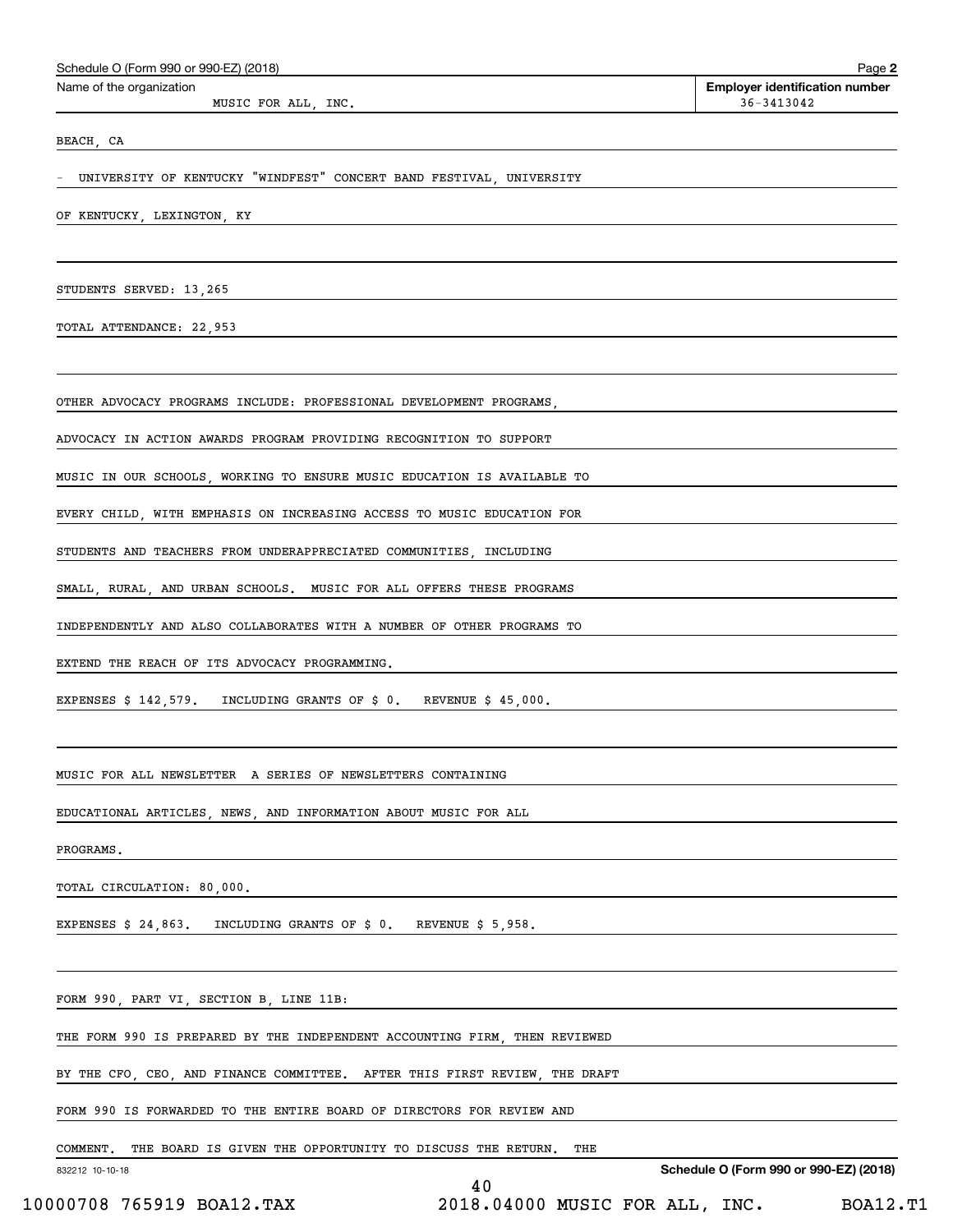| Schedule O (Form 990 or 990-EZ) (2018)                                                     | Page 2                                                  |
|--------------------------------------------------------------------------------------------|---------------------------------------------------------|
| Name of the organization<br>MUSIC FOR ALL, INC.                                            | <b>Employer identification number</b><br>$36 - 3413042$ |
| RETURN IS FILED ONLY AFTER REVIEW AND APPROVAL BY THE BOARD OF DIRECTORS.                  |                                                         |
|                                                                                            |                                                         |
| FORM 990, PART VI, SECTION B, LINE 12C:                                                    |                                                         |
| EACH BOARD MEMBER SUBMITS A SIGNED CONFLICT OF INTEREST STATEMENT UPON                     |                                                         |
| ELECTION TO THE BOARD.<br>UPDATED STATEMENTS ARE SIGNED AND SUBMITTED AT EACH              |                                                         |
| SUBSEQUENT ANNUAL MEETING. THE ANNUAL MEETINGS NORMALLY OCCURS DURING THE                  |                                                         |
| MONTH OF FEBRUARY EACH YEAR.                                                               |                                                         |
| FORM 990, PART VI, SECTION B, LINE 15:                                                     |                                                         |
| THE BOARD OF DIRECTORS IS RESPONSIBLE FOR DETERMINING THE COMPENSATION OF                  |                                                         |
| THE CEO.<br>THIS PROCESS INCLUDES AT LEAST AN ANNUAL REVIEW AND APPROVAL BY                |                                                         |
| INDEPENDENT BOARD MEMBERS, INCLUDING REVIEW OF COMPARABILITY DATA.<br>THE CEO              |                                                         |
| IS RESPONSIBLE FOR DETERMINING SALARY OF OTHER KEY EMPLOYEES, BASED ON                     |                                                         |
| PERFORMANCE AND REVIEW OF COMPENSATION SURVEY DATA FOR COMPARABLE                          |                                                         |
| POSITIONS.                                                                                 |                                                         |
|                                                                                            |                                                         |
| FORM 990, PART VI, SECTION C, LINE 19:                                                     |                                                         |
| MUSIC FOR ALL, INC. MAKES ITS GOVERNING DOCUMENTS, CONFLICT OF INTEREST                    |                                                         |
| POLICY, AND FINANCIAL STATEMENTS AVAILABLE TO THE PUBLIC UPON REQUEST.                     |                                                         |
| AUDITED FINANCIAL STATEMENTS AND FORM 990 ARE POSTED ON ORGANIZATION'S                     |                                                         |
| WEBSITE.                                                                                   |                                                         |
|                                                                                            |                                                         |
| FORM 990, PART XI, LINE 2C                                                                 |                                                         |
| THE SELECTION OF AN INDEPENDENT ACCOUNTANT BEGINS BY EVALUATING                            |                                                         |
| RECOMMENDATIONS FROM THE INDIANAPOLIS BUSINESS COMMUNITY, FOLLOWED BY                      |                                                         |
| AN INTERVIEW PROCESS WITH MUSIC FOR ALL (MFA) MANAGEMENT. THE MFA BOARD                    |                                                         |
| OF DIRECTORS APPROVES THE SELECTION BY MANAGEMENT. THE FINANCE                             |                                                         |
| COMMITTEE OF THE BOARD OF DIRECTORS IS CHARGED WITH STRICT OVERSIGHT OF<br>832212 10-10-18 | Schedule O (Form 990 or 990-EZ) (2018)                  |
| 41                                                                                         |                                                         |

 <sup>10000708 765919</sup> BOA12.TAX 2018.04000 MUSIC FOR ALL, INC. BOA12.T1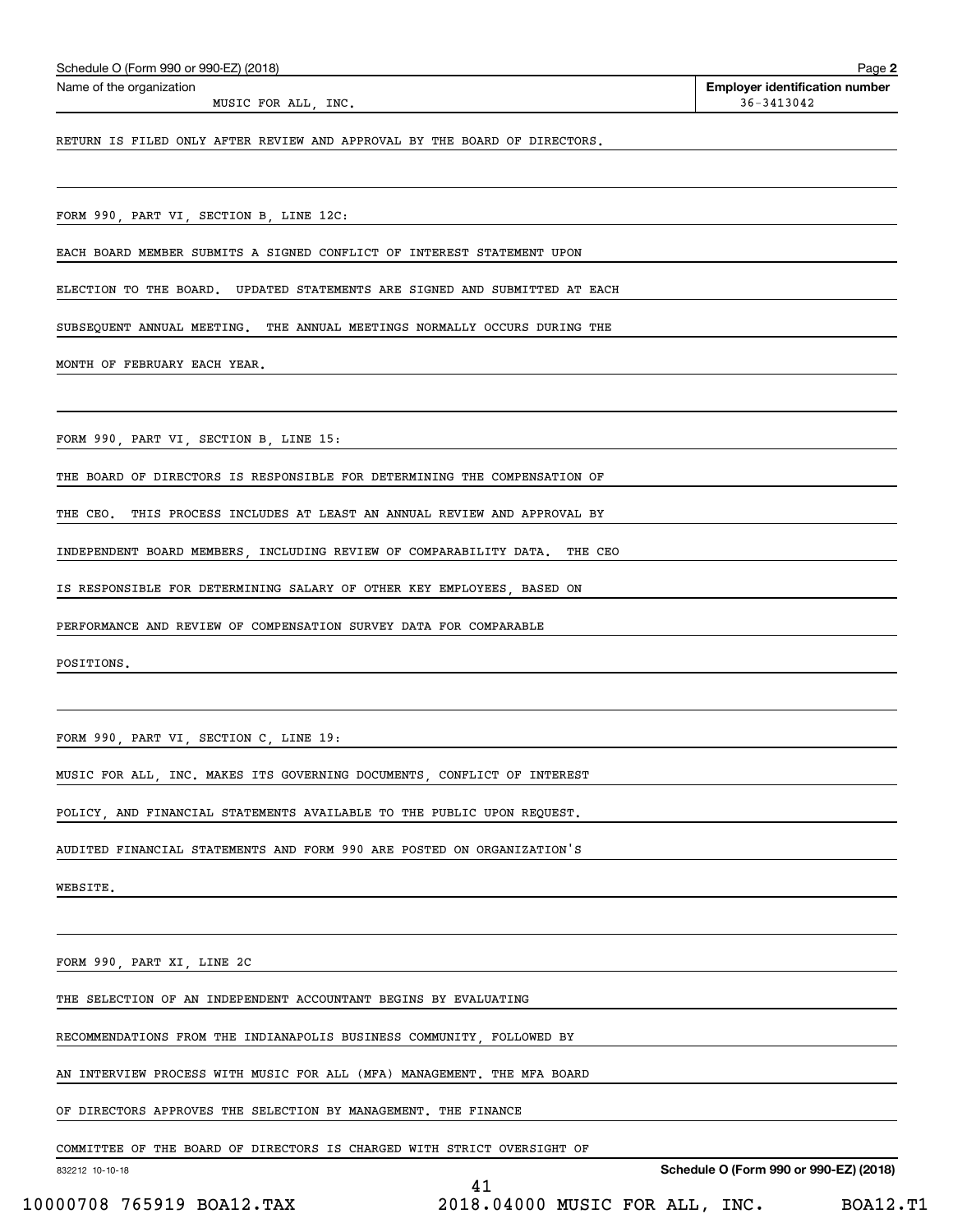| Name of the organization<br>MUSIC FOR ALL, INC.                        |    | <b>Employer identification number</b><br>$36 - 3413042$ |
|------------------------------------------------------------------------|----|---------------------------------------------------------|
|                                                                        |    |                                                         |
| FINANCIAL MATTERS OF MFA, INCLUDING THE AUDIT. IN ADDITION, THE ENTIRE |    |                                                         |
| BOARD REMAINS ENGAGED IN THE REVIEW OF MFA FINANCES, INCLUDING THE     |    |                                                         |
|                                                                        |    |                                                         |
| AUDIT.                                                                 |    |                                                         |
|                                                                        |    |                                                         |
|                                                                        |    |                                                         |
|                                                                        |    |                                                         |
|                                                                        |    |                                                         |
|                                                                        |    |                                                         |
|                                                                        |    |                                                         |
|                                                                        |    |                                                         |
|                                                                        |    |                                                         |
|                                                                        |    |                                                         |
|                                                                        |    |                                                         |
|                                                                        |    |                                                         |
|                                                                        |    |                                                         |
|                                                                        |    |                                                         |
|                                                                        |    |                                                         |
|                                                                        |    |                                                         |
|                                                                        |    |                                                         |
|                                                                        |    |                                                         |
|                                                                        |    |                                                         |
|                                                                        |    |                                                         |
|                                                                        |    |                                                         |
|                                                                        |    |                                                         |
|                                                                        |    |                                                         |
|                                                                        |    |                                                         |
|                                                                        |    |                                                         |
|                                                                        |    |                                                         |
|                                                                        |    |                                                         |
|                                                                        |    |                                                         |
|                                                                        |    |                                                         |
|                                                                        |    |                                                         |
|                                                                        |    |                                                         |
|                                                                        |    |                                                         |
|                                                                        |    |                                                         |
|                                                                        |    |                                                         |
|                                                                        |    |                                                         |
|                                                                        |    |                                                         |
|                                                                        |    |                                                         |
|                                                                        |    |                                                         |
| 832212 10-10-18                                                        |    | Schedule O (Form 990 or 990-EZ) (2018)                  |
|                                                                        | 42 |                                                         |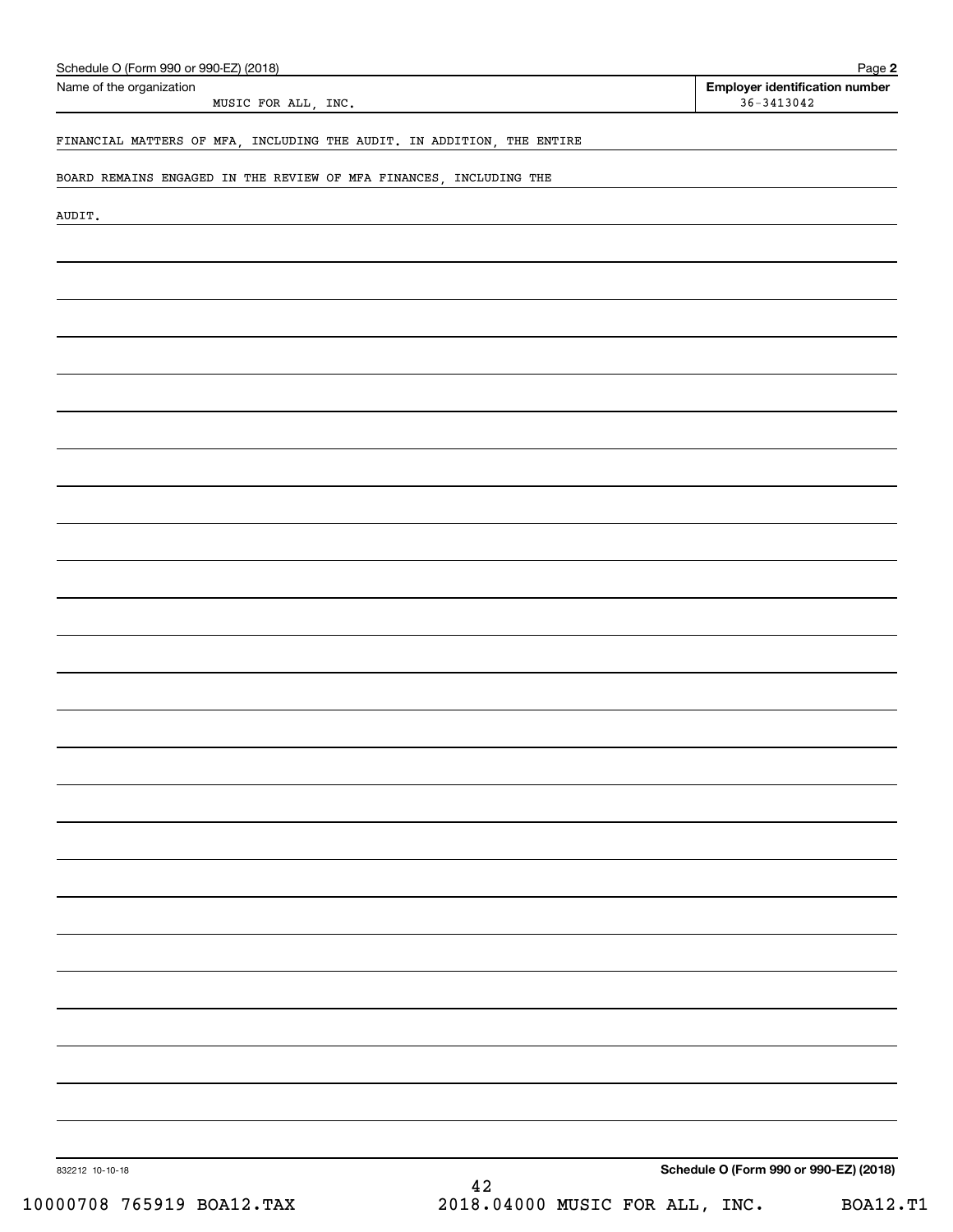|  |  | -- |
|--|--|----|
|  |  |    |

# **SCHEDULE R**

### **(Form 990)**

# **Related Organizations and Unrelated Partnerships**

**Complete if the organization answered "Yes" on Form 990, Part IV, line 33, 34, 35b, 36, or 37.** |

**Attach to Form 990.**  |

**| Go to www.irs.gov/Form990 for instructions and the latest information. Inspection**

Department of the Treasury Internal Revenue Service Name of the organization

MUSIC FOR ALL, INC.

**Employer identification number** 36-3413042

**Part I Identification of Disregarded Entities.**  Complete if the organization answered "Yes" on Form 990, Part IV, line 33.

| (a)<br>Name, address, and EIN (if applicable)<br>of disregarded entity | (b)<br>Primary activity | (c)<br>Legal domicile (state or<br>foreign country) | (d)<br>Total income | (e)<br>End-of-year assets | (f)<br>Direct controlling<br>entity |
|------------------------------------------------------------------------|-------------------------|-----------------------------------------------------|---------------------|---------------------------|-------------------------------------|
|                                                                        |                         |                                                     |                     |                           |                                     |
|                                                                        |                         |                                                     |                     |                           |                                     |
|                                                                        |                         |                                                     |                     |                           |                                     |
|                                                                        |                         |                                                     |                     |                           |                                     |

**Identification of Related Tax-Exempt Organizations.** Complete if the organization answered "Yes" on Form 990, Part IV, line 34, because it had one or more related tax-exempt **Part II** organizations during the tax year.

| (a)<br>Name, address, and EIN<br>of related organization | (b)<br>Primary activity | (c)<br>Legal domicile (state or<br>foreign country) | (d)<br>Exempt Code<br>section | (e)<br>Public charity<br>status (if section | (f)<br>Direct controlling<br>entity |     | $(g)$<br>Section 512(b)(13)<br>controlled<br>entity? |
|----------------------------------------------------------|-------------------------|-----------------------------------------------------|-------------------------------|---------------------------------------------|-------------------------------------|-----|------------------------------------------------------|
|                                                          |                         |                                                     |                               | 501(c)(3))                                  |                                     | Yes | No                                                   |
| MUSIC FOR ALL FOUNDATION - 36-3991517                    | DISTRIBUTE GRANTS AND   |                                                     |                               |                                             |                                     |     |                                                      |
| 39 W. JACKSON PLACE                                      | SCHOLARSHIPS TO FURTHER |                                                     |                               | 170B(1)(A)(VI)                              |                                     |     |                                                      |
| INDIANAPOLIS, IN 46202                                   | <b>MUSIC EDUCATION</b>  | INDIANA                                             | 501(C)3                       |                                             | N/A                                 |     | X                                                    |
|                                                          |                         |                                                     |                               |                                             |                                     |     |                                                      |
|                                                          |                         |                                                     |                               |                                             |                                     |     |                                                      |
|                                                          |                         |                                                     |                               |                                             |                                     |     |                                                      |

**For Paperwork Reduction Act Notice, see the Instructions for Form 990. Schedule R (Form 990) 2018**

832161 10-02-18 LHA

OMB No. 1545-0047

**2018**

**Open to Public**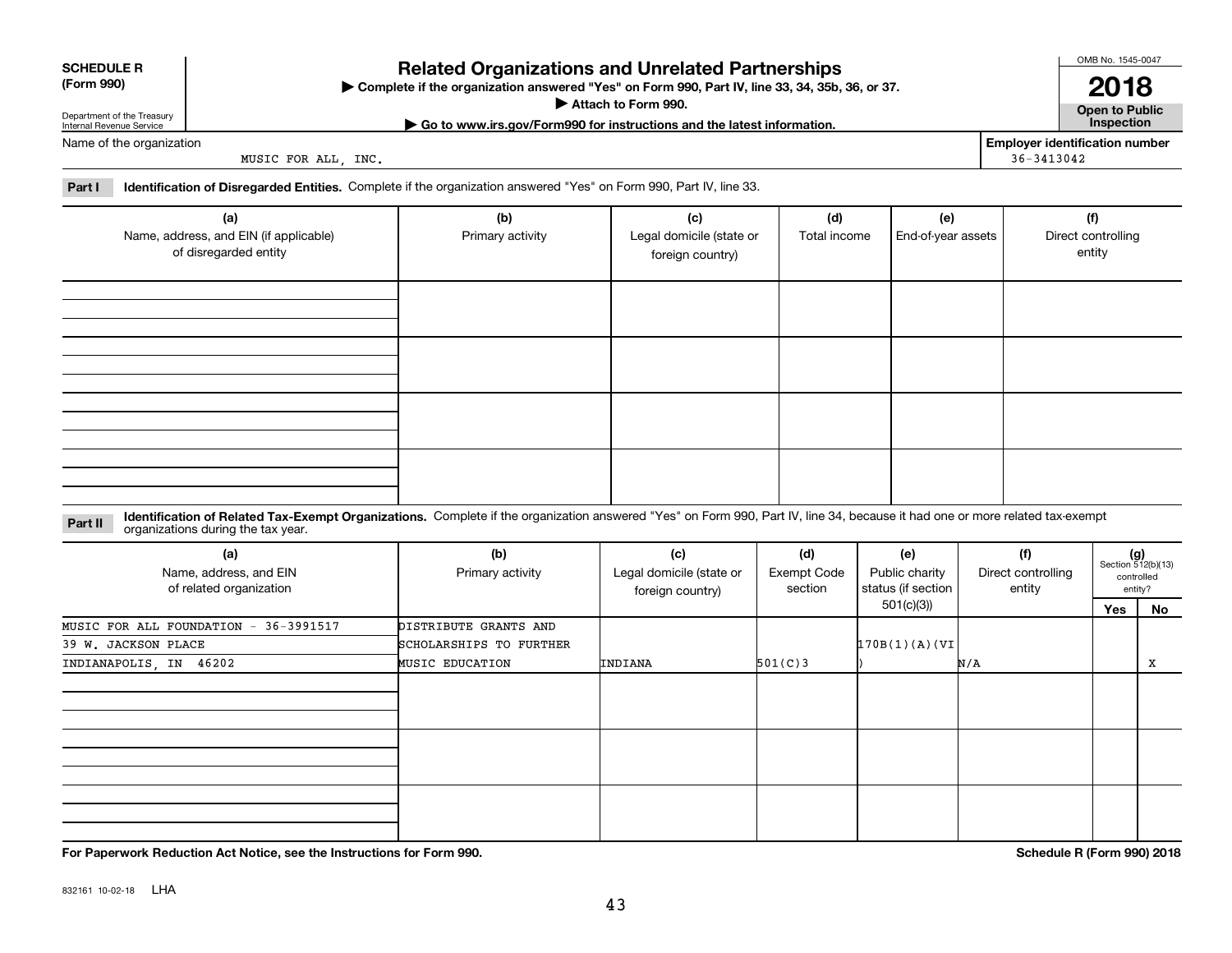#### **Identification of Related Organizations Taxable as a Partnership.** Complete if the organization answered "Yes" on Form 990, Part IV, line 34, because it had one or more related **Part III** organizations treated as a partnership during the tax year.

| (a)                                               | (b)              | (c)                  | (d)                          | (e)                                                                  | (f)                      | (g)                     |              | (h)              | (i)                                                       | (j) | (k)                                                     |
|---------------------------------------------------|------------------|----------------------|------------------------------|----------------------------------------------------------------------|--------------------------|-------------------------|--------------|------------------|-----------------------------------------------------------|-----|---------------------------------------------------------|
| Name, address, and EIN<br>of related organization | Primary activity | Legal<br>domicile    | Direct controlling<br>entity | Predominant income                                                   | Share of total<br>income | Share of<br>end-of-year |              | Disproportionate | Code V-UBI                                                |     | General or Percentage<br>managing ownership<br>partner? |
|                                                   |                  | (state or<br>foreign |                              | (related, unrelated,<br>excluded from tax under<br>sections 512-514) |                          | assets                  | allocations? |                  |                                                           |     |                                                         |
|                                                   |                  | country)             |                              |                                                                      |                          |                         |              | Yes   No         | amount in box<br>20 of Schedule<br>K-1 (Form 1065) Yes No |     |                                                         |
|                                                   |                  |                      |                              |                                                                      |                          |                         |              |                  |                                                           |     |                                                         |
|                                                   |                  |                      |                              |                                                                      |                          |                         |              |                  |                                                           |     |                                                         |
|                                                   |                  |                      |                              |                                                                      |                          |                         |              |                  |                                                           |     |                                                         |
|                                                   |                  |                      |                              |                                                                      |                          |                         |              |                  |                                                           |     |                                                         |
|                                                   |                  |                      |                              |                                                                      |                          |                         |              |                  |                                                           |     |                                                         |
|                                                   |                  |                      |                              |                                                                      |                          |                         |              |                  |                                                           |     |                                                         |
|                                                   |                  |                      |                              |                                                                      |                          |                         |              |                  |                                                           |     |                                                         |
|                                                   |                  |                      |                              |                                                                      |                          |                         |              |                  |                                                           |     |                                                         |
|                                                   |                  |                      |                              |                                                                      |                          |                         |              |                  |                                                           |     |                                                         |
|                                                   |                  |                      |                              |                                                                      |                          |                         |              |                  |                                                           |     |                                                         |
|                                                   |                  |                      |                              |                                                                      |                          |                         |              |                  |                                                           |     |                                                         |
|                                                   |                  |                      |                              |                                                                      |                          |                         |              |                  |                                                           |     |                                                         |
|                                                   |                  |                      |                              |                                                                      |                          |                         |              |                  |                                                           |     |                                                         |
|                                                   |                  |                      |                              |                                                                      |                          |                         |              |                  |                                                           |     |                                                         |
|                                                   |                  |                      |                              |                                                                      |                          |                         |              |                  |                                                           |     |                                                         |
|                                                   |                  |                      |                              |                                                                      |                          |                         |              |                  |                                                           |     |                                                         |
|                                                   |                  |                      |                              |                                                                      |                          |                         |              |                  |                                                           |     |                                                         |

**Identification of Related Organizations Taxable as a Corporation or Trust.** Complete if the organization answered "Yes" on Form 990, Part IV, line 34, because it had one or more related **Part IV** organizations treated as a corporation or trust during the tax year.

| (a)<br>Name, address, and EIN<br>of related organization | (b)<br>Primary activity | (c)<br>Legal domicile<br>(state or<br>foreign | (d)<br>Direct controlling<br>entity | (e)<br>Type of entity<br>(C corp, S corp,<br>or trust) | (f)<br>Share of total<br>income | (g)<br>Share of<br>end-of-year<br>assets | (h)<br> Percentage <br>ownership | (i)<br>Section<br>$512(b)(13)$<br>controlled | entity? |
|----------------------------------------------------------|-------------------------|-----------------------------------------------|-------------------------------------|--------------------------------------------------------|---------------------------------|------------------------------------------|----------------------------------|----------------------------------------------|---------|
|                                                          |                         | country)                                      |                                     |                                                        |                                 |                                          |                                  |                                              | Yes No  |
|                                                          |                         |                                               |                                     |                                                        |                                 |                                          |                                  |                                              |         |
|                                                          |                         |                                               |                                     |                                                        |                                 |                                          |                                  |                                              |         |
|                                                          |                         |                                               |                                     |                                                        |                                 |                                          |                                  |                                              |         |
|                                                          |                         |                                               |                                     |                                                        |                                 |                                          |                                  |                                              |         |
|                                                          |                         |                                               |                                     |                                                        |                                 |                                          |                                  |                                              |         |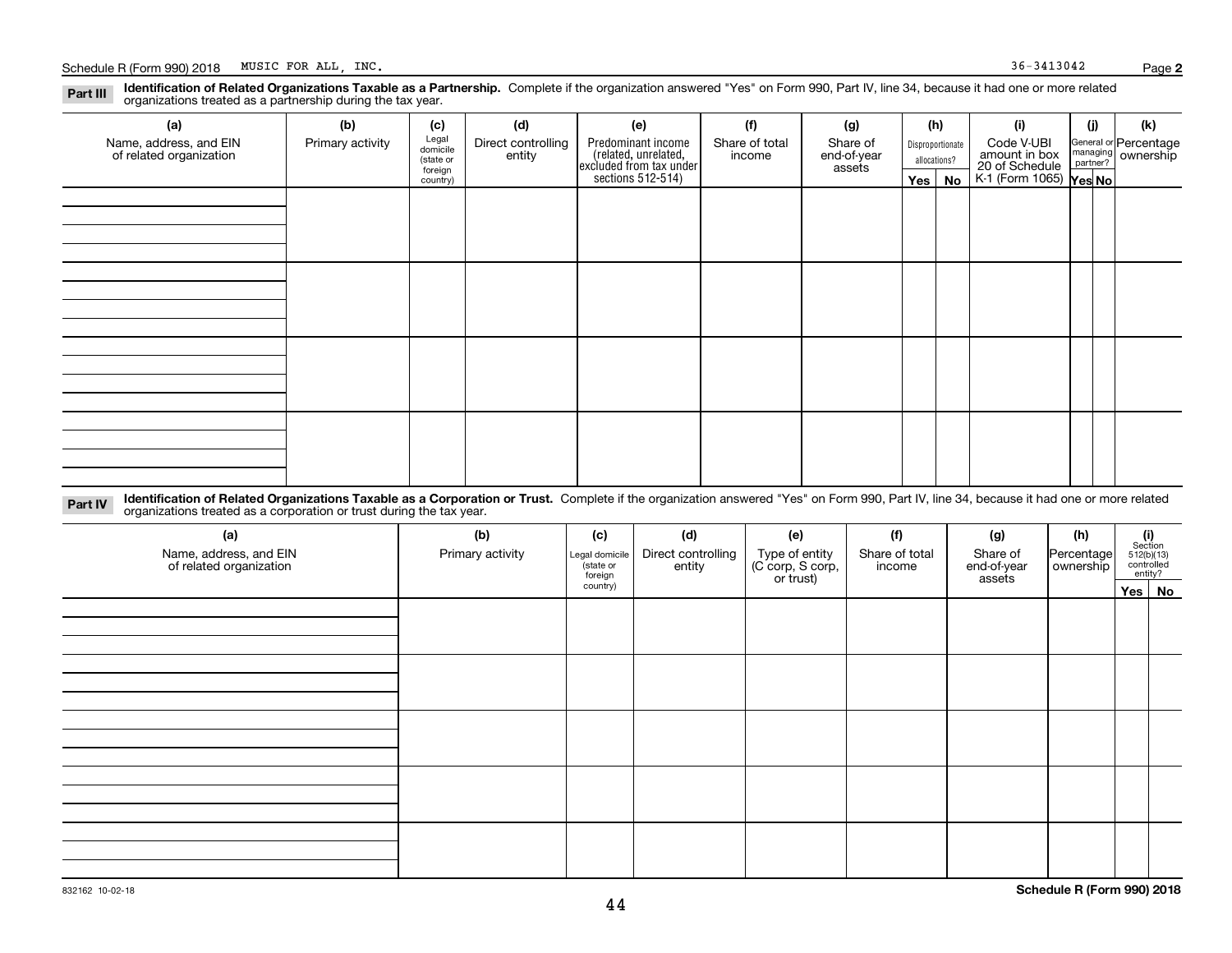$\overline{\phantom{0}}$ 

**Part V** T**ransactions With Related Organizations.** Complete if the organization answered "Yes" on Form 990, Part IV, line 34, 35b, or 36.

| Note: Complete line 1 if any entity is listed in Parts II, III, or IV of this schedule. |                                                                                                                                                                                                                                |                |   |             |  |
|-----------------------------------------------------------------------------------------|--------------------------------------------------------------------------------------------------------------------------------------------------------------------------------------------------------------------------------|----------------|---|-------------|--|
|                                                                                         | During the tax year, did the organization engage in any of the following transactions with one or more related organizations listed in Parts II-IV?                                                                            |                |   |             |  |
|                                                                                         |                                                                                                                                                                                                                                | 1a             |   | x           |  |
|                                                                                         |                                                                                                                                                                                                                                | 1 <sub>b</sub> |   | x           |  |
|                                                                                         |                                                                                                                                                                                                                                | 1 <sub>c</sub> | X |             |  |
|                                                                                         |                                                                                                                                                                                                                                | 1 <sub>d</sub> |   | X           |  |
|                                                                                         |                                                                                                                                                                                                                                | 1e             |   |             |  |
|                                                                                         |                                                                                                                                                                                                                                |                |   |             |  |
|                                                                                         | f Dividends from related organization(s) manufactured contains and contained and contained contained and contained and contained and contained and contained and contained and contained and contained and contained and conta | 1f             |   | X           |  |
|                                                                                         | g Sale of assets to related organization(s) www.assettion.com/www.assettion.com/www.assettion.com/www.assettion.com/www.assettion.com/www.assettion.com/www.assettion.com/www.assettion.com/www.assettion.com/www.assettion.co | 1 <sub>g</sub> |   | $\mathbf x$ |  |
|                                                                                         | h Purchase of assets from related organization(s) manufactured and content to content the content of the content of the content of the content of the content of the content of the content of the content of the content of t | 1h             |   | X           |  |
|                                                                                         |                                                                                                                                                                                                                                | 1i             |   | X           |  |
|                                                                                         | j Lease of facilities, equipment, or other assets to related organization(s) manufaction content and the manufacture of facilities, equipment, or other assets to related organization(s) manufaction content and the manufact | 1i             |   | X           |  |
|                                                                                         |                                                                                                                                                                                                                                |                |   |             |  |
|                                                                                         | k Lease of facilities, equipment, or other assets from related organization(s) manufaction content and content to the assets from related organization(s) manufaction content and content and content and content and content  | 1k             |   | X           |  |
|                                                                                         | I Performance of services or membership or fundraising solicitations for related organization(s)                                                                                                                               | 11             |   | x           |  |
|                                                                                         | m Performance of services or membership or fundraising solicitations by related organization(s)                                                                                                                                | 1m             |   | X           |  |
|                                                                                         |                                                                                                                                                                                                                                | 1n             |   | X           |  |
|                                                                                         |                                                                                                                                                                                                                                | 10             |   | X           |  |
|                                                                                         |                                                                                                                                                                                                                                |                |   |             |  |
|                                                                                         | p Reimbursement paid to related organization(s) for expenses [1111] and manufactured manufactured manufactured manufactured manufactured manufactured manufactured manufactured manufactured manufactured manufactured manufac | 1p             |   | X           |  |
|                                                                                         |                                                                                                                                                                                                                                | 1a             |   | x           |  |
|                                                                                         |                                                                                                                                                                                                                                |                |   |             |  |
|                                                                                         | r Other transfer of cash or property to related organization(s)                                                                                                                                                                | 1r             |   | х           |  |
|                                                                                         |                                                                                                                                                                                                                                | 1s             |   | X           |  |

**2**If the answer to any of the above is "Yes," see the instructions for information on who must complete this line, including covered relationships and transaction thresholds.

| (a)<br>Name of related organization | (b)<br>Transaction<br>type (a-s) | (c)<br>Amount involved | (d)<br>Method of determining amount involved |
|-------------------------------------|----------------------------------|------------------------|----------------------------------------------|
| (1) MUSIC FOR ALL FOUNDATION, INC.  | C                                |                        | 8,450. GRANT FOR SUMMER SYMPOSIUM CAMP       |
| (2) MUSIC FOR ALL FOUNDATION, INC.  | Е                                |                        | 28,378. ACCOUNT PAYABLE                      |
| (3)                                 |                                  |                        |                                              |
| (4)                                 |                                  |                        |                                              |
| (5)                                 |                                  |                        |                                              |
| (6)                                 |                                  |                        |                                              |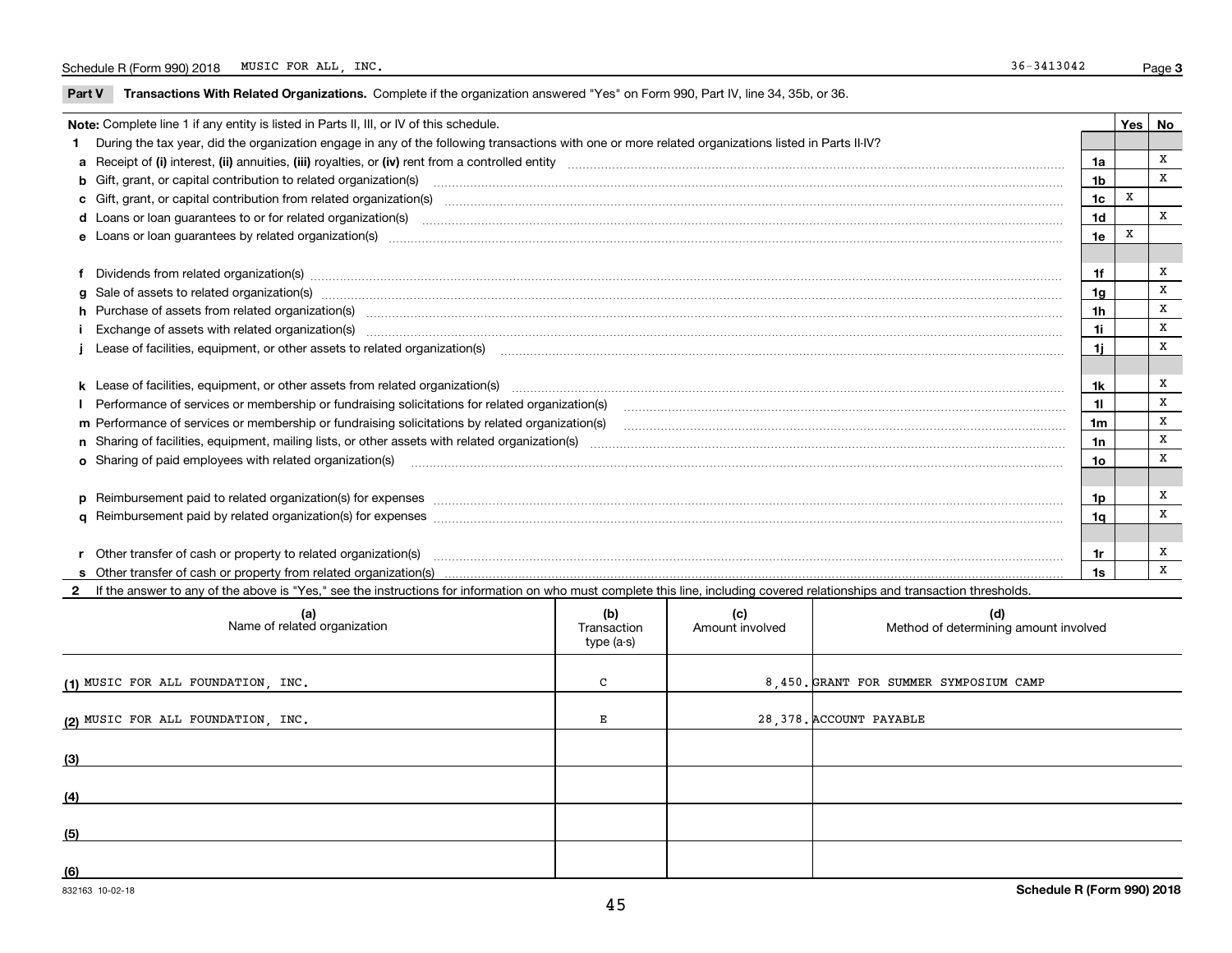#### Schedule R (Form 990) 2018 Page MUSIC FOR ALL, INC. 36-3413042

**Part VI Unrelated Organizations Taxable as a Partnership. Complete if the organization answered "Yes" on Form 990, Part IV, line 37.** 

Provide the following information for each entity taxed as a partnership through which the organization conducted more than five percent of its activities (measured by total assets or gross revenue) that was not a related organization. See instructions regarding exclusion for certain investment partnerships.

| ັ                      | ັ<br>ັ           |                   |                                                                                            |                                                                                               |          |             |                                  |                                                                                                  |        |     |
|------------------------|------------------|-------------------|--------------------------------------------------------------------------------------------|-----------------------------------------------------------------------------------------------|----------|-------------|----------------------------------|--------------------------------------------------------------------------------------------------|--------|-----|
| (a)                    | (b)              | (c)               | (d)                                                                                        | $(e)$<br>Are all                                                                              | (f)      | (g)         | (h)                              | (i)                                                                                              | (i)    | (k) |
| Name, address, and EIN | Primary activity | Legal domicile    | Predominant income<br>(related, unrelated,<br>excluded from tax under<br>sections 512-514) |                                                                                               | Share of | Share of    | Disproportionate<br>allocations? | Code V-UBI<br>amount in box 20 managing<br>of Schedule K-1<br>(Form 1065)<br>$\overline{Yes}$ No |        |     |
| of entity              |                  | (state or foreign |                                                                                            | $\begin{array}{c}\n\text{partners} & \text{sec.} \\ 501(c)(3) & \text{orgs.?} \\ \end{array}$ | total    | end-of-year |                                  |                                                                                                  |        |     |
|                        |                  | country)          |                                                                                            |                                                                                               | income   | assets      |                                  |                                                                                                  |        |     |
|                        |                  |                   |                                                                                            | Yes No                                                                                        |          |             | Yes No                           |                                                                                                  | Yes No |     |
|                        |                  |                   |                                                                                            |                                                                                               |          |             |                                  |                                                                                                  |        |     |
|                        |                  |                   |                                                                                            |                                                                                               |          |             |                                  |                                                                                                  |        |     |
|                        |                  |                   |                                                                                            |                                                                                               |          |             |                                  |                                                                                                  |        |     |
|                        |                  |                   |                                                                                            |                                                                                               |          |             |                                  |                                                                                                  |        |     |
|                        |                  |                   |                                                                                            |                                                                                               |          |             |                                  |                                                                                                  |        |     |
|                        |                  |                   |                                                                                            |                                                                                               |          |             |                                  |                                                                                                  |        |     |
|                        |                  |                   |                                                                                            |                                                                                               |          |             |                                  |                                                                                                  |        |     |
|                        |                  |                   |                                                                                            |                                                                                               |          |             |                                  |                                                                                                  |        |     |
|                        |                  |                   |                                                                                            |                                                                                               |          |             |                                  |                                                                                                  |        |     |
|                        |                  |                   |                                                                                            |                                                                                               |          |             |                                  |                                                                                                  |        |     |
|                        |                  |                   |                                                                                            |                                                                                               |          |             |                                  |                                                                                                  |        |     |
|                        |                  |                   |                                                                                            |                                                                                               |          |             |                                  |                                                                                                  |        |     |
|                        |                  |                   |                                                                                            |                                                                                               |          |             |                                  |                                                                                                  |        |     |
|                        |                  |                   |                                                                                            |                                                                                               |          |             |                                  |                                                                                                  |        |     |
|                        |                  |                   |                                                                                            |                                                                                               |          |             |                                  |                                                                                                  |        |     |
|                        |                  |                   |                                                                                            |                                                                                               |          |             |                                  |                                                                                                  |        |     |
|                        |                  |                   |                                                                                            |                                                                                               |          |             |                                  |                                                                                                  |        |     |
|                        |                  |                   |                                                                                            |                                                                                               |          |             |                                  |                                                                                                  |        |     |
|                        |                  |                   |                                                                                            |                                                                                               |          |             |                                  |                                                                                                  |        |     |
|                        |                  |                   |                                                                                            |                                                                                               |          |             |                                  |                                                                                                  |        |     |
|                        |                  |                   |                                                                                            |                                                                                               |          |             |                                  |                                                                                                  |        |     |
|                        |                  |                   |                                                                                            |                                                                                               |          |             |                                  |                                                                                                  |        |     |
|                        |                  |                   |                                                                                            |                                                                                               |          |             |                                  |                                                                                                  |        |     |
|                        |                  |                   |                                                                                            |                                                                                               |          |             |                                  |                                                                                                  |        |     |
|                        |                  |                   |                                                                                            |                                                                                               |          |             |                                  |                                                                                                  |        |     |
|                        |                  |                   |                                                                                            |                                                                                               |          |             |                                  |                                                                                                  |        |     |
|                        |                  |                   |                                                                                            |                                                                                               |          |             |                                  |                                                                                                  |        |     |
|                        |                  |                   |                                                                                            |                                                                                               |          |             |                                  |                                                                                                  |        |     |
|                        |                  |                   |                                                                                            |                                                                                               |          |             |                                  |                                                                                                  |        |     |
|                        |                  |                   |                                                                                            |                                                                                               |          |             |                                  |                                                                                                  |        |     |
|                        |                  |                   |                                                                                            |                                                                                               |          |             |                                  |                                                                                                  |        |     |
|                        |                  |                   |                                                                                            |                                                                                               |          |             |                                  |                                                                                                  |        |     |
|                        |                  |                   |                                                                                            |                                                                                               |          |             |                                  |                                                                                                  |        |     |
|                        |                  |                   |                                                                                            |                                                                                               |          |             |                                  |                                                                                                  |        |     |
|                        |                  |                   |                                                                                            |                                                                                               |          |             |                                  |                                                                                                  |        |     |
|                        |                  |                   |                                                                                            |                                                                                               |          |             |                                  |                                                                                                  |        |     |
|                        |                  |                   |                                                                                            |                                                                                               |          |             |                                  |                                                                                                  |        |     |
|                        |                  |                   |                                                                                            |                                                                                               |          |             |                                  |                                                                                                  |        |     |
|                        |                  |                   |                                                                                            |                                                                                               |          |             |                                  |                                                                                                  |        |     |
|                        |                  |                   |                                                                                            |                                                                                               |          |             |                                  |                                                                                                  |        |     |
|                        |                  |                   |                                                                                            |                                                                                               |          |             |                                  |                                                                                                  |        |     |
|                        |                  |                   |                                                                                            |                                                                                               |          |             |                                  |                                                                                                  |        |     |
|                        |                  |                   |                                                                                            |                                                                                               |          |             |                                  |                                                                                                  |        |     |

**Schedule R (Form 990) 2018**